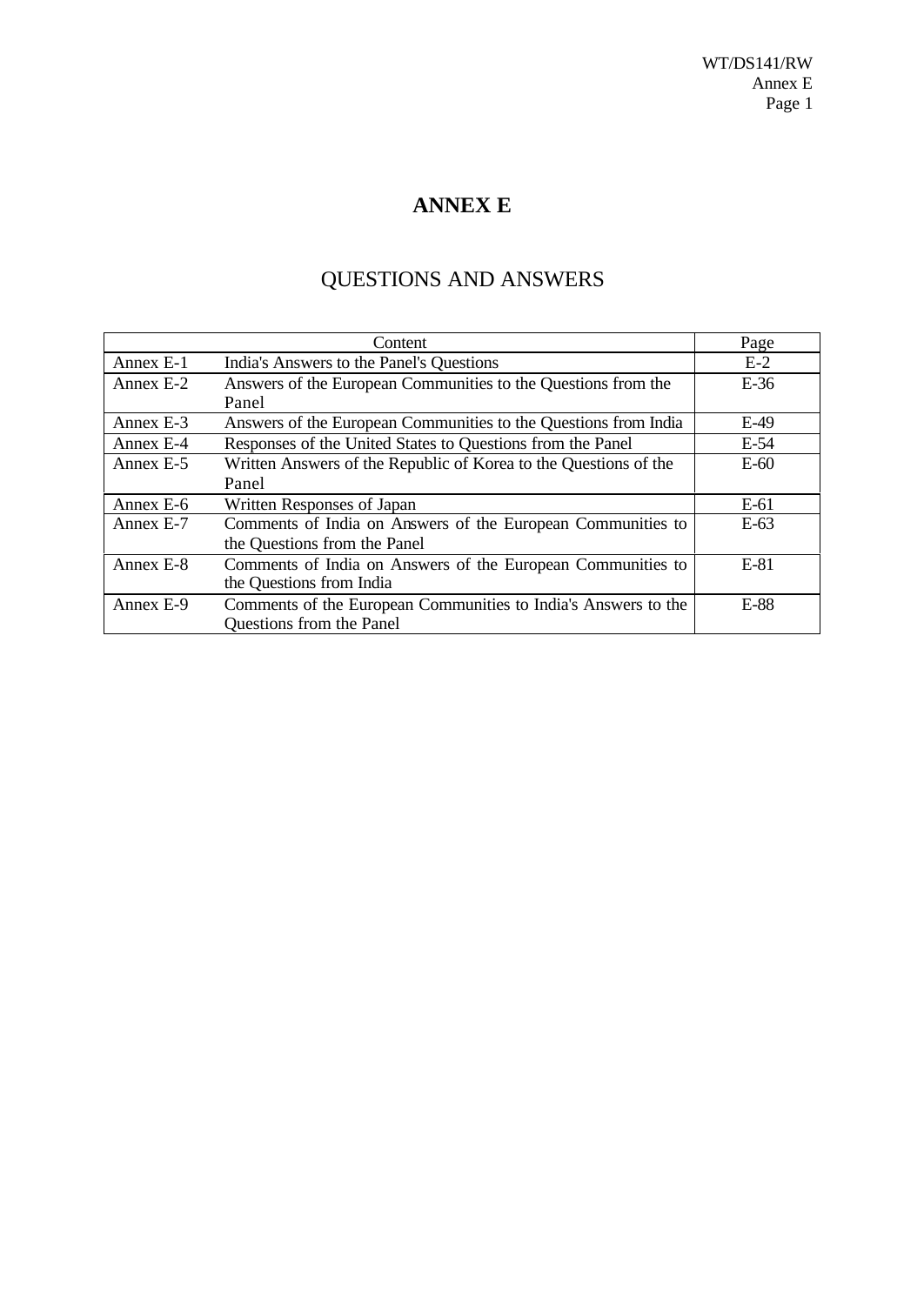### **ANNEX E-1**

### INDIA'S ANSWERS TO THE PANEL'S QUESTIONS

23 September 2002

#### **To India**:

**India is pleased to answer the questions of the Panel. India will first recall the questions of the Panel in** *italics* **after which it will present its answers in regular font.**

*1. A. India argues that regulations 160/2002 and 696/2002 were measures taken to comply, but since they were adopted after the August deadline, they were taken after the expiry of the reasonable period of time. Does India therefore consider that the Panel must ignore these regulations in its analysis? Or does India consider that the Panel should somehow fault the EC for taking these measures after the expiry of the period of the reasonable period of time? Or does India consider that the Panel should do both?*

#### Reply

l

India would not wish to instruct the Panel what it should or should not do. Basically, India only considers that the Panel has standard terms of reference where its task is described:

"To examine, in the light of the relevant provisions of the covered agreements cited by India in document WT/DS141/13/Rev.1, the matter referred by India to the DSB in that document, and to make such findings as will assist the DSB in making the recommendations or in giving the rulings provided for in those agreements."

India recalls that Regulations 1644/2001, 160/2002 and 696/2002 all constitute "the matter referred by India to the DSB" in the document WT/DS141/13/Rev.1. In this regard India cannot imagine to suggest that "the Panel must ignore [Regulations 160/2002 and 696/2002] in its analysis". Indeed, nowhere in its written submissions and oral statements has India suggested something similar. India expects that the Panel will comply with Article 11 of the DSU and objectively assess the matter before it.

In this connection, India notes that the analysis that the Panel is required to undertake pursuant to WT/DS141/13/Rev.1 is of a dual nature. India requested the Panel to find both that:

- "(a) By failing to withdraw the measures found to be inconsistent with the Anti-Dumping Agreement and to bring its measures into conformity with its obligations under the Anti-Dumping Agreement, the EC has failed to comply with the DSB recommendations and rulings in this dispute; and
- (b) The re-determination, as amended, and the subsequent actions as identified above are inconsistent with the above provisions of the Anti-Dumping Agreement and the DSU."

<sup>1</sup> *European Communities – Anti-Dumping Duties on Imports of Cotton-Type Bed Linen from India– Recourse by India to Article 21.5 of the DSU,* Constitution of the Panel established, Note by the Secretariat, WTO document WT/DS141/14 of 2 July 2002.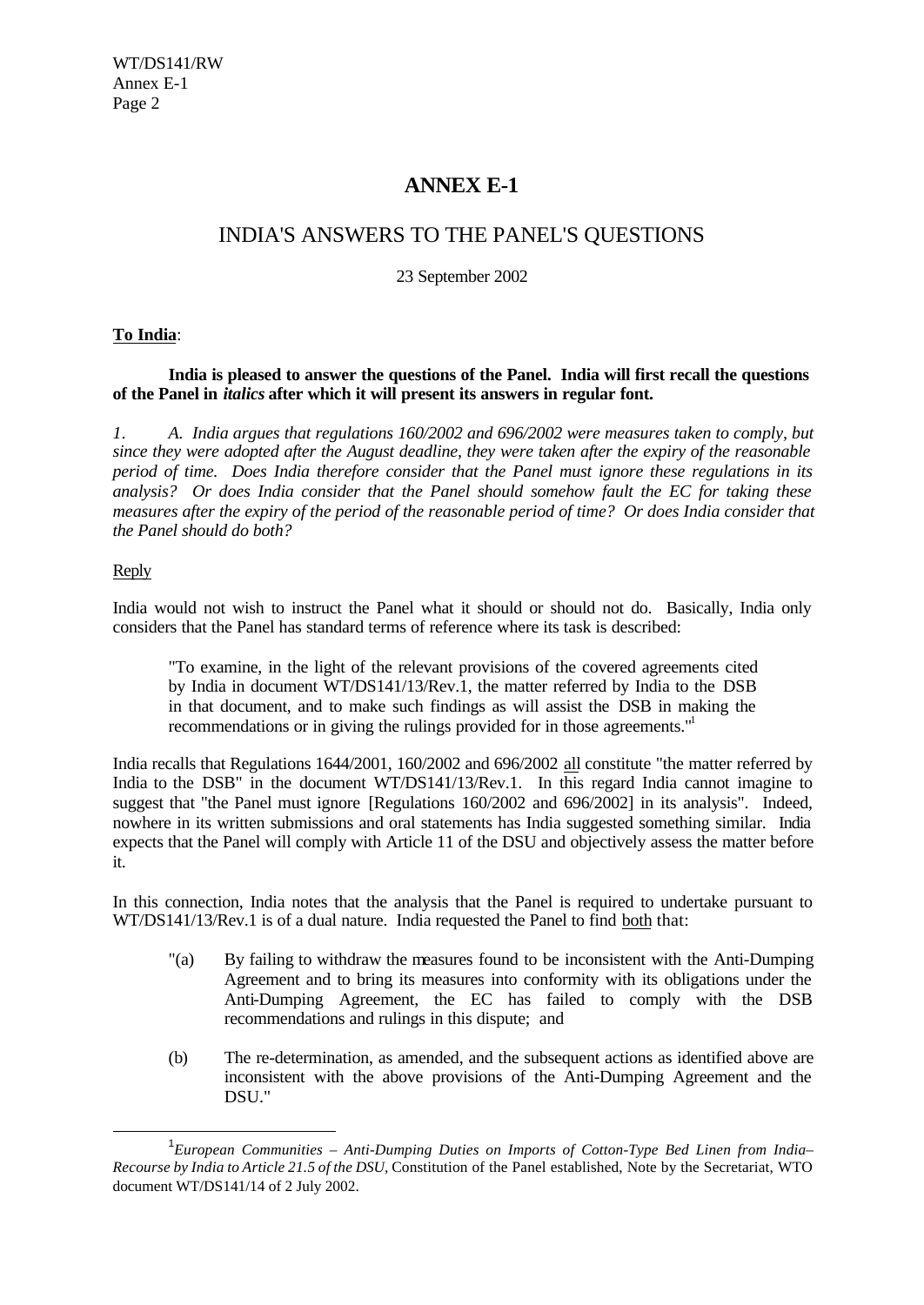It is indispensable to examine Regulations 1644/2001, 160/2002 and 696/2002 under both claims. Since the claims are different, their analysis will also be different. Thus, under the claim that the EC has not complied within the reasonable period of time the relevant fact is that Regulations 160/2002 and 696/2002 were taken after the expiration of the reasonable period of time and therefore *ex definitione* are not capable of remedying inconsistencies contained in Regulation 1644/2001. Under the second claim the relevant fact is the substantive inconsistency of the Regulations 160/2002 and 696/2002 *per se* (as well as of Regulation 1644/2001) with the covered agreements.

Furthermore, nowhere in its written submissions and oral statements has India suggested that the EC should be faulted for "taking … measures [to comply] after the expiry of the period of the reasonable period of time". India requests the Panel to find that the EC has failed to comply with the DSB ruling *within* the reasonable period of time irrespective of what the EC has or has not done after the expiry of the reasonable period of time. The fact that the EC has undertaken measures, albeit unsuccessful, in order to repair inconsistencies of Regulation 1644/2001 with *inter alia* Articles 5.7, 3.1, 3.4 and 3.5 of the ADA proves that Regulation 1644/2001 *per se* fails to satisfy the requirements of those provisions. The fault of the EC under claim (a) is, therefore, that it failed to comply within the reasonable period of time, but not that it has done something afterwards.

Summing up, India's answer to questions one and three is No. As for the second question India submits that the EC should be faulted not for taking measures after the expiration of reasonable period of time, but rather for failure to take them within the reasonable period of time.

*1.B. If the Panel were to conclude that regulation 1644/2001 is the only measure taken to comply, is there any basis for the Panel to consider regulation 696/2002 in this proceeding?*

#### Reply

l

India recalls once again the following finding of the panel in *Australia–Salmon (21.5):*

"Two benchmarks apply when defining our terms of reference. First, Article 21.5 of the DSU pursuant to which this Panel was established. Second, our specific terms of reference set out in document WT/DS18/15, a document that refers, in turn, to the matter and relevant provisions of the covered agreements referred to by Canada in its request for this Panel (document WT/DS18/14)."<sup>2</sup>

On the basis of this logic if the Panel in the present case finds that Regulation 1644/2001 is the only measure taken to comply, it will effectively state that regulations 160/2002 and 696/2002 are outside of its terms of reference pursuant to Article 21.5. That in turn means that the Panel would have to "amend" its terms of reference as set out in WT/DS141/13/Rev.1 in order exclude regulations 160/2002 and 696/2002 that were explicitly mentioned in WT/DS141/13/Rev.1. India does not see how these terms of reference could be amended. However, if the terms of reference are somehow amended, then India would not see any basis for the Panel to consider Regulation 696/2002 in this proceeding.

*2. We recall that India raised a claim under Article 3.5 of the ADA during the original panel's proceedings. However, India made no arguments concerning the adequacy or lack thereof of the EC's analysis of "other factors" causing injury and non-attribution. In the original report, at para 6.144, the Panel concluded "we consider that India has failed to present a prima facie case in this regard". On what basis do you consider that it is appropriate for an Article 21.5 panel to rule on*

<sup>2</sup> Panel Report, *Australia – Measures Affecting Importation of Salmon – Recourse to Article 21.5 of the DSU by Canada* ("*Australia – Salmon (Article 21.5 – Canada)* "), WT/DS18/RW, adopted 20 March 2000, para. 7.10.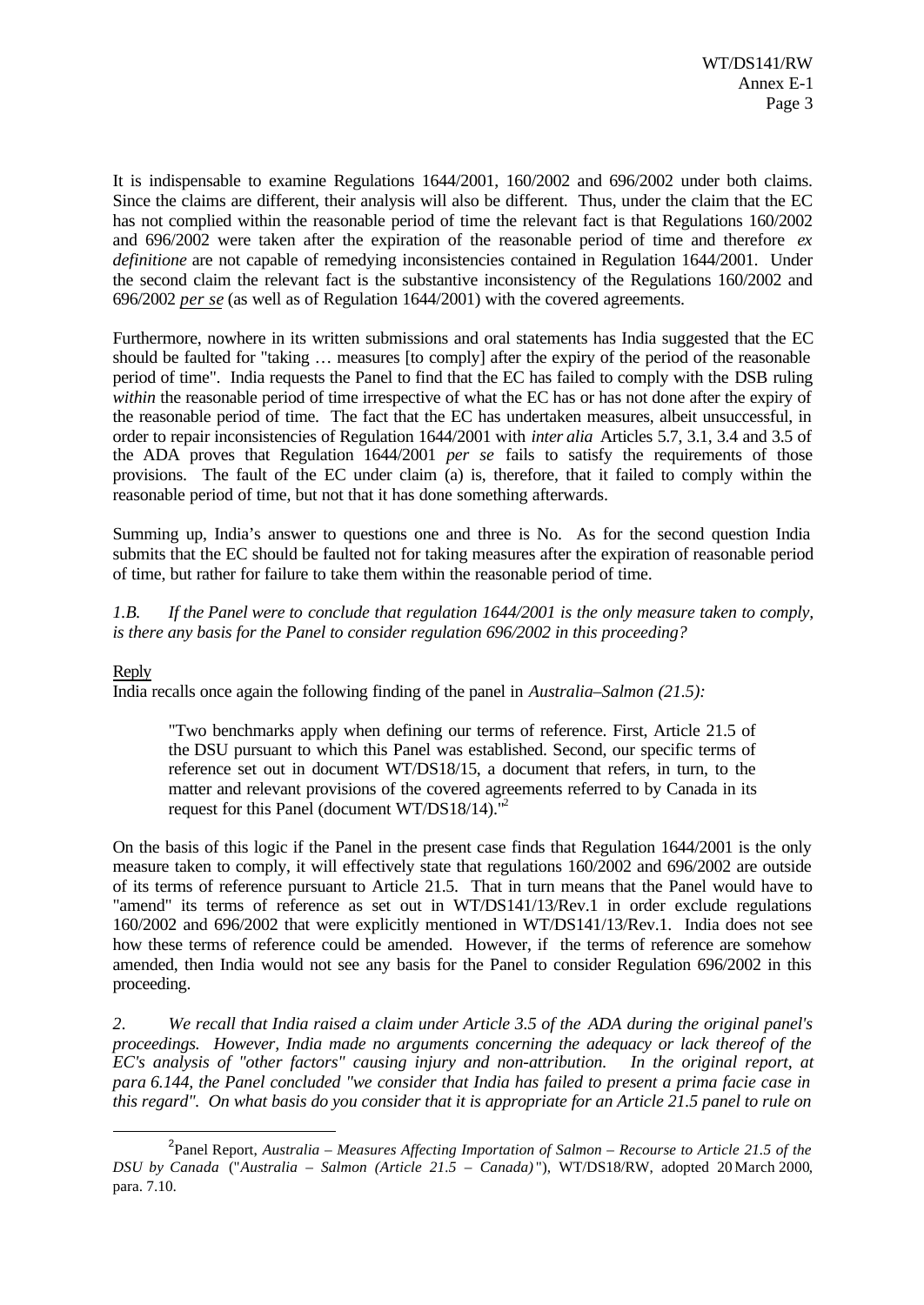*a claim that could have been addressed in the original proceedings, but regarding which no arguments were made, and no ruling was made? Please explain in detail, in particular with respect to the assertion that there was no reason for the EC to reconsider this aspect of its original determination, since there was no finding of violation in this respect.*

#### Reply

l

India is pleased to answer this question "in detail".

First of all, India notes that it is not for India to tell the Panel what is appropriate for it do and what is not. The Panel has standard terms of reference that describe its task:

"To examine, in the light of the relevant provisions of the covered agreements cited by India in document WT/DS141/13/Rev.1, the matter referred by India to the DSB in that document, and to make such findings as will assist the DSB in making the recommendations or in giving the rulings provided for in those agreements.<sup>13</sup>

India recalls that its claim under Article 3.5 is part of "the matter referred by India to the DSB" in the document WT/DS141/13/Rev.1. Taking into account the fact that Article 21.5 does not limit the terms of reference of a 21.5 Panel, India submits that there is no legal basis for such Panel to exclude from its terms of reference "a claim that could have been addressed in the original proceedings, but regarding which no arguments were made, and no ruling was made". India recalls the finding of the Panel in *Australia–Salmon (21.5)*:

"The reference to "disagreement as to the … consistency with a covered agreement" of certain measures, implies that an Article 21.5 compliance Panel can potentially examine the consistency of a measure taken to comply with a DSB recommendation or ruling in the light of any provision of any of the covered agreements. Article 21.5 is not limited to consistency of certain measures with the DSB recommendations and rulings adopted as a result of the original dispute; nor to consistency with those covered agreements or specific provisions thereof that fell within the mandate of the original Panel; nor to consistency with specific WTO provisions under which the original Panel found violations. If the intention behind this provision of the DSU had been to limit the mandate of Article 21.5 compliance Panels in any of these ways, the text would have specified such limitation. The text, however, refers generally to "consistency with a covered agreement".<sup>34</sup> (underlining in the original)

In this regard, India expects that the Panel will comply with Article 11 of the DSU and objectively assess the matter before it.

As regards the assertion that there was no reason for the EC to reconsider certain aspects of its original determination, since there was no finding of violation in that regard, India would like to make the following comments.

First, it is not correct to state that since the DSB ruling was silent on the issue, there is no reason for a complying Member to reconsider this aspect of original determination. The duty to comply in good

<sup>3</sup> *European Communities – Anti-Dumping Duties on Imports of Cotton-Type Bed Linen from India– Recourse by India to Article 21.5 of the DSU,* Constitution of the Panel established, Note by the Secretariat, WTO document WT/DS141/14 of 2 July 2002.

<sup>4</sup> Panel Report, *Australia – Measures Affecting Importation of Salmon – Recourse to Article 21.5 of the DSU by Canada* ("*Australia – Salmon (Article 21.5 – Canada)* "), WT/DS18/RW, adopted 20 March 2000, para. 7.10, subpara. 9.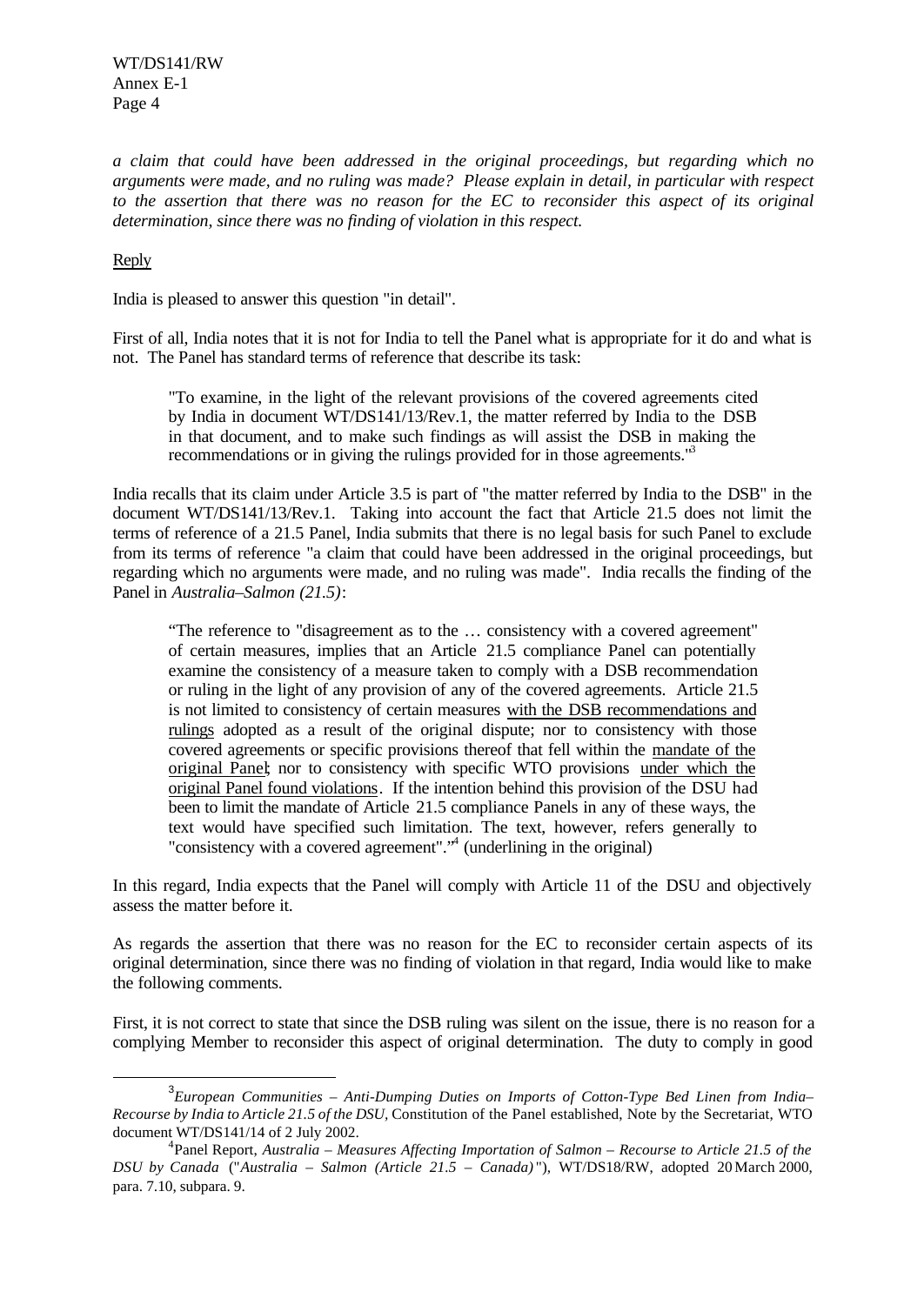faith with the WTO Agreement cannot be presumed to exist only in case when there is a respective DSB ruling. The Panel in *Australia-Salmon (21.5)* has closed the door to any doubts in this regard:

"We recall that even assuming that no finding of discrimination under Articles 2.3 or 5.5 was made in the original dispute – a matter contested by Canada -- the fact that no such claim may have been dealt with in the original dispute does not prevent an Article 21.5 compliance panel from doing so. Nowhere in the DSU can we trace the requirement referred to by Australia that Article 21.5 compliance panels can only reconsider WTO provisions dealt with by the original panel in case of a "change in circumstances". If, indeed, no "change in circumstances" occurred, as a matter of substance, one could expect that a compliance panel would simply confirm the finding made by the original panel. This issue is, however, a matter of substantive compliance with WTO rules, not one of terms of reference."<sup>5</sup>

Second, India recalls once again that the task of the complying Member under the ADA is to undertake an overall reconsideration of the measure in light of the DSB ruling, not just remedy some of the inconsistencies found:

" … Part of the difficulty with SECOFI's redetermination in this case is that while SECOFI apparently undertook to respond to the specific criticisms set out in the original Panel's report, and has set out additional information relevant to the specific points made by the Panel in that report, there does not appear to have been an **overall reconsideration and analysis** of the information in light of the requirements of the AD Agreement, as clarified by the original Panel."<sup>6</sup> (Emphasis added)

Third, India recalls that in *Canada–Aircraft (21.5*), the Panel declined to examine one of the Brazil's argument on the ground that this argument "did not form part" of the reasoning of the original panel and was "not relevant to the present dispute, which concerns the issue of whether or not Canada *has implemented the DSB recommendation*…". The Appellate Body disagreed with the Panel and stated that Panel proceedings pursuant to Article 21.5 of the DSU involve, in principle, not the original measure, but a new and different measure that was not before the original Panel. Therefore, "in carrying out its review under Article 21.5 of the DSU, a Panel is not confined to examining the 'measure taken to comply' from the perspective of the claims, arguments and factual circumstances that related to the measure that was the subject of the original proceedings."<sup>7</sup>

In *US–Shrimp (21.5)* the Appellate Body went on to state that:

l

"When the issue concerns the consistency of a new measure "taken to comply", the task of a Panel in a matter referred to it by the DSB for an Article 21.5 proceeding is to consider that new measure in its totality. The fulfilment of this task requires that a Panel consider both the measure itself and the measure's application. As the title of Article 21 makes clear, the task of Panels under Article 21.5 forms part of the process of the "*Surveillance of Implementation of the Recommendations and Rulings*" of the

<sup>5</sup> Panel Report, *Australia – Measures Affecting Importation of Salmon – Recourse to Article 21.5 of the DSU by Canada* ("*Australia – Salmon (Article 21.5 – Canada)* "), WT/DS18/RW, adopted 20 March 2000, para. 7.10, subpara. 14.

<sup>&</sup>lt;sup>6</sup> Panel Report, *Mexico – Anti-Dumping Investigation of High Fructose Corn Syrup (HFCS) from the United States – Recourse to Article 21.5 of the DSU by the United States* ("*Mexico – Corn Syrup (Article 21.5 – US*)"), WT/DS132/RW, adopted 21 November 2001, as upheld by the Appellate Body Report, WT/DS132/AB/RW, para. 6.37.

<sup>7</sup>Appellate Body Report, *Canada – Measures Affecting the Export of Civilian Aircraft – Recourse by Brazil to Article 21.5 of the DSU* ("*Canada – Aircraft (Article 21.5 – Brazil)* "), WT/DS70/AB/RW, adopted 4 August 2000, para. 41.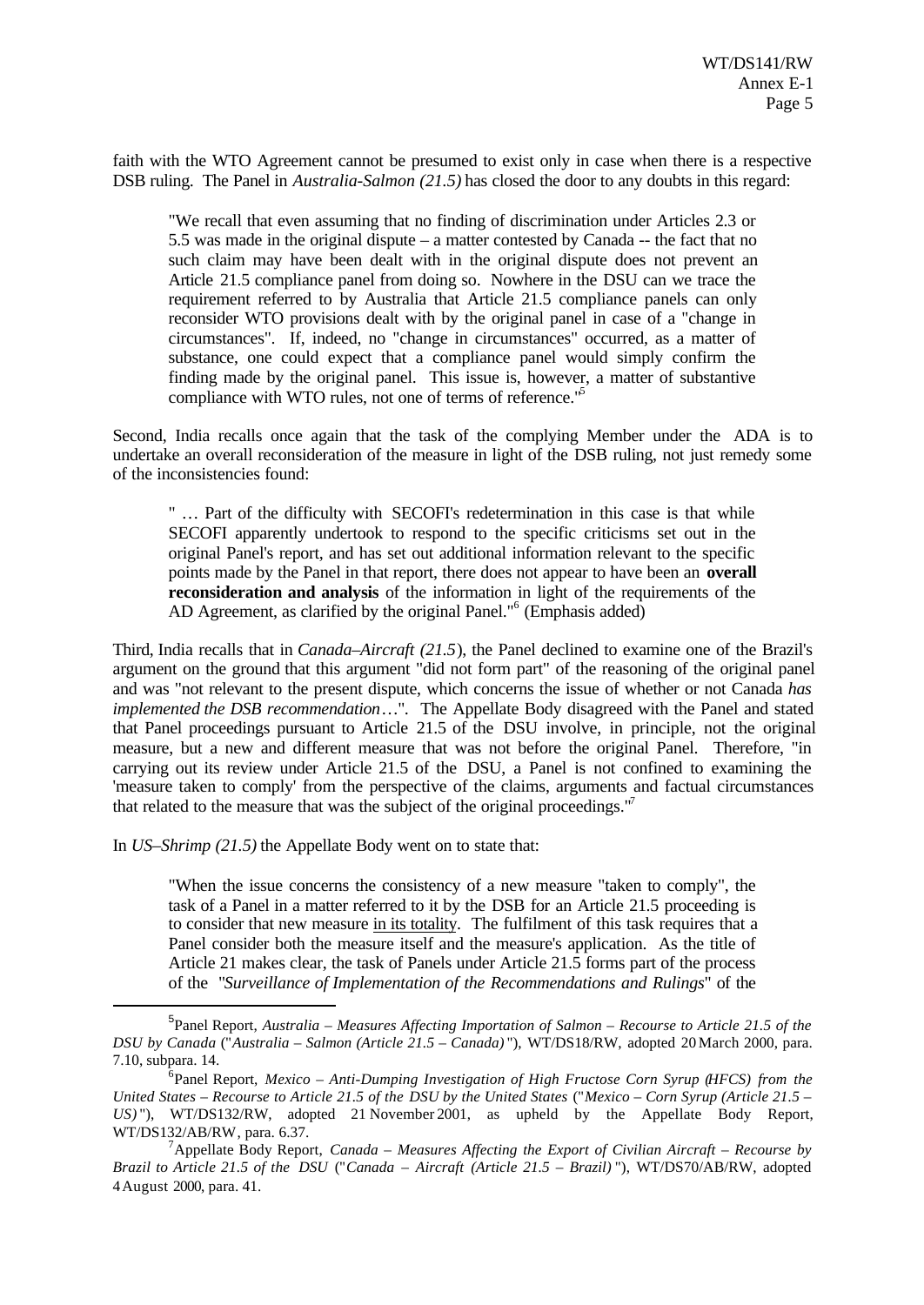l

DSB. Toward that end, the task of a Panel under Article 21.5 is to examine the "consistency with a covered agreement of measures taken to comply with the recommendations and rulings" of the DSB. That task is circumscribed by the specific claims made by the complainant when the matter is referred by the DSB for an Article 21.5 proceeding."<sup>8</sup> (footnotes omitted, underlining added)

India submits that it is for these reasons that as such it is entirely "appropriate" for the present Panel to deal with India's arguments under Article 3.5.

With regard to the specifics of this case, since the claim under Article 3.5 was presented once before, India wants to address the question twice, depending on how India should read it.

If the question indeed was intended as "On what basis do you consider that it is appropriate for an Article 21.5 Panel to base its ruling in respect of a certain claim upon arguments that could have been made in the original proceedings, but were not?" India will present its arguments under (I).

Alternatively, if India misunderstands the question of the Panel, and the Panel in fact wishes to revise its finding in the paragraph 6.144 of the original report and conclude that in the present case it should deal with India's additional *arguments* under Article 3.5 as with a new *claim* which could have been raised in the original proceedings, but was not, then India will answer the question "On what basis do you consider that it is appropriate for an Article 21.5 Panel to rule on a claim, that could have been raised in the original proceedings but was not?". In such case India will present its arguments under (II).

India submits at this point that it in no way is suggesting that the claims under Articles 3.4 and 3.5 of the ADA contained in its request for establishment of this Panel are new claims that could have been raised in the original proceedings, but were not. In the original proceedings India did raise claims under those Articles as the Panel explicitly recognised in paragraph 6.144 of its report. India's view in the current proceedings is, therefore, that the Panel should deal with additional arguments under Article 3.5 of the ADA as with additional *arguments* and not as with an additional *claim*. (Question and Answer I, rather than II).

*I. On what basis do you consider that it is appropriate for an Article 21.5 Panel to base its ruling in respect of a certain claim upon arguments that could have been made in the original proceedings, but were not?*

First of all India refers of course to its general answers recalling the pertinent and existing case law, of which the relevant parts are reproduced above (*Australia–Salmon (21.5)*, *Mexico–HFCS (21.5), Canada–Aircraft (21.5*), *US–Shrimp (21.5)*).

1. India recalls that there is no provision in the DSU that would compel a Member to participate as a party in a Panel proceeding.<sup>9</sup> Accordingly there is nothing that would oblige a Member to bring in claims, to come up with arguments in their support, to add or modify arguments or even to leave claims unsubstantiated without any arguments. Thus, Members are free to make whatever arguments they wish in support of their claims.

<sup>8</sup>Appellate Body Report, *United States – Import Prohibition of Certain Shrimp and Shrimp Products – Recourse to Article 21.5 of the DSU by Malaysia* ("*US – Shrimp (Article 21.5 – Malaysia)* "), WT/DS58/AB/RW, adopted 21 November 2001, para. 87.

<sup>9</sup> Panel Report, *European Communities – Regime for the Importation, Sale and Distribution of Bananas – Recourse to Article 21.5 of the DSU by the European Communities* ("*EC – Bananas III (Article 21.5 – EC)* "), WT/DS27/RW/EEC and Corr.1, 12 April 1999, para. 4.12.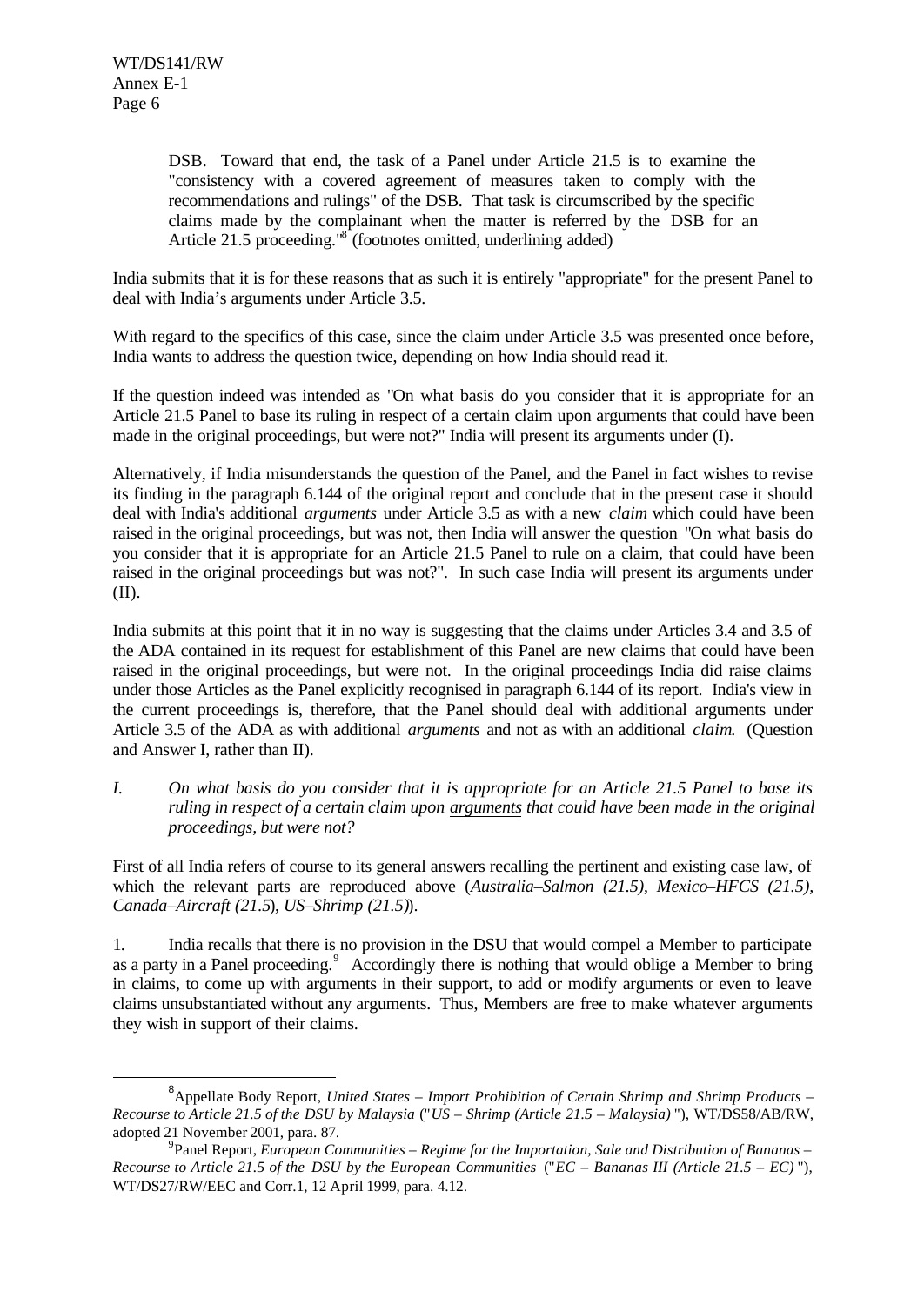2. In the particular context of Article 21.5 there is no provision that would allow a Panel to disregard in a preliminary manner arguments made by one of the parties irrespective of the fact that they are new or have not been raised in the original proceedings.

3. As has already been mentioned above it is in the nature of Article 21.5 proceedings that some of the arguments will be new since it is always a new revised measure that is examined in its totality by a 21.5 Panel.

4. As a rule, an omission of certain arguments in the original proceedings is made not in bad faith, but rather in order not to overload the Panel with complicated parallel lines of arguments and thus consistent with one of the objectives of the DSU – the one to achieve prompt settlement of the disputes. To give an example, in the original *Bed Linen* case India in theory could have submitted multiple arguments in support of each and every of its claims. However, in reality in view of the number of *claims* put forward by India (31) it is and it was unreasonable to expect to support each of them with several arguments rather than with one.

India also notes that the premise upon which the original Panel's question is based, namely that if a certain argument is brought in front of a Panel it will automatically be addressed by the Panel is not necessarily correct. India recalls the following statement of the Appellate Body in this regard:

"Nothing in the DSU limits the faculty of a Panel freely to use arguments submitted by any of the parties -- or to develop its own legal reasoning -- to support its own findings and conclusions on the matter under its consideration. A Panel might well be unable to carry out an objective assessment of the matter, as mandated by Article 11 of the DSU, if in its reasoning it had to restrict itself solely to arguments presented by the parties to the dispute."<sup>10</sup>

Thus, even if an argument is brought in front of the Panel the latter is not obliged to consider it and thus there is no guarantee, as the question posed above assumes, that it will actually be addressed.

5. Finally India submits that the failure of a Member to come up in the original proceedings with certain possible arguments can hardly prejudice any procedural rights of other Members. It is an ordinary practice of the WTO Dispute Settlement that parties to the dispute modify, withdraw and bring in new arguments during different stages of proceedings. If one accepts that litigation *per se* does not hurt those taking part in it, one should also accept that it is equally harmless to bring in new arguments in support of the old claims legitimately forming part of the terms of reference of a Panel.

For these reasons, India believes that it is appropriate for a 21.5 Panel to base its ruling in respect of a certain claim upon the arguments that could have been made in the original proceedings, but were not.

In the alternative, if India has misunderstood the question, it wishes to present its alternative answer to the following question.

*II. "On what basis do you consider that it is appropriate for an Article 21.5 Panel to rule on a claim, that could have been raised in the original proceedings but was not?"*

Again, India refers to the pertinent and existing case law as recalled above (*Australia–Salmon (21.5)*, *Mexico–HFCS (21.5), Canada–Aircraft (21.5*), *US–Shrimp (21.5)*).

<sup>10</sup>Appellate Body Report, *EC Measures Concerning Meat and Meat Products (Hormones)* ("*EC – Hormones* "), WT/DS26/AB/R, WT/DS48/AB/R, adopted 13 February 1998, DSR 1998:I, 135*,* para. 156.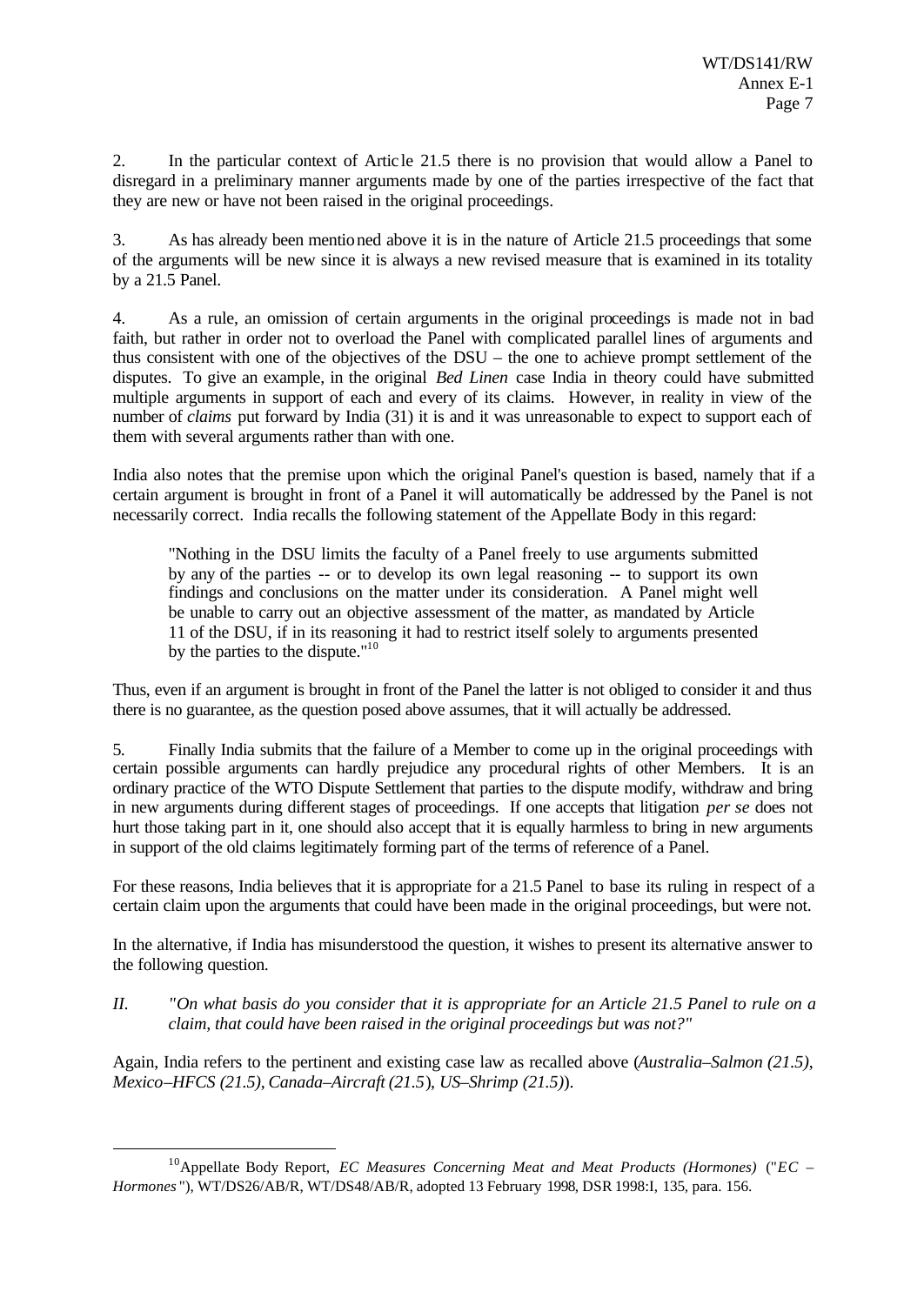1. First of all, India notes that as a rule, a "new" claim (claim, that could have been raised in the original proceedings but was not) is contained in the request for the establishment of a 21.5 Panel and thus falls under its terms reference. For example, in the present proceedings claim under Article 3.5 of the ADA forms part of the document WT/DS141/13/Rev.1 and therefore, falls within the terms of reference of the Panel. It is for this reason in the first turn that it is appropriate for this Panel to rule on it.

2. Furthermore, again there is no legal ground in the DSU to exclude from the terms of reference of a 21.5 Panel claims that although specified in the request for the establishment of a Panel, could have been raised in the original proceedings, but were not:

"The reference to "disagreement as to the … consistency with a covered agreement" of certain measures, implies that an Article 21.5 compliance Panel can potentially examine the consistency of a measure taken to comply with a DSB recommendation or ruling in the light of any provision of any of the covered agreements. Article 21.5 is not limited to consistency of certain measures with the DSB recommendations and rulings adopted as a result of the original dispute; nor to consistency with those covered agreements or specific provisions thereof that fell within the mandate of the original Panel; nor to consistency with specific WTO provisions under which the original Panel found violations. If the intention behind this provision of the DSU had been to limit the mandate of Article 21.5 compliance Panels in any of these ways, the text would have specified such limitation. The text, however, refers generally to "consistency with a covered agreement"."<sup>11</sup> (underlining in the original)

3. Again it is in the nature of Article 21.5 proceedings that some of the claims will be new since it is always a new revised measure that is examined in its totality by a 21.5 Panel.

4. The objective of prompt settlement of disputes embodied in Article 21.5 is best served by an interpretation that allows to bring in new claims:

"a complainant, after having prevailed in an original dispute, should not have to go through the entire DSU process once again if an implementing Member in seeking to comply with DSB recommendations under a covered agreement is breaching, inadvertently or not, its obligations under other provisions of covered agreements.In such instances an expedited procedure should be available. This procedure is provided for in Article 21.5. It is in line with the fundamental requirement of "prompt compliance" with DSB recommendations and rulings expressed in both Article 3.3 and Article 21.1 of the DSU."<sup>12</sup>

5. The assumption implicitly contained in the question presupposes that every claim brought by the complaining party in the original proceedings is adjudicated by the Panel. It is well known, however, that due to the principle of judicial economy this is not the case:

"Nothing in this provision or in previous GATT practice requires a Panel to examine all legal claims made by the complaining party… Furthermore, such a requirement is not consistent with the aim of the WTO dispute settlement system. Article 3.7 of the *DSU* explicitly states: "The aim of the dispute settlement mechanism is to secure a positive solution to a dispute. A solution mutually acceptable to the parties to a

<sup>11</sup>Panel Report, *Australia – Measures Affecting Importation of Salmon – Recourse to Article 21.5 of the DSU by Canada* ("*Australia – Salmon (Article 21.5 – Canada)* "), WT/DS18/RW, adopted 20 March 2000, para. 7.10, subpara. 9.

<sup>12</sup>*Ibid*.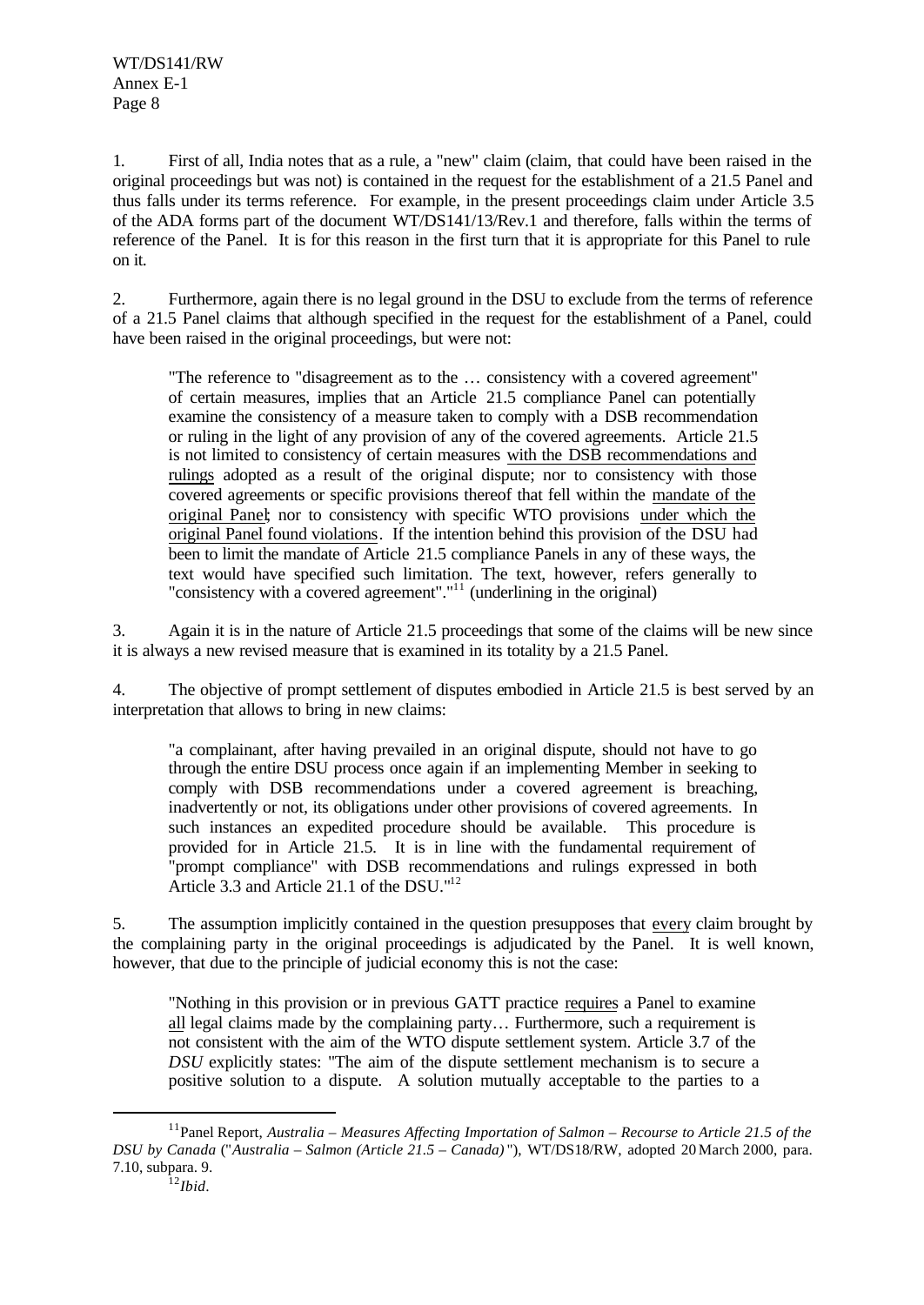dispute and consistent with the covered agreements is clearly to be preferred"…. Thus, the basic aim of dispute settlement in the WTO is to settle disputes. This basic aim is affirmed elsewhere in the *DSU*… A Panel need only address those claims which must be addressed in order to resolve the matter in issue in the dispute."<sup>13</sup>

To give an example, in the present case the EC in its third request for the preliminary ruling suggests that India should have brought in the original proceedings two claims under the same Article 3.5 of the ADA. India submits that while it is probably clear today, that this should have been done due to the ruling of the original Panel that India has failed to present a *prima facie* case under Article 3.5, it was not clear at all at the moment of drafting of the request for the establishment of the original Panel. In particular, India had no illusions with respect to the fact that the Panel would exercise judicial economy in regard to this claim especially taking into account the fact that the initial complaint contained 31 claims.

This example also demonstrates that an omission of certain claims in the original proceedings was not bad faith, but rather in order not to overload the Panel with too many claims.

6. India also submits that as a rule ruling by a 21.5 Panel on a claim that could have been raised in the original proceedings, but was not will not prejudice procedural rights of the complying Member irrespective of the fact that deadlines are shorter in Article 21.5 proceedings and no reasonable period of time to comply is available following a 21.5 Panel report.

The illustration from the present case is appropriate. Here the EC has had at least four months at its disposal (7 May 2002 – request for the establishment of the Panel – 10 September 2002 – date of oral hearings) to address India's claim concerning Article 3.5. It may be the case that four months is less than Members have during the original proceeding. This in itself, however, is not a proof of the fact that the EC has suffered any prejudice to its procedural rights.

As for the absence of the reasonable period of time for compliance following a 21.5 Panel proceedings, India submits that the prejudice from the lack of such could arise only in one case, *i.e.* when the "new" claim is the only claim before a 21.5 Panel or when a 21.5 Panel has found that there is not a single other inconsistency of a revised measure with the WTO Agreement. As it has been recently noted elsewhere:

"In waiting until after the defendant government completes its compliance to introduce a new issue, the complainant government puts its adversary in an arguably unfair predicament of having no time to correct an unanticipated violation. In *US-FSC* the Article 21.5 Panel held that *none* of the previously-found WTO violations were corrected, so the addition of a new issue did not engender much unfairness. Yet one can imagine circumstances where the defendant does succeed in responding to all of the recommendations of the DSB only to get blindsided in the Article 21.5 proceeding with a new complaint about a WTO violation that may have been intentionally or unintentionally omitted from the original dispute."<sup>14</sup> (underlining added)

In the present case which resembles the facts of the *US–FSC* (*21.5)* case instead of the situation described in the last sentence of the citation, India has not brought claims exclusively under Article 3.5 of the ADA. Rather India has brought claims with respect to the numerous violations of the

<sup>13</sup>Appellate Body Report, *United States – Measure Affecting Imports of Woven Wool Shirts and Blouses from India* ("*US – Wool Shirts and Blouses* "), WT/DS33/AB/R and Corr.1, adopted 23 May 1997, DSR 1997:I, 323, pages 18-19.

<sup>&</sup>lt;sup>14</sup>Jason E. Kearns and Steve Charnovitz, Adjudicating Compliance in the WTO: A Review of DSU Article 21.5, JIEL, Volume 5, Issue 2, July 2002: p. 349.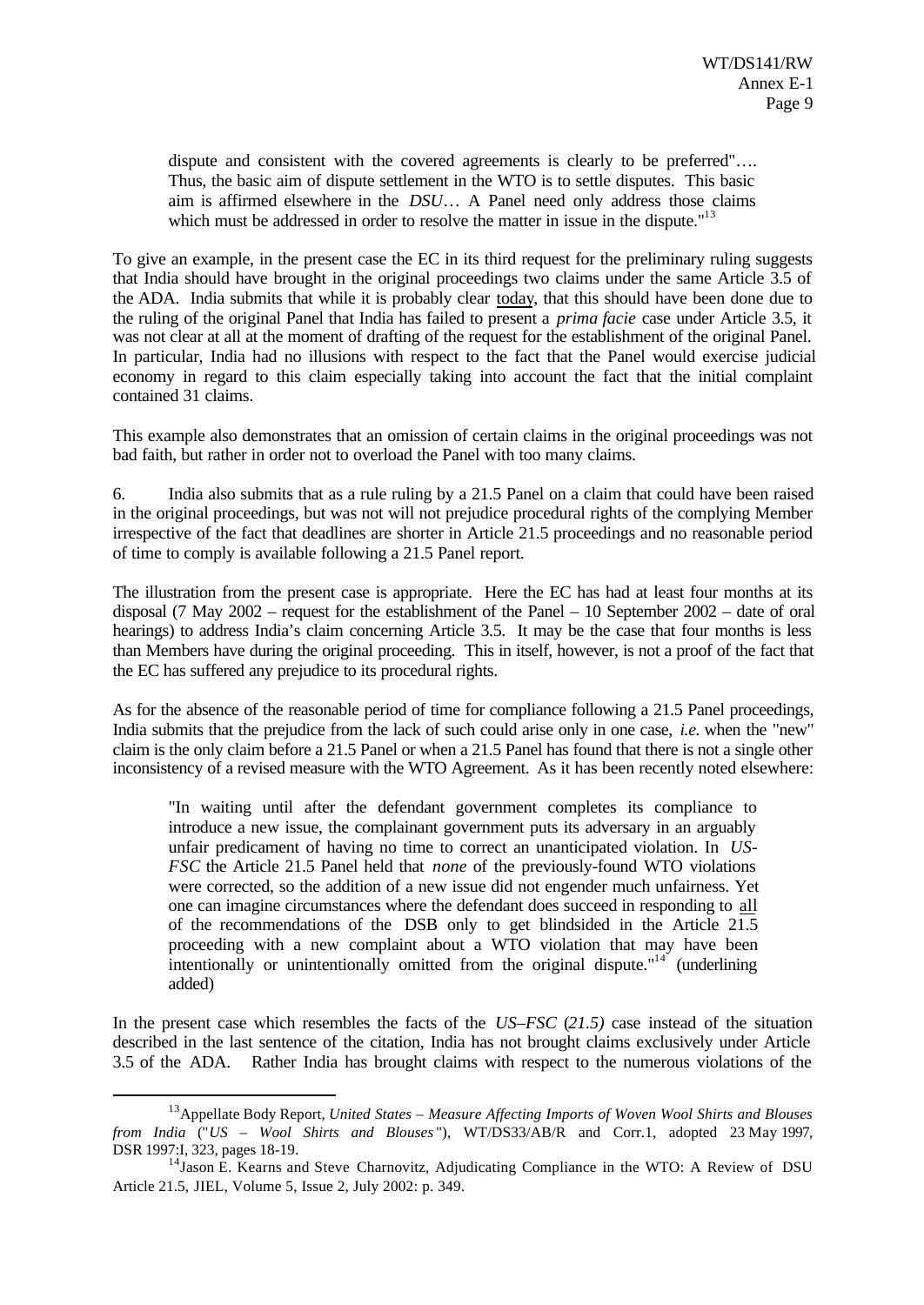covered agreements some of which have already been accepted by the EC during the meeting with the parties.

7. Finally, as India has already stated in its oral statement during the meeting with the parties the situation of claims that form part of the terms of reference of a 21.5 Panel and that could have been raised in the original dispute, but were not, is already familiar to WTO dispute settlement. In the *US-FSC (21.5)* the EC did not in the original proceedings bring the claim under Article III of the GATT 1994.<sup>15</sup> This, however, has not precluded the EC from raising this issue during the Article 21.5 proceedings. Neither did it preclude first the Panel and then the Appellate Body from making finding in respect of claim under Article III of the GATT 1994.

Furthermore, in the *EC–Bananas (21.5) (Ecuador)* the EC has unsuccessfully argued exactly the same issue:

"The European Communities notes that it would be disadvantaged if new claims were allowed because the shorter period of time allowed for an Article 21.5 panel process (90 days compared to a normal panel timetable of at least six months) would affect its ability to defend its measures and because it would not be entitled to a new reasonable period of time to implement any new panel recommendations or rulings."<sup>16</sup>

Understandably the Panel did not pay much attention to this argument:

"As to the EC's argument that it is unfair to expect it to defend itself in respect of new issues in an expedited panel process, we note that the issues raised by Ecuador in this proceeding are quite similar to those raised in *Bananas III*. As to the EC's argument that it will be deprived of a reasonable period of time in which to implement any new recommendations and rulings of the DSB, that would not justify limiting the scope of an Article 21.5 proceeding. In any event, in our view, these arguments to restrict the scope of Article 21.5 on the grounds of alleged unfairness are not based on the text of Article 21.5 and do not offset the arguments outlined above concerning the need to resolve promptly implementation issues in one panel proceeding."<sup>17</sup>

Since adopted Panel and Appellate Body reports create legitimate expectations among the WTO Members<sup>18</sup> India submits that it is legitimate expectation that the present 21.5 Panel as well as subsequent 21.5 Panels will follow this example in their reports.

For these reasons, India believes that it is appropriate for a 21.5 Panel to rule on a claim, that could have been raised in the original proceedings but was not. India, however, emphasises once again that situation described in India's question 2.II addressed in the section 2.II above does not reflect realities of the present case and thus has no relevance to it, unless the Panel decides otherwise.

<sup>&</sup>lt;sup>15</sup>United States – Tax Treatment for "Foreign Sales Corporations", Request for the Establishment of a Panel by the European Communities, WT/DS108/2 of 9 July 1998.

<sup>16</sup>Panel Report, *European Communities – Regime for the Importation, Sale and Distribution of Bananas – Recourse to Article 21.5 of the DSU by Ecuador* ("*EC – Bananas III (Article 21.5 – Ecuador)* "), WT/DS27/RW/ECU, 12 April 1999, para. 6.3.

<sup>17</sup>*Ibid*., para. 6.10.

<sup>&</sup>lt;sup>18</sup>Appellate Body Report, Japan – Taxes on Alcoholic Beverages ("Japan – Alcoholic Beverages II"), WT/DS8/AB/R, WT/DS10/AB/R, WT/DS11/AB/R, adopted 1 November 1996, DSR 1996:I, 97, at 14.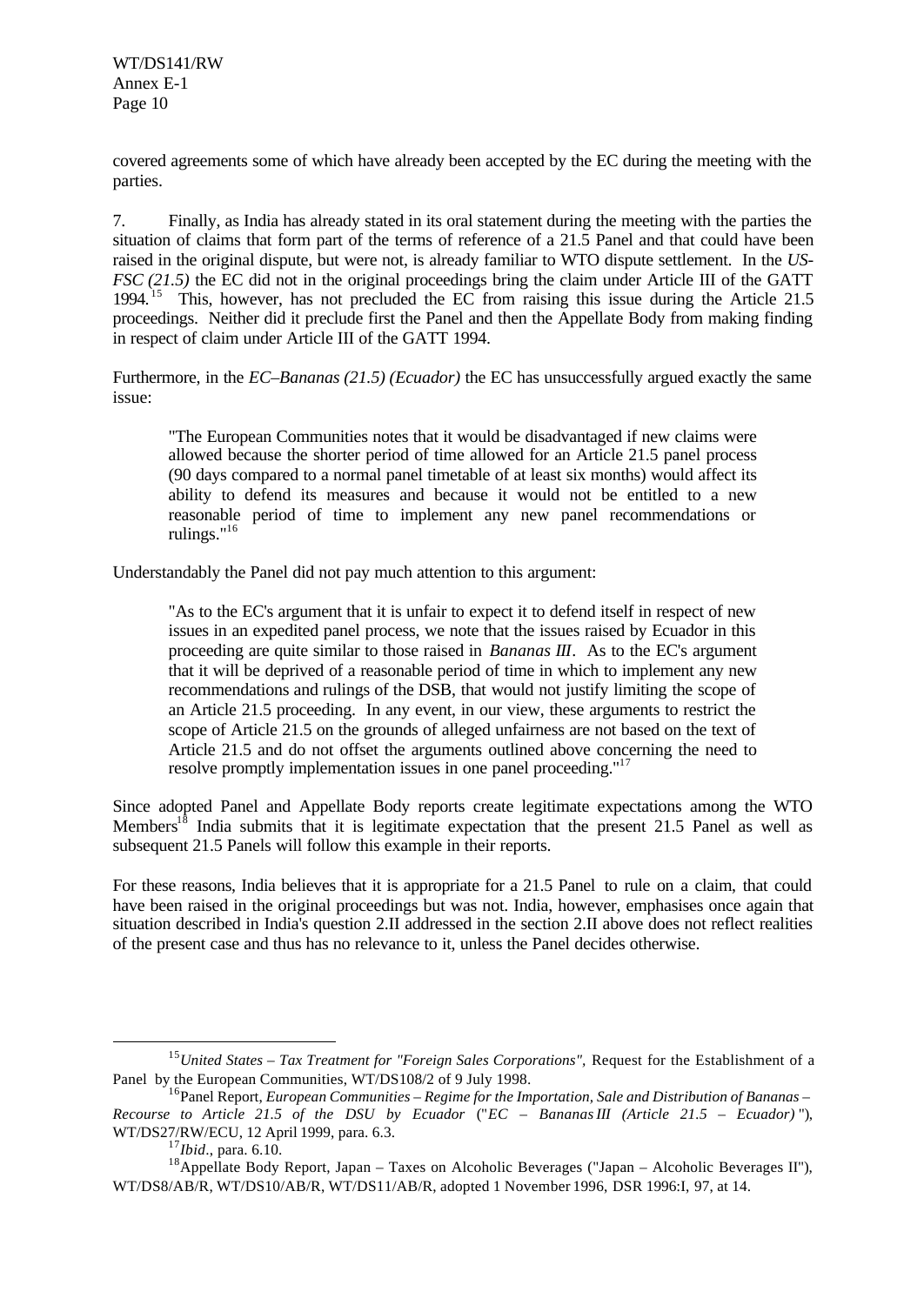*3. In para. 72 of its FWS, the EC referred to Article 6.10 to substantiate its arguments and respond to India's arguments with respect to relevant context for the interpretation of Article 2.2.2(ii). Was India referring to this particular provision, as the EC suggests?*

Reply

Yes. This was in addition to footnotes 2 and 5 to which India also referred.

4. *In para. 90 of the Indian Second Written Submission, India states that the principle of good faith as enshrined in the Vienna Convention ensures that the EC case law constitute context, and refers to the rulings by the European Court of Justice. How can this be considered as relevant "context" for the interpretation of the ADA under the Vienna Convention? Can India express its views on the difference, if any, between the performance of a treaty and the interpretation of a treaty in the context of the principle of good faith?*

#### Reply

l

India recalls that "the principle of good faith, which is, at once, a general principle of law and a principle of general international law, … informs the provisions of the *Anti-Dumping Agreement*, as well as the other covered agreements".<sup>19</sup>

As enshrined in the Vienna Convention this principle requires States to both: (1) perform treaty in good faith (Article 26) as well as (2) to interpret treaty in good faith (Article 31). Thus *performance* of a treaty obligation means carrying out the substance of the mutual understanding embodied in the treaty honestly and loyally. Accordingly, *interpretation* of a treaty provision pre-supposes the same attitude to the clarification of the mutual understanding embodied in the treaty, *i.e.* in an honest and loyal manner. Naturally both processes are closely related and indeed the failure to demonstrate good faith in one of them necessarily results in the bad faith in the other.

One of the manifestations of the principle of good faith is the concept of estoppel.<sup>20</sup> "Estoppel is premised on the view that where one party has been induced to act in reliance on the assurances of another party, in such a way that it would be prejudiced were the other party later to change its position, such a change in position is "estopped", that is precluded".<sup>21</sup> India submits that the concept of estoppel is of importance in the process of treaty interpretation. In particular, where one party has been induced to act in reliance on a certain interpretation of a treaty provision made public by another party, in such a way that it would be prejudiced were the other party later to change its position, such a change in position is "estopped", that is precluded.

In this context India submits that interpretation of certain provisions of the Regulation 384/96 identical to those of the ADA as applied by the EC in its everyday domestic practice should preclude the EC from advocating a different interpretation of the same provisions at the WTO level. Alternatively, if the panel while not accepting EC arguments develops its own line of reasoning similar to the one contained in the interpretations proposed by the EC, the panel still should find a

<sup>19</sup>Appellate Body Report, *United States – Anti-Dumping Measures on Certain Hot-Rolled Steel Products from Japan* ("*US – Hot-Rolled Steel* "), WT/DS184/AB/R, adopted 23 August 2001, para. 101. Appellate Body Report, *United States – Import Prohibition of Certain Shrimp Products*, WT/DS58/AB/R, adopted 6 November 1998, para. 158; Appellate Body Report, *United States – Tax Treatment for "Foreign Sales Corporations"*, WT/DS108/AB/R, adopted 20 March 2000, para. 166.

<sup>&</sup>lt;sup>20</sup>Ian Brownlie, Principles of Public International Law,  $5<sup>h</sup>$  ed (Oxford: Clarendon Press 1998), at 17-18.

<sup>21</sup>Panel Report, *Guatemala – Definitive Anti-Dumping Measures on Grey Portland Cement from Mexico* ("*Guatemala – Cement II* "), WT/DS156/R, adopted 17 November 2000, para. 8.23.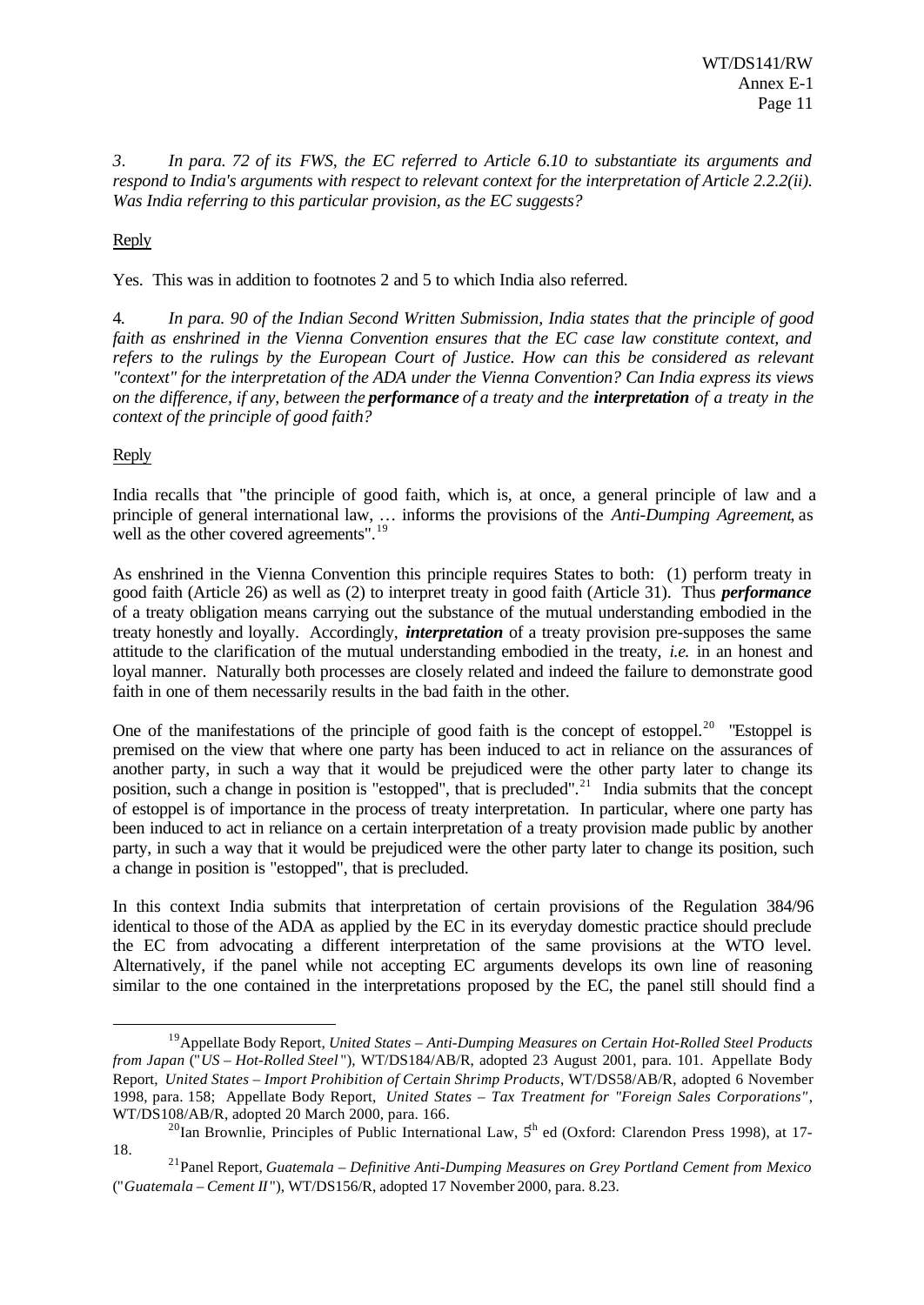violation of the respective provision of the ADA as being applied in bad faith. It is in this sense that India consider the judgments of the ECJ to be a relevant context for the interpretation of the ADA under the Vienna Convention. It is India's understanding that Panel's question 16 to the EC in the present proceeding as well as, for example, Panel's questions 3 and 48 in *United States– Countervailing Duties on Certain Corrosion-Resistant Carbon Steel Flat Products from Germany* (WT/DS213) are being put forward precisely in order to identify the good faith of the EC or lack thereof in its arguments.

India also notes that, in the same way as in respect of Article 2.2.2(ii) of the ADA, the EC should be precluded to raise arguments in respect of India's approach to interpretation of Article 5.7 of the ADA. Or, alternatively, the EC should be found to act in bad faith under this latter provision and thus violate it. India recalls that contrary to what it argues in the present case, it was *the EC* in *United States– Countervailing Duties on Certain Corrosion-Resistant Carbon Steel Flat Products from Germany* which took the view that the *de minimis* standard contained in Article 11 of the ASCM should also apply in review proceedings even though Article 21 does not expressly repeat that *de minimis* standard. $^{22}$ 

*5. Could India expand on its assertion that Article 5.7 of the ADA prohibits separate consideration of injury and dumping in the circumstances of this dispute, in view of the fact that Article 11.2 specifically allows separate reviews of injury and dumping ?*

#### Reply

It is correct that Article 11.2 *first* mentions the possibility of a separate review of dumping or injury. Article 11.2 however *also* foresees a review of "*both*" dumping and injury as a third possibility. More specifically, the second sentence of Article 11.2 mentions three situations substantiating the need for a review:

- (1) whether the continued imposition of the duty is necessary to offset dumping;
- (2) whether the injury would be likely to continue or recur if the duty were removed or varied;
- or
- (3) both.

When, as a result of the DSB findings—and assuming that the re-determination and the subsequent actions qualify as a review—it was necessary to re-do *both* dumping and injury, the EC found itself in this third situation.

<sup>22</sup>Report on *Certain Corrosion Resistant Carbon Steel Flat Products from Germany WT/DS213/R of 3 July 2002*, paragraph 5.41 last sentence:

<sup>&</sup>quot;The EC submits that, for the reasons stated above, this threshold is not appropriate, and that since 0.53 per cent is below the 1 per cent *de minimis* level which should apply in sunset reviews, the US was in breach of Article 21.3 in continuing the measure" (emphasis in original)

and paragraph 5.112:

<sup>&</sup>quot;… a systematic and good faith interpretation of Article 21.3 with Articles 21.1, 22.1, 22.7 and 11.9 of the *SCM Agreement*, would suggest clearly that the *de minimis* rule of 1 per cent should be applied also in sunset reviews."

Or, as the EC stated in paragraph 5.417:

<sup>&</sup>quot; … the US is proposing again a formalistic interpretation of the terms of Article 21.3 and in complete isolation of its object, purpose and context."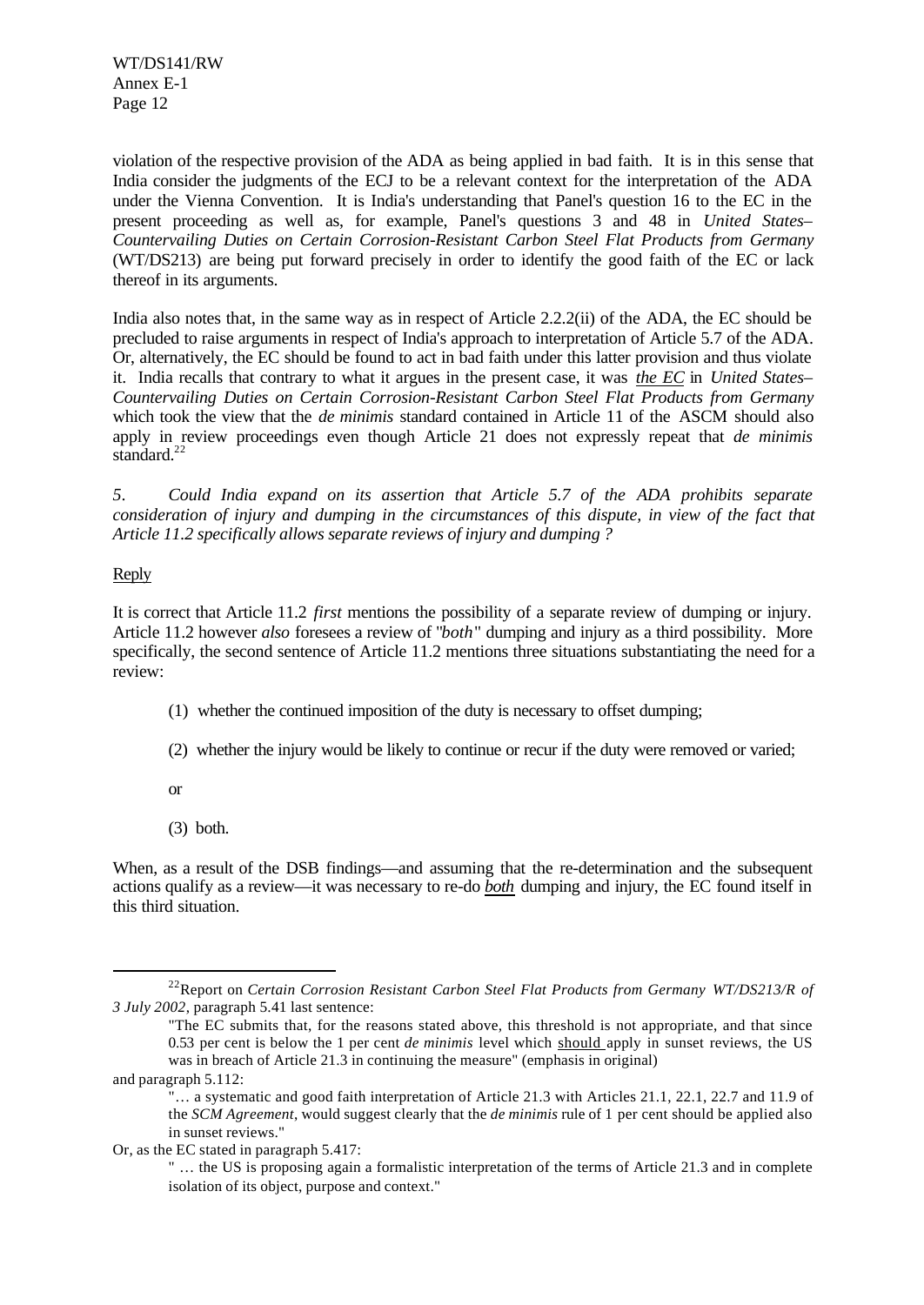India has not challenged that injury or dumping could be assessed separately. In such a situation it could be possible that either injury or dumping could be assessed without assessing the other.

What India has challenged is that *once both* findings were under reconsideration, the important procedural discipline enshrined in Article 5.7 should be respected. Thus, once injury and dumping were both up for revision it was illegal to do so in various episodes.

In this connection India has recalled the recent Panel Report concerning *Certain Corrosion Resistant Carbon Steel Flat Products from Germany.* In that case it was *the EC* which took the view that the *de minimis* standard contained in Article 11 of the ASCM should also apply in review proceedings even though Article 21 does not expressly repeat that *de minimis* standard.<sup>23</sup> The Panel in that case agreed.<sup>24</sup> While that Panel recognized that the text of the *de minimis* provision did not mandate its application in a review, it found that the terms of the provision were unequivocal.  $25$ 

That Panel took into account that the provision in question was couched in mandatory and strong language, conveying that the drafters had in mind a particular outcome to protect exporters and to prevent trade harassment. Eventually the panel concluded, *inter alia*, that finding otherwise would compromise the disciplinary framework that the drafters sought to create throughout the Agreement.<sup>26</sup>

and paragraph 5.112:

l

Or, as the EC stated in paragraph 5.417:

" … the US is proposing again a formalistic interpretation of the terms of Article 21.3 and in complete isolation of its object, purpose and context."

<sup>24</sup>*Ibid.,* paragraphs 8.56-8.81.

<sup>25</sup>*Ibid.* paragraph 8.59.

<sup>26</sup>*Ibid.* paragraph 8.59:

" ... we recognise, at the outset, that nothing in the text of the provision provides for its de minimis standard to be implied in Article 21.3. What is clear from this language, however, is that a de minimis subsidy cannot be countervailed, and that, upon a finding of a de minimis subsidy, the Agreement mandates but one outcome. Investigating authorities must not only terminate the investigation, but they must do so immediately. The terms of the provision are unequivocal. Such mandatory ("shall") and strong ("immediate") language would suggest that the drafters had an important consideration in mind in drafting this provision, reflected in the precise choice of words. In particular, the mandatory nature and strong language of the provision convey, in our view, that the drafters sought a particular outcome, to protect exporters under investigation and prevent trade harassment through continuation of an investigation of a de minimis subsidy."

#### And 8.79:

"In sum, we consider that the rationale for the de minimis standard set out in Article 11.9 is clearly that CVDs are to be used to counter injurious subsidisation, and the threshold set out in this provision demarcates the level below which subsidisation is deemed to be so small as to be non-injurious for purposes of the imposition of CVDs. Having found this to be the case, and having established that one of the objects and purposes of the SCM Agreement is to regulate the imposition of CVDs and to create a disciplinary framework therefor, we are of the view that the de minimis standard must be applicable to sunset reviews as it is to investigations. Finding otherwise would compromise the very object and purpose of the SCM Agreement and the disciplinary framework that the drafters sought to create through the Agreement."

<sup>23</sup>*Ibid.* paragraph 5.41 last sentence:

<sup>&</sup>quot;The EC submits that, for the reasons stated above, this threshold is not appropriate, and that since 0.53 per cent is below the 1 per cent *de minimis* level which should apply in sunset reviews, the US was in breach of Article 21.3 in continuing the measure" (emphasis in original)

<sup>&</sup>quot;… a systematic and good faith interpretation of Article 21.3 with Articles 21.1, 22.1, 22.7 and 11.9 of the *SCM Agreement*, would suggest clearly that the *de minimis* rule of 1 per cent should be applied also in sunset reviews."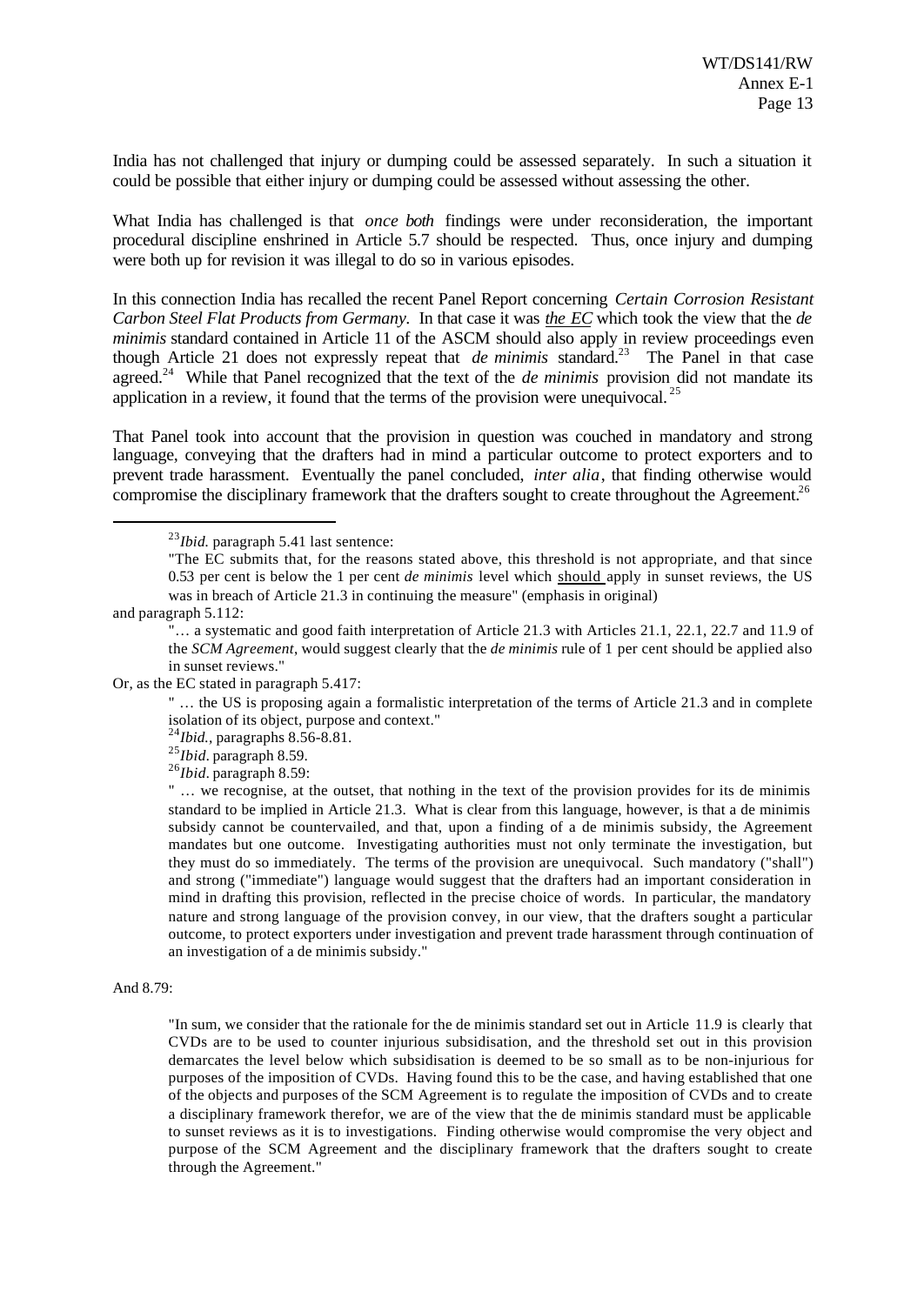India respectfully submits that the EC admit that similar logic applies to Article 5.7 of the Anti-Dumping Agreement. India has in its submissions already recalled the mandatory and strong language of Article 5.7 conveying the idea that the drafters had in mind a particular outcome to protect exporters and to prevent trade harassment. In other words, having arrived in the third situation substantiating the need for a review, in which both dumping and injury must be re-assessed, such findings should not be separated if one were to respect the disciplinary framework that the drafters sought to create throughout the Agreement.

*6. A. Given that Article 6.10 does not require that the "sample" in the investigation of dumping be a "statistically valid" sample, and that therefore there is no guarantee that the chosen sample will, in actual fact, be representative of the whole population of producers, on what basis does India support its assertion that the proportion of imports found to be dumped in the sample must, in all cases, be applied to the imports from non-investigated producers.*

Reply

As a preliminary observation India respectfully disagrees with the premise of this question (that Article "does not require" that samples are statistically valid). In particular, the plain text of the second sentence of Article 6.10, provides two possibilities to the investigating authorities.

The authorities may:

""limit their examination either to a reasonable number of interested parties or products by

[1] using samples which are statistically valid on the basis of information available to the authorities at the time of the selection,

or

[2] to the largest percentage of the volume of the exports from the country in question which can reasonably be investigated." (underlining added)

The text of the first option of this second sentence of Article 6.10 presumes, therefore, that samples are statistically valid (samples "which are statistically valid").

This first option to limit the examination was the choice that was applied by the authorities in this case: the authorities chose the sample. The original panel report at paragraph 2.5 also acknowledged that the EC conducted its analysis of dumping based on a sample of Indian exporters. It is the Agreement that presumes that the sample is statistically valid. The EC has not challenged the statistical validity of its sample.

Moreover, even if that sample so chosen is not statistically valid (a question which is not in dispute here), one can still argue that a "sample" is still a "sample" and *ipso facto* intended to represent the whole. When India asked the EC, during the meeting with the Parties, what meaning the EC attached to the word "sample" the EC agreed with the dictionary (and common sense) definition of a sample as presented by India in its First Written Submission.

As regards the precise question of the Panel "*on what basis does India support its assertion that the proportion of imports found to be dumped in the sample must, in all cases, be applied to the imports from non-investigated producers*" India recalls that its premise is that a sample is intended to see what the whole is like. Since a sample is meant to see what the whole is like, there is, in principle, no reason to acknowledge the results of a sample in some cases but not in all cases. This is only different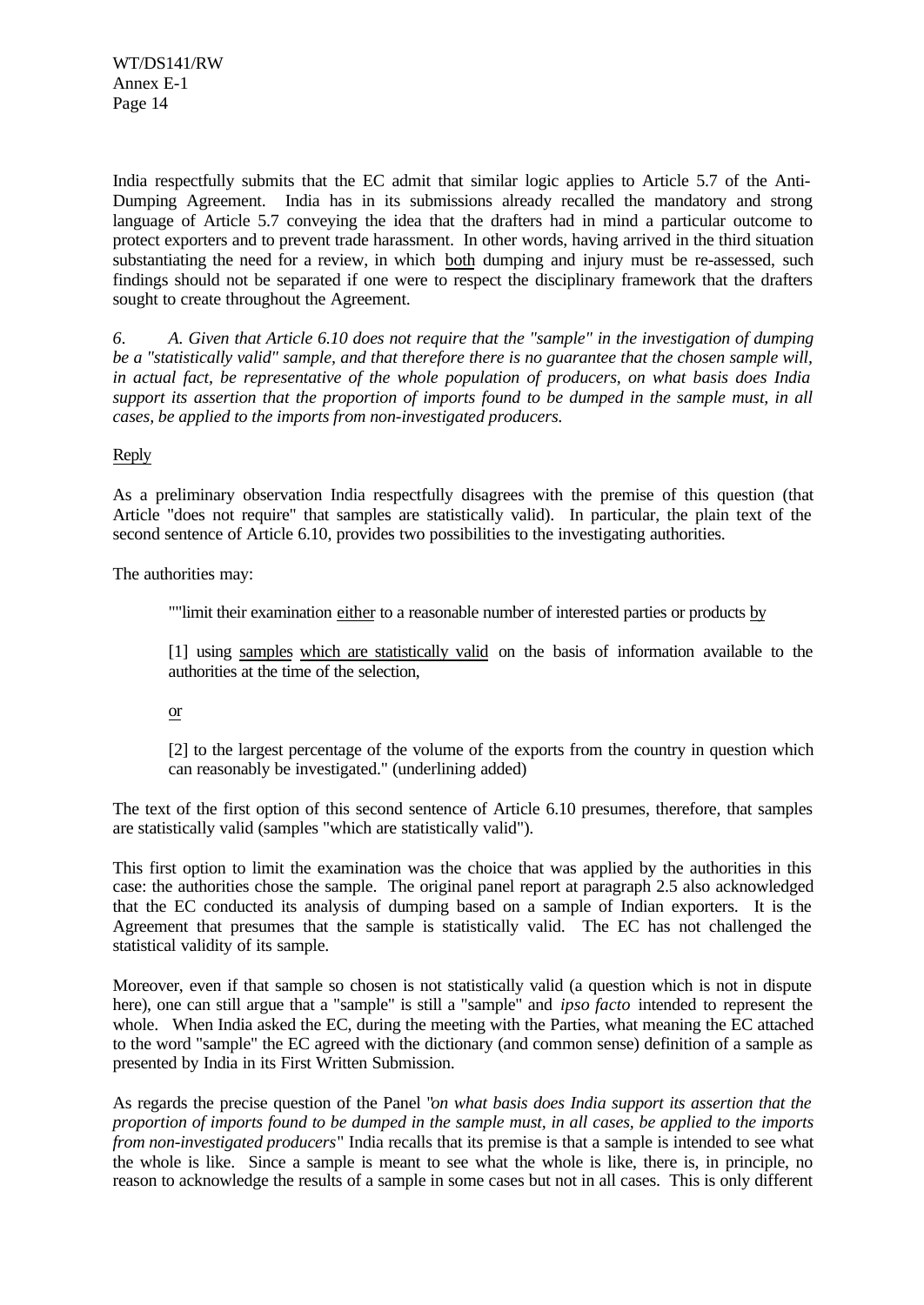when there would be specific and compelling reasons not to acknowledge such results. No such reasons to disregard the results of the sample exist in the context of the injury determination. If the result of the sample is *de facto* ignored, this time because more than half of the sample is nondumped, there is no compelling reason to accept the results of the sample in the future, even if the whole sample shows dumping.

In fact, one can seriously wonder why in case of Pakistan the result of the sample was completely accepted to represent the country as a whole; if the "logic" of the EC as applied to India would have prevailed for Pakistan, all zero and *de minimis* margins in that sample should have been disregarded, and co-operating non-sampled producers in Pakistan should have been attributed a weighted average dumping margin, even if there was no proof for it. Indeed, by taking a different, even contradictory, approach for the two countries as regards the meaning of the sample it cannot be said that the evaluation of the facts was "unbiased and objective."

*B. Assuming this were done, and an anti-dumping order were applied, would India consider that dumping duties could only be collected on a proportion of future imports equal to the proportion of imports found to be dumped during the investigation period?*

#### Reply

India does not consider this and the question is therefore not applicable.

*C. If so, how would India envision that this could be done? In particular, please discuss in this context the implications of the first sentence of Article 9.2.*

#### **Reply**

As noted, India does not consider this.

*D. If India does not consider that dumping duties could only be collected on a proportion of future imports equal to the proportion of imports found to be dumped during the investigation period, could India explain how it would justify the different treatment of imports in the two contexts – i.e., as dumped for the assessment of anti-dumping duties in the future, but as not dumped, in part, for the determination of injury?*

#### Reply

India has pointed out in its written submissions, and during the meeting with the parties, that the rules on the collection and imposition of duties must be separated from the rules that establish dumping and injury.

The dumping and injury findings logically precede the establishment of the level of a duty. The determination of the level of a duty takes place only if and when dumping and injury have been found to exist. The Article 9 that regulates the imposition of a duty is also clearly separate from the rules on the determination of dumping, injury, and the use of a sample.

In the context of the final determination of the duty, *once* dumping and injury are established, Article 9.4 contains a very specific exclusion concept for the purposes of calculating the weighted average duty for co-operating non-sampled producers. Specifically, Article 9.4 mentions that in the determination of the weighted average duty authorities shall disregard three sets of margins. This qualifying language of that Article specifically restricts that exclusion very explicitly to "the purpose of *this* paragraph" for the determination of a duty. This qualifying language is precise and unequivocal. Hence, as India has pointed out, such exclusion concept should not be read into a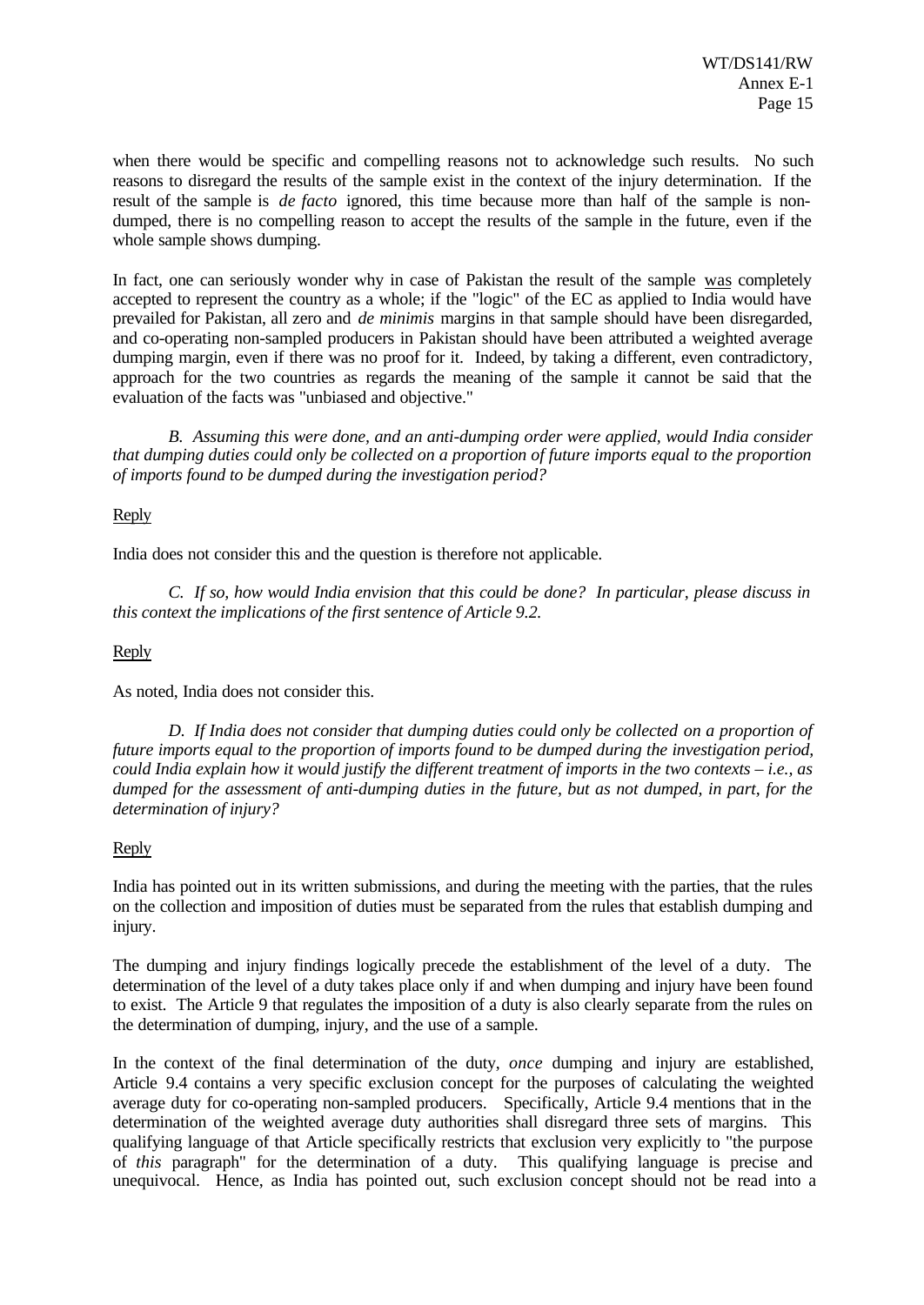situation such as the determination of injury. This qualifying language does not exist elsewhere in the Agreement.

Accordingly it is possible that even though a sample shows no dumping margin for exporters representing 53% of the volume, a weighted average *duty* can still be calculated (if injury is established) based on the results of the other exporters, calculated under the specific rules of Article 9.4.

At the risk of repetition, the qualifying language only exists for the purpose of the establishment of a duty. There is no reason to assume that the qualifying language with its exclusion concept, and which comes as a last step, and only for the determination of a duty, should be interjected in the previous steps of determining dumping and injury. Indeed, it is textually unsound to impute the specific exclusion concept that exists in the context of a duty determination into the preceding context of the dumping and injury determination.

Had the drafters wished that the qualifying language with the exclusion concept should apply in the context of dumping and injury they would have included that specific logic into Article 6.10 ("for the purpose of injury the non-dumped imports in a sample should not count as non-dumped imports"). Or they would not have restricted the text of Article 9.4 into such a limited scope of application ("for the purpose of this Agreement", rather than "for the purpose of this paragraph"). The drafters did neither.

To answer the question more precisely, the different treatment for the purpose of dumping and injury on the one hand, and the purpose of duties on the other hand, follows from the specific method foreseen in Article 9.4 for the determination of the weighted average duty for co-operating nonsampled producers. The express and specific exclusion for duty purposes in Article 9.4 brings with it that no such exclusion should be implied in Article 6.10. As the Appellate Body noted in *India – Patents*: "principles of interpretation neither require nor condone the imputation into a treaty of concepts that were not intended."<sup>27</sup>

For the sake of completeness it may be noted that co-operating exporters, not selected in the sample but subjected to such weighted average duty, could request a refund under Article 9.3.2 if they show, individually, that they are not dumping. They could also request an individual, partial, interim review if they would wish that.

*7. In the context of injury factors for which data were analysed by the EC in the redetermination, A. what information relating to inventories, capacity utilisation and investment were not specifically elaborated upon by the EC? B. What in India's opinion were the other factors for which data were neither collected nor ultimately analysed? C. In what respect was the analysis conducted by the EC inadequate?*

#### Reply

l

India first recalls the recitals of the re-determination as regards stocks and capacity utilisation.

- "4.4.2 Stocks and capacity of production
- (28) These indicators were found not to have a bearing on the State of the Community industry.
- (29) As to stocks, this is the case for two reasons. Firstly, production (e.g. of printed patterns) often takes place in response to or in anticipation of orders placed by

<sup>&</sup>lt;sup>27</sup>Appellate Body Report, WT/DS50/AB/R, adopted 16 January 1998, para. 45.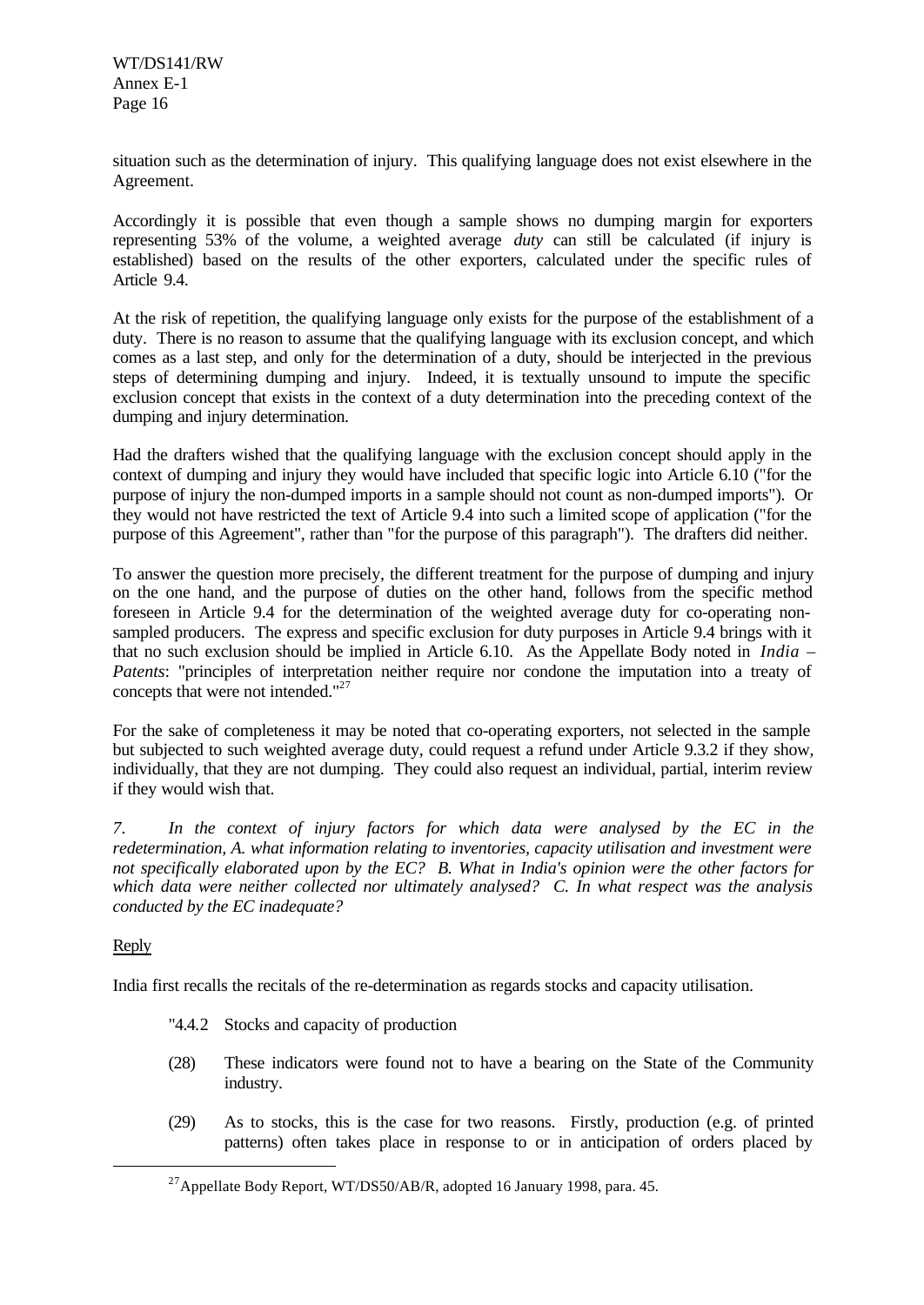particular clients, thus reducing the possibility to produce purely for stocks. Secondly, stock valuation often takes place at 31 December, which is towards the end of a peak period of activity for the bed linen sector. Large stock variations can take place between one year and another simply because of large orders leaving the warehouse on 30 December in one season and 2 January the next. While some increase in stocks was observed in some companies, neither the complainant nor any sampled producer adduced increase in stocks as evidence of injury. An increase in stocks in this sector can thus indicate increased actual or anticipated orders rather than unsold production.

(30) As to production capacity, the Community industry is characterised by a large number of highly flexible small and medium-sized companies. Machinery can, relatively easy, be bought, sold or used for other products. Under these circumstances, reliable capacity of production figures were extremely difficult to establish throughout the period concerned in the present case. However, the investigation showed that many producers were able to maintain a high rate of capacity utilisation and even had to subcontract surplus production, to allow them to run at high utilisation even in depressed periods."

India will now turn to the specific questions.

*7.A "[W]hat information relating to inventories, capacity utilisation and investment were not specifically elaborated upon by the EC?"*

*7.A.1 Stocks*

l

As a first observation India recalls that the investigation period ran from 1 July 1995 to 30 June 1996. The EC does not provide any data pertaining to these two cut-off points. These two cut-off points would logically have been relevant for measuring the difference between the opening stock and the closing stock, *i.e.* the actual stock movement.

Despite this investigation period running from July to June, the EC only provides a speculative assessment as regards the theoretically expected behaviour of stocks right in the middle of the investigation period (30 December – 2 January). Since both the opening and closing date of the I.P. were at a maximum six-months distance of that midpoint one may only wonder about the relevance of the EC's contemplation.

To answer the question ("*A. what information were not specifically elaborated upon by the EC?* "): the information not elaborated upon is the situation of stocks at the beginning and end of the investigation period. In fact, those data remain completely unknown as of today, more than seven years after the investigation period. India has already pointed out that at the EC wide level consumption was measured (in the original provisional Regulation, recital (63)) with a deliberate disregard for stocks. This latter recital was confirmed in recital  $(20)$  of the re-determination.<sup>28</sup>

Despite the absence of stock collection—as also witnessed by the very design of the questionnaire which does not ask such question—the EC then states that "some increase in stocks was observed for some companies"; in fact this is the only "information" that was ever disclosed as regards stocks. This observation from the EC in itself raises two questions: What about the stock situation for other companies? For which period was this increase observed? Was it for the year-end turn that the EC described? Or was it for the difference between 1 July 1995 and 30 June 1996? Again, to answer the question ("*A. what information were not specifically elaborated upon by the EC?*"): The information

<sup>28</sup>See also India FWS, footnote 82.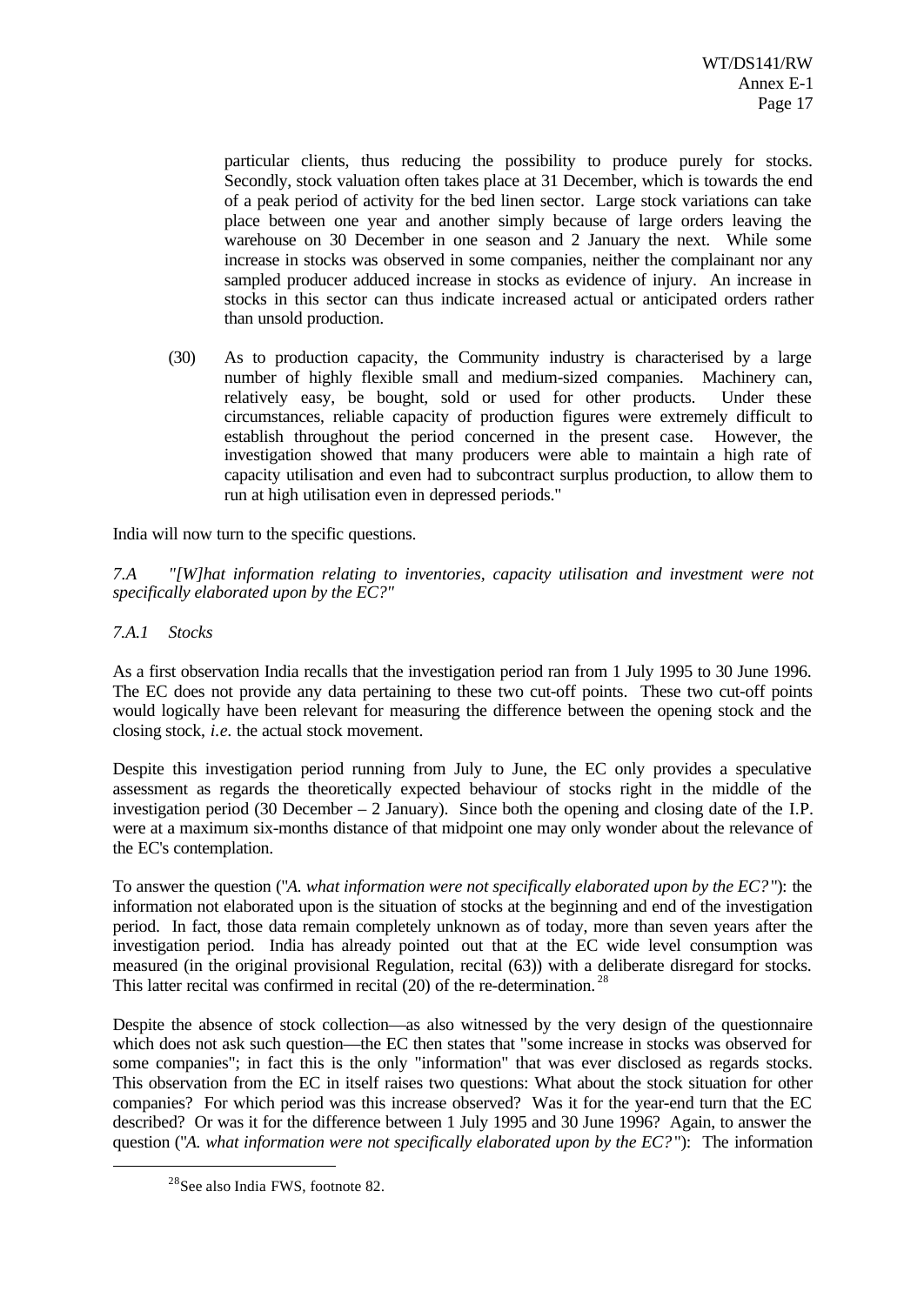not elaborated upon here is therefore the actual situation of stocks for other companies not belonging to the "some companies" as defined. To answer the third question ("*C. In what respect was the analysis conducted by the EC inadequate?*"): the analysis is based on an observation only with respect to (allegedly) part of the facts; and even those facts are not known.

#### *7.A.2 Capacity Utilization*

The only "hard" fact information that was ever revealed is that "the investigation showed that many producers were able to maintain a high rate of capacity utilisation and even had to subcontract surplus production"; the fact that even these figures are uncertain is because the EC qualifies the statement by a preceding statement indicating that the figures are not reliable. The other sentences in the recital do not reveal any facts but only contain unsubstantiated allegations. To answer the precise question ("*A. what information were not specifically elaborated upon by the EC?*"): no facts are disclosed about the actual rate of capacity utilisation, nor about the benchmark against which this rate of utilisation was compared. The fact that surplus production even had to be subcontracted indicates that there were even more orders than could be digested, a fact which however remains unaddressed. To answer the third question ("*C. In what respect was the analysis conducted by the EC inadequate?*"): there is no analysis based on facts. There is only a statement that the utilization was so high that some production had to be outsourced. No analysis is made based on the scarce facts as disclosed.

#### *7.A.3 Investments*

No data on investments are contained in Regulation 1644/2001. Section 4.4.6 of that Regulation that purportedly deals with investments reveals no data. It only states at recital (39) that: " … the maintenance of the production tools was the main purpose of the Community's investments during the period considered". This statement is followed by a table that reveals profits divided by investments, also in indexed form. The only thing, if any, that the table shows is that the profits divided by investments was always positive and always 7% or more. Indeed, the profits on investments during the investigation period were the same as in 1993. To answer the question ("*A. what information were not specifically elaborated upon by the EC?*"): for example, the actual investments are not disclosed. The documents that previously accompanied the disclosure [India-Exhibit-RW-5] only showed that throughout all the years the industry has continued to steadily invest, even though the actual amounts are unclear. Throughout the injury analysis period there was always a positive return on investments. To answer the third question ("*C. In what respect was the analysis conducted by the EC inadequate?*"): the EC does not draw any conclusions as regards the continued investments and positive return on investment over all the years. There was no analysis.

#### *7.B What in India's opinion were the other factors for which data were neither collected nor ultimately analysed?*

India first recalls that the Panel found in paragraph 6.167 of the original Report, basing itself on its two preceding paragraphs, that data was not even collected for all the factors listed in Article 3.4. As the EC admitted during the meeting with the parties: it did not go out in the field and collect the missing information.

For India to identify what factors exactly were not collected it may therefore first of all rely on the facts as found in the original panel report. These findings were not challenged by the EC, nor did those facts change after the adoption of the Reports by the DSB (during the meeting with parties the EC once again confirmed that it did not go out in the field and collect data on all missing factors).

In paragraph 6.165 the Panel identified "productivity; return on investments; utilisation of capacity; the magnitude of the margin of dumping; cash flow; inventories; wages; growth; ability to raise capital or investments" as factors that were not even referred to in the original Provisional Regulation.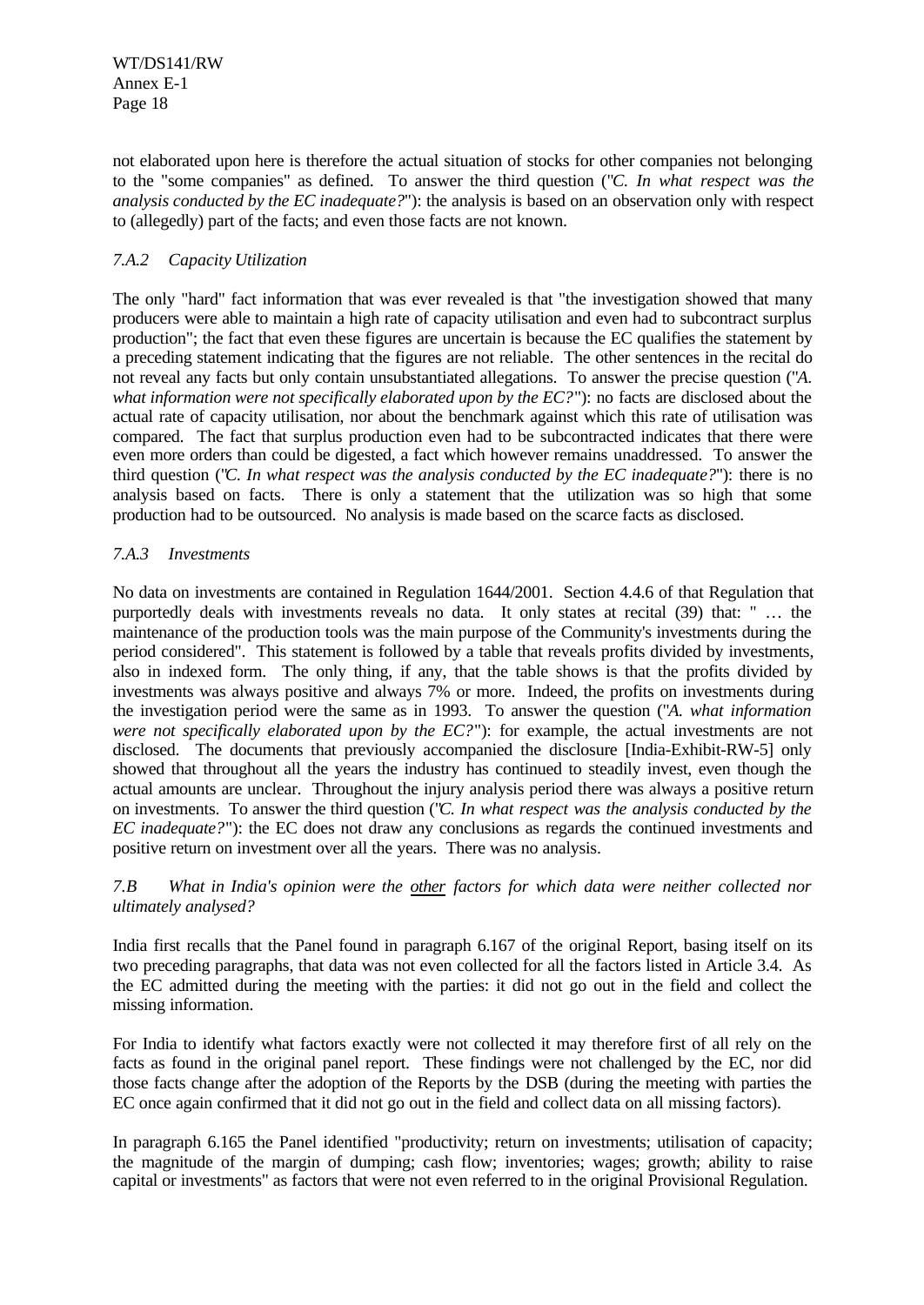In paragraph 6.166 the Panel identified that data for the Community industry and the sampled producers was only collected for "trends" concerning production, sales by value, employment, prices, and profitability. The trends at the level of the entire Community (i.e. outside the domestic industry) "provides", as the Panel noted in paragraph 6.182, "no basis for conclusions about the impact of the dumped imports on the domestic industry itself."

No additional data collection took place after the original DSB report. The situation about uncollected information has therefore remained unchanged. This therefore implies that the following factors were neither collected or analysed for the Community industry or the sample:

market share; productivity; return on investments; utilization of capacity; factors affecting domestic prices; the magnitude of the margin of dumping; cash flow; inventories; wages; growth; ability to raise capital or investments.

Given that in the question above the items (1) inventories, (2) capacity utilization, and (3) investments are already identified in the question as not collected, and granted that the "margin of dumping" was collected in the investigation of dumping, the following other factors also remained uncollected since the original panel findings:

- (4) market share;
- (5) productivity;
- (6) return on investments;
- (7) factors affecting domestic prices;
- (8) cash flow;
- (9) wages;
- (10) growth;
- (11) ability to raise capital or investments.

It can also be noted from the questionnaire sent to EC producers (page 11) that information on a number of factors has simply never been collected; instead the EC merely requests producers to *"describe the effects"* on items such as (1) market share, (2) sales, (3) prices, (4) production, (5) capacity utilisation, (6) stocks, (7) employment, (8) profitability, (9) ability to invest, (10) etc.

#### *7.C In what respect was the analysis conducted by the EC inadequate?*

Data on the aforementioned factors were not collected, as found by the Panel in the original Report, and the EC did not appeal this finding. As the EC admitted during the meeting with the parties: it did not go out in the field and collect the missing information.

Surely a factor cannot be evaluated without the prior collection of the relevant data.

In case it is somehow established that the data were collected, then India refers to paragraphs (157) through (213) of its First Written Submission as to how this analysis was inadequate. In this regard India also refers to paragraphs (150) through (181) of its Second Written Submission.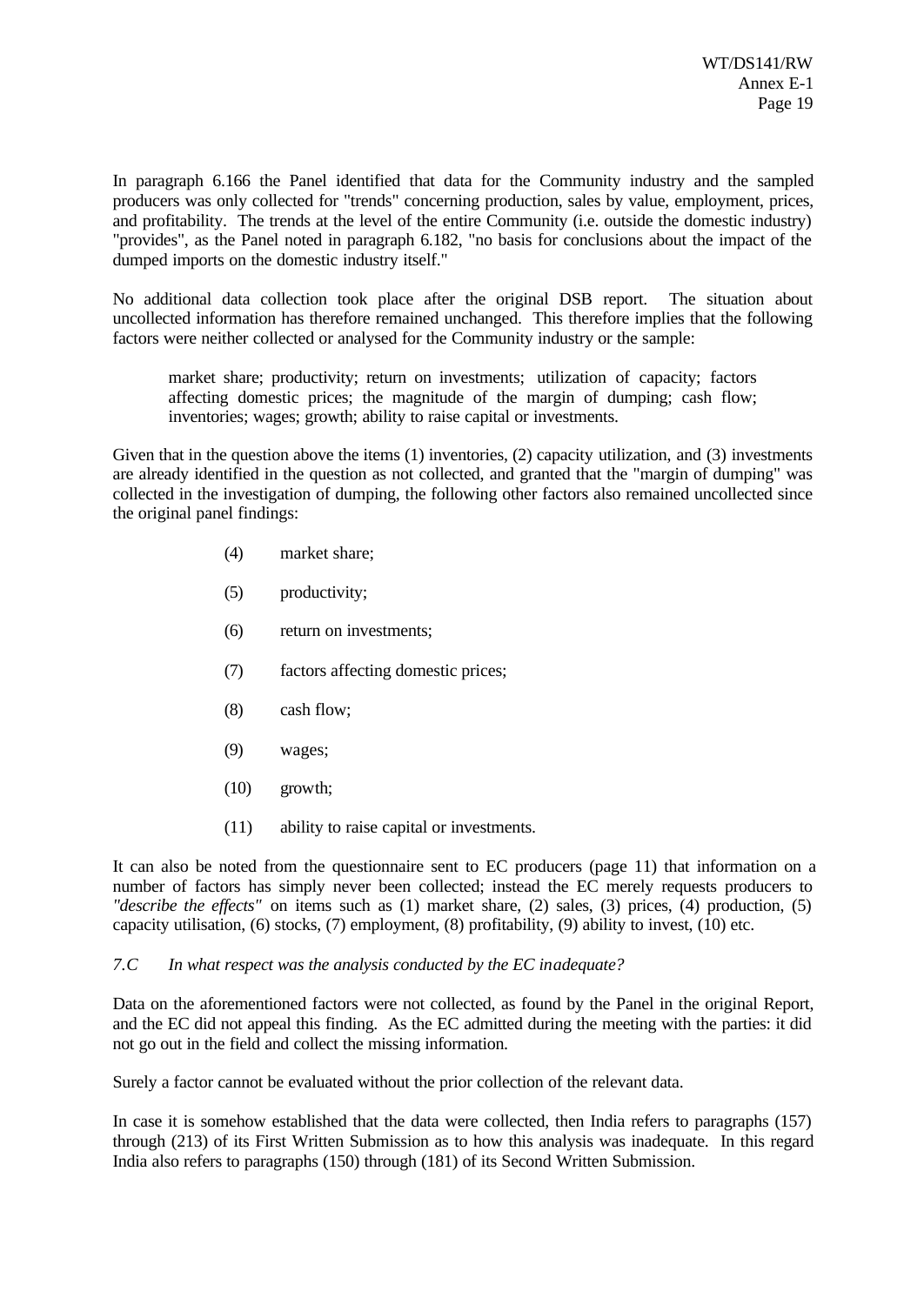*8. India has challenged the sequence of reasoning of the EC regarding its analysis of injury factors (see in particular, paragraphs 147-152 of India's First Written Submission with respect to inventories and paragraphs 153-156 of that submission with respect to capacity utilization). Does India consider that a particular order or sequence of reasoning could negatively affect the analysis of these factors? If so, can India explain why?*

#### Reply

As India has stated in paragraph 52 of its FWS, "facts pertaining to a certain factor must *first* be collected and brought on record, *after* which they can be evaluated". India submits that only this logical type of reasoning satisfies requirement of Article 3.4 of the ADA to conduct an "evaluation of all relevant economic factors and indices having a bearing on the state of the industry". The reverse type of reasoning proposed by the EC in its re-determination and previously the provisional regulation not only negatively affects the analysis of injury factors, but actually makes it impossible for an investigating authority to conduct an evaluation, let alone an objective one. If facts pertaining to a certain factor have not been first collected, they logically cannot be evaluated.

India finds support to this statement in the original Panel report: $29$ 

"… In our view, the text of Article 3.4 indicates that the listed factors are *a priori* "relevant" factors "having a bearing on the state of the industry", and therefore must be evaluated in all cases.<sup>5</sup>

\_\_\_\_\_\_

<sup>55</sup> We note, in this regard, that the Panel in *Korea – Dairy Safeguard*, interpreting the language of Article 4.2 of the Agreement on Safeguards, which provides that, in making a determination of serious injury or threat thereof in a safeguard investigation, the investigating authority:

"shall evaluate all relevant factors of an objective and quantifiable nature having a bearing on the situation of that industry, in particular, …"

The Panel concluded that the text of this provision made it clear that:

"among "all relevant factors" that the investigating authorities "shall evaluate", the consideration of the factors listed is always relevant and therefore required, even though the authority may later dismiss some of them as not having a bearing on the situation of that industry". *Korea – Dairy Safeguard*, Panel Report, para. 8.123." (underlining and emphasis added)

India also recalls the finding of the Panel in *Argentina–Footwear* which addresses precisely the issue under consideration:

"Article  $4.2(a)$  requires that during the investigation, the competent authority shall "evaluate all relevant factors of an objective and quantifiable nature". It appears that to satisfy this requirement, the authority should first conduct an appraisal of the data, including confirmation or verification of their accuracy and representativeness. Second, Article 4.2(a) and (b) require full analysis and evaluation of those data, and 4.2(c) including by cross-reference Article 3, requires written presentation of a detailed analysis of the case, including the findings and reasoned conclusions reached

<sup>29</sup>Panel Report, para. 6.155.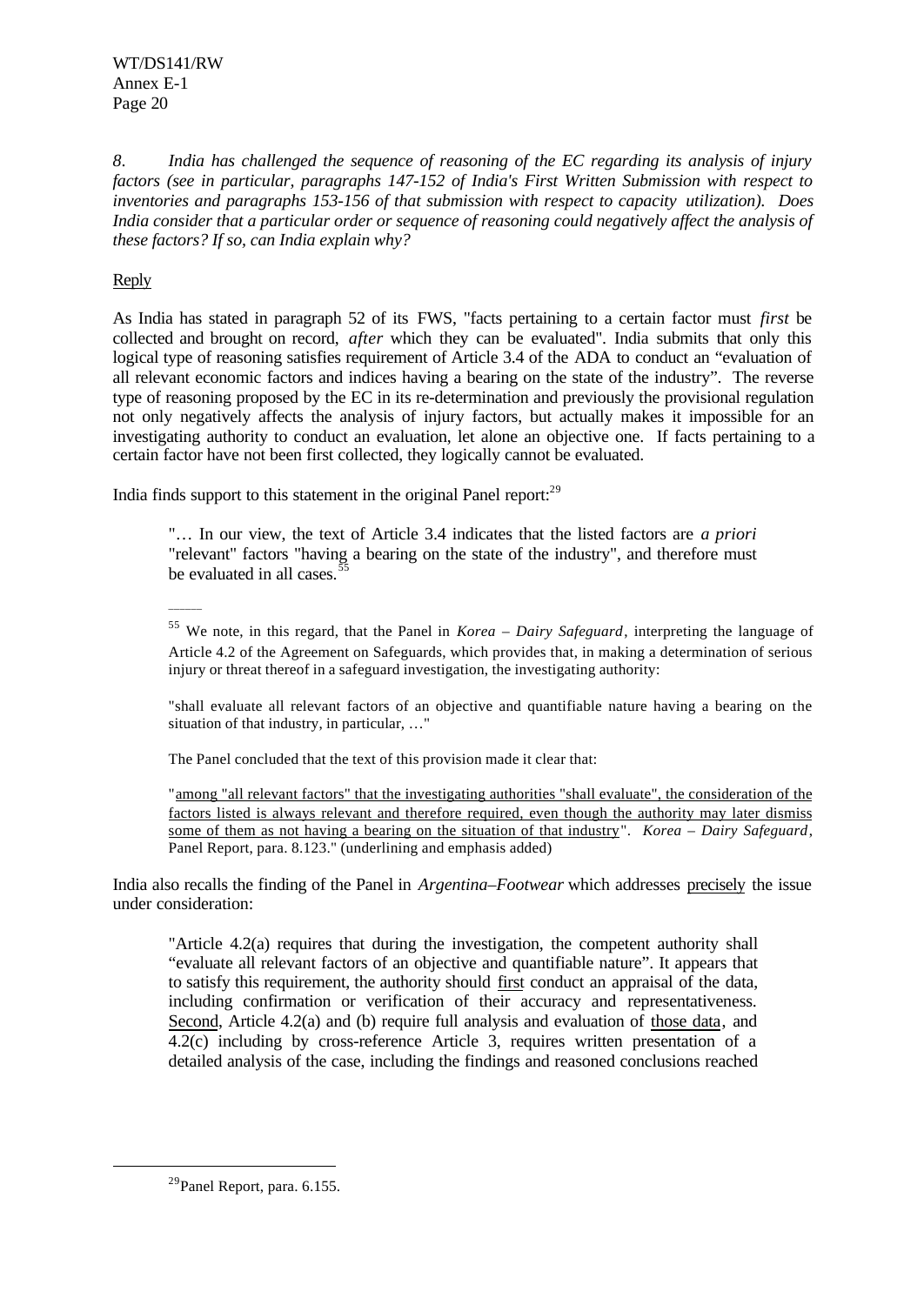on all pertinent issues of fact and law, and a demonstration of the relevance of the factors examined."<sup>30</sup> (underlining added)

By failing to do exactly this, the EC has therefore acted inconsistently with the specific findings of these three Panel reports, and notably *Argentina-Footwear*.

These Panels will surely have considered that the very order of the sequence evaluating the facts and setting forth the conclusions based on the data on record could indeed and very well negatively affect the result. The formal aspect of data collection and the substantive aspect of objective evaluation of data should not be improperly mixed.

Basically, an evaluation cannot take place without collecting the facts first.

Indeed, by first setting out an evaluation any fact-finding process that follows becomes distorted. In other words: by setting forth a pre-conceived conclusion, the subsequent reasoning (or "factual evaluation") that follows is inherently influenced by the conclusion already set forth. An authority could first set forth the pre-ordained conclusion and will then be able to tailor or select the subsequent facts in such a fashion so as to make the facts fit the desired conclusion. Conversely, by adhering to proper sequencing such manipulation becomes more difficult. A proper sequencing of steps therefore inserts a safety-stop into the fact-finding and evaluation process rather than "rushing to justice" and reaching the required conclusion.

*9. Does India consider that the EC is limited to consideration of information that it specifically requested in the questionnaires, or does India admit the possibility that it may be possible to derive necessary information from other information submitted, i.e., derive information on inventories from information on production and exports?*

#### Reply

l

As India also answered during the meeting with the Parties: the short answer is that some information could in theory be derived from other information. Yet such derivatives do not serve the purpose of independent fact finding.

The collection of information on certain of the 15 factors has, at least, a 'control' function, in addition to an independent function of data collection. By means of illustration, as India pointed out in its second written submission at paragraph 138: some data in the accounts are only reflected at a company level. This is for example exactly the case with stocks. For such purpose the questionnaires for *exporters* invariably contain separate detailed questions and tables on stock data for the product concerned. Data on stocks form an important means in EC anti-dumping practice through which sales and production data are double-checked. Stock records are often kept in different departments than the records on sales; collecting both records from different sources within the same company introduces a basic element of objectivity in the data collection process, similar to the way it is always done at the side of the exporters. While it may therefore in theory be possible that information is "derived", this is not enough to satisfy the obligation to "collect". On the contrary, the fact that certain information is allegedly "derived" is in fact proof that it was never collected.

<sup>30</sup>Panel Report, *Argentina – Safeguard Measures on Imports of Footwear* ("*Argentina – Footwear (EC)* "), WT/DS121/R, adopted 12 January 2000, as modified by the Appellate Body Report, WT/DS121/AB/R, para. 8.25.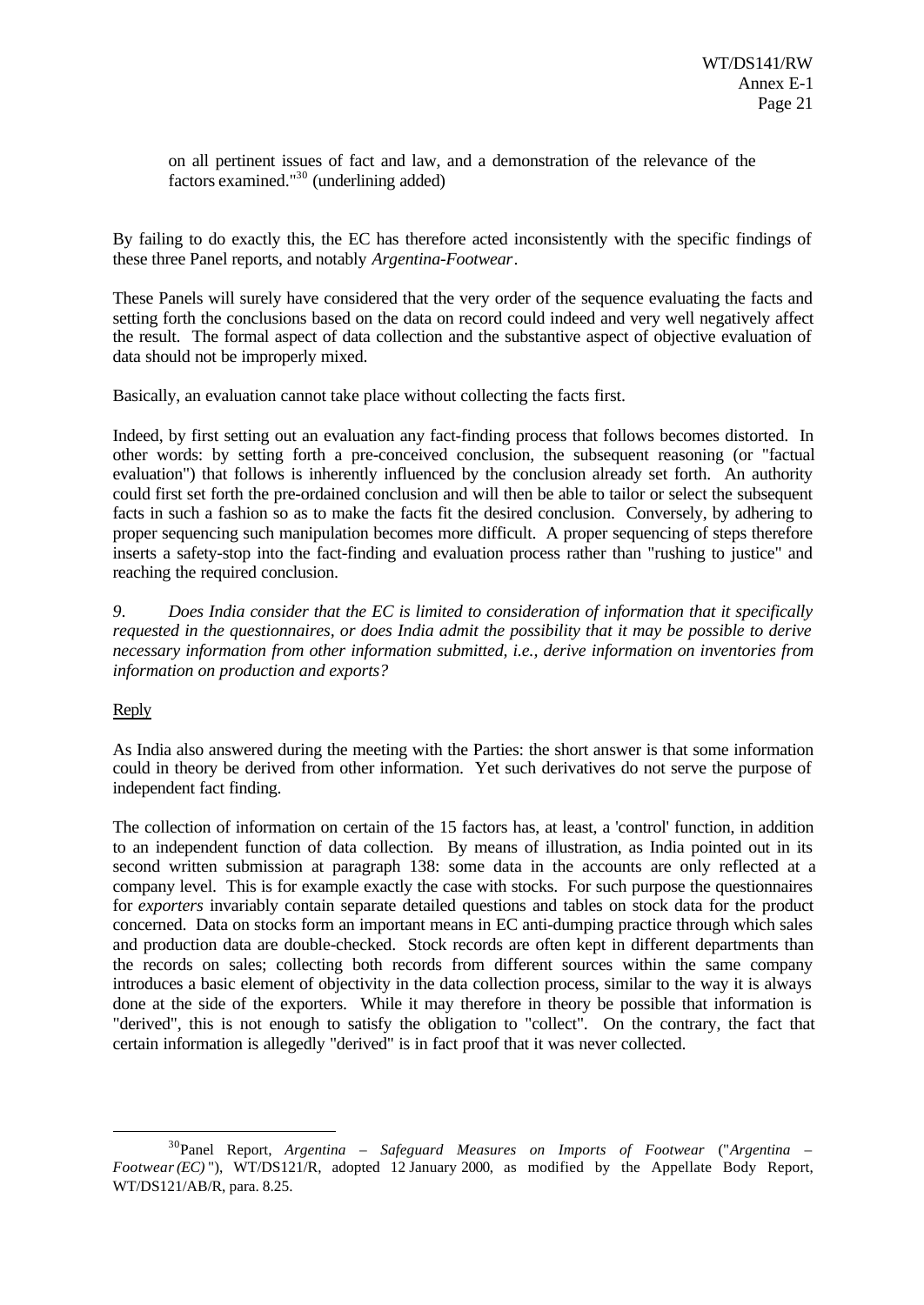The longer answer is therefore: yes it is in theory possible but no, it makes no sense. By allowing most factors simply to be derivatives from other data undermines the very essence of objective fact finding.

*10. At paragraph 26 of its oral statement, India states that "an overall reconsideration and analysis should, for example, have led to the inclusion of the verified sampled EC producer who was importing the product from Pakistan." A. Could India explain on what basis it considers that this producer should have been included? B. Could India further explain how the Panel can make a ruling on this question, given that India explicitly states that it has made no claim under Article 4.1, which governs the exclusion of importing producers from the domestic industry?*

A. Article 3.1 mandates that a determination shall be based on positive evidence.

The evidence on the record has always included verified information from one particular EC producer (paragraph 54 Provisional Regulation). In the original proceeding the evidence pertaining to this producer was excluded after verification. This particular exclusion of positive evidence was at that time possible on the basis of application of Article 4.1(i). Now, since Pakistan is no longer dumping, the exclusion of that positive evidence is no longer possible. In other words, with the absence of dumping from Pakistan, this positive evidence on the record should have been considered. There is no longer any justification to invoke Article 4.1(i) and to exclude that positive evidence on the record.

The evidence pertaining to that producer should have been included in order for the injury determination to be objective and based on positive evidence. The failure to consider this positive evidence is not objective and therefore contrary to Article 3.1 (as well as Article 17.6(i)).

The disregard of positive evidence does not require a claim under Article 4.1(i). This latter Article was only mentioned as an illustration as to why that positive evidence could previously be disregarded but not now.

B. Claim 5 of India relates to Articles 3.1 and 3.4. Since India identified these Articles in its request for the Panel it is perfectly possible for the Panel to rule that positive evidence has been ignored. The fact that Article 4.1(i) is no longer an acceptable excuse for the EC to disregard positive evidence was an *argument* of India to support its claim that Article 3.1 was violated—an illustration as to why that positive evidence could previously be disregarded but not now. While a violation of Article 4.1(i) will always result into violation of Article 3.1, there is no reason to believe that Article 3.1 could be violated only in case there is first an inconsistency with Article 4.1(i). Clearly a measure can be inconsistent with Article 3.1 due to many reasons. In this case Article 3.1 was violated by deliberately disregarding positive evidence on the record and thereby not making an objective determination.

In this connection India also refers to paragraphs 215 through 217 of its First Written Submission. India recalls that this information was only excluded after verification. India also refers to its footnote 34 in its Second Written Submission.

*11. India's arguments suggest that it considers that the EC was somehow precluded from imposing an anti-dumping measure on bed-linen imports from India. Is this in fact India's view? On what basis would India assert that a Member may not impose an anti-dumping measure consistent with the Agreement, merely because the original measure on the same products was found to be inconsistent by a Panel?*

India does not contest that a Member may impose an anti-dumping measure which is **consistent** with the Agreement. Yet, since the original measure was found illegal on account of elementary aspects of dumping, injury, and developing country status, it would be unsound to merely permit a simple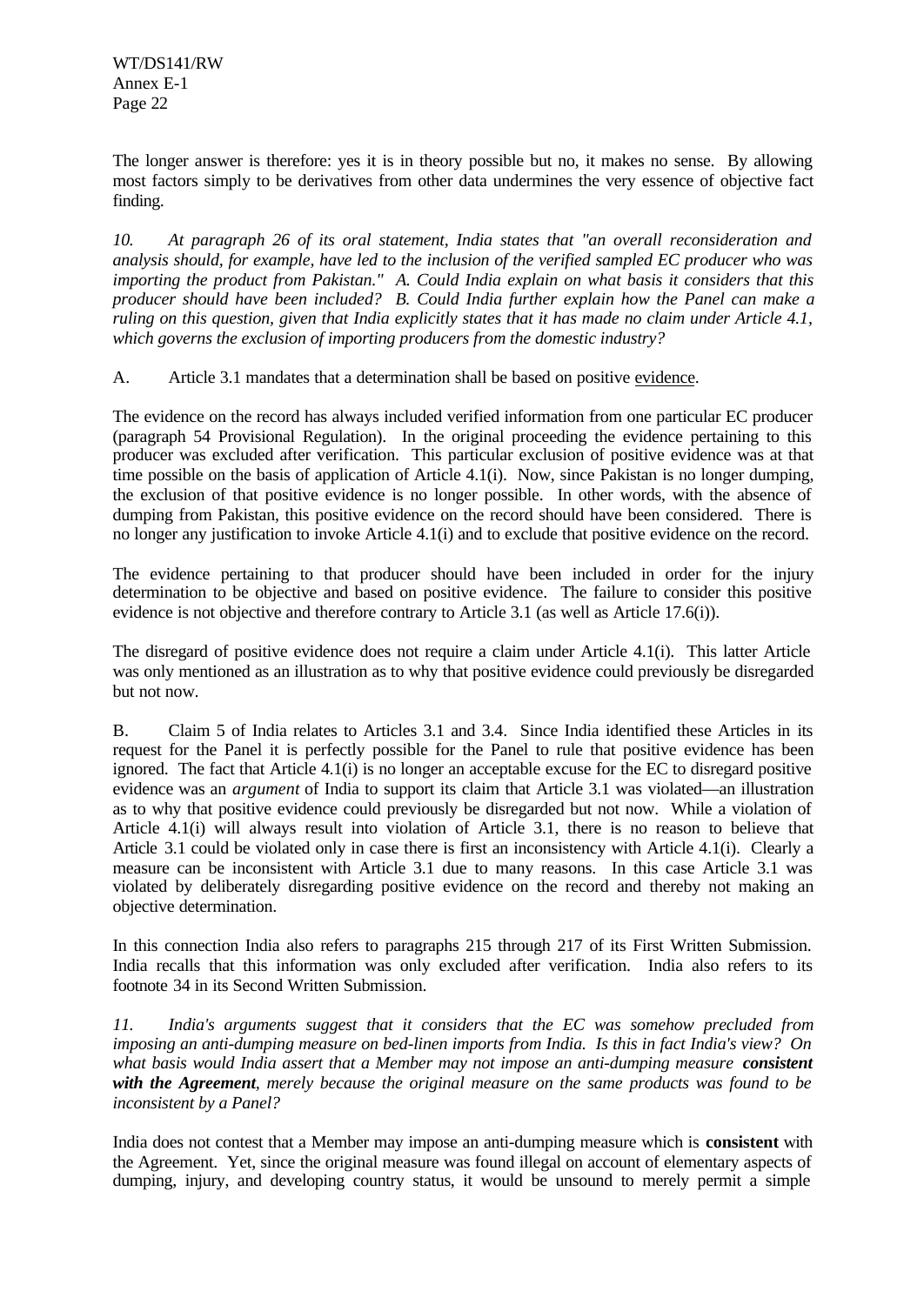reformulation of that illegal measure and then allow it to pass. In fact, and in view of the fundamental mistakes on account of dumping, injury, and developing country status, the most proper way to comply would have been to immediately withdraw the entire measure.

*12. Could India please respond specifically to the arguments in the EC's oral statement at paragraphs 41 and 42 concerning the question of the basis on which volume should be calculated, if volume were considered to be the appropriate weighting factor in calculating the weighted average under Article 2.2.2(ii) in this case?*

#### Reply

India has not specified that volume should be measured in a particular manner, *e.g.* "units/sets" rather than weight or size. As India pointed out it only required the EC to adhere to the volume as previously defined, *i.e.* 80% for Bombay Dyeing and 14% for Standard Industries. As India has no means to know how that volume was originally calculated (units, sets, weight, size) it cannot mandate a choice for a particular method of measuring the volume.

What is clear however is that volume is neutral as regards the sizes of the companies and does not attach relatively more relevance to companies that sell at higher prices. Volume flows naturally from relevant context such as footnotes 2 and 5, as well as Article 6.10. The allegation by the EC that the violation is "inconsequential" is not true since it would have led to three companies not found dumping, at least if the EC would stick to the sizes 80-14 as originally declared.

*13. Does India agree with the EC's representation of its views as set out in the last sentence of paragraph 56 of the EC's oral statement, that India has not disputed the EC's finding that all imports from non-sampled exporters were dumped? If not, could India please point out specifically where it has disputed the finding referred to by the EC?*

#### Reply

India does not agree. The dispute of this EC finding by India has been India's subsidiary argument (secondary to the argument that a sample should mean what it always means).

Specifically, in its Second Written Submission India has disputed this EC finding in paragraphs 130 through 132. In its Oral Statement India has disputed this EC finding in paragraph 42. In its Closing Statement India has disputed this EC finding in paragraph 42.

*14. The EC has argued that the increased cost of raw cotton was not, standing alone, a cause of injury to the domestic industry, but was only a cause of injury in combination with the dumped imports which undersold the domestic product and prevented the EC industry from increasing prices in response to increased costs, thereby resulting in declining profits. The EC has also acknowledged that other factors than dumped imports might prevent a domestic industry from raising its prices in response to increased costs. However, the EC argues, India has not alleged or demonstrated that any such other factors were at work in this case. A. Can India point to any other factors which were known at the time of the original determination that the EC authorities should have addressed in considering why EC producers were not able to increase prices in the face of increased raw cotton costs? In para 233 of India's first written submission, India states that "the EC completely fails to ensure that the injurious effects of the other known factors are not attributed to dumped imports. For example, one factor mentioned in recital (50), the result of prices not being able to pace with inflation in prices of consumer goods, is not discussed at all in point 5.3." (emphasis added). India also references the increase in raw cotton prices. B. What additional "other factors", if any, were in India's view known and should have been taken into consideration but were not?*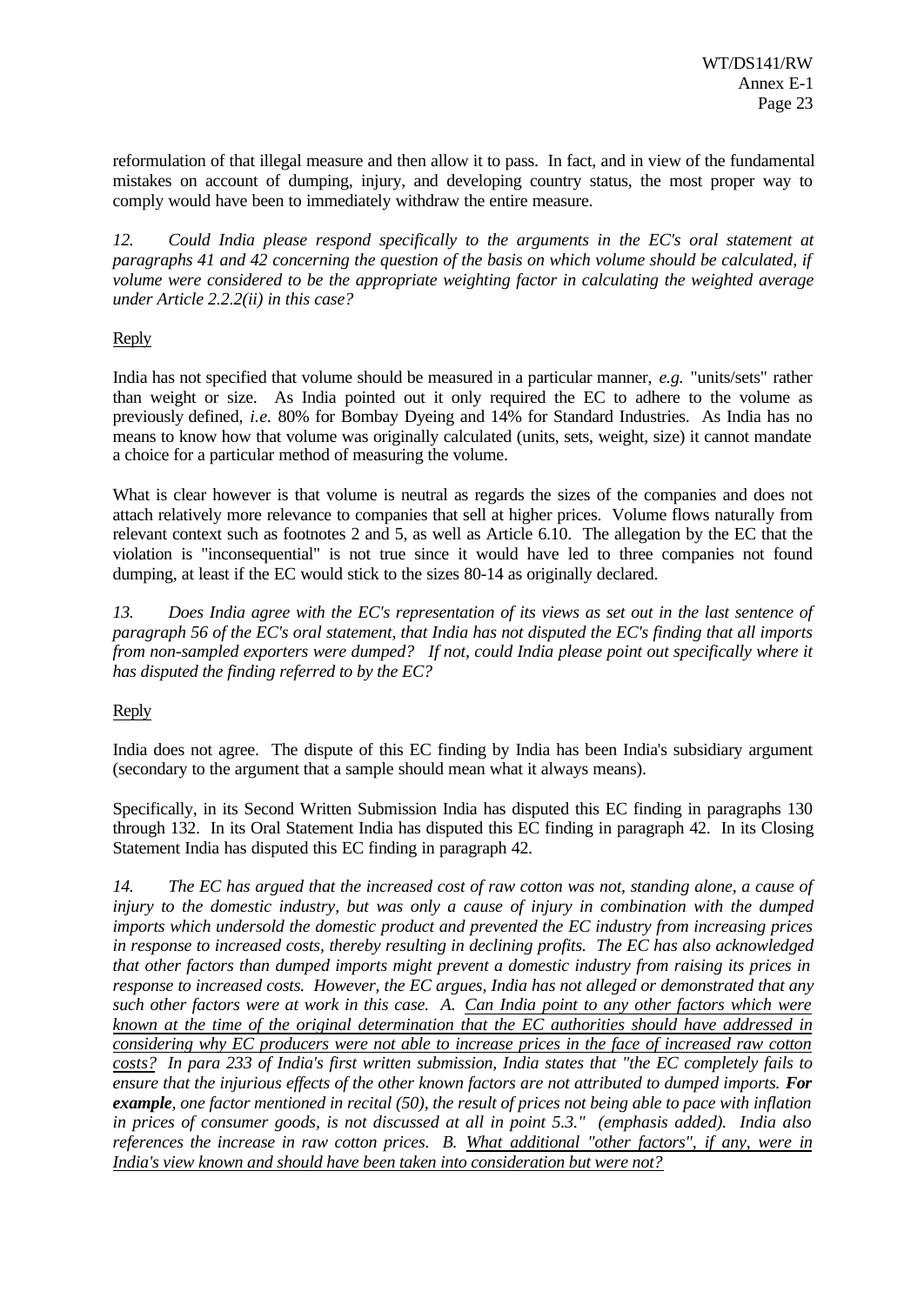A. Clearly, the inflation that was known was not addressed. The "depressed period" during which the analysis took place (see also the answer under B) was also not taken into account. The same goes for the "contraction in demand" (see also the answer under B).

B. India does not, of course, know what all the EC knew but has chosen to disregard. However, from the determinations as published, and the disclosures provided, it would appear that there are a number of such other factors at work:

#### *B.1 The "Depressed Period"*

Recital (30) of the re-determination states that the analysis covered "depressed periods". More specifically it states that "the investigation showed that many producers were able to maintain a high rate of capacity utilisation and even had to subcontract surplus production, to allow them to run at high utilisation even in depressed periods." Thus, while the *Bed Linen* industry was apparently suffering from that depressed period, the EC ignores to analyze this as an "other factor."

#### *B.2 The Volume and Prices of imports not sold at dumping prices*

The effect of volume and prices of non-dumped imports from all third countries was not properly taken into account as recital (63) of the re-determination suggests.

As is clear from India-Exhibit-RW-26 those imports grew from 31.9% in 1992 to 34.5% in the I.P.; this means that the volume of such imports was known.

As regards prices recital (101) of the original Provisional Regulation explicitly stated:

" … imports from countries not concerned which undercut the Community industry's prices could also have contributed to the injury suffered by the Community industry."

This means that the prices of such imports were known.

Yet, while the volume and prices of these imports were known—and were even acknowledged as a possible cause of injury—the injury caused by this factor was not taken into account in the redetermination.

#### *B.3 The Contraction in Demand*

There was a steady decrease in consumption (recital (104) of the original Provisional Regulation). The EC in that same recital acknowledged that this decline:

" … has contributed to the situation of the Community industry".

In the re-determination the reasoning changed. Specifically, in recital (62) of that Regulation it was concluded that:

" … the Community industry was hardly affected, if at all, by the developments in the Community consumption."

Hence, while this other factor was known, and should have been taken into consideration, it was not. Even worse: while this factor was in the original Regulation acknowledged to be a cause of injury, it was not acknowledged to be one such cause in the re-determination.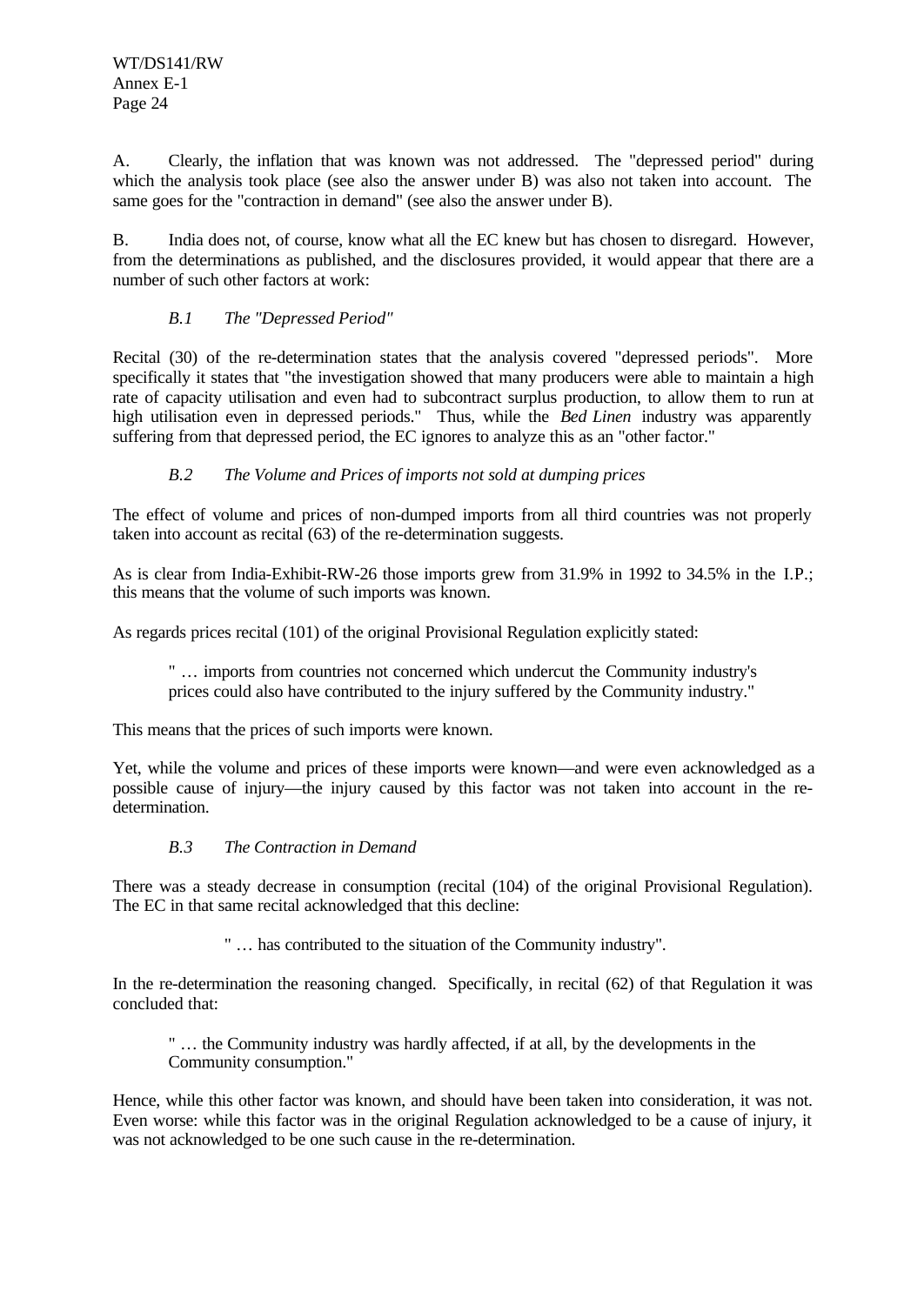#### *B.4 Export Performance*

In view of the collection of sales data the export performance would probably have been known to the EC, but was not taken into account at all.

#### **To the EC** :

*15. Do we understand from the EC's fourth request for preliminary rulings that, in the EC's view, those parts of the original determination that were not the subject of a claim in the original dispute, and thus remained unchanged and were adopted by reference in the redetermination 1644/2001 are not part of the measure taken to comply? In this regard, the EC's attention is drawn to paragraph 6.144 of the original Panel report, in which the Panel stated:*

*"Finally, with respect to India's claim that the European Communities failed to properly consider "other factors" which might have been causing injury to the domestic industry, as required by Article 3.5 of the AD Agreement, we note that, with the exception of the argument concerning improper consideration of "dumped" imports, India has made no other arguments in support of this claim. Having rejected India's position in that regard, we consider that India has failed to present a prima facie case in this regard."*

#### Comment of India :

l

India respectfully submits that the Panel while examining the response of the EC to this question should take into account the following finding of the Panel in the *EC–Bananas (21.5) (Ecuador):*

"Article 21.5 refers to the "consistency with a covered agreement of measures taken to comply with the recommendations and rulings"… There is no suggestion in the text of Article 21.5 that only certain issues of consistency of measures may be considered. Nor is there a suggestion that the term "measures" has a special meaning in Article 21.5 that would imply that only certain aspects of a measure can be considered."<sup>31</sup> (underlining added)

India recalls that this finding was in response to the opposite argument of the EC, which in the present case again argues the same as it did in *EC–Bananas (21.5) (Ecuador)*.

*16. In para. 80 of its FWS, the European Communities mentioned that it used sales value to average the amounts of SG&A and profits because that method is easier to apply and can be used in all the investigations. Is the Panel correct in understanding that this is the standing practice of the Communities in all its investigations? May the EC authorities rely on some other basis for weighting the averages of amounts for SG&A and profits in a particular case? Has the EC ever done so? If yes, in what cases, and can the EC explain the reasons for choosing a different basis?*

*17. Can the EC respond to the arguments made by India in paras. 55-60 of its FWS?*

*18. How did the EC obtain the information regarding inventories, capacity utilisation, and investment? were there specific questions put to sampled producers regarding these factors in the questionnaires or otherwise? What was the composition of the sample from which these pieces of information were obtained and what was the methodology used to derive such information from that sample?*

<sup>31</sup>Panel Report, *European Communities – Regime for the Importation, Sale and Distribution of Bananas – Recourse to Article 21.5 of the DSU by Ecuador* ("*EC – Bananas III (Article 21.5 – Ecuador)* "), WT/DS27/RW/ECU, 12 April 1999, para. 6.8.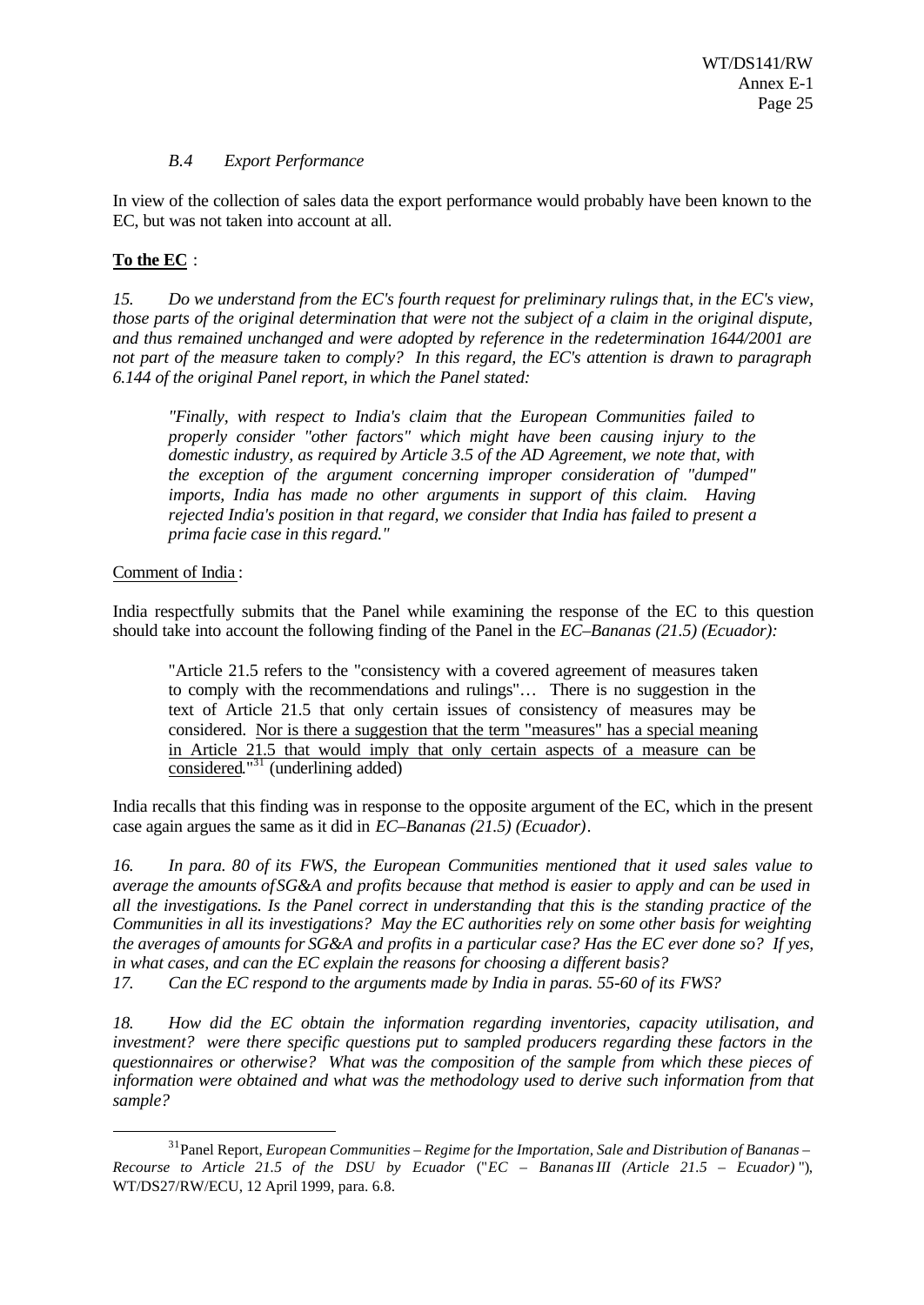*19. Does the EC consider that the calculation of a dumping margin above de minimis for unexamined producers (i.e., those not examined as part of the sample) constitutes a determination of dumping with respect to those producers?*

*20. Following the adoption of the original Panel and Appellate Body reports in the Bed-Linen dispute, has the EC undertaken to re-calculate dumping margins for any products subject to an antidumping order other than the bed-linen imports from India, Egypt, and Pakistan? Was this done on the EC's own initiative, or in response to requests for review received from interested parties?*

*21. Could the EC explain the basis for the premise, implied in paragraph 114 of its oral statement, that bed linen producers would pass raw cotton price increases through to customers in the form of increases in the prices of bed-linen? What factors might limit the ability of producers to pass through cost increases in the form of price increases, for instance contractions in demand? Did the EC consider whether any such factors were at work in the bed-linen industry, and if so, how did the EC exclude the possibility that such other factors were the reason cost increases were not passed through. Could the EC address the proportion of such raw material cost increases that would be passed through to customers in the form of price increases in the bed-linen industry under what the EC has referred to as "normal" conditions?*

*22. In recital 57 of regulation 1644/2001, it is stated that "average sales price did not increase." Does this statement refer to the average price of one (or more) of the reference products, or the average price per kilogram of bed linen? Depending on the answer, please clarify the statements concerning price movements in paragraphs 168-172 of the EC's first written statement and paragraphs 78-79 of the EC's oral statement to the Panel.*

#### **To both parties and third parties**:

*23. In your view, should regulation 696/2002 be considered a measure independent of the EC's efforts to comply? If not, on what basis do you consider that it should be treated as part of the process to bring the measures faulted by the original panel into conformity with the EC's obligations? Please explain how you consider that regulation 696/2002 should be treated in this context?*

#### Reply

As an introductory observation India notes that the DSU does not empower a 21.5 Panel to exclude from its terms of reference certain measures explicitly identified in the request for the establishment of a Panel. In this regard India first wishes to provide the following preliminary comments.

Whether regulation 696/2002 (as well as regulation 160/2002) is a measure independent of the EC's efforts to comply or not, is an issue which cannot narrow the scope of the current proceedings.

In considering the scope of terms of reference of the present Panel, India recalls that when this case was referred to it by the DSB, it was provided that the Panel would have standard terms of reference. Such terms of reference are defined in Article 7.1 of the DSU and, as adapted to this case, are as follows:

"To examine, in the light of the relevant provisions of the covered agreements cited by India in document WT/DS141/13/Rev.1, the matter referred by India to the DSB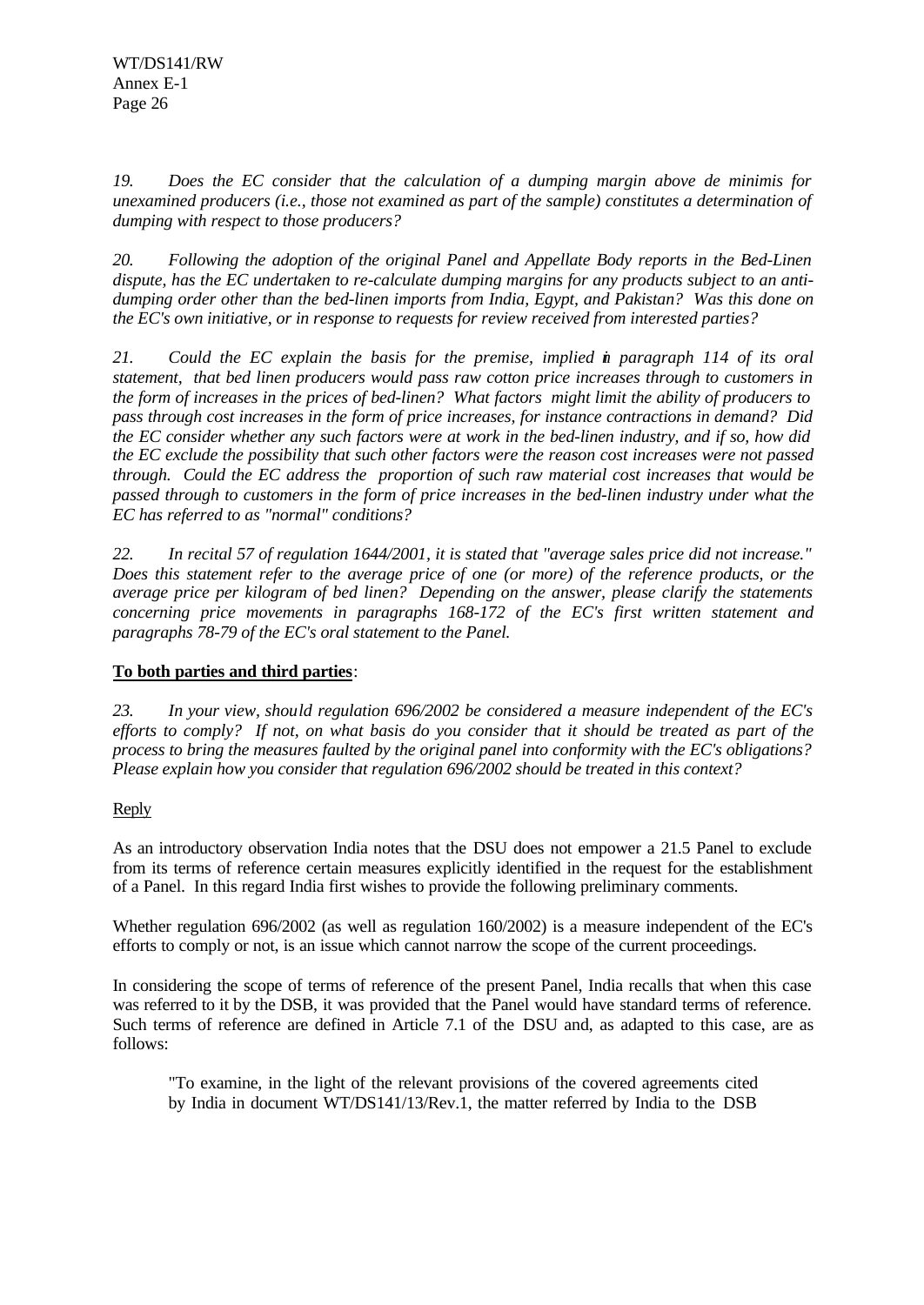in that document, and to make such findings as will assist the DSB in making the recommendations or in giving the rulings provided for in those agreements."<sup>32</sup>

As explained by the Appellate Body:

"'[T]he matter referred to the DSB for purposes of Article 7 of the DSU … must be the 'matter' identified in the request for establishment of a panel under Article 6.2 of the DSU. That provision requires the complaining Member, in a panel request, to 'identify the *specific measures at issue* and provide a brief summary of the *legal basis of the complaint* sufficient to present the problem clearly'. The '*matter* referred to the DSB', therefore, consists of two elements: the specific *measures* at issue and the *legal basis of the complaint* (or the *claims*)."<sup>33</sup>

Thus, pursuant to its terms of reference, the Panel is to consider the matter referred to the DSB by India and that matter consists of the measures and claims specified by India in WT/DS141/13/Rev.1. In case a limitation is suggested in the question, then that cannot be found in the terms of reference of this Panel.

India submits that such limitation also cannot be found in the ordinary meaning of the terms of Article 21.5 of the DSU. On the contrary, in *Australia-Salmon (21.5)* the wording of this provision has been used in order to include into terms of reference of the Panel the measure which has not been explicitly mentioned in the request for the establishment of a Panel:

"As noted earlier, compliance is often an ongoing or continuous process and once it has been identified as such in the panel request, as it was in this case, any "measures taken to comply" can be presumed to fall within the panel's mandate, unless a genuine lack of notice can be pointed to.<sup>134</sup>

Thus, Article 21.5 has been used in order to expand terms of reference of a Panel rather than to limit them. This interpretation of Article 21.5 of the DSU is supported by its context and the object and purpose of the DSU. For example, Article 21.1 of the DSU states that "[p]rompt compliance with the recommendations and rulings of the DSB is essential in order to ensure effective resolution of disputes to the benefit of all Members". Article 3, which sets out the general provisions of the DSU, provides in its paragraph 3:

"The prompt settlement of situation in which a Member considers that any benefits accruing to it directly or indirectly under the covered agreements are being impaired by measures taken by another Member is essential to the effective functioning of the WTO and the maintenance of a proper balance between the rights and obligations of Members."

India also notes that proponents of the opposite interpretation of Article 21.5 often refer to the following statement of the Appellate Body in *Canada–Aircraft (21.5)*: 35

<sup>32</sup>*European Communities–Anti-Dumping Duties on Imports of Cotton-Type Bed Linen from India– Recourse by India to Article 21.5 of the DSU,* Constitution of the Panel established, Note by the Secretariat, WTO document WT/DS141/14 of 2 July 2002.

<sup>33</sup>Appellate Body Report, *Guatemala – Anti-Dumping Investigation Regarding Portland Cement from Mexico* ("*Guatemala – Cement I* "), WT/DS60/AB/R, adopted 25 November 1998, para. 72.

<sup>34</sup>Panel Report, *Australia – Measures Affecting Importation of Salmon – Recourse to Article 21.5 of the DSU by Canada* ("*Australia – Salmon (Article 21.5 – Canada)* "), WT/DS18/RW, adopted 20 March 2000, para. 7.10, subpara. 28.

 $35$ EC FWS, para. 23.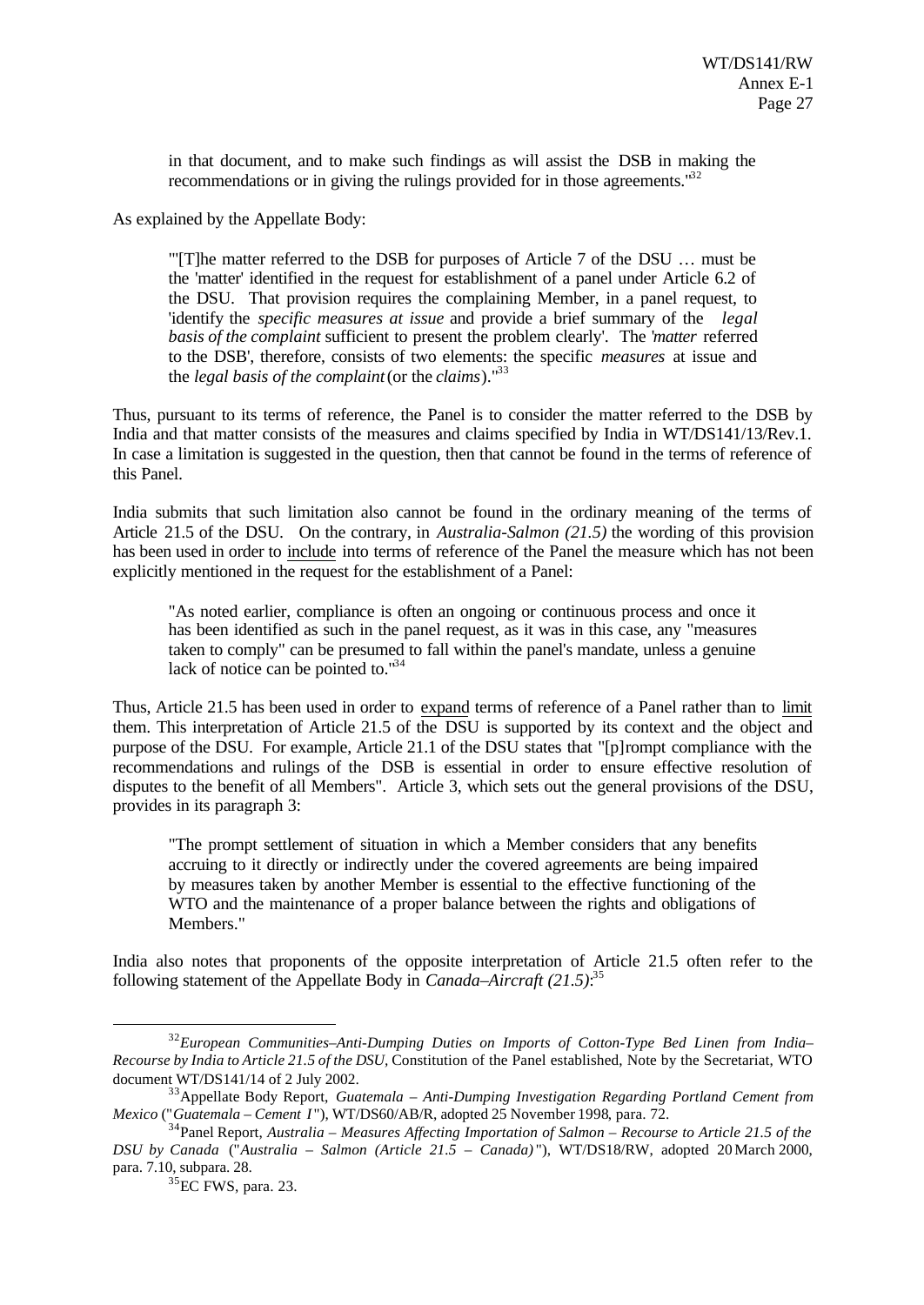"Proceedings under Article 21.5 do not concern just *any* measure of a Member of the WTO; rather, Article 21.5 proceedings are limited to those 'measures *taken to comply* with the recommendations and rulings' of the DSB. In our view, the phrase "measures taken to comply" refers to measures which have been, or which should be, adopted by a Member to bring about compliance with the recommendations and rulings of the DSB."<sup>36</sup>

India fails to see how this statement limits the mandate of a 21.5 Panel. If the quotation of the Appellate Body Report is done properly (the entire paragraph is quoted), it becomes clear that this statement is about the temporal aspect of "measures taken to comply" and not about the limitations of terms of reference of a 21.5 Panel. It explains what *is* the matter before a 21.5 Panel rather than mandates what it *should be*:

"Proceedings under Article 21.5 do not concern just *any* measure of a Member of the WTO; rather, Article 21.5 proceedings are limited to those "measures *taken to comply* with the recommendations and rulings" of the DSB. In our view, the phrase "measures taken to comply" refers to measures which have been, or which should be, adopted by a Member to bring about compliance with the recommendations and rulings of the DSB. In principle, a measure which has been "taken to comply with the recommendations and rulings" of the DSB will *not* be the same measure as the measure which was the subject of the original dispute, so that, in principle, there would be two separate and distinct measures<sup>37</sup>: the original measure which *gave rise* to the recommendations and rulings of the DSB, and the "measures taken to comply" which are – or should be – adopted to *implement* those recommendations and rulings. In these Article 21.5 proceedings, the measure at issue is a new measure, the *revised* TPC programme, which became effective on 18 November 1999 and which Canada presents as a "measure taken to comply with the recommendations and rulings" of the DSB.<sup>138</sup>

India also recalls that in *Canada–Aircraft (21.5)* the task of the Appellate Body was not to decide whether a certain measure was properly before the Panel, but whether the Panel was entitled to decline to examine the substance of one of Brazil's arguments on the basis of the fact that such argument had not formed part of the reasoning of the Panel in the original dispute.

*As regards the precise question itself, India is pleased to present the following comments:*

Clearly, as the EC has itself recognised during the oral hearings, regulation 696/2002 (as well as regulation 160/2002) is inextricably linked to the EC's unsuccessful efforts to comply, *i.e.* regulation 1644/2001. This follows from the fact that regulation 696/2002 amends the injury re-determination made in regulation 1644/2001. The fact that regulation 696/2002 was necessitated by the adoption of regulation 160/2002 proves that the latter is also part of EC's "implementation" programme. The EC does not contest the fact that regulations 160/2002 and 696/2002 are closely connected.<sup>39</sup> The EC also does not contest that regulation 1644/2001 is a "measure taken to comply". Logically, therefore, all three measures are "measures taken to comply".

<sup>36</sup>Appellate Body Report, *Canada – Measures Affecting the Export of Civilian Aircraft – recourse by Brazil to Article 21.5 of the DSU* (*"Canada – Aircraft (21.5)"*), WT/DS70/AB/RW, para. 36. (Emphasis added in the original).

 $37\text{We}$  recognize that, where it is alleged that there exist *no* "measures taken to comply", a panel may find that there is *no* new measure.

<sup>38</sup>Appellate Body Report, *Canada – Measures Affecting the Export of Civilian Aircraft – recourse by Brazil to Article 21.5 of the DSU* (*"Canada – Aircraft (21.5)"*), WT/DS70/AB/RW, para. 36. (Footnotes and emphasis in the original).

<sup>&</sup>lt;sup>39</sup>Oral Statement of the EC, para. 10.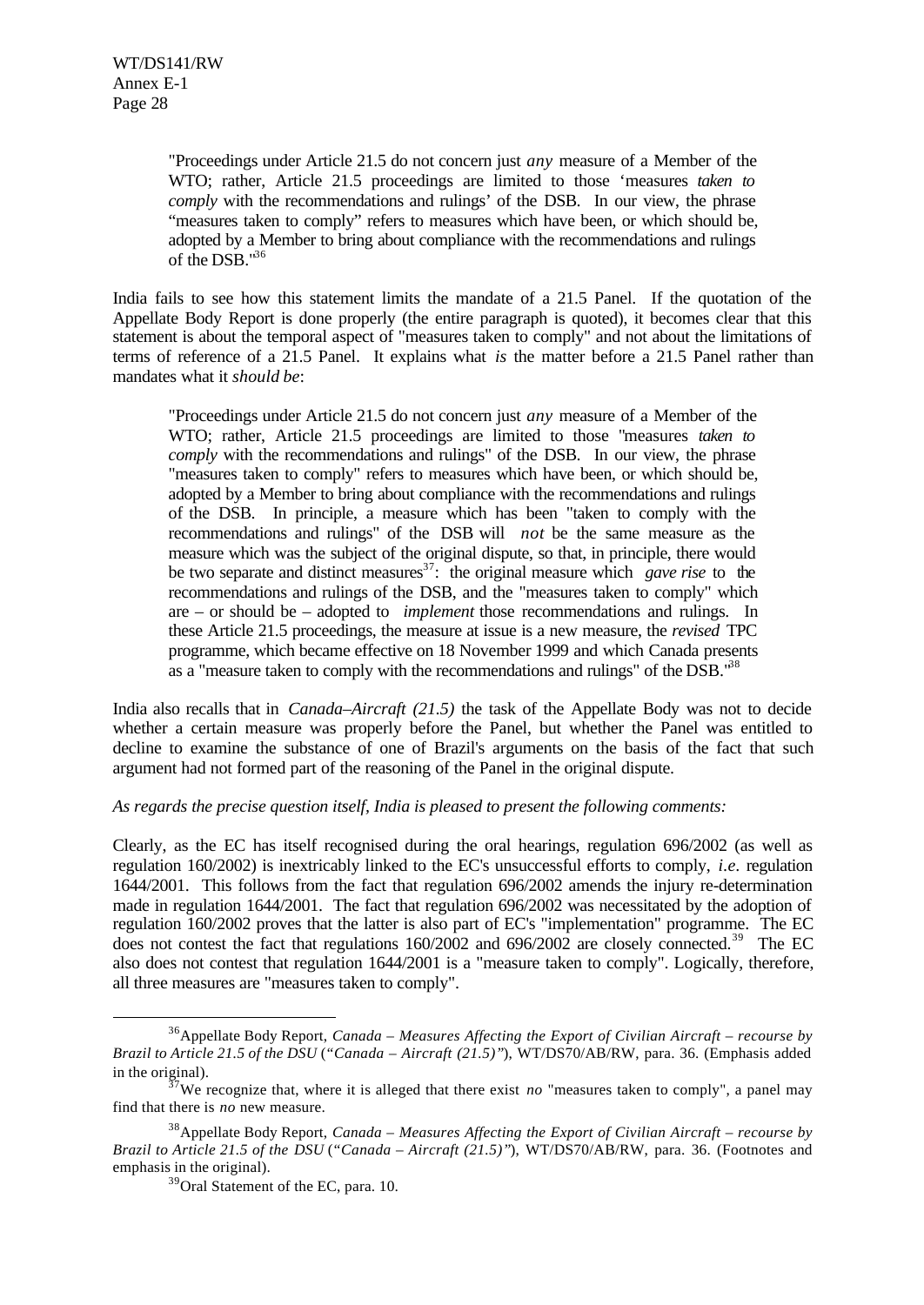India recalls that it is a normal practice of the WTO Dispute Settlement to deal with amendments to "measures taken to comply" as with "measures taken to comply". In *EC–Bananas (21.5) (Ecuador)* a mere fact that certain regulations were taken in order to modify the original EC's bananas import regime was enough to find that these measures are "taken to comply". <sup>40</sup> In *Australia-Salmon (21.5)* the Panel has explicitly stated that "any quarantine measure introduced by Australia subsequent to the adoption on 6 November 1998 of DSB recommendations and rulings in the original dispute—and within a more or less limited period of time thereafter—that applies to imports of fresh chilled or frozen salmon from Canada, is a "measure taken to comply".<sup>"41</sup> As recently has been noted elsewhere:

"In our view, an Article 21.5 Panel should examine an aggravating measure when there is reason to believe that the measure is linked to the measure that the defendant claims is taken to comply with the DSB's recommendations and rulings. Defendant governments should not be allowed to escape oversight by revoking the original measure only to replace it with another measure that has the same effect."

For these reasons India believes that regulations 696/2002 and 160/2002 form part of the EC' efforts to comply. Thus, India submits that these measures should be treated as "measures taken to comply".

*24. Could the parties clarify whether the relevant date for considering the existence or consistency of measure taken to comply is considered to be the date of the request for establishment of the Panel, or the date on which the DSB actually established the Panel?*

#### Reply

l

India submits that the relevant date for considering the *overall* existence or *overall* consistency of measures taken to comply is the date of the request for the establishment of the Panel. This is without prejudice to the fact that the relevant date for considering the existence or consistency of measures taken to comply *within* the reasonable period of time is the date of expiration of the reasonable period of time.

India also refers to paragraph 17 of its closing statement.

*25. What, in your view, does the term "dumped imports" as used in Articles 3.1 and 3.2 mean in the context of the analysis and determination of injury? Specifically, may it be interpreted to include imports from unexamined producers for which a determination of dumping under Article 2 has not been made?*

*With regard to the first question*.

As the panel noted in its original report at paragraph 6.137:

" … all imports from any producer/exporter found to be dumping may be considered as dumped imports for purposes of injury analysis."

<sup>40</sup>Panel Report, *European Communities – Regime for the Importation, Sale and Distribution of Bananas – Recourse to Article 21.5 of the DSU by Ecuador* ("*EC – Bananas III (Article 21.5 – Ecuador)* "), WT/DS27/RW/ECU, 12 April 1999, para. 6.8.

<sup>41</sup>Panel Report, *Australia – Measures Affecting Importation of Salmon – Recourse to Article 21.5 of the DSU by Canada* ("*Australia – Salmon (Article 21.5 – Canada)* "), WT/DS18/RW, adopted 20 March 2000, para. 7.10, subpara. 22.

 $42$ Jason E. Kearns and Steve Charnovitz, Adjudicating Compliance in the WTO: A Review of DSU Article 21.5, JIEL, Volume 5, Issue 2, July 2002: p. 347.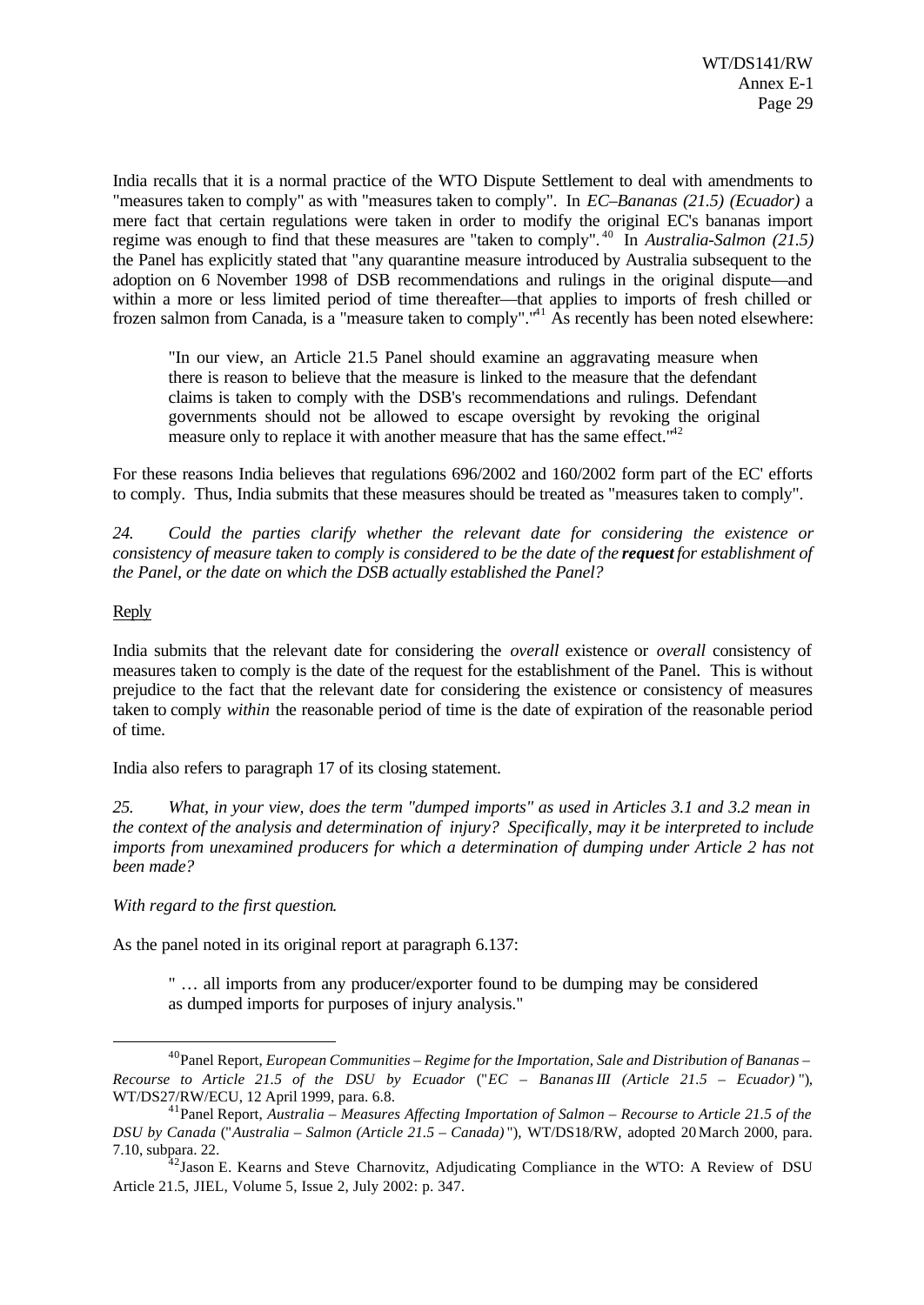*A contrario*, India may logically assume that all imports from any producer/exporter not found to be dumping may not be considered as dumped imports for purposes of injury analysis.

#### *As regards the second question*.

There is no explicit finding of dumping or explicit finding of absence of dumping for co-operating non-sampled producers. The only evidence that exists is the evidence of the sample that was selected in order to represent the whole.

Now suppose that there are unexamined producers. For these unexamined producers no direct determination of dumping or absence of dumping has been made. This compels the investigating authority to make an assumption as regards the existence or absence of dumping for such producers. If no assumption is made then part of the total of exports of the country would be completely ignored, whether as dumped or non-dumped. Since positive evidence on the record cannot be ignored, either way, there has to be an assumption on the basis of what is available.

If, for example, the sample shows that all exporters from the sample were dumping, then authorities would assume that all imports from the country were dumped, even though no explicit determination was made for such imports. This makes sense: otherwise authorities could land a situation where although the total sample of 5000 tonnes is dumped (out of a total 100,000 tonnes) they would need to ignore the nn-examined 95,000 tonnes.

And *vice versa*: if authorities find that all imports from a sample were non-dumped, they would assume that all imports from that country were not dumped. This makes sense: otherwise authorities could land a situation where although the total sample of 5000 tonnes is dumped, out of the total 100,000 they would still consider 95,000 tonnes as dumped. This was done for example in the case of Pakistan: when the EC found that all imports from the sample from Pakistan were non-dumped, they terminated the case for Pakistan. Thus, in the case of Pakistan the EC acknowledged that the sample was meant to represent the whole.

*Now*, if there is a situation in between, where half of the sample is dumped, and the other half is nondumped, then it makes no sense to speculate either way. The analysis of the positive evidence has to be made *unbiased* and *objectively*, and the only way to do so is to take the meaning of a sample to its consequence. When out of 5000 tonnes half is dumped, and the total pool was 100,000 then it is fair and makes sense to assume that out of 100,000 half is dumped, and half is non-dumped. There is no evidence for the total pool either way so the assumption that should be made should be "objective" and "unbiased."

*26. Can you elaborate on the meaning and implications of the terms "imposition" and "application" of an anti-dumping measure. Can the two terms be considered as alternatives for one another? Please consider, in your response, other provisions of the ADA where these terms are used in explaining your views.*

India has in its Second Written Submission (paragraph 227) already referred to the reasoning of the Appellate Body in *Line Pipe*:

" … Article 9.1 is concerned with the application of a safeguard measure on a *product*. And we note, too, that a duty, such as the supplemental duty imposed by the line pipe measure, does not need actually to be enforced and collected to be "applied" to a product. In our view, duties are "applied against a *product* " when a Member imposes conditions under which that product can enter that Member's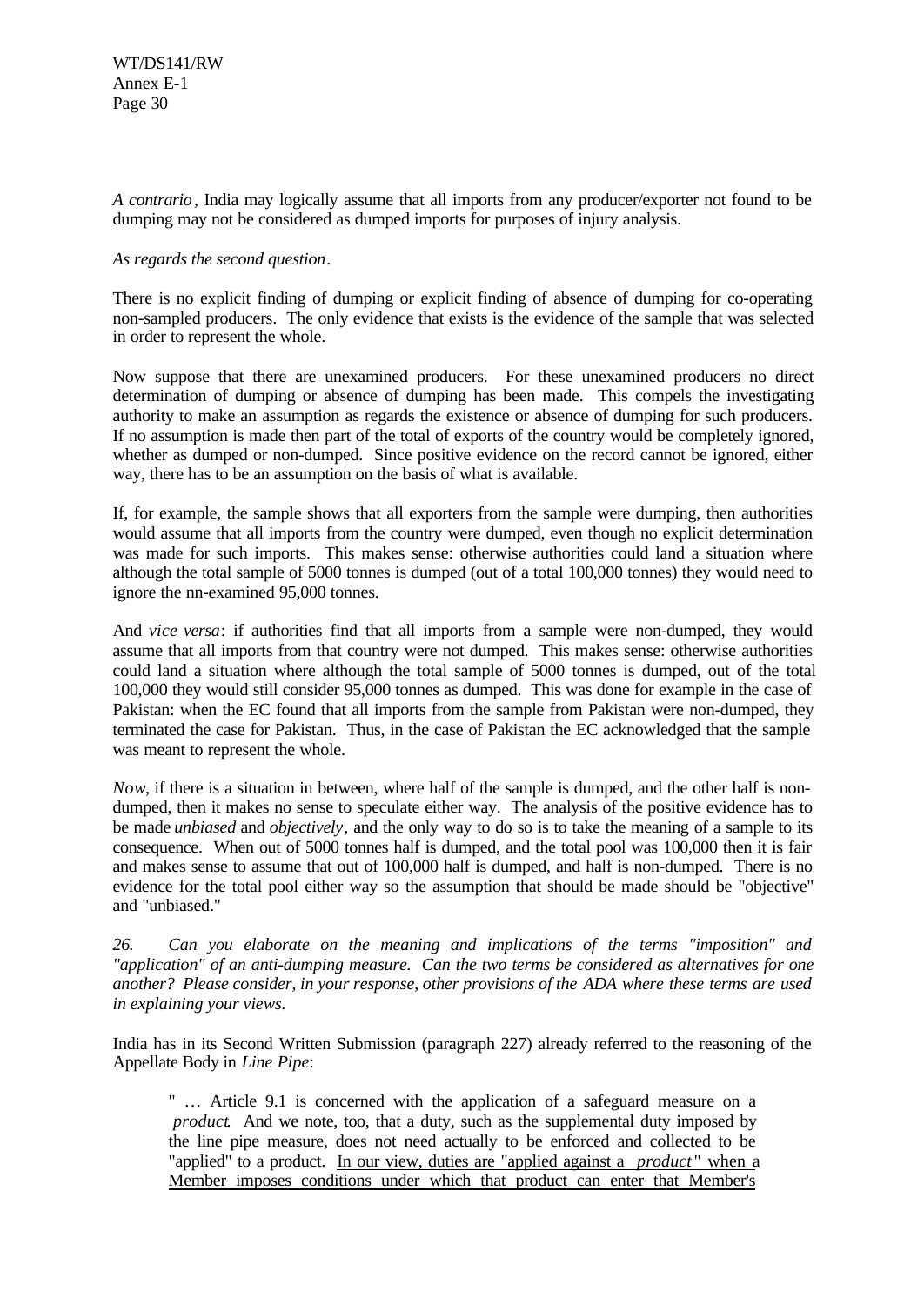market—including when that Member establishes, as the United States did here, a duty to be imposed on over-quota imports. Thus, in our view, duties are "applied" irrespective of whether they result in making imports more expensive, in discouraging imports because they become more expensive, or in preventing imports altogether." $43$  (underlining added)

Hence, duties are "applied" when a Member imposes conditions under which that product can enter that Member's market. India considers that the same systemic logic of the Appellate Body as enunciated in *Line Pipe* is capable to find application in the context of the ADA. Even though the EC had suggested in its First Written Submission (para. 267) that the suspension was "unconditional" and therefore was not a form of an application, India has already pointed out in its Second Written Submission (para. 228), there *is* a very specific timing condition.

Accordingly, India submits, anti-dumping measures can be considered applied once a Member imposes conditions under which that product can enter that Member's market irrespective of whether these measures result in making imports more expensive.

As regards the word "imposition", it would appear that its meaning is more limited. Thus, Article 9 of the ADA, specifically carries the title "Imposition and Collection of Anti-Dumping Duties". It would appear therefore that the word imposition is connected with the concrete and ultimate action of levying the charge.

Article 7 of the ADA deals with the application of a provisional measure. Article 7.1 enumerates situations under which provisional measures may be "applied" and Article 7.2 provides examples as to the form of the application of a provisional measure. A provisional measure could take the form of a provisional duty, a security (deposit or bond), or the withholding of appraisement. It would appear that therefore that the word applying is connected with the tentative and not-ultimate act of taking a measure as long as imposes conditions under which that product can enter that Member's market irrespective of whether these measures result in making imports more expensive.

India therefore respectfully submits that the words imposition and application are not interchangeable. The application of a measure is wider and includes even tentative and non-ultimate acts as long as it imposes a condition under which a product can enter the market. By contrast, it appears that the imposition of a duty is more restrictive and related to the ultimate action of levying the charge.

India also recalls the presumption that different words have different meanings. As early as in *US– Gasoline* the use of different expressions of relationship in the various parts of Article XX of GATT 1994 was seen to show an intention of different degrees of connection. This has been constant jurisprudence. For example, in *EC* – *Hormones* the Appellate Body held that:

"The implication arises that the choice and use of different words in different places … are deliberate, and that the different words are designed to convey different meanings. A treaty interpreter is not entitled to assume that such usage was merely inadvertent on the part of the Members who negotiated and wrote that Agreement."<sup>44</sup>

For these reasons, India respectfully submits, the words are not mere alternatives for each other.

<sup>43</sup>Appellate Body Report, *United States – Definitive Safeguard Measures on Imports of Circular Welded Carbon Quality Line Pipe from Korea* ("*US – Line Pipe* "), WT/DS202/AB/R, adopted 8 March 2002, paragraph 129.

<sup>44</sup>*EC Measures Concerning Meat and Meat Products (Hormones)*, WT/DS26/A/R, WT/DS48/AB/R, Report of the Appellate Body adopted on 13 February 1998, para. 164 (citation omitted).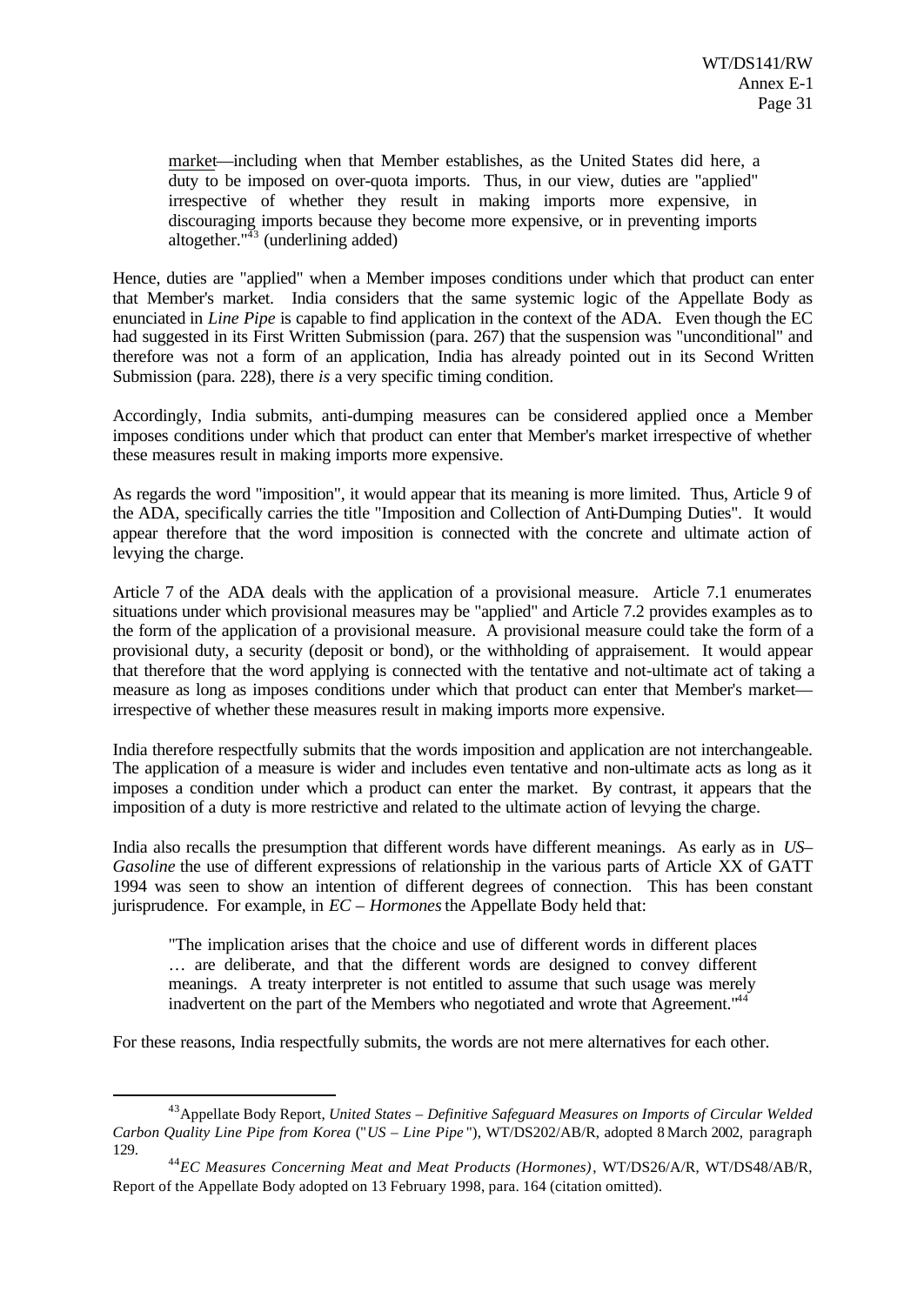*27. One might argue that, for unexamined producers (i.e., those not individually examined as part of the sample), there is no direct evidence, only indirect evidence from the sampled companies) as to whether there is dumping or not, since there is no information collected from these producers on the basis of which a dumping determination under Article 2 of the AD Agreement might be made. If this is considered to be the case, can the parties and third parties point the Panel to any specific provisions of the AD Agreement (not including the Article 3.1 reference to positive evidence) that address the question of how a determination of dumping is to be made for producers for which there is no information?*

#### Reply

First of all, the Appellate Body noted in *US-Hot Rolled Steel* in paragraphs 55-56, that Article 17.6(i) also defines, in effect, when *investigating authorities* can be considered to have acted inconsistently with the ADA in the course of their "establishment" and "evaluation" of the relevant facts. Thus, Panels must assess if the establishment of the facts by the *investigating authorities* was proper and if the evaluation of those facts by those authorities was unbiased and objective.

Thus, an overbearing consideration for any determination of dumping is that the evaluation of the facts should be "unbiased" and "objective".

This Article 17.6(i) is therefore the first basic provision that addresses the question of *how a determination of dumping is to be made for producers for which there is no information?* Whatever way the determination is made, it should be made in a way that is "unbiased" and "objective".

Respecting this overbearing and basic consideration, it is the view of India that elementary calculation-concepts of Article 2, must also apply in the context of determining a weighted average dumping margin. It makes no sense if the basic concepts that do apply with respect to the calculation of a company-specific dumping margin can simply be set-aside when determining a country-wide weighted average dumping margin. India has already noted that such a margin should be distinguished from a duty that may apply on a weighted average basis.

Such basic concepts enshrined in Article 2, include, for example, the obligation to make a "fair comparison" between normal values and export prices as well as the prohibition of "zeroing" negative dumping amounts. These concepts are enshrined, respectively, in Article 2.4, and in the *Bed Linen* case law concerning the prohibition of "zeroing". Respect for these basic concepts should therefore provide compelling guidance as to the question of the calculation of a dumping margin for producers for which there is no information.

Summing up, the Indian method is mandated by the basic concepts contained in Articles 2 and 3.1 as interpreted in light of Article 17(6)(i). By the same token, these provisions prohibit the EC method.

*28. The EC's actions in the redetermination might be considered to be one method of making a dumping determination for unexamined producers, based on the calculation of a weighted average margin of dumping for examined producers in the sample. India has proposed another method, based on applying the proportion of imports in the sample found to be dumped to the unexamined imports. Can the parties and third parties point to any specific provisions in the Agreement which either prohibit the EC method or require the Indian method?*

#### Reply

As a preliminary remark India respectfully recalls that its interpretation of the word sample was specifically made in the context of the injury determination. Thus, India has proposed to extrapolate, respectively, the non-dumped and dumped imports of the sample, to the total imports as a whole.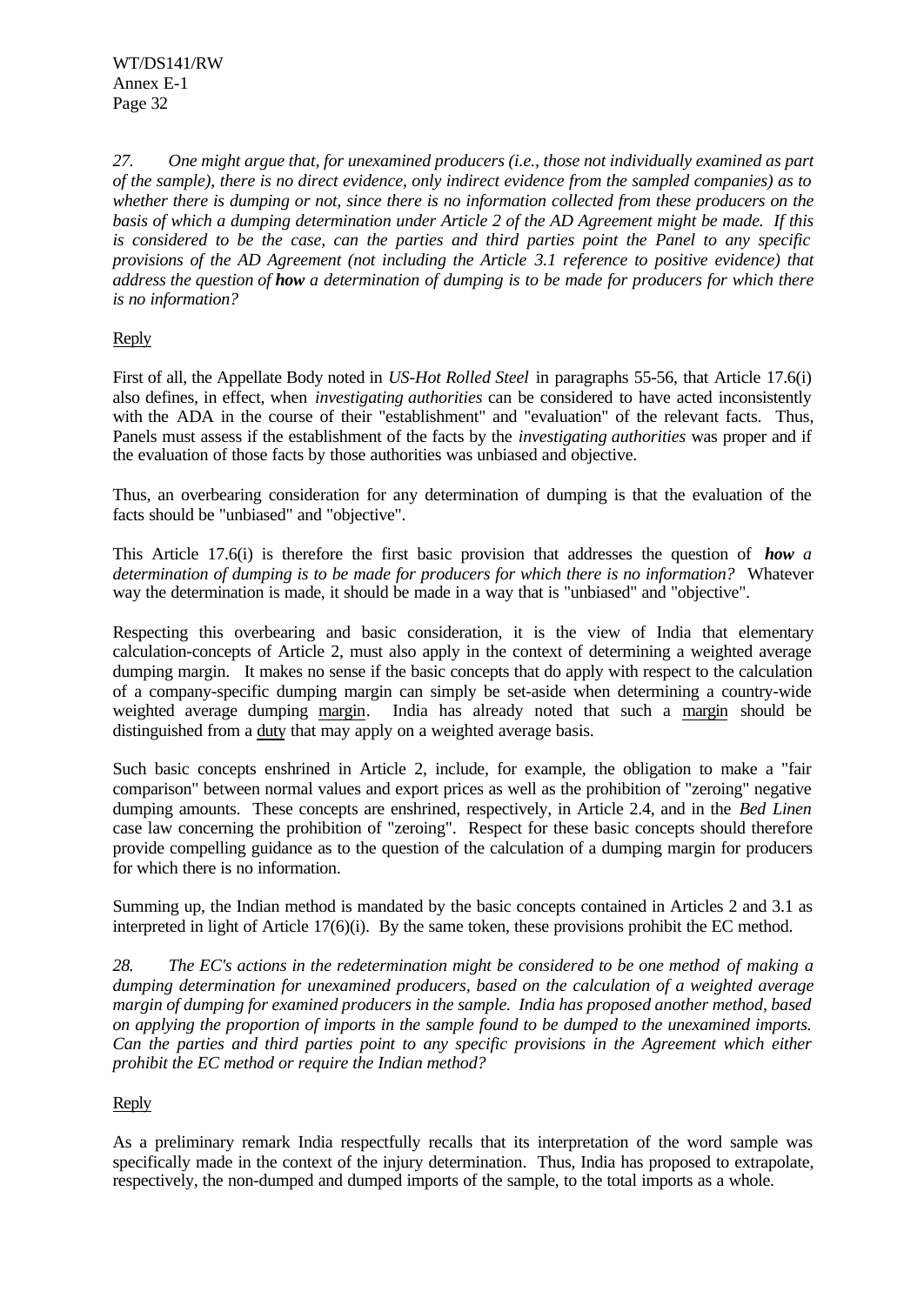India has in its written submissions already pointed to the text of Articles 3.1, 3.2 and 6.10 itself. This has been further clarified during the meeting with the parties. According to India, the meaning of a sample is what it always means, not what it never means. The fact that for duty purposes there is a very specific rule (under Article 9.4) does not detract from this basic fact.

Clearly such purpose of a sample is to form the basis for an "objective examination" of "positive evidence" of "dumped imports" under Article 3.1 and 3.2. In accordance with Article 17.6(i) this assessment should be "unbiased" and "objective". In other words, once a sample shows that part of the exports are non-dumped, this positive evidence should be assessed, objectively, and not in a manner that makes it less likely or more likely that there is a finding of dumping and injury.

Summing up, the Indian method is required by Article 3.1, 3.2 and 17.6(i) as interpreted in light of Article 6.10. By the same token, those provisions prohibit the EC method.

*29. Could the parties and third parties address the meaning and significance of the term "positive evidence" as used in Article 3.1of the AD Agreement? In particular, could the parties address the question whether the EC's method, as described in question 0 above, rests on positive evidence, and the question whether India's method, as described in question 0 above, rests on positive evidence.*

#### Reply

Positive evidence was defined in *US-Hot Rolled Steel* at paragraphs 192-193. The Appellate Body held that

"192. … The term "positive evidence" relates, in our view, to the quality of the evidence that authorities may rely upon in making a determination. The word "positive" means, to us, that the evidence must be of an affirmative, objective and verifiable character, and that it must be credible.

193. … the term "positive evidence" focuses on the facts underpinning and justifying the injury determination … "

As India has pointed out, the hard evidence on the record is that 53% of the sample was non-dumped. This evidence pertained to 4,888 tonnes, supposedly representing 18,428 tonnes. These are the only hard facts that underpin the injury determination.

As India has pointed out: there is simply no evidence concerning the balance 13,540 tonnes. Yet, the EC merely *assumes* all those tonnes as dumped. As India noted: this is not objective since no such evidence exists. Following such logic India could equally argue that in the absence of evidence on 13,540 tonnes this should all be treated as non-dumped. Such view would be equally biased.

Hence, the only unbiased and correct approach, as India has argued all along, is that the sample 4,888 tonnes should *represent* the total 18,428 tonnes, if the meaning of a sample is to represent the underlying whole. The only objective conclusion, if one finds that 53% of the 4,888 tonnes is nondumped, is that 53% of the whole is not dumped.

Clearly, India's method, submitting that 53% of the total is non-dumped, is based on the available positive evidence that 53% of the sample was non-dumped. India's method is therefore both unbiased and objective: it does not overstate nor understate the dumped imports either way.

These views from India should be seen in the light of the Appellate Body's finding on an "objective examination":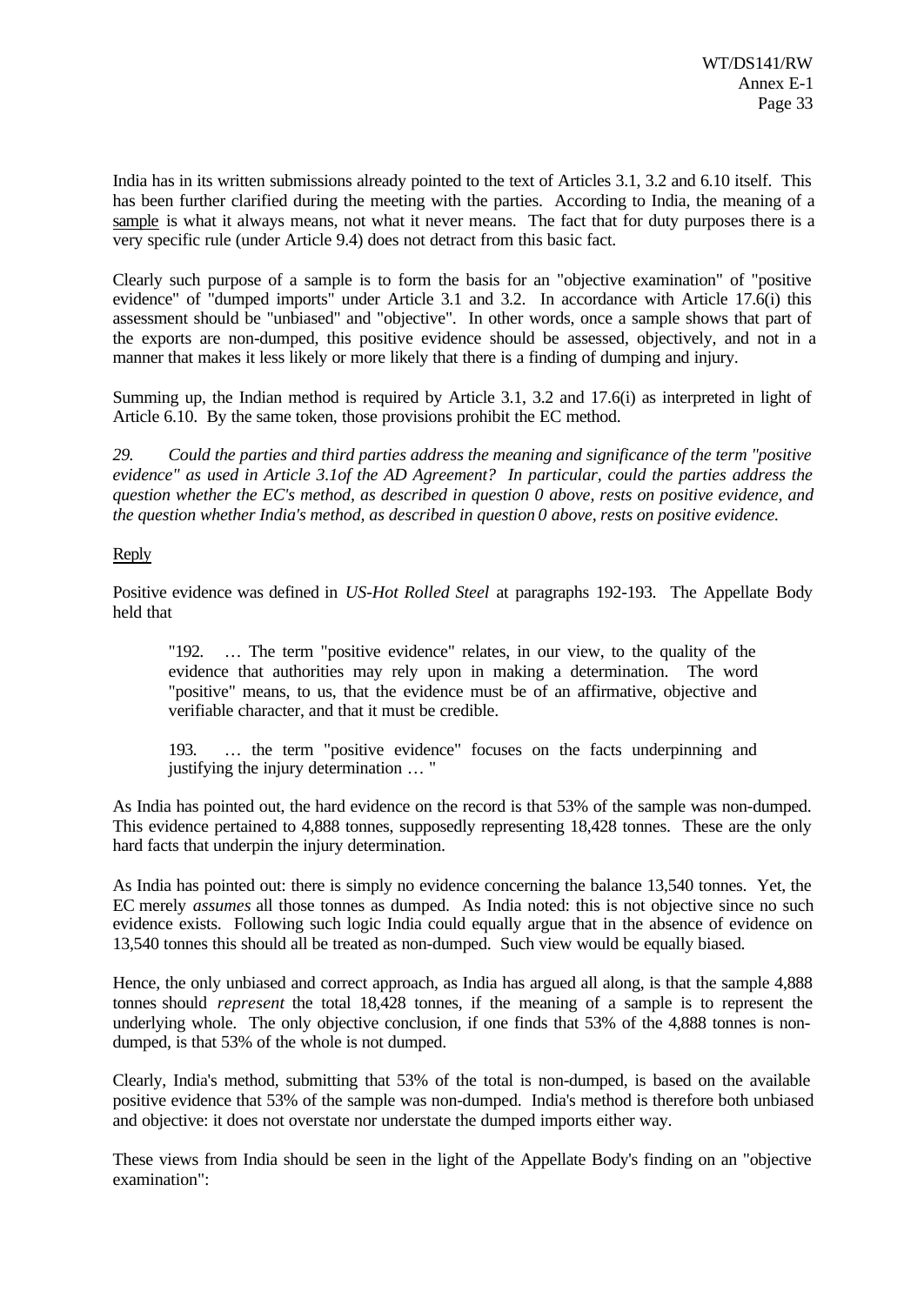"193. … an "objective examination" requires that the domestic industry, and the effects of dumped imports, be investigated in an unbiased manner, without favouring the interests of any interested party, or group of interested parties, in the investigation. The duty of the investigating authorities to conduct an "objective examination" recognizes that the determination will be influenced by the objectivity, or any lack thereof, of the investigative process."

By contrast, a finding that 86% of the total is dumped (as the EC did), based on the evidence that 53% of the sample—representing the whole—was non-dumped cannot be considered unbiased and objective.

*30. In light of the Appellate Body findings pertaining to Article 3.5 of the AD Agreement in US-Hot-Rolled Steel Products from Japan, how do your authorities comply with the obligation to "separate and distinguish" the injurious effects of dumped imports from those of other known causal factors?*

#### Reply

India is confident that its own anti-dumping law and practice is fully in accordance with the Anti-Dumping Agreement. Indian authorities separate and distinguish the injurious effects of other factors. Indian authorities also identify the nature and extent of the injurious effects of such factors.

*31. Against what standard would you consider that a Panel should assess whether a Member has complied with Article 21.2 of the DSU? In particular, what specific obligations does this provision impose on Members. In this context, would India please address the actions the EC has cited as fulfilling any obligations it may have under this provision.*

Article 21.2 of the DSU states the following:

"Particular attention should be paid to matters affecting the interests of developing country Members with respect to measures which have been subject to dispute settlement."

It goes without saying that different developing countries have different interests. Besides that, the same developing country may have different interests in different cases depending on the circumstances of a particular case. Thus, the issue of what specific obligation does this provision impose on Members should be decided on case-by-case basis.

In the present case India has requested the Panel to find a violation of Article 21.2 of the DSU due to: 1) the initiation by the EC of a partial interim review of the measures against India; as well as 2) the failure of the EC to comply with the original Panel finding under Article 15 of the ADA. In this regard India also refers to section IV.G.2 of its Second Written Submission, paragraphs 232-251.

As for the actions the EC has cited as fulfilling obligations under Article 21.2 of the DSU India notes the following.

The implementation period depended on the mutual agreement and not on the fact that India is a developing country. If the EC had not accepted the reasonable period of time of five months and two days, India has all grounds to suggest that it would have obtained the same or even better outcome under the Article 21.3 arbitration. Moreover, in any case the EC did not comply within the reasonable period of time.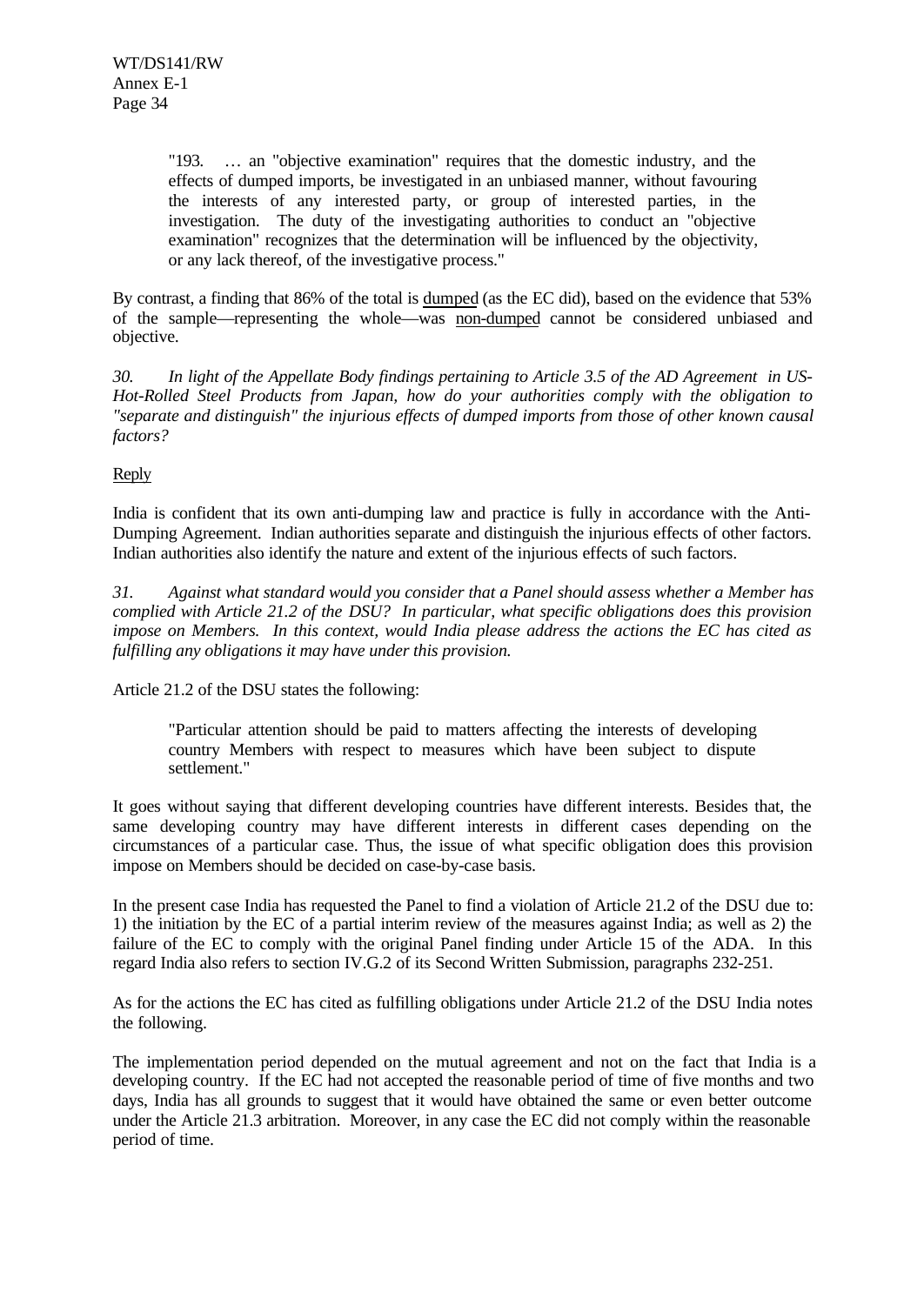The EC asserts that it accepted India's request for a Panel the first time it was put on the agenda; however, this is not correct since the request had been made once before even though it was later withdrawn.<sup>45</sup>

As a last resort the EC mentions that it took account of India's interests by suspending the imposition of the measures. As we know now that later action seems not to have been taken in good faith: in retrospect it appears no more than temporary lip service to enable the initiation of yet another *Bed Linen* proceeding and soon to impose duties higher than ever.

### **To the EC and third parties:**

*32. India is of the opinion that the outcome of a sample analysis must be extended to the whole. On what basis does the EC consider that this is inappropriate, and that it is appropriate, under the Agreement, to assume that imports from non-investigated foreign producers/exporters are dumped? Third parties are also requested to address this question.*

### **To Korea**

*33. In the original dispute the Panel found, inter alia, that the EC had failed to comply with the obligations of Article 3.4 by failing to address all the factors set out in that Article in its determination. In reaching that conclusion, the Panel noted that, looking at the list of data considered in the examination of injury, "It appears from this listing that data was not even collected for all the factors listed in Article 3.4, let alone evaluated by the EC investigating authorities." In its oral statement, Korea argued that the EC failed to comply with the Panel's ruling in part because the EC did not collect additional data or information. Is Korea of the view that collection of data would always be necessary in order to conduct a redetermination subsequent to a finding by a Panel of a violation of Article 3.4 for failure to address all the factors set out in that Article, or is its argument based on its view that the EC had not, in fact, collected data on all the factors in its original investigation?*

*34. Korea argues that using sales value as the weighting factor in calculating weighted average SGA and profits for purposes of Article 2.2.2(ii) distorts the relative importance of the producers' whose information makes up the average by over-representing the producers with higher SGA and prices, and is therefore inconsistent with Article 2.2.2(ii). Korea suggest, however, that using sales value as the weighting factor for purposes of Article 9.4(i) is acceptable because the dumping margin is independent of sales value. Could Korea comment on the potential for distortion arising from using sales value as the weighting factor under Article 9.4(i). Would not weight-averaging based on sales value over-represent the producers with higher dumping margins in the average?*

#### **To the United States**

l

*35. The United States argues that there is no requirement in Article 2.2.2(ii) as to the weighting factor to be used in calculating weighted average SGA and profits, and therefore investigating authorities have discretion to choose among available possibilities. Does the United States consider that this discretion is unlimited? If not, what are the limitations on that discretion? Does the requirement in Article 2.2.2(iii) that any other method chosen be "reasonable" suggest that the choice of a weighting factor for purposes of Article 2.2.2(ii) must be reasonable? If so, how should a Panel assess whether the choice made in a particular case is reasonable?*

<sup>45</sup>India's first written submission paragraph 24.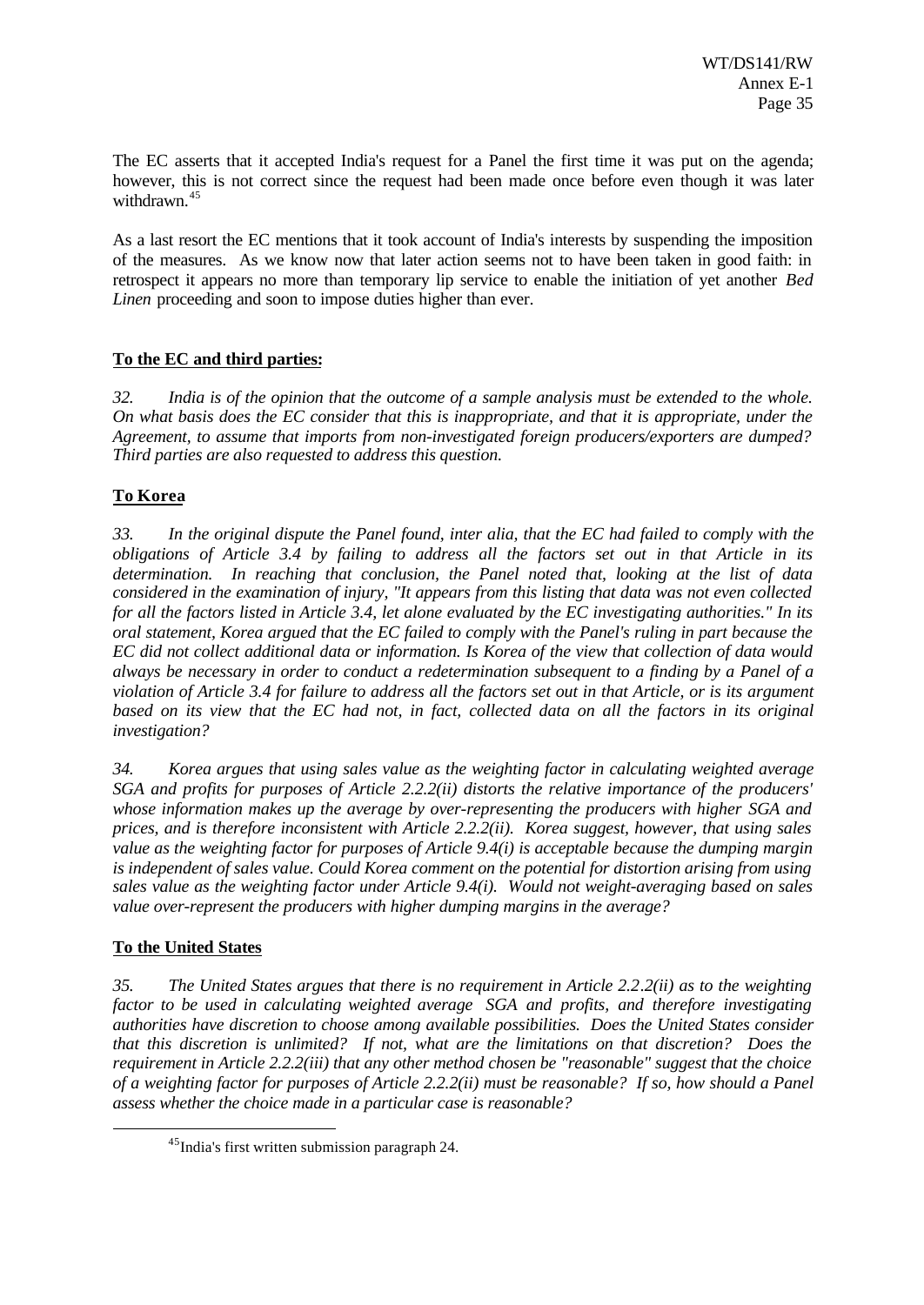### **ANNEX E-2**

### ANSWERS OF THE EUROPEAN COMMUNITIES TO THE QUESTIONS FROM THE PANEL

23 September 2002

#### **Questions to the EC**

#### Question 15

*Do we understand from the EC's fourth request for preliminary rulings that, in the EC's view, those parts of the original determination that were not the subject of a claim in the original dispute, and thus remained unchanged and were adopted by reference in the redetermination 1644/2001 are not part of the measure taken to comply?*

. Yes. As explained below, the same is true where India formally stated a claim in the original panel request but submitted no arguments in support of that claim, with the consequence that the original Panel made no ruling of inconsistency with respect to the findings of the original determination that were the subject of such claim.

*In this regard, the EC's attention is drawn to paragraph 6.144 of the original Panel report, in which the Panel stated:*

*"Finally, with respect to India's claim that the European Communities failed to properly consider "other factors" which might have been causing injury to the domestic industry, as required by Article 3.5 of the AD Agreement, we note that, with the exception of the argument concerning improper consideration of "dumped" imports, India has made no other arguments in support of this claim. Having rejected India's position in that regard, we consider that India has failed to present a prima facie case in this regard."*

2. As explained in the EC's oral statement<sup>1</sup>, in India's original panel request the claim under Article 3.5 was so broadly formulated that it could encompass any conceivable claim under that provision, including the specific claims now raised by India with respect to the inflation in consumer prices and the increased cost of raw cotton.

3. However, India made no arguments with respect to those two "other factors" or, indeed, with respect to any "other factors". For that reason, as recalled in the question, the original Panel rejected India's claim. In view of that, when considering the implementing measures at issue, the EC authorities had no reason to revise their analysis of those two factors, or more generally of any "other factors".

#### Question 16

l

*In para. 80 of its FWS, the European Communities mentioned that it used sales value to average the amounts of SG&A and profits because that method is easier to apply and can be used in*

<sup>&</sup>lt;sup>1</sup> EC's Oral Statement, para. 22.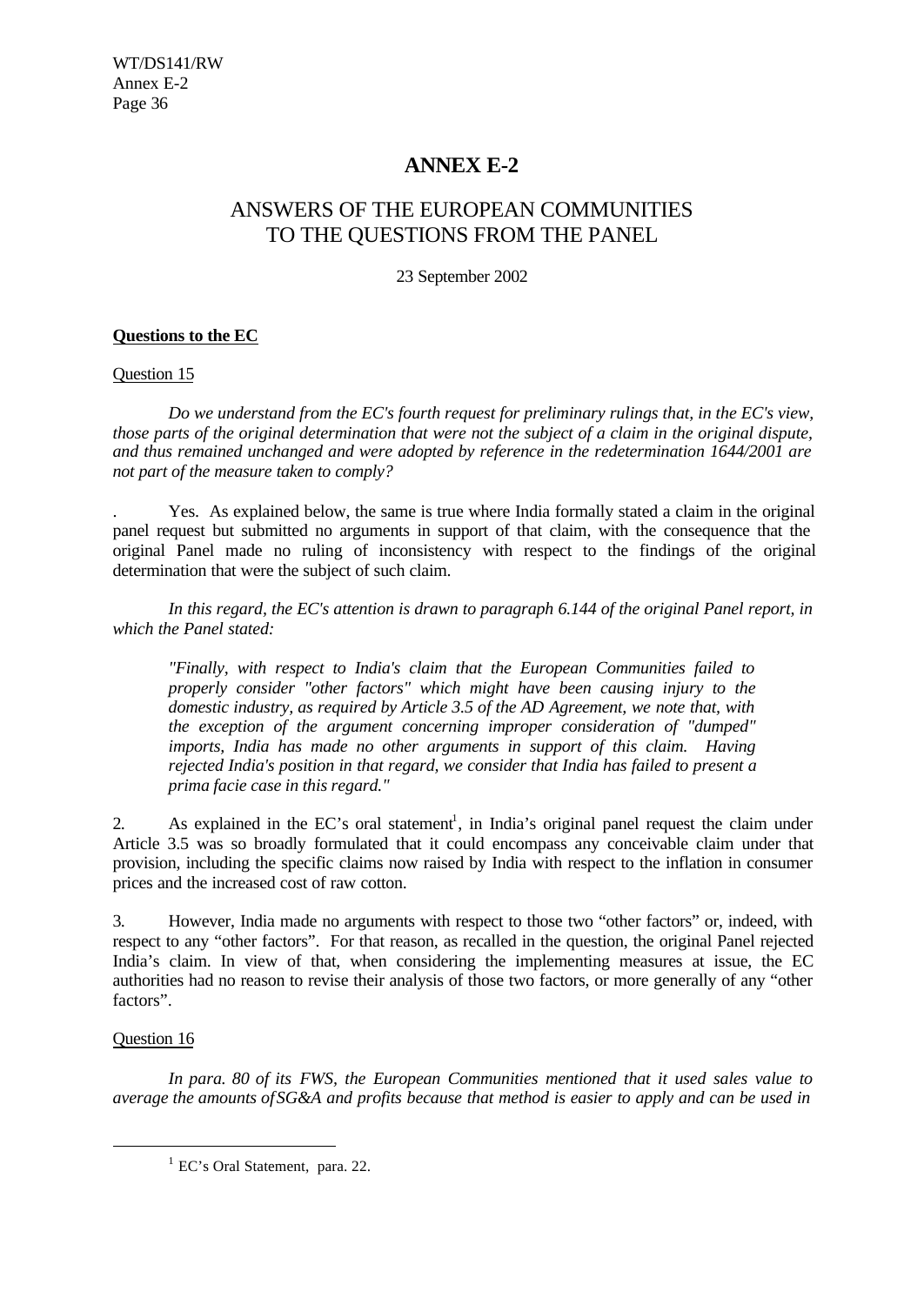*all the investigations. Is the Panel correct in understanding that this is the standing practice of the Communities in all its investigations?*

4. Yes.

*May the EC authorities rely on some other basis for weighting the averages of amounts for SG&A and profits in a particular case?*

5. Yes. In general, the EC authorities may depart from an established practice where the specific circumstances of a case so warrant.

*Has the EC ever done so? If yes, in what cases, and can the EC explain the reasons for choosing a different basis?*

6. Although it has not been possible to review the relevant calculations in all the cases concerned, the European Commission believes that there is no case, at least in recent years, where the practice at issue was not followed.

#### Question 17

*Can the EC respond to the arguments made by India in paras. 55-60 of its FWS?*

7. The EC has responded to the arguments made in paragraphs 55-60 of India's First Written Submission in paragraphs 70-78 of its own First Written Submission.

#### Question 18

l

*How did the EC obtain the information regarding inventories, capacity utilisation, and investment?*

8. Data and supporting documents on inventories, capacity utilisation and investments was obtained in the replies to questionnaire responses and during the on the spot verification visits. $2$  Data on inventories and investments were also included in the audited accounts, which were either annexed to the questionnaire replies or obtained during the on spot verification visits.<sup>3</sup> Further information on production capacity was available from the complainant, Eurocoton<sup>4</sup>. Finally, data on inventories could also be derived from verified data on production and sales volume.<sup>5</sup>

*Were there specific questions put to sampled producers regarding these factors in the questionnaires or otherwise?*

9. Yes. First, specific questions were put to sampled producers in the questionnaire both directly (section VI) and indirectly for inventories (sections II and V). It is important to note that in the questionnaire the EC specifically requested that all sections of the questionnaire be completed, that all documents and data be kept available for investigation purposes, and that information beyond that requested in the questionnaire may also be requested. Certain further specific questions were put in the deficiency letters addressed to sampled producers and in the pre-verification communications to

 $2^2$  EC's First Written Submission, paras. 151, 153; India-RW-Exhibit-17, pages 4 and 5.

<sup>&</sup>lt;sup>3</sup> EC's First Written Submission, para. 151; India-RW-Exhibit-17, pages 4 and 5.

 $4$  India – Exhibit – 6, page 30.

<sup>&</sup>lt;sup>5</sup> EC's First Written Submission, para 151; India-RW-Exhibit-17, page 4.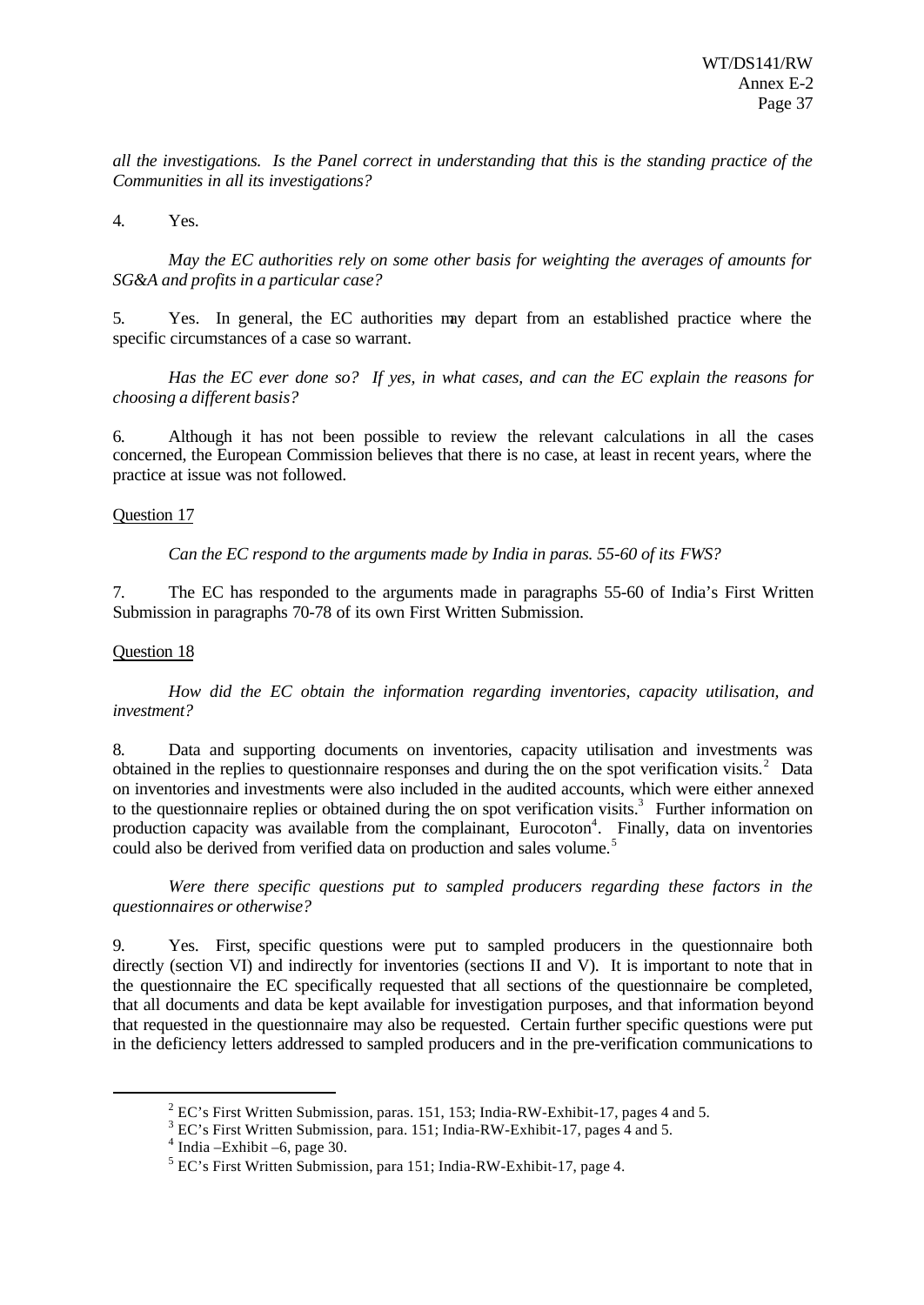WT/DS141/RW Annex E-2 Page 38

sampled producers, for instance asking companies to supply or make available inter alia relevant supporting documentation on stocks, capacity and investments for the product concerned.

*What was the composition of the sample from which these pieces of information were obtained and what was the methodology used to derive such information from that sample?*

#### *Investments*

10. Data on investments was sought and obtained from all producers within the sample.<sup>6</sup> Given that the machinery used for the product concerned can also be used for other products, turnover was used to allocate the proportion of investments for the product concerned for each sampled company.<sup>7</sup> The data for each sampled company was then aggregated to obtain an overall figure for the sample.

#### *Inventories*

11. Data on inventories in terms of value could be derived from the audited accounts for all sampled producers.<sup>8</sup> The proportion of inventories for the product concerned could be allocated according to turnover. The review of the audited accounts revealed that a number of sampled producers did not have stocks for any finished products at all towards the end of the period considered.

12. Data on inventories could also be derived from verified data on production and sales volume.<sup>9</sup> This was then cross-checked with verified data on the cost of production and average prices of key products obtained for all sampled producers.

13. In addition, during the on-the-spot visits, the majority of sampled producers provided more detailed information regarding inventories relating to the product concerned. This permitted the EC investigating authorities to have a more precise view on the extent of inventories, if any, relating to the product concerned. A number of sampled producers were found to be sub-contracting and had no stocks of bed linen of their own. Certain producers had no (or only marginal) stocks since they were only (or predominantly) producing to order.<sup>1</sup>

14. At the level of individual sampled producers, it was found that any fluctuation in stocks was independent from the performance of the company during the period under consideration, since an increase or decrease in stocks in this sector can indicate orders rather than unsold production.<sup>11</sup>

#### *Capacity utilisation*

15. With regard to capacity utilisation, the EC has pointed out that data on production capacity (and hence capacity utilisation) did not exist for the majority of sampled producers.<sup>12</sup>

16. During the on the spot visits attempts were made together with technical staff of the sampled company to construct appropriate amounts for production capacity. However given the differing product mixes of the sampled producers throughout the period under consideration (1992 to the IP), it

 $6$  India-RW-Exhibit-17, page 5.

 $<sup>7</sup>$  Ibid.</sup>

<sup>&</sup>lt;sup>8</sup> EC's First Written Submission, para 151.

<sup>&</sup>lt;sup>9</sup> EC's First Written Submission, para 151.

<sup>10</sup> EC's First Written Submission, para. 192; EC's Oral Statement paras. 67-68.

 $11$  Regulation 1644/2001, recital 29.

<sup>&</sup>lt;sup>12</sup> EC's First Written Submission, paras. 153-154.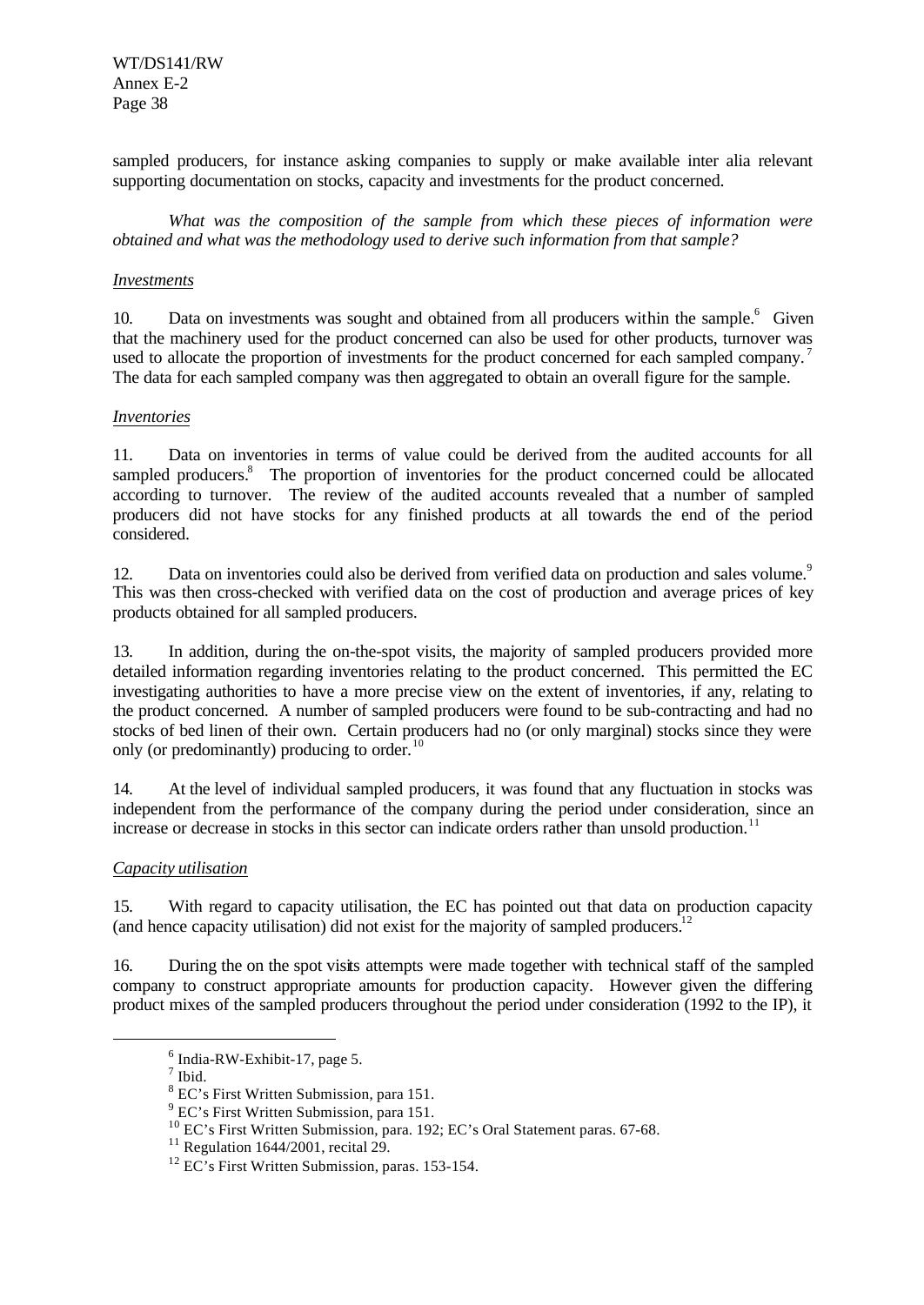was impossible to calculate production capacity or capacity utilisation for the sampled producers with any consistency or accuracy.<sup>13</sup>

#### Question 19

*Does the EC consider that the calculation of a dumping margin above de minimis for unexamined producers (i.e., those not examined as part of the sample) constitutes a determination of dumping with respect to those producers?*

17. Yes.

#### Question 20

*Following the adoption of the original Panel and Appellate Body reports in the Bed-Linen dispute, has the EC undertaken to re-calculate dumping margins for any products subject to an antidumping order other than the bed-linen imports from India, Egypt, and Pakistan? Was this done on the EC's own initiative, or in response to requests for review received from interested parties?*

18. On 5 December 2001 the European Commission published a "Notice concerning the initiation of a review of the anti-dumping measures applicable to imports of threaded malleable cast-iron tube or pipe fittings originating in Brazil, the Czech Republic, Japan, the People's Republic of China, the Republic of Korea and Thailand" (2001/C 342/03, OJ C 342, 5.12.2001, p.5). The scope of the review is limited "to the examination of dumping by those exporting producers in the countries concerned whose duty rates are based on a methodology at issue in the [Bed Linen] reports.", i.e. zeroing and Article 2.2.2(ii). This notice was published following a request made by a Czech exporter. The review has not been concluded yet.

19. On 8 May 2002 the European Commission published, on its own initiative, a "Notice regarding the anti-dumping measures in force following a ruling of the Dispute Settlement Body of the World Trade Organisation adopted on 12 March 2001" (2002/C 111/04, OJ C 111, 8.5.2002, p. 4). With this notice, the European Commission invited "any exporting producer whose exports are subject to existing anti-dumping measures and which considers that the measures should be reviewed in the light of the legal interpretations regarding the determination of dumping margins" contained in the reports of the panel and the Appellate Body in the Bed Linen dispute (i.e. zeroing and Article 2.2.2 (ii)), to request a review. No request has been received so far pursuant to this notice.

20. In connection with this question, the EC wishes to clarify that when it has indicated that Regulation 160/2002 was adopted by the EC authorities "on their own initiative" it did not mean to suggest that those authorities had not acted in response to a request from the exporters concerned, but rather that they were under no obligation to adopt that regulation pursuant to the WTO Agreement. In fact, both the Pakistani and the Egyptian exporters did request the EC authorities to re-determine their dumping margins.

## Question 21

l

*Could the EC explain the basis for the premise, implied in paragraph 114 of its oral statement, that bed linen producers would pass raw cotton price increases through to customers in the form of increases in the prices of bed-linen?*

<sup>13</sup> EC's First Written Submission, paras. 153-154; EC's Oral Statement, paras. 69-70.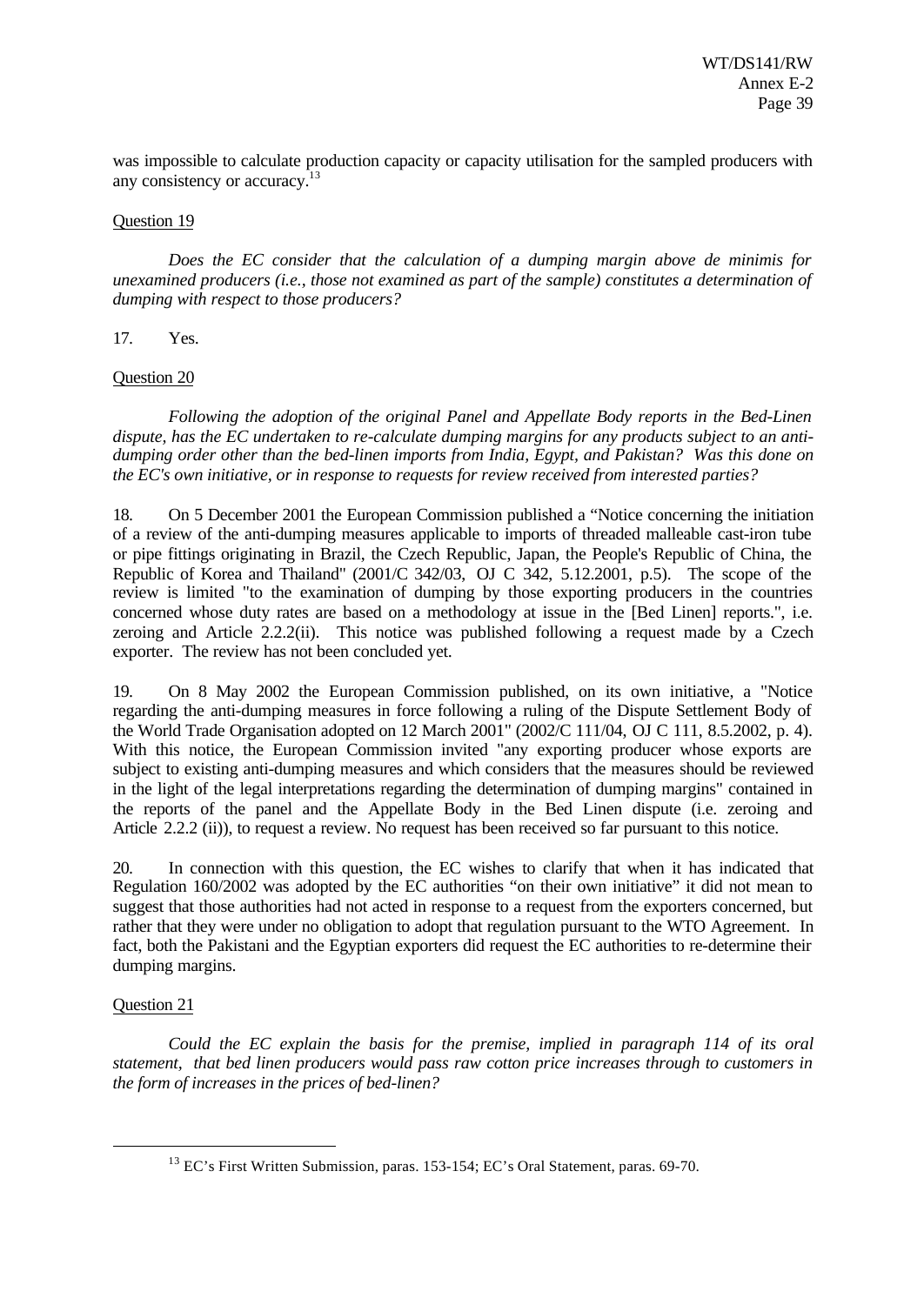WT/DS141/RW Annex E-2 Page 40

21. It is based on the assumption that the producers of bed linen, like any other market operators, will always try to maximise their profits. Therefore, it is reasonable to assume that they would only refrain from passing on the cost increase if that causes them to lose sales and, as a result, profits, due to the presence of factors such as those discussed below.

*What factors might limit the ability of producers to pass through cost increases in the form of price increases, for instance contractions in demand? Did the EC consider whether any such factors were at work in the bed-linen industry, and if so, how did the EC exclude the possibility that such other factors were the reason cost increases were not passed through.*

22. At the outset, it must be recalled that, in accordance with Article 3.5, the EC authorities were not required to examine each and every "other factor" which might conceivably have affected the ability of the domestic producers to pass on the cost increases, besides the dumped imports, but only those factors which were "known" to them. Having regard to the submissions of the parties and other evidence available, the EC authorities identified three such "other factors": the competition from other EC producers not included in the Community industry; the evolution of the EC consumption; and the non-dumped imports. The Indian exporters did not bring to the attention of the EC authorities any relevant "other factors" in the course of the investigation.

23. The EC authorities found that the competition from other EC producers was not a cause of injury, as production and sales by those producers declined markedly between 1992 and the Investigation Period  $^{14}$  Indeed, 29 of those producers went out of business during that period.<sup>15</sup> Furthermore, the prices of the other EC producers were higher than those of the Indian exporters.<sup>16</sup> For those reasons, it was concluded that the other EC producers did not have a negative impact on the prices of the Community industry. India has at no point contested the assessment of this factor made by the EC authorities.

24. As regards the evolution of demand, the EC authorities found that the EC consumption fell by 7 per cent between 1992 and the IP.<sup>17</sup> Nevertheless, it was also found that the supply fell by a much larger amount, due to the fact that, as just mentioned, 29 EC producers went out of business.<sup>18</sup> In accordance with basic economic theory, the supply and demand trends observed in the EC market should have led, all other things being equal, to an increase in prices, rather than to a decrease. Thus, the decline in consumption cannot be considered as a cause of price suppression. India has not disputed before this Panel the assessment of this factor made by the EC authorities.

25. Finally, as regards imports, the EC authorities found that imports from some other sources, notably from Egypt and Pakistan, could have been a cause of injury.<sup>19</sup> The EC authorities concluded, nevertheless, that imports from India were, on their own, a substantial cause of injury having regard, inter alia, to the following findings:

? Indian prices undercut the prices of the Community industry by 19 per cent during the  $IP^{20}$ ;

<sup>&</sup>lt;sup>14</sup> Provisional Regulation, recitals 107-108. Regulation 1644/2001, recital 64.

<sup>&</sup>lt;sup>15</sup> Provisional Regulation, recitals 81, 82, 91.

<sup>16</sup> Ibid., para. 44.

 $17$  Ibid., recital 63.

 $18$  Ibid., recital 105.

<sup>&</sup>lt;sup>19</sup> Regulation 696/2002, recitals 44 and 50. The EC recalls its position that imports from Pakistan and Egypt can be considered as "non-dumped" for the purposes of this dispute only in so far as the Panel were to find that Regulations 160/2002 and 696/2002 are measures "taken to comply".

 $20$  Ibid., recital 10.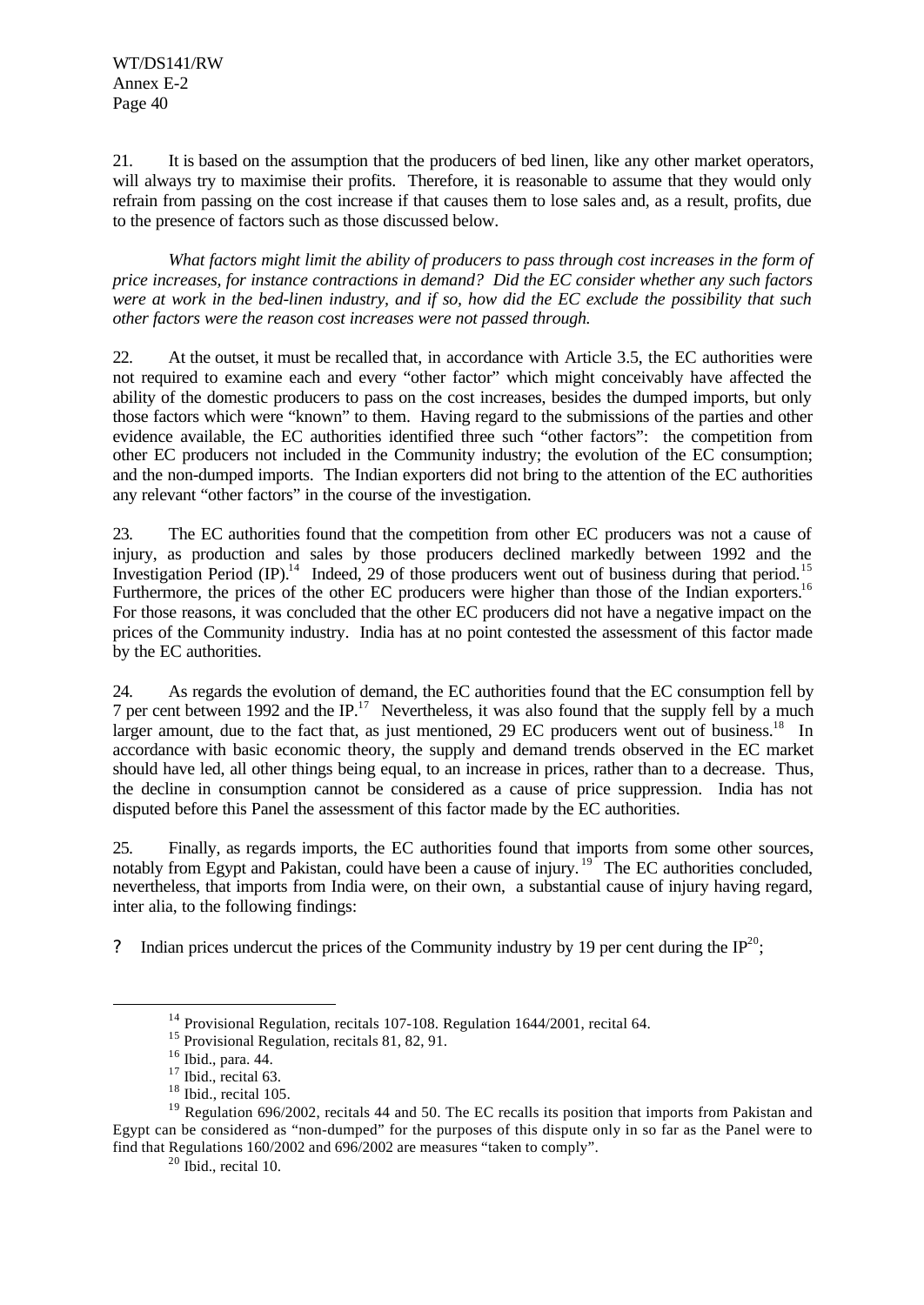- ? Indian prices were among the lowest. They were lower than the Pakistani prices<sup>21</sup>;
- ? Between the 1994 and the IP, when the financial situation of the Community industry deteriorated most, Indian prices decreased by 25 per cent, whereas Pakistani prices decreased by 3 per cent and Egyptian prices increased by 3 per cent<sup>22</sup>;
- ? Indian imports increased significantly in absolute and relative terms between 1992 and the IP. By contrast, imports from Pakistan remained by and large stable during the same period. Imports from Egypt increased, but at the end of the IP they remained still far below the Indian levels.<sup>2</sup>

26. Again, India has at no point during these proceedings contested the analysis of the effects of other sources of imports made by the EC authorities.

*Could the EC address the proportion of such raw material cost increases that would be passed through to customers in the form of price increases in the bed-linen industry under what the EC has referred to as "normal" conditions?*

27. As explained above, the EC authorities concluded that, of all the known "other factors", only the imports from certain sources (notably Pakistan and Egypt) could have been a cause of injury. Therefore, it may be reasonably assumed that, in the absence of both those other imports and the dumped imports, the Community industry would have been able to pass on most, if not all, of the cost increase.

28. As also explained, the EC authorities found that, although other sources of imports could have contributed to the injury, imports from India were, on their own, a substantial cause of injury, and indeed a more important cause of injury than those other imports. Thus, it may be reasonable to assume that, under "normal" conditions, i.e. in the absence of dumped imports, the Community industry would have been able to pass on a major portion of the cost increase.

29. The EC authorities did not, nevertheless, attempt to make during the investigation the type of quantification suggested by the Panel, and indeed the EC doubts whether it may be feasible at all. In any event, the EC considers that such quantification is not required by Article 3.5 and that the findings summarised above are more than sufficient to support reasonably the conclusion that there was a genuine and substantial causal link between the imports from India and the price suppression suffered by the EC industry.

## Question 22

l

*In recital 57 of regulation 1644/2001, it is stated that "average sales price did not increase." Does this statement refer to the average price of one (or more) of the reference products, or the average price per kilogram of bed linen? Depending on the answer, please clarify the statements concerning price movements in paragraphs 168-172 of the EC's first written statement and paragraphs 78-79 of the EC's oral statement to the Panel.*

30. The statement in recital 57 of Regulation 1644/2001 that "average sales prices did not increase" refers to the average price (per kg) of all the defined reference products. As noted in Regulation 1069/97, average prices for the defined reference products fell between 1993 and the IP.<sup>24</sup>

 $21$  Ibid., recitals 39 and 40.

 $22$  Ibid., recital 40.

 $23$  Ibid., recital 38.

 $24$  Regulation 1069/97, recital 86.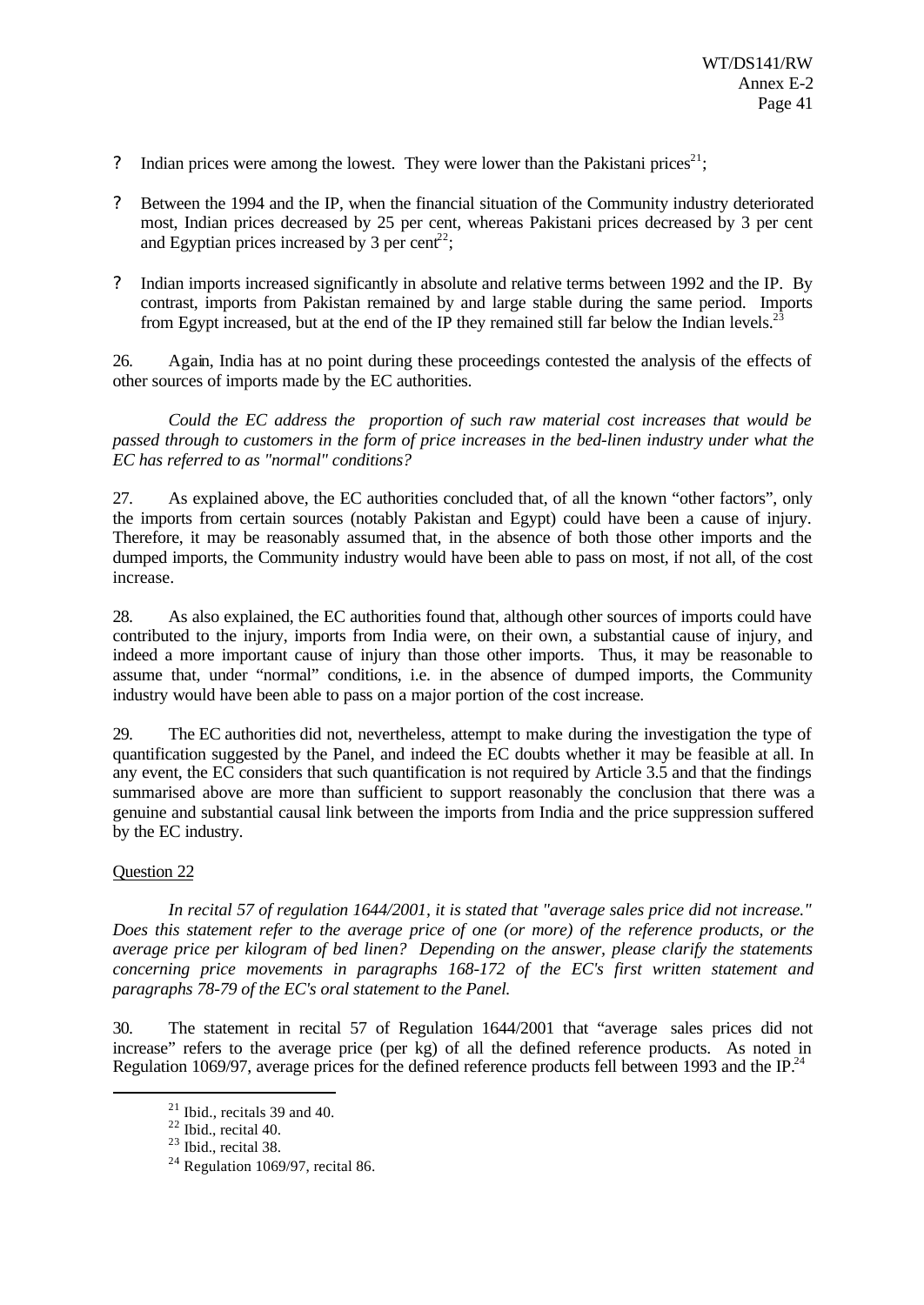31. By contrast, the average price per kilogram for all bed linen products increased over roughly the same period. As the EC noted in its First Submission<sup>25</sup>, the fact that there had been an overall increase in average prices (i.e. on a per kilogram basis), even though there had been a decrease in average prices for the defined reference products, merely reflected the shift in production and sales towards higher value niche products.

32. The EC pointed out in its oral statement to the Pane $\hat{f}^6$  that India has not disputed that there was such a shift in sales and production towards higher value niche products. Nor did India dispute that average prices actually decreased for the defined reference products in the sample. The fact is that average prices per kilogram may still increase even though average prices per product type decrease, if the proportion of higher value products sold increases. This is precisely what happened in the present case.

## **To both parties and third parties**:

## Question 16

*In your view, should regulation 696/2002 be considered a measure independent of the EC's efforts to comply?*

33. Yes. The injury re-determination for imports from India set out in Regulation 696/2002 was rendered necessary by the previous dumping re-determination for Pakistan and Egypt made in Regulation 160/2002. Had the EC authorities not conducted such dumping re-determination, they would not have been required to determine whether imports from India alone were a cause of injury. As explained elsewhere, Regulation 160/2002 is not a measure "taken to comply" because it concerns measures that were not in dispute before the original Panel. Since the adoption of Regulation 696/2002 was entirely dependent upon the adoption of Regulation 160/2002, it follows that Regulation 160/2002 cannot be considered as a measure "taken to comply" either.

*If not, on what basis do you consider that it should be treated as part of the process to bring the measures faulted by the original panel into conformity with the EC's obligations? Please explain how you consider that regulation 696/2002 should be treated in this context?*

# 34. Not applicable.

## Question 24

l

*Could the parties clarify whether the relevant date for considering the existence or consistency of measure taken to comply is considered to be the date of the request for establishment of the Panel, or the date on which the DSB actually established the Panel?*

35. In its First Submission<sup>27</sup>, the EC argued that the relevant date for assessing the consistency of the measures taken to comply with the covered agreements is the date of establishment of the Panel, because that was the date which appears to have been considered as relevant by the panel in US – Shrimps (21.5).<sup>28</sup> The agrees with the reasoning of that panel.

 $^{25}$  EC's First Written Submission, paras. 168-169; Regulation 1069/97, recitals 86 and 87.

<sup>26</sup> EC's Oral Statement, para. 79.

<sup>27</sup> EC's First Submission, paras. 34-35.

<sup>28</sup> Panel Report, *United States – Import Prohibition of Certain Shrimp and Shrimp Products – Recourse to Article 21.5 by Malaysia* ("*United States – Shrimps (21.5)*"), WT/DS58/RW, paras. 5.12-5.13.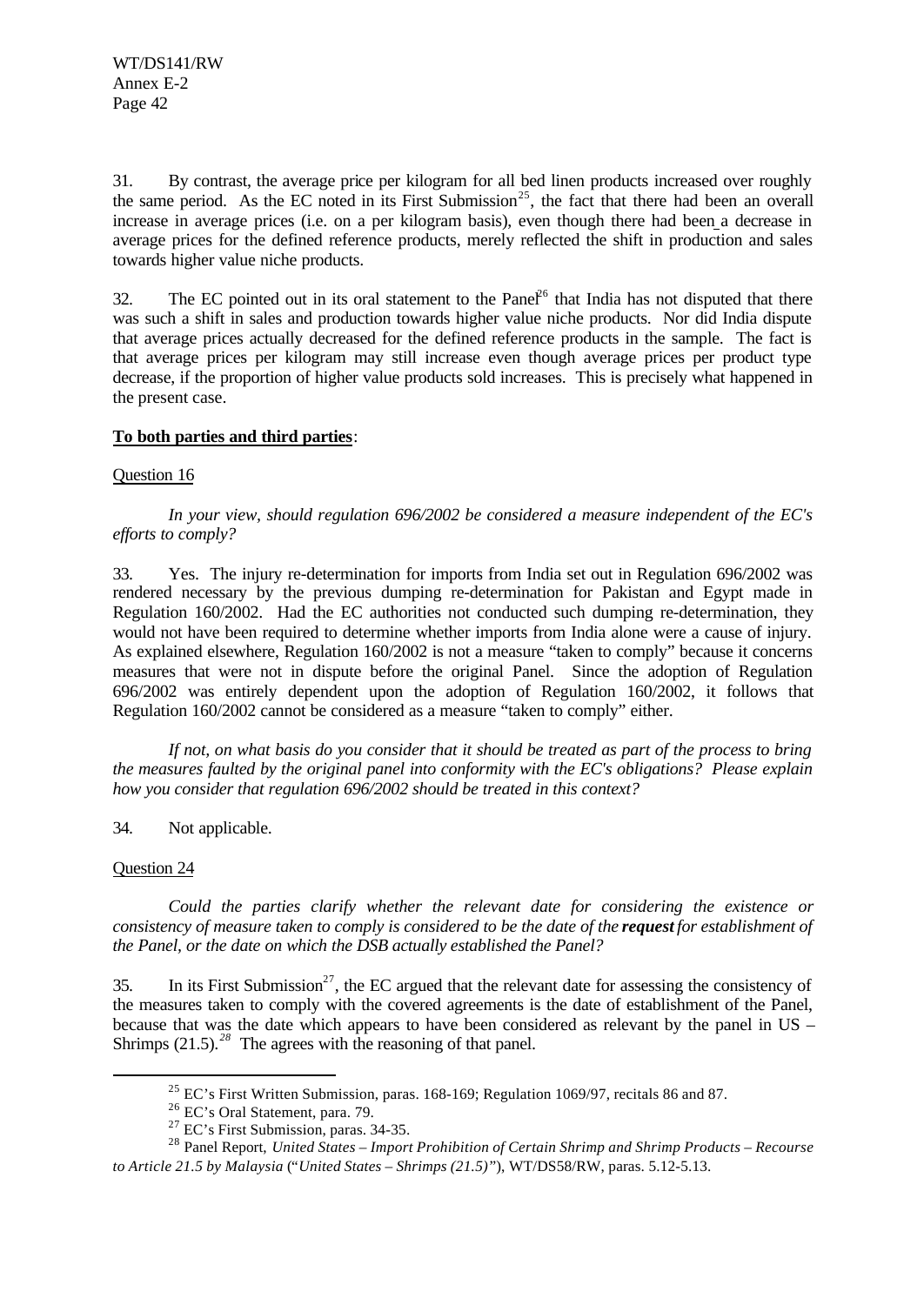36. The EC, nevertheless, considers that the Panel need not reach the issue of whether the relevant date is that of the panel request or that of the establishment of the panel, since, in any event, all the measures cited by India in its panel request were taken before the earlier of those two dates.

## Question 25

*What, in your view, does the term "dumped imports" as used in Articles 3.1 and 3.2 mean in the context of the analysis and determination of injury? Specifically, may it be interpreted to include imports from unexamined producers for which a determination of dumping under Article 2 has not been made?*

37. As explained in its First Submission, the EC considers that dumping is determined for countries and, therefore, that the investigating authorities are entitled to consider all imports from a country found to be dumping as "dumped imports" for the purposes of Article 3. $^{29}$ 

38. Should the Panel reject the above interpretation, the EC has submitted in the alternative that in Article 3 the term "dumped imports" means those imports for which the authorities have previously determined that they are "dumped" in accordance with the relevant provisions of the Anti-Dumping Agreement dealing with the determination of dumping, regardless of whether such determination is based on the data collected for each exporter concerned, or on data collected for other exporters, where the authorities have limited their examination in accordance with Article 6.10, or on "facts available", where the circumstances of Article 6.8 are present.

## Question 26

l

*Can you elaborate on the meaning and implications of the terms "imposition" and "application" of an anti-dumping measure. Can the two terms be considered as alternatives for one another? Please consider, in your response, other provisions of the ADA where these terms are used in explaining your views.*

39. The terms "imposition" and "application" are not synonymous and are not used as such in the Anti-Dumping Agreement.

40. The word "imposition" ("establecimiento" in the Spanish version) alludes to the action whereby the authorities adopt a generally applicable act (a Regulation in the EC) providing for the collection of anti-dumping duties on individual shipments. The term "imposition" is used in that sense, for example, in Articles 9.1, 11.2 or 12.2.2.

41. In turn, when used in connection with the term "anti-dumping duties", the word "application" refers to the action whereby an anti-dumping duty previously "imposed" by the authorities is "made operative"<sup>30</sup>, i.e. is levied or collected on individual shipments.

<sup>30</sup> According to the Black's Law Dictionary (West Publishing Co., 1990),

 $29$  EC's First Submission, paras. 118-121.

the word "apply" is used in connection with statutes in two senses. When constructing a statute, in describing the class of persons, things or functions which are within its scope; as that the statute does not "apply" to transactions in interstate commerce. When discussing the use made of a statute, in referring to the process by which the statute is made operative; as where the jury is told to "apply" the statute of limitations if they find that the cause of action arose before a given date.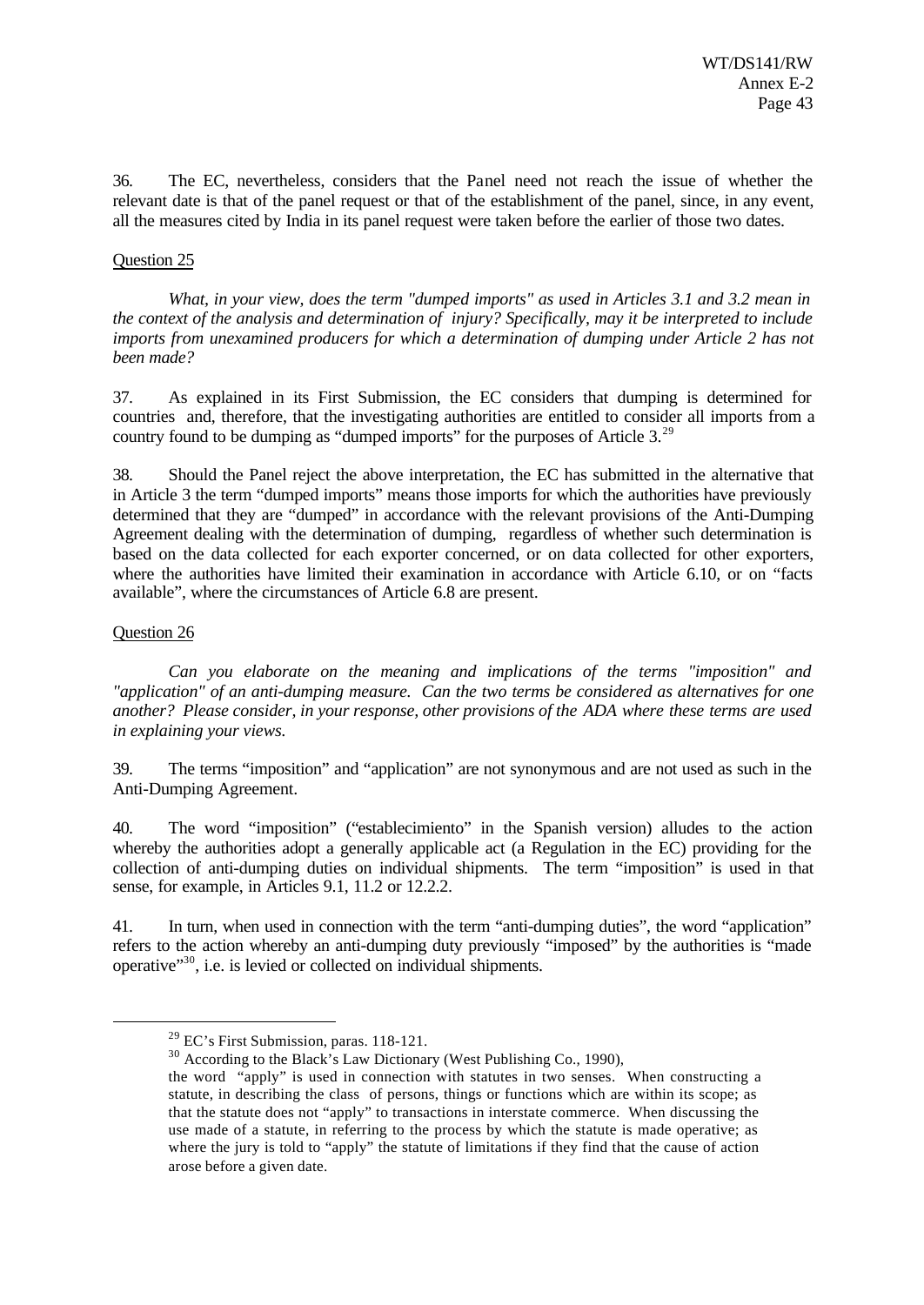## 42. Thus, for example, Article 10.1 provides that

… anti-dumping duties shall only be *applied* to products which enter for consumption after the time when the decision taken under paragraph 1 of Article 9 … enters into force, subject to the exceptions set out in this Article.

43. The decision referred to in paragraph 1 of Article 9 is the decision whether to "impose" antidumping duties. This confirms that the "application" of duties is an action which is distinct from and subsequent to the "imposition" of duties.

44. By way of exception to the non-retroactivity rule laid down in Article 10.1, the subsequent paragraphs of Article 10 allow in certain cases the retroactive "levying" (cf. Article 10.2, 10.6 10.8) or "collection" (cf. Article 10.7) of duties. This confirms that, in connection with "anti-dumping duties", the Anti-Dumping Agreement uses the word "apply" as a synonymous of "levy" and "collect". (The term "levy" is defined in footnote 12 as "the definitive or final legal assessment or collection of a duty or tax".)

45. The EC's interpretation of the term "application" is consistent with the object and purpose of the second sentence of Article 15, which is to encourage the adoption of measures that, while providing a remedy to the domestic industry, are less onerous for the exporters than the "application of anti-dumping duties". Where, as in the case at hand, the importing Member decides to suspend the assessment and collection of duties, the exploration of constructive remedies provided for by the Agreement would be superfluous, because any such remedy (e.g. a price undertaking) would be far more onerous for the exporters than the suspension.

## Question 27

*One might argue that, for unexamined producers (i.e., those not individually examined as part of the sample), there is no direct evidence, only indirect evidence from the sampled companies) as to whether there is dumping or not, since there is no information collected from these producers on the basis of which a dumping determination under Article 2 of the AD Agreement might be made. If this is considered to be the case, can the parties and third parties point the Panel to any specific provisions of the AD Agreement (not including the Article 3.1 reference to positive evidence) that address the question of how a determination of dumping is to be made for producers for which there is no information?*

46. The EC would disagree with the suggested distinction between "direct" and "indirect" in so far as it were meant to imply that the use of what the question describes as "indirect" evidence would be less appropriate.

47. Article 6.10 provides that, where it is not possible to determine an individual margin of dumping for each of the exporters under investigation, the authorities may limit the examination to some exporters. It is implicit in Article 6.10 that, where the authorities decide to resort to that possibility, they may use the dumping margins established for the examined exporters in order to determine the margin of dumping of the unexamined exporters. Indeed, if the authorities were prevented from doing so, and had to collect data from the unexamined exporters in order to calculate their dumping margin, the possibility offered by Article 6.10 to limit the examination to some exporters would serve no useful purpose.

48. The Anti-Dumping Agreement, and more specifically Article 6.10, does not prescribe any specific formula to calculate the dumping margin of the unexamined exporters on the basis of the dumping margins established for the examined exporters. This is not saying, however, that the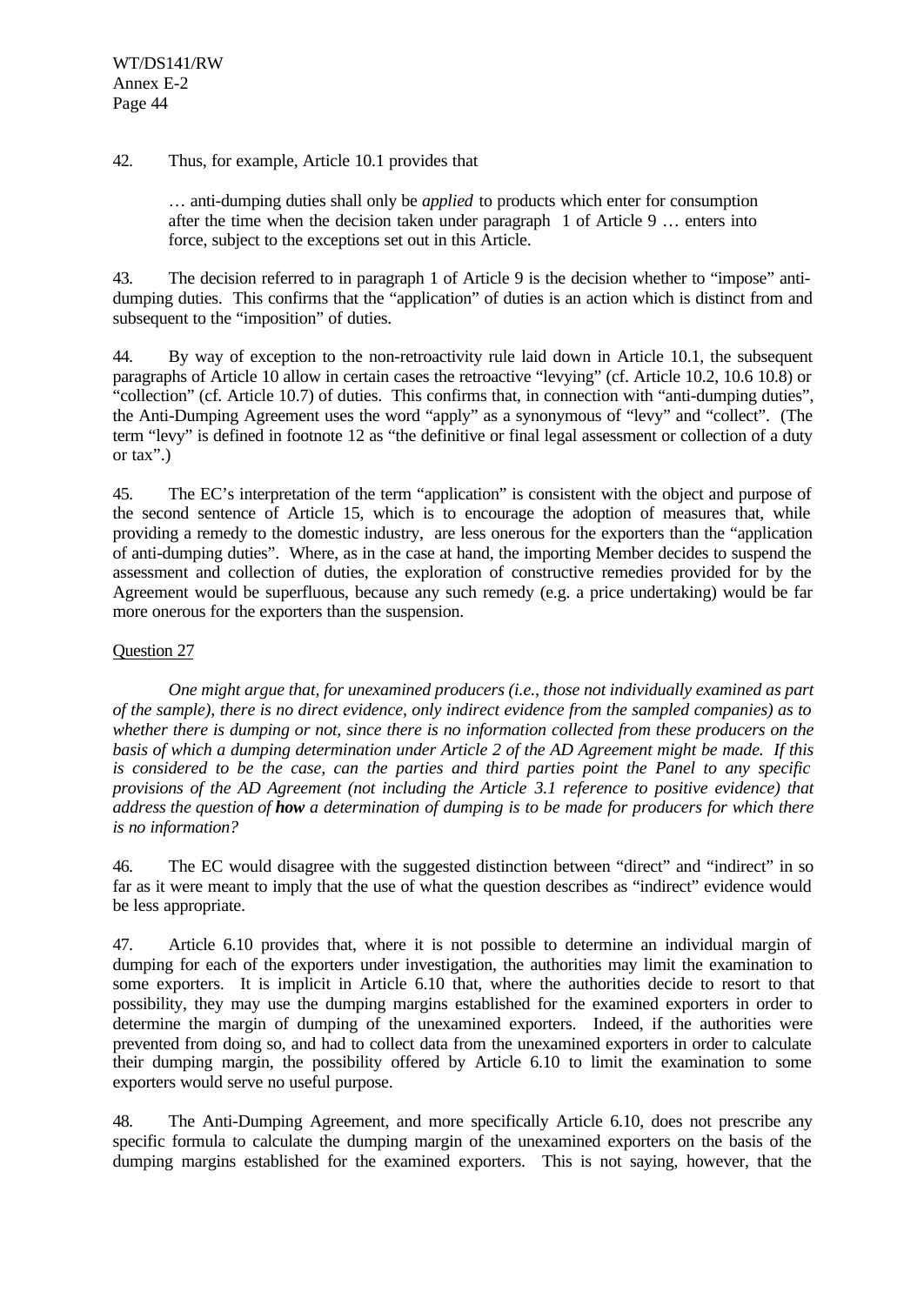authorities enjoy complete discretion in making that calculation. Article 9.4 places a ceiling on the rate of the duty that may be applied to the imports from the unexamined exporters. Since the duty rate can never exceed the dumping margin (cf. Article 9.3), the formula set out in Article 9.4 also operates, indirectly, as an upper limit on the dumping margin.

49. India has suggested that the dumping margin of the unexamined exporters should be calculated by averaging the margins of the examined exporters, but without excluding the de minimis and zero margins.<sup>31</sup> That interpretation has no basis in the *Anti-Dumping Agreement*. Moreover, it would lead to an absurd result: in accordance with Article 9.4, the importing Member would be entitled to apply anti-dumping duties to imports from the unexamined exporters at a higher rate than that calculated by using India's formula; further, in accordance with Article 9.4, the importing Member could apply anti-dumping duties to imports from the unexamined exporters even where it has been established, by applying India's formula, that such imports are not dumped.

## Question 28

*The EC's actions in the redetermination might be considered to be one method of making a dumping determination for unexamined producers, based on the calculation of a weighted average margin of dumping for examined producers in the sample. India has proposed another method, based on applying the proportion of imports in the sample found to be dumped to the unexamined imports. Can the parties and third parties point to any specific provisions in the Agreement which either prohibit the EC method or require the Indian method?*

50. Contrary to what is suggested in the question, India's "method" is not "one method of making a dumping determination for unexamined exporters". Unlike the EC's "method", India's does not allow to determine what is the dumping margin of the unexamined exporters. Its sole purpose is to establish what is the volume of dumped imports outside the sample.

51. The formula applied by the EC in order to calculate the dumping margin of the co-operative unexamined exporters is not prohibited by any provision of the Anti-Dumping Agreement. Furthermore, the EC's formula is consistent with the formula set out in Article 9.4. In any event, the EC recalls that India has stated no claim in its panel request to the effect that the determinations of dumping for the unexamined exporters (both co-operative and non-co-operative) made by the EC authorities are inconsistent with any of the provisions of the Anti-Dumping Agreement dealing with the determination of dumping. The issue raised in the question, therefore, is beyond the Panel's terms of reference.

52. India's "method" is not required by any provision of the Anti-Dumping Agreement. Indeed, there is no reason why the Anti-Dumping Agreement should prescribe a method to calculate the volume of dumped imports, because the answer to that question follows from the answer to the previous question addressed by the EC's "method", i.e. what is the margin of dumping of the unexamined exporters.

# Question 29

l

*Could the parties and third parties address the meaning and significance of the term "positive evidence" as used in Article 3.1of the AD Agreement? In particular, could the parties address the question whether the EC's method, as described in question 28 above, rests on positive evidence, and the question whether India's method, as described in question 28 above, rests on positive evidence.*

<sup>31</sup> India's Second Submission, paras. 130-132.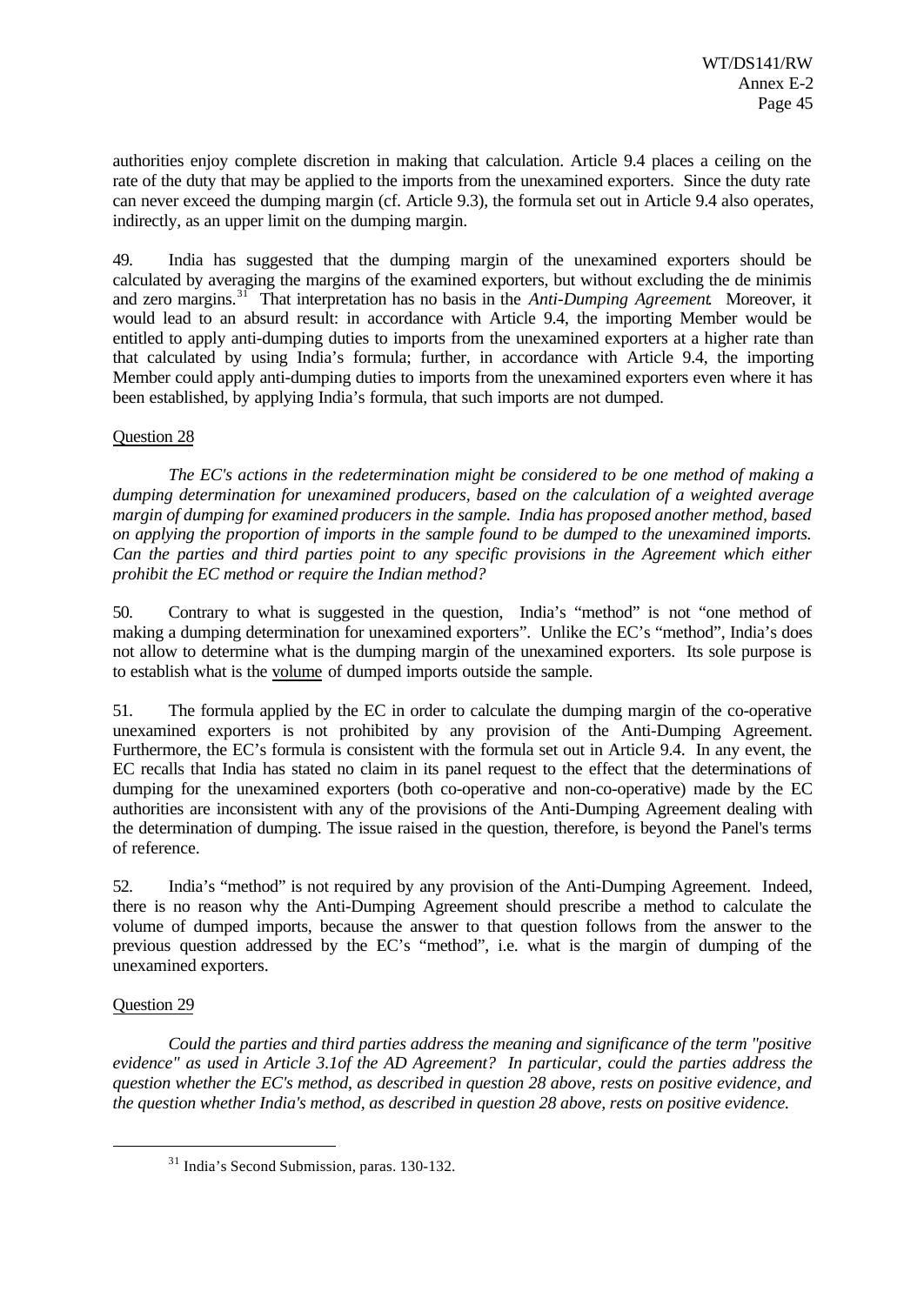WT/DS141/RW Annex E-2 Page 46

53. The EC considers that Article 3.1 is not relevant in this context. Article 3 is concerned exclusively with the determination of injury. By India's logic, any claim concerning the determination of dumping (e.g. whether an adjustment has been properly rejected) could also be formulated as a violation of Article 3. That would be clearly absurd. The question of whether imports are "dumped" for the purposes of the injury determination must be examined in the light of those provisions of the Anti-Dumping Agreement which deal specifically with the determination of dumping, and not of Article 3. Yet, India has not invoked any such provision in its Panel request.

54. At any rate, the method followed by the EC for establishing the dumping margin of the cooperative unexamined exporters rests on "positive evidence", because it is based on "positive evidence" of dumping for the examined exporters. With the sole exception of the Claim No 1 under Article 2.2.2 (ii), India has not challenged the determination of dumping for those exporters.

55. Although the term "sample" has been loosely used by all the parties during the underlying investigation and in this dispute in order to refer to the group of exporters included in the examination, the EC has never claimed that such group constitutes a "statistically valid sample" within the meaning of Article 6.10. Rather, it represents the largest percentage of the volume of exports which could be reasonably investigated. Accordingly, the EC considers that, as suggested in Question 6 from the Panel to India, it cannot be assumed that the proportion of imports found to be dumped within the "sample" constitutes "positive evidence" of the proportion of dumped imports which would have been found outside the "sample", had all the exporters been examined individually.

## Question 30

*In light of the Appellate Body findings pertaining to Article 3.5 of the AD Agreement in US-Hot-Rolled Steel Products from Japan, how do your authorities comply with the obligation to "separate and distinguish" the injurious effects of dumped imports from those of other known causal factors?*

56. The causality analysis made by the EC authorities in this case takes into account and is in conformity with the guidance provided by the Appellate Body in United States – Hot Rolled Steel.

## Question 31

*Against what standard would you consider that a Panel should assess whether a Member has complied with Article 21.2 of the DSU? In particular, what specific obligations does this provision impose on Members.*

57. As explained, the EC considers that Article 21.2 of the DSU is a non-mandatory provision, which imposes no binding obligations upon developed country Members.<sup>32</sup>

58. The EC has submitted in the alternative that, assuming that Article 21.2 imposed a binding obligation, such obligation would relate to the procedural requirements of the implementation process set out in the other provisions of Article 21, and not to the content of the implementing measures.<sup>33</sup>

*In this context, would India please address the actions the EC has cited as fulfilling any obligations it may have under this provision.*

59. Not applicable.

<sup>32</sup> EC's First Submission, paras. 279-284. See also EC's Oral Statement, paras. 122-125.

<sup>33</sup> EC's First Submission, paras. 285-288. See also EC's Oral Statement, paras. 126-127.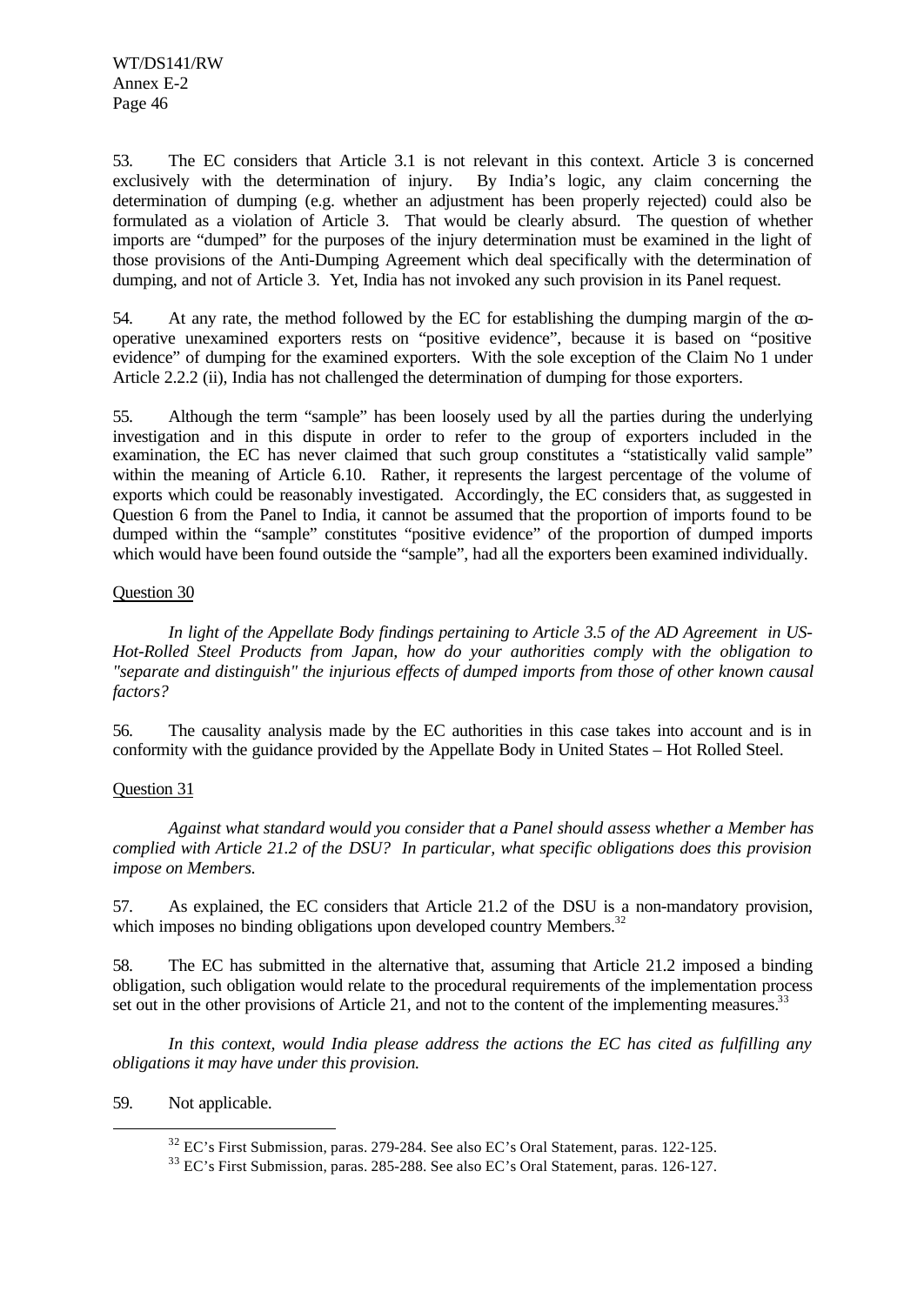## **To the EC and third parties:**

## Question 32

*India is of the opinion that the outcome of a sample analysis must be extended to the whole. On what basis does the EC consider that this is inappropriate, and that it is appropriate, under the Agreement, to assume that imports from non-investigated foreign producers/exporters are dumped? Third parties are also requested to address this question.*

60. Contrary to what is suggested in the question, the EC authorities did not "assume" that imports from unexamined exporters were dumped. Rather, the EC authorities determined that those imports were dumped on the basis of the evidence of dumping found for the examined exporters (in the case of the co-operative unexamined exporters) or on the basis of facts available (in the case of the non- co-operative unexamined exporters).

61. As explained above, the EC does not claim that the examined exporters constitute a "statistically valid sample" within the meaning of Article 6.10, but rather the largest percentage of the volume of exports which could be reasonably investigated. The EC does agree, nonetheless, that it is appropriate to rely on data from the examined exporters in order to reach findings for the unexamined exporters. Indeed, that is precisely what the EC authorities did in this case. They relied upon the dumping margins established for the examined exporters in order to determine the dumping margin for the co-operative unexamined exporters.

62. The disagreement between the EC and India rather concerns the question of the purpose for which the data pertaining to the examined exporters should be used. Article 6.10 is concerned with the determination of dumping margins, and not with the determination of injury. Accordingly, the data collected from the examined exporters must be used in order to calculate the dumping margin of the unexamined exporters, rather than in order to estimate the volume of dumped imports. As explained, the answer to that question follows from the answer to the question which precedes it logically, i.e. what is the dumping margin of the unexamined exporters. India's "method" leaves that question unanswered.

# **To Korea**

# Question 34

l

*Korea argues that using sales value as the weighting factor in calculating weighted average SGA and profits for purposes of Article 2.2.2(ii) distorts the relative importance of the producers' whose information makes up the average by over-representing the producers with higher SGA and prices, and is therefore inconsistent with Article 2.2.2(ii).*

63. As already explained in the EC's First Submission<sup>34</sup>, contrary to Korea's suggestion, the fact that a producer/exporter has a bigger total sales value does not necessarily imply that its level of profits and SGA expenses is higher. India acknowledged this in its Second Submission. <sup>35</sup>

64. In the first place, because the level of profits is a function not only of the prices but also of the costs of each producer. Under normal market conditions, the prices of all the operators will tend to be similar, while their costs may diverge substantially due to a variety of reasons (e.g. degree of

<sup>34</sup> EC's First Submission, paras. 83 and 84.

<sup>35</sup> India's Second Submission, paras. 99 and 100.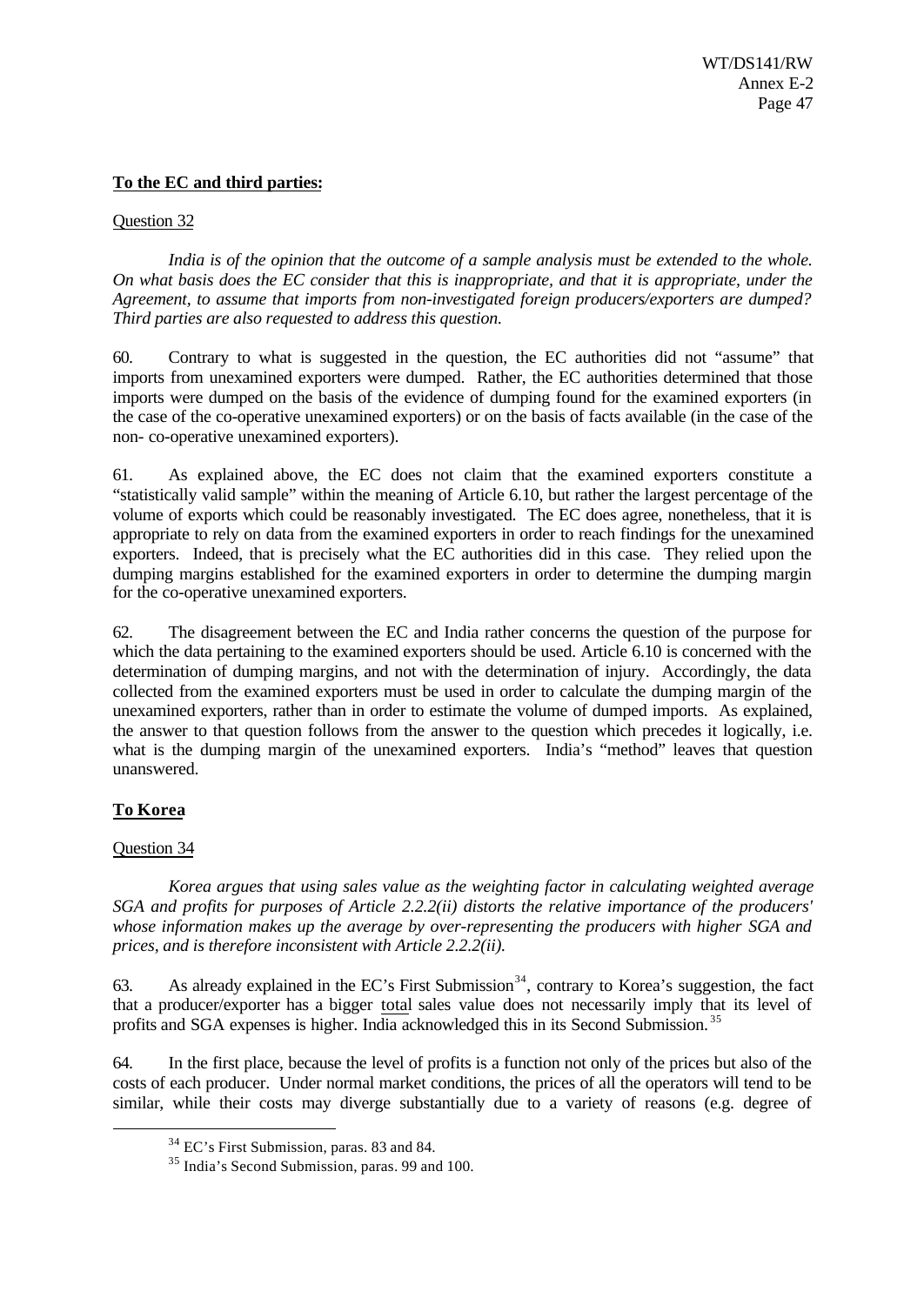l

amortisation of the investments, differences in technology and production methods, different sources of financing, etc.). Thus, in practice, the differences in profitability between the exporters/producers are more likely to arise from differences in costs than from differences in prices.

65. More particularly, Korea overlooks that the level of profits is also a function of the SGA expenses. Lower SGA expenses will result in higher profits and vice-versa. Thus, in the case at hand, Bombay Dyeing, the company with a higher average price (per "units/set") had a higher profit margin, but a lower margin for  $SGA (10.39%)$  than Standard Industries  $(19.15%)^{36}$  This contradicts Korea's contention that higher prices reflect always both higher profits and higher SGA.<sup>37</sup>

66. Second, a bigger sales turnover may reflect a different product mix, rather than higher unit prices for comparable products. Indeed, this appears to have been the case here. While Bombay Dyeing's average unit price per "unit/set" (213 rs) was higher than Standard's (73 rs), Standard's average unit price per kg.  $(306 \text{ rs})$  was higher than Bombay Dyeing's  $(288 \text{ rs})^3$ <sup>38</sup> This shows that Bombay Dyeing and Standard were selling a very different mix of products.<sup>39</sup>

*Korea suggest, however, that using sales value as the weighting factor for purposes of Article 9.4(i) is acceptable because the dumping margin is independent of sales value. Could Korea comment on the potential for distortion arising from using sales value as the weighting factor under Article 9.4(i). Would not weight-averaging based on sales value over-represent the producers with higher dumping margins in the average?*

67. Using sales value as the weighting factor for purposes of Article 9.4(i) does not necessarily "overrepresent" the exporters with higher dumping margins. The size of the dumping margin is not directly related to the total export sales value of each exporter. Rather, it is the result of a complex calculation involving the comparison of the export price of each type to the domestic price or cost of production of the same type.

<sup>36</sup> See the table included in India's First Submission, para. 45

 $37$  The EC requests confidential treatment for the percentages mentioned in this paragraph.

<sup>&</sup>lt;sup>38</sup> See the table included in the EC's First Submission, para. 93.

<sup>&</sup>lt;sup>39</sup> The EC requests confidential treatment for the figures mentioned in this paragraph.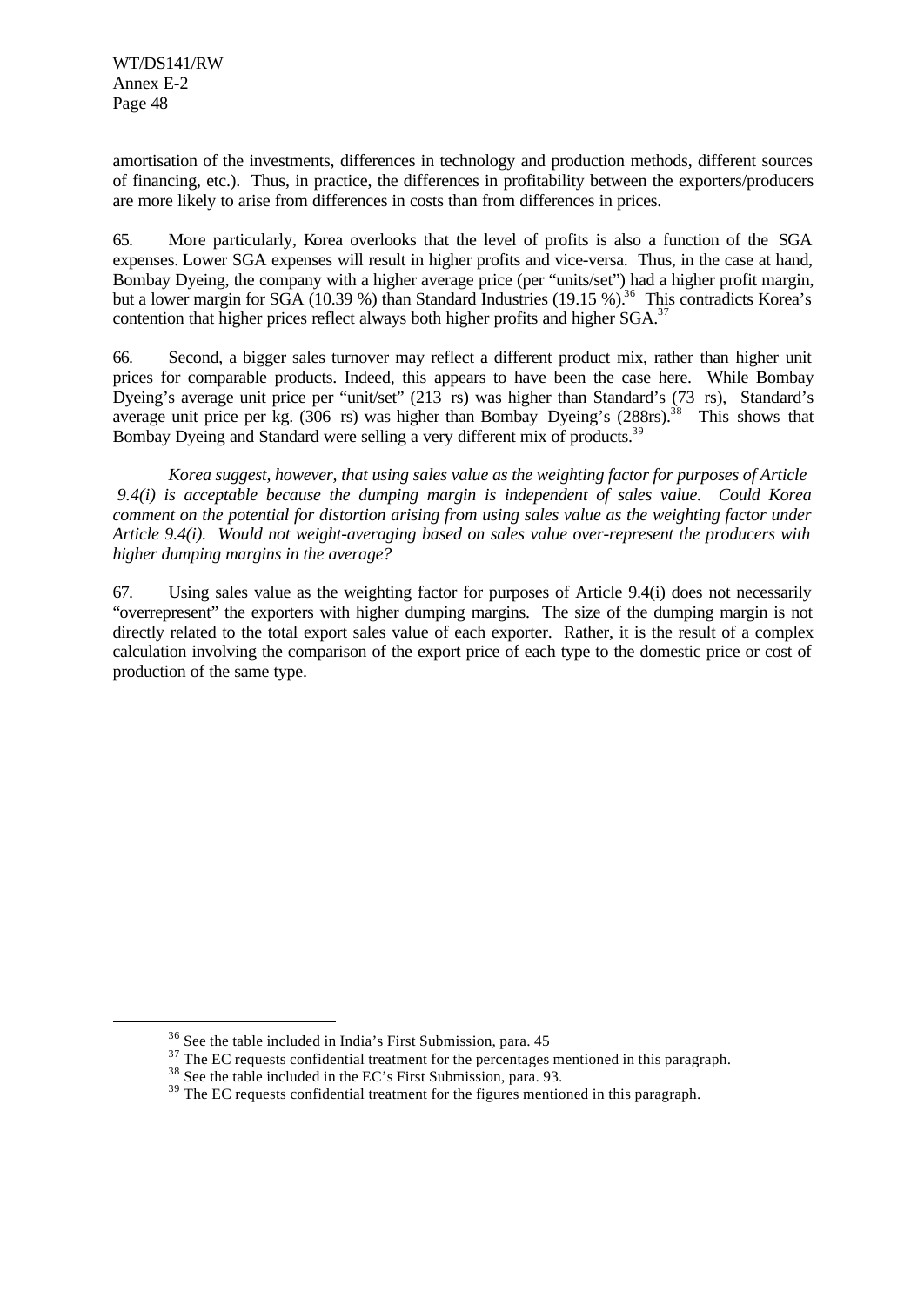# **ANNEX E-3**

# ANSWERS OF THE EUROPEAN COMMUNITIES TO THE QUESTIONS FROM INDIA

#### 23 September 2002

## Question 1

*EC may like to clarify that which provision of the WTO Agreement and Vienna Convention does the EC rely when stating that it is possible to extensively interpret provisions of substantive law (as it has argued in the US–Certain Corrosion Resistant Carbon Steel Flat Products from Germany) and impossible as regards the provisions of procedural law?*

1. In the case mentioned by India, the EC argued that the requirement to terminate the investigation where the amount of the subsidy is *de minimis* applies also to sunset reviews. The Panel agreed. The EC considers that the reasoning followed by the panel in *US - Corrosion Resistant Steel* cannot be extrapolated to other provisions. Rather, the question of whether a provision which is not expressly cited in Article 11.4 may nevertheless apply to reviews under Article 11.2 must be considered on a case-by-case basis. The EC considers that, for that purpose, it may be relevant that, unlike the provision at issue in *US – Corrosion Resistant Steel,* Article 5.7 is a purely procedural provision, like the provisions referred to in Article 11.4. The EC, nevertheless, has not argued that no procedural provision, other than those referred to in Article 11.4, can ever be applicable to reviews under Articles 11.2 or 11.3. To repeat, the question must be considered on a case-by-case basis. Unlike the EC in *US - Corrosion Resistant Steel*, India has not cited any compelling reasons to consider that Article 5.7 should apply to reviews, notwithstanding its express wording.

#### Question 2

*It goes without saying that the EC as a third party in the Australia–Salmon (Article 21.5– Canada) case recalls the following finding of the panel:*

*" … we note that an Article 21.5 panel cannot leave it to the full discretion of the implementing Member to decide whether or not a measure is one "taken to comply". If one were to allow that, an implementing Member could simply avoid any scrutiny of certain measures by a compliance panel, even where such measures would be so clearly connected to the panel and Appellate Body reports concerned, both in time and in respect of the subject-matter, that any impartial observer would consider them to be measures "taken to comply"." (emphasis added)*

*In light of this statement could the EC in its reply comment upon the reasons not to consider Regulation 160/2002 and Regulation 696/2002 as measures "taken to comply"? Specifically why does the EC believe that these measures are not "clearly connected"? Could the EC in its reply bear in mind the following paragraph of the article by Jason E. Kearns and Steve Charnovitz:*

*"Evidence of a clear connection or inextricable link between the two measures could include the following: the aggravating and implementing measure (1) are linked in official government statements; (2) were enacted or adopted within a reasonably close period of time; (3) affect and specifically target the same product(s) or same*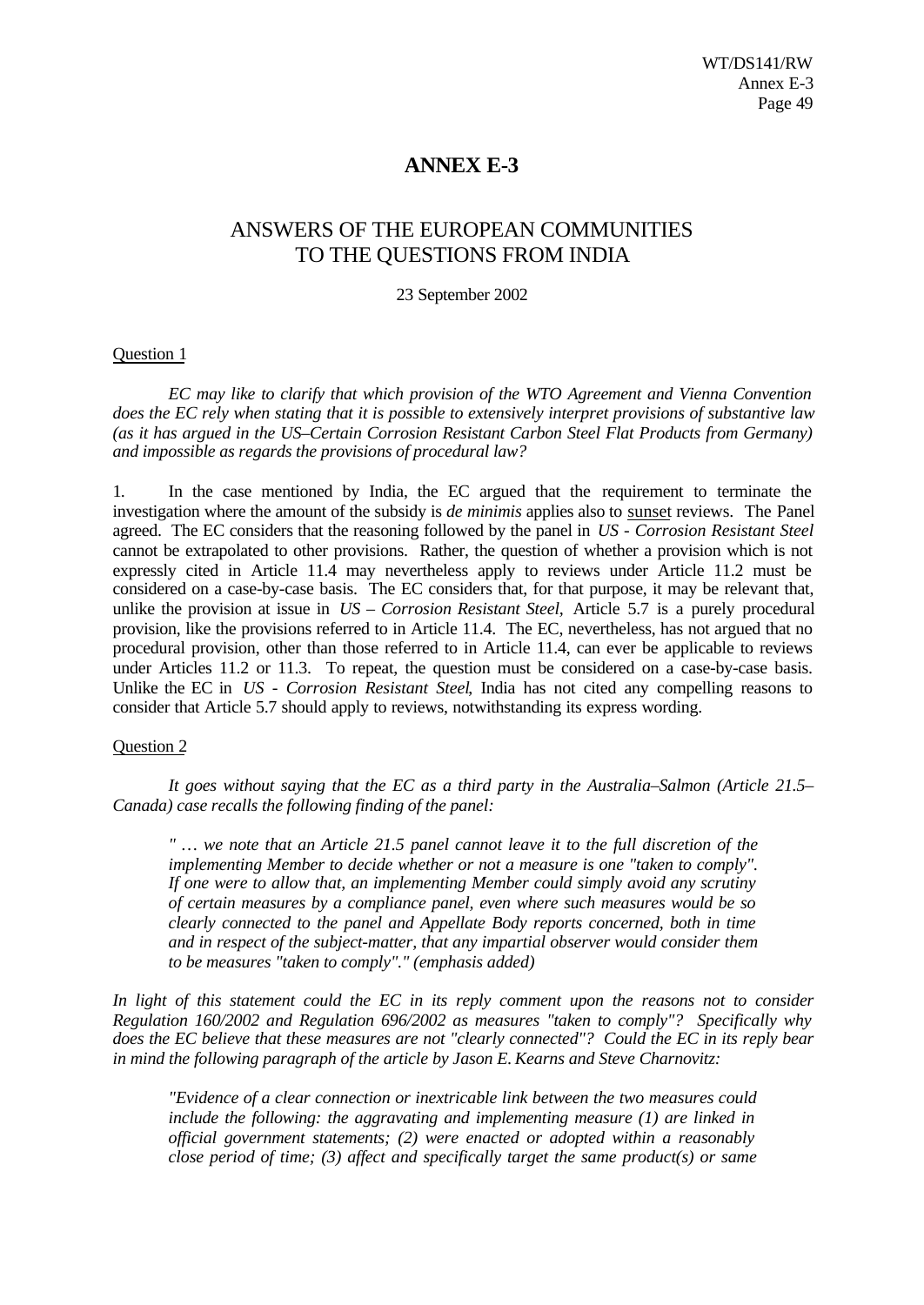*producer(s); (4) were enacted or adopted by the same legislative or administrative body; and (5) are of the same general nature (e.g., both are sanitary measures). In many cases, for example, the aggravating measure will be part of the same legislation or regulation as the implementing measure (and, therefore, will be enacted or adopted by the same body). As a general matter, we would expect that an aggravating measure and an implementing measure that are part of the same legislation or regulation would be sufficiently connected to justify an Article 21.5 review of both measures."*

2. The "subject matter" of Regulation 160/2002 is different from the "subject matter" of the measure in dispute before the original panel. The anti-dumping duties on imports from Egypt and Pakistan were not in dispute before the original panel.

## Question 3

*The EC in paragraph 35 of its First Written Submission (FWS) states:*

*"As submitted above, the EC considers that Regulations 160/2002 and 696/2002 are not measures "taken to comply". However, should the Panel conclude that they are, the EC submits that the relevant date for assessing the consistency of the measures "taken to comply" with the covered agreements is the date of establishment of the panel, and not that of the end of the "reasonable period of time".*

*Does the EC generally believe that the scope and substance of the obligation to comply depends on the terms of reference of a subsequent 21.5 panel or is it an ad hoc opinion?*

3. The EC believes that the position expressed in paragraph 35 of the EC's First Written Submission is valid with respect to all Article 21.5 disputes.

*What is the textual support for this approach in the WTO Agreement?*

4. As observed by the Panel in *US – Shrimps*, "the DSU is silent as to the date on which the existence or consistency of the implementing measure must be assessed".<sup>1</sup>

*Does the EC suggest that the promptness of compliance depends not on the outcome of Article 21.3 arbitration or mutual agreement of the parties as in the present case, but on how fast a 21.5 panel is established and with what terms of reference?*

5. India persists in confusing two different issues: the scope of the Panel's jurisdiction under Article 21.5 and the obligations of the implementing Member under Article 21.3.

## Question 4

l

*In US–Section 301 case the EC recalled the US the following ruling of the GATT panel on United States – Measures Affecting Alcoholic and Malt Beverages (Beer II):*

*"Even if Massachusetts may not currently be using its police powers to enforce this mandatory legislation, the measure continues to be mandatory legislation which may influence the decisions of economic operators. Hence, a non-enforcement of a mandatory law in respect of imported products does not ensure that imported beer*

<sup>1</sup> Panel Report, *US – Shrimps*, para. 5.12.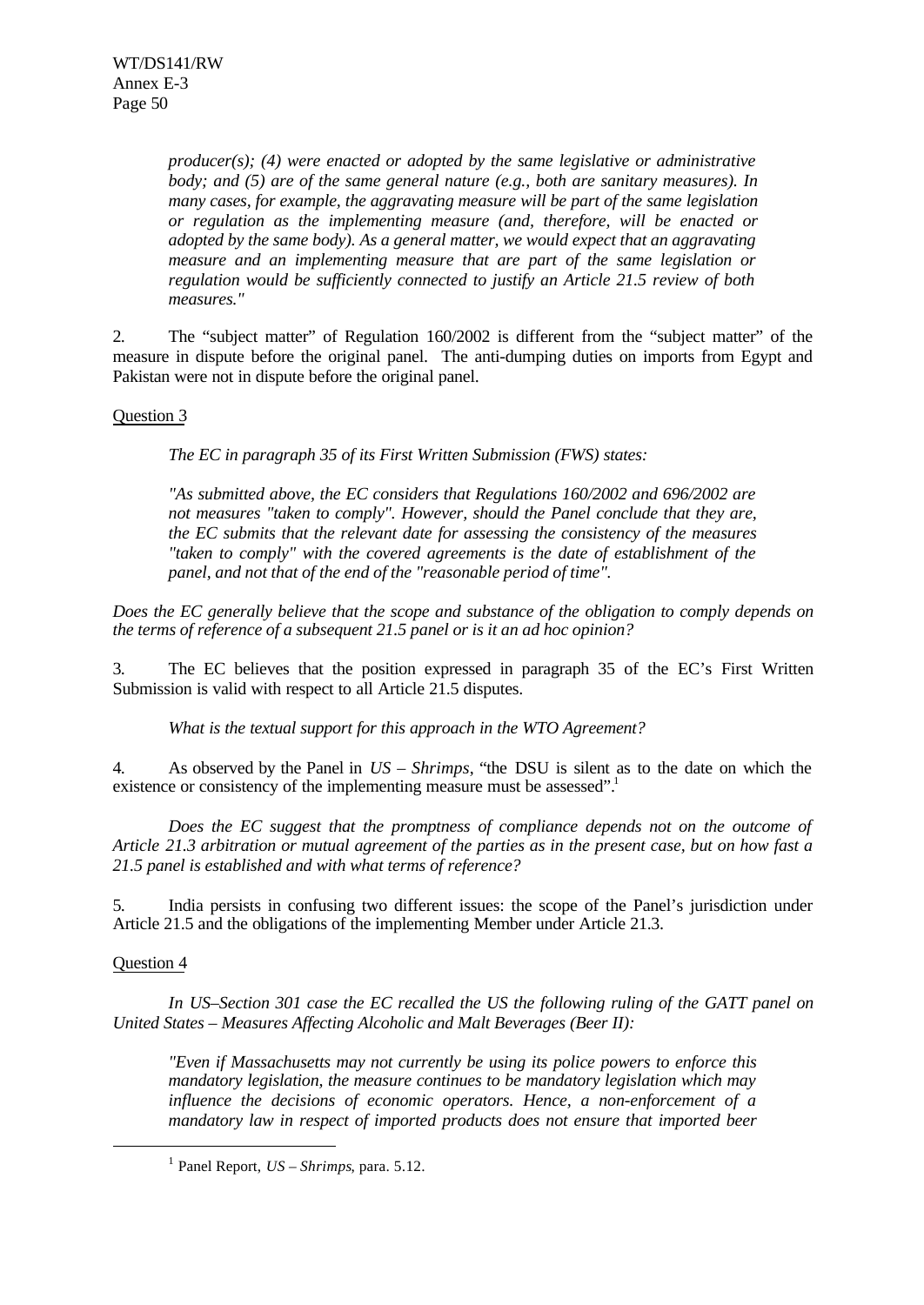*and wine are not treated less favourably than like domestic products to which the law does not apply".*

*The EC added afterwards:*

*"… the provisions of Sections 301-310 stipulating WTO-inconsistent action would thus remain WTO-inconsistent even if the USTR did not enforce them at all. (underlining in original)*

*Why does the EC believe that this reasoning does not apply to the current suspension or nonapplication of anti-dumping duties which otherwise would be illegal due to the failure to explore constructive remedies?*

6. In *US – Malt and Alcoholic Beverages* the United States did not argue that the measure was suspended as a matter of law. Rather, the United States argued that, *de facto*, the authorities of Massachusetts were not using their police powers to enforce it. The panel correctly rejected that argument. Unlike the Massachusetts authorities, the EC customs authorities could not "enforce" the measures in dispute even if they wished to. The decision to suspend the application of the duties means that the EC customs authorities are legally prevented from assessing and collecting any antidumping duties on imports from India.

## Question 5

*Could the EC clarify how the citation from the Appellate Body report in paragraph 227 of its FWS concerning increased imports as "the sole cause" of serious injury support its statement in the same paragraph that "the EC authorities were not required to prove that dumped imports were the cause of the injury suffered by the EC industry"?*

7. The EC recalls that in the statement mentioned by India, the EC was citing India's own First Written Submission. The use of the definite article "the", rather than the indefinite "a", in the phrase "the cause of injury" implies that dumped imports must be the sole cause of injury.

# Question 6

*In the US–Wheat Gluten case the EC argued that Article 4.2(b) of the Agreement on Safeguards requires that a Member demonstrate that "increased imports" caused "serious injury per se, i.e. taken alone". Although India is nowhere arguing the same in the present case, it still would have nothing against the identical EC's position in respect of Article 3.5 of the ADA. Why did the EC change its views? Do Panel or Appellate Body reports prohibit a Member to take a more liberal approach to the issues than may be actually contained in the text of the WTO Agreement?*

8. The EC made that argument in connection with Article 4.2 (b) of the *Agreement on Safeguards* and not with respect to Article 3.5 of the *Anti-Dumping Agreement*. Indeed, when making that argument, the EC emphasised the exceptional nature of the *Agreement on Safeguards.*<sup>2</sup>

# Question 7

<sup>2</sup> Appellate Body Report, *United States – Definitive Safeguard measures on Imports of Wheat Gluten from the European Communities*, WT/DS166/AB/R, para. 17.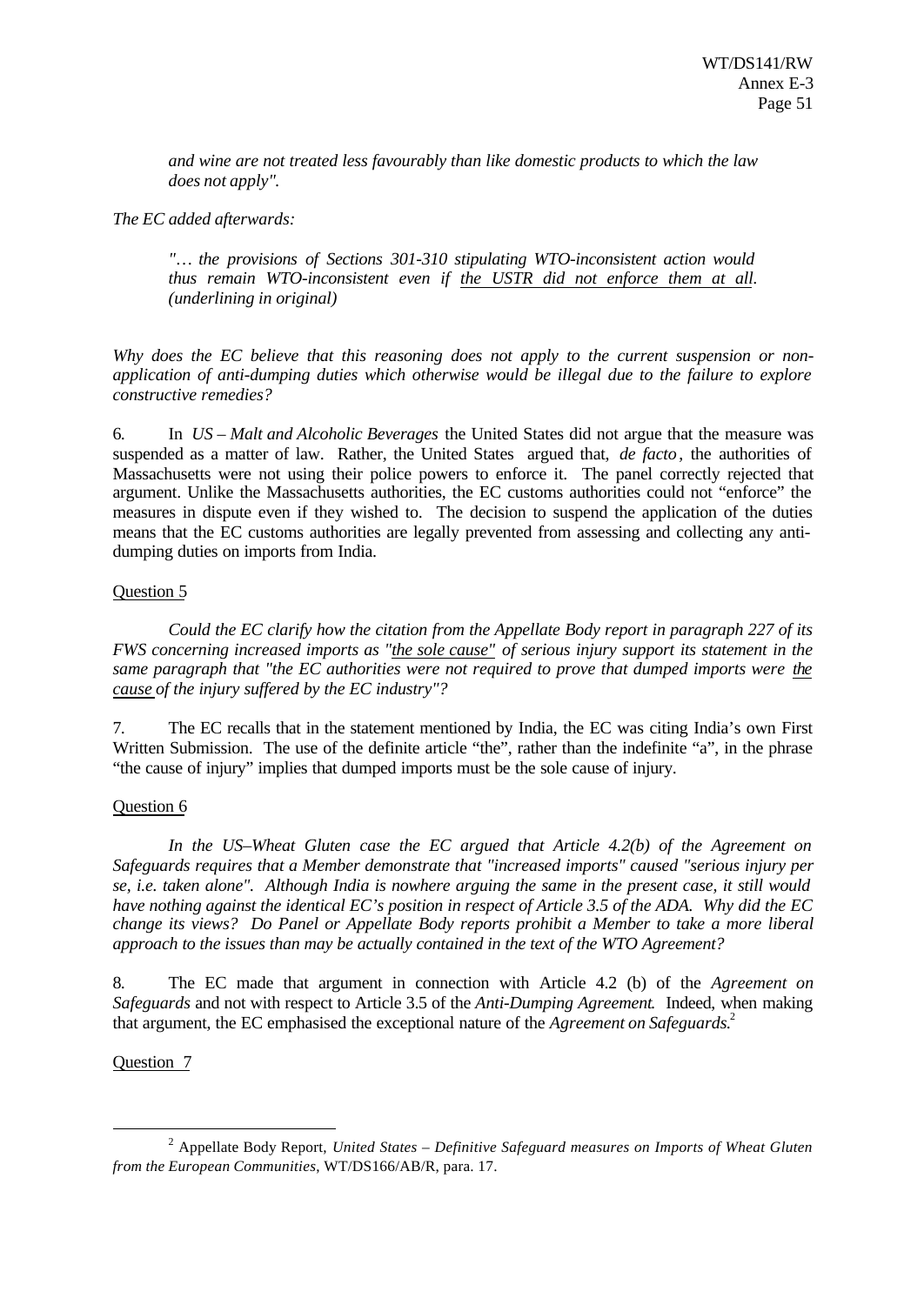*What is the difference between a "niche product" and a "like product"? Are "niche products" unlike "non-niche products"?*

9. As the EC explained before the Panel, a "niche" bed linen product falls within the definition of the like product. The EC noted in its First Submission that cotton type bed linen is a product which comprises several different types or ranges of product, all of which constitute the like product.<sup>3</sup>

10. In this respect, the EC wishes to point out that where India refers in its closing statement to the Panel to "identical" products within the meaning in Article 2.6 of the Anti-Dumping Agreement, it fails to cite that provision in full. $4$  Article 2.6 provides:

Throughout this Agreement the term "like product" ('produit similaire') shall be interpreted to mean a product which is identical, i.e. alike in all respects to the product under consideration, or in the absence of such a product, another product which, although not alike in all respects, has characteristics closely resembling those of the product under consideration.

11. In any event, India has raised no claim under Article 2.6 in this Panel request and has not directly disputed the fact that the niche product is the like product. Rather, India has disputed the fact that the EC refers to the (uncontested) shift in production and sales towards the higher value niche products in analysing the overall increase in average prices of bed linen on a per kilogram basis. The EC maintains, however, that it is entitled to analyse such developments in context.<sup>5</sup>

## Question 8

*The EC states in paragraph 114 of its oral statement "the increase in the cost of raw cotton is not a different causal factor, because it cannot have any injurious effects on its own." How does the EC reconcile this statement with recital 103 of the original Provisional Regulation wherein it stated: "the Commission concluded that increases in raw material prices had caused injury"? Also, how does the EC reconcile that paragraph 114 with recital (50) of the re-determination?*

12. As already explained in paragraphs 245-248 of the EC's First Submission, India takes those statements out of context. In particular, in recital 103 of Regulation 1069/97 it was not merely stated that the increase in raw material prices had caused injury, but that any injury caused was in turn due to inability to pass on the increased cost of the raw material to customers. It should be noted that recital 50 of Regulation 1644/2001 simply points to the injury suffered by the Community industry and highlights the declining and inadequate profitability which is the result of prices which did not reflect the increases in costs of raw cotton and which had not been able to keep pace with inflation in prices of consumer goods. The pertinent analysis as to the causation of this injury is however dealt with in recitals 52 –70 of Regulation 1644/2001 and further explained in the EC's First Written Submission and Oral Statement to the Panel.<sup>6</sup>

## Question 9

l

*The EC contends that "the prices of bed linen do not increase in line with the prices of other consumer goods". (paragraph 110 of the oral statement) How does the EC reconcile this statement*

 $3$  EC's First Written Submission, para. 170.

<sup>&</sup>lt;sup>4</sup> India's closing statement, para 47.

<sup>&</sup>lt;sup>5</sup> EC's Oral Statement to the Panel, paras 79-81.

<sup>&</sup>lt;sup>6</sup> EC's First Written Submission, paras. 208-248; EC's Oral Statement to the Panel, paras. 107-114.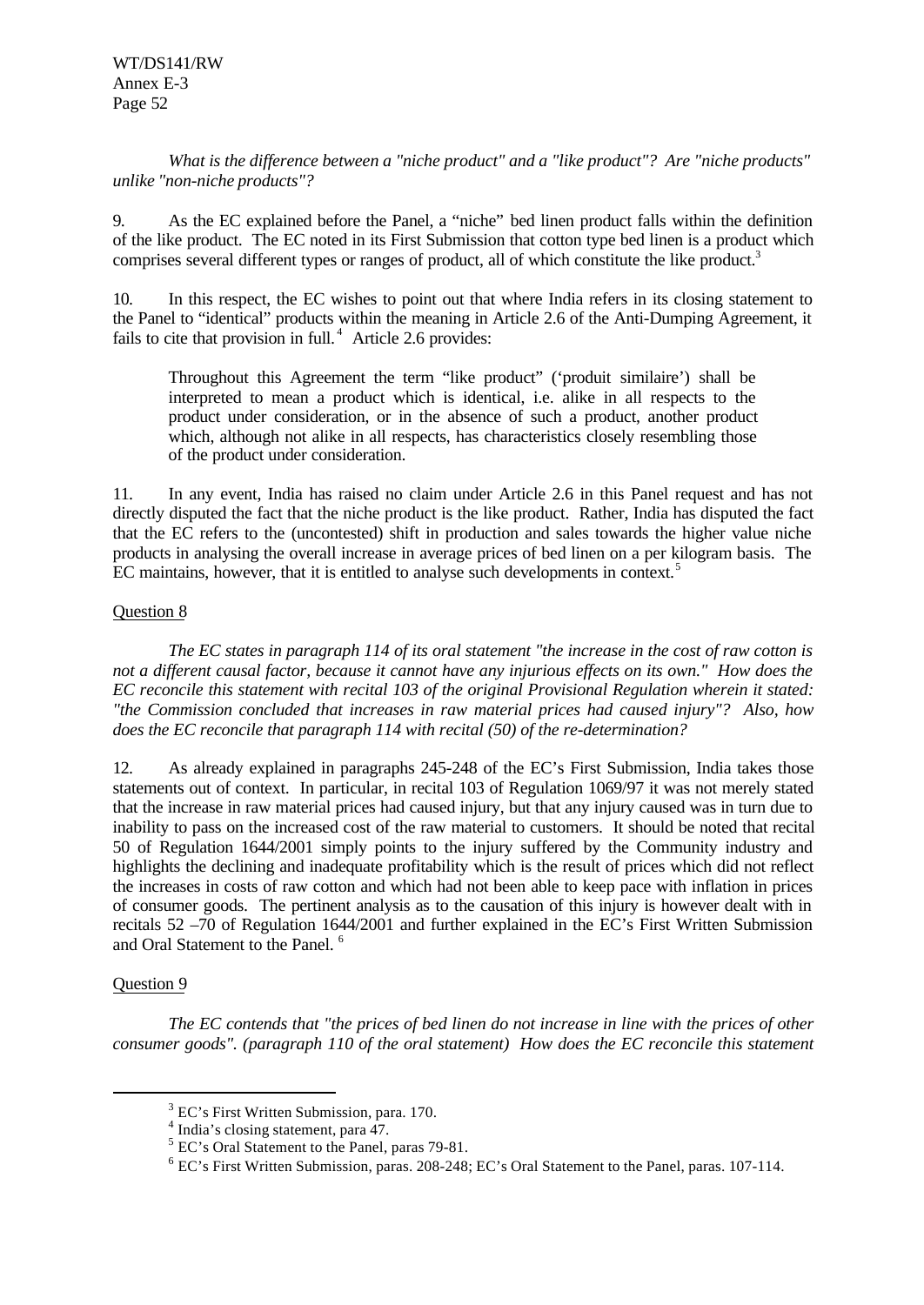*with its position in paragraph 78 of the oral statement the prices of "niche products" went up? Has inflation affected only the "niche products"?*

13. The EC did not state in para. 78 of its oral statement that the prices of niche products went up. It merely stated that there was a shift (i.e. in the overall product mix sold) towards higher value niche products. As explained in response to the Panel's question 22 to the EC, the average price of a particular product type may decrease but the overall average price per kilogram sold will still increase if there has been a shift in the proportion of higher value products sold.

## Question 10

*Stating in para. 261 of its FWS that "as long as a developed country Member is not "applying" any anti-dumping duties, it has still the possibility to explore constructive remedies and, therefore, cannot be found to be in violation of Article 15" does the EC accept that if anti-dumping duties were not suspended as of August 14, then that would constitute a violation of Article 15?*

14. Had the EC not suspended the application of anti-dumping duties, it would have explored first the possibilities of constructive remedies in accordance with Article 15. If the EC were to end the suspension in place, it would explore first the possibilities of constructive remedies.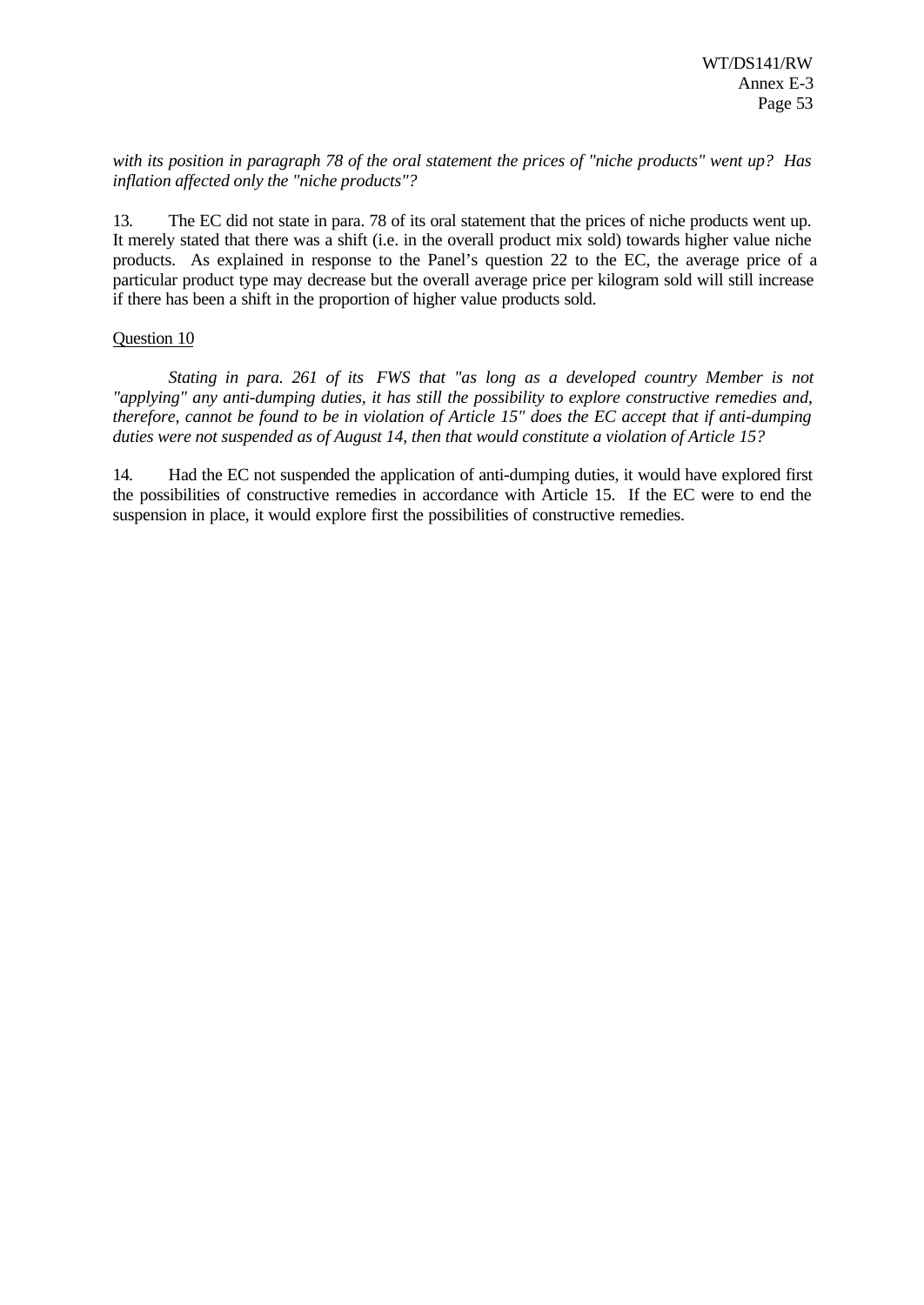# **ANNEX E-4**

# RESPONSES OF THE UNITED STATES TO QUESTIONS FROM THE PANEL

## 23 September 2002

1. The United States provides these responses to questions provided by the Panel to the parties and third parties on 13 September 2002.

## To both parties and third parties:

*23. In your view, should regulation 696/2002 be considered a measure independent of the EC's efforts to comply? If not, on what basis do you consider that it should be treated as part of the process to bring the measures faulted by the original panel into conformity with the EC's obligations? Please explain how you consider that regulation 696/2002 should be treated in this context?*

2. The United States does not take a position on this question at this time.

*24. Could the parties clarify whether the relevant date for considering the existence or consistency of measure taken to comply is considered to be the date of the request for establishment of the Panel, or the date on which the DSB actually established the Panel?*

3. As we noted in paragraph 7 of our third party submission, Regulation 696/2002 predates both the request for establishment and the establishment of the Panel, so there is no need in this proceeding to reach the issue of which is the proper benchmark.

*25. What, in your view, does the term "dumped imports" as used in Articles 3.1 and 3.2 mean in the context of the analysis and determination of injury? Specifically, may it be interpreted to include imports from unexamined producers for which a determination of dumping under Article 2 has not been made?*

4. In its original report the Panel in this dispute thoroughly addressed the meaning of the term "the dumped imports" as used throughout Article 3 of the *Agreement on the Implementation of* Article VI of the General Agreement on Tariffs and Trade 1994 ("AD Agreement").<sup>2</sup> The Panel found that the dumping determination is made with reference to a *product*, not with reference to individual transactions.<sup>3</sup> Consequently, the Panel correctly concluded that investigating authorities may treat all imports from producers/exporters for which an affirmative determination has been made as "dumped imports" for the purposes of the injury analysis.<sup>4</sup>

5. The United States agrees with the analysis and findings of the original Panel. Further, the rationale for the Panel's original findings clearly extends to show that the injury analysis under Article 3 may include consideration of the volume and price effects of imports from unexamined

<sup>1</sup> Report of the Panel in *EC – Anti-Dumping Duties on Imports of Cotton-Type Bed Linen from India*, WT/DS141/R, adopted as modified by the Appellate Body in other respects on March 12, 2001, paras. 6.121– 141 ("*Bed Linens I*").

 $2^{2}$  Except as otherwise referenced below, all references to Articles are to the AD Agreement.

<sup>3</sup> *Bed Linens I* , para. 6.136.

<sup>4</sup> *Bed Linens I* , paras. 6.136 and 6.139.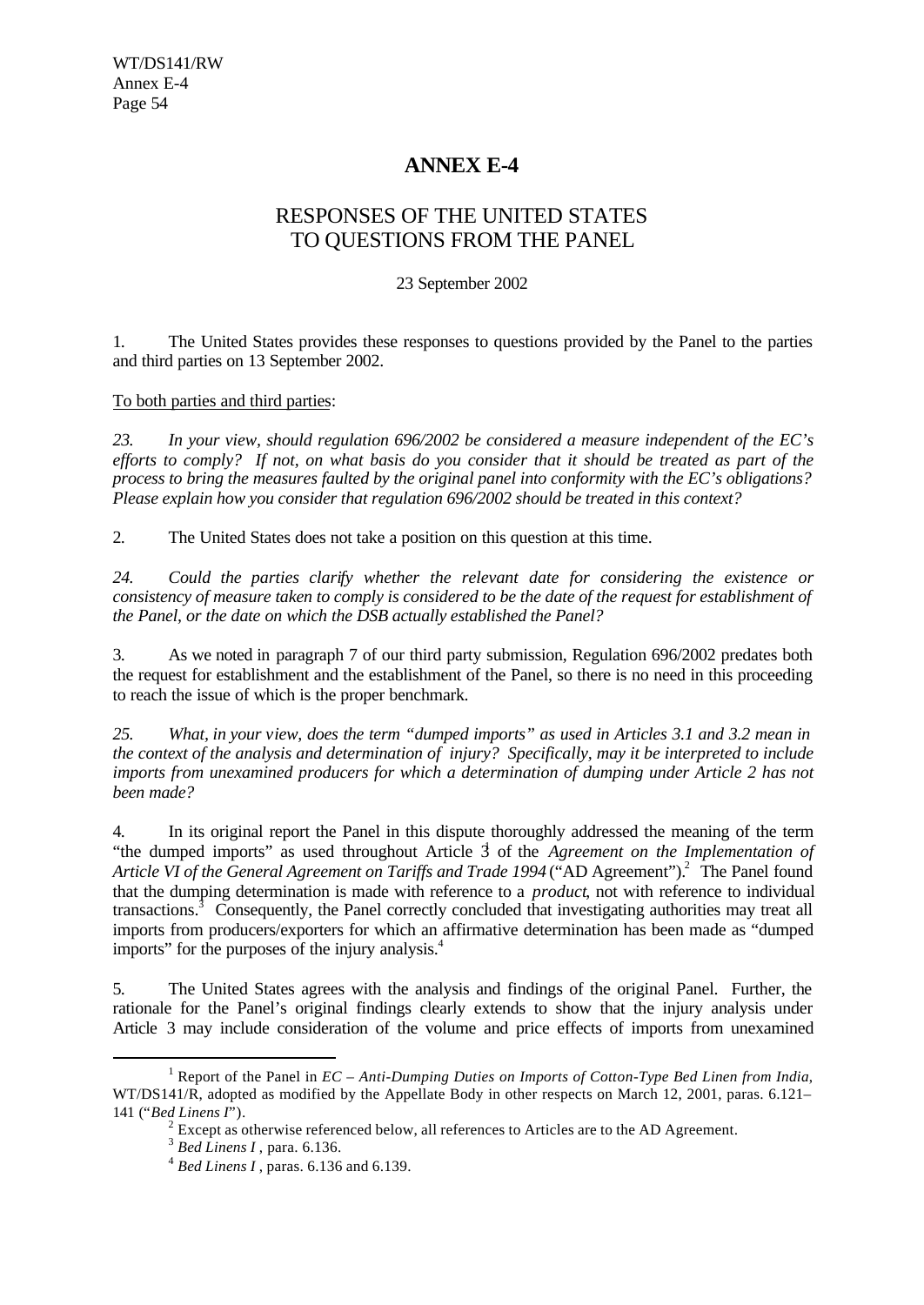producers for which a determination of dumping under Article 2 has not been made. Article 2.1 defines *dumped* products "[f]or the purpose of [the AD] Agreement," on a countrywide basis.

6. The references to "dumped imports" in Articles 3.1 and 3.2 and throughout Article 3 therefore refer to all imports of the product from the countries subject to the investigation.<sup>5</sup> In this respect, the Agreement requires investigating authorities to examine, on one hand, the volume and price effects of *the dumped imports*, and on the other, all relevant economic factors having a bearing on the state of the domestic industry. Through this overlapping examination of both *the dumped imports* and the domestic industry factors, the investigating authorities examine the "consequent impact" of those *dumped imports* on the domestic industry. <sup>6</sup>

7. As the Panel recognized in *Bed Linens I*, "the dumped imports" referenced in Article 3 are neither confined to particular transactions which have been examined for dumping determinations nor limited temporally to the period covered by the dumping determination. Nor are they confined to particular companies which have been examined for dumping determinations. This interpretation is consistent with the AD Agreement's recognition that it will be impracticable in some cases to make individual dumping determinations for each known exporter or producer. In those cases, Article 6.10 allows the authorities to limit their dumping examination to either a sampled selection or the largest percentage of the volume of exports from the subject country which "can reasonably be investigated". In addition, Article 9.4 provides bases for determining the anti-dumping duty margin to be applied to the non-examined exporters or producers. In each of the circumstances illustrated above, the dumping determinations for examined companies would apply equally to the non-examined companies. All imports subject to either their own calculated margin or to a dumping margin for other imports should be treated as "dumped imports" for purposes of the injury determination.

*26. Can you elaborate on the meaning and implications of the terms "imposition" and "application" of an anti-dumping measure. Can the two terms be considered as alternatives for one another? Please consider, in your response, other provisions of the ADA where these terms are used in explaining your views.*

Thus, once there has been a specific negative dumping determination made with respect to imports from a particular company, the investigating authorities examining injury will not consider those imports as "dumped" for the purposes of the injury evaluation. Absent a negative dumping determination, the Agreement permits, and it is the US practice to include in its injury evaluation, *all* imports from the subject country. We note that this approach is consistent with the analysis and findings of the Panel in paragraph 6.138 of *Bed Linens I*.

 $<sup>5</sup>$  The United States appreciates this opportunity to clarify its view on the question of whether dumping</sup> is determined for countries. *See Bed Linens I*, para. 6.131 and note 50. The United States agrees with the EC that dumping is determined for countries. In the original panel proceedings in this dispute, the Panel asked the third parties to comment on –

*whether, in their view, investigating authorities are obligated to exclude, from their examination of volume and price effects, imports attributable to companies for which a negative determination of dumping has been made based on the determination of a zero or de minimis margin of dumping.*

The United States explained in its response to this question that its own practice is to exclude from the injury evaluation companies for which a negative determination of dumping margins has been made based on the determination of a zero or *de minimis* margin.

<sup>6</sup> *See* Articles 3.1 and 3.3.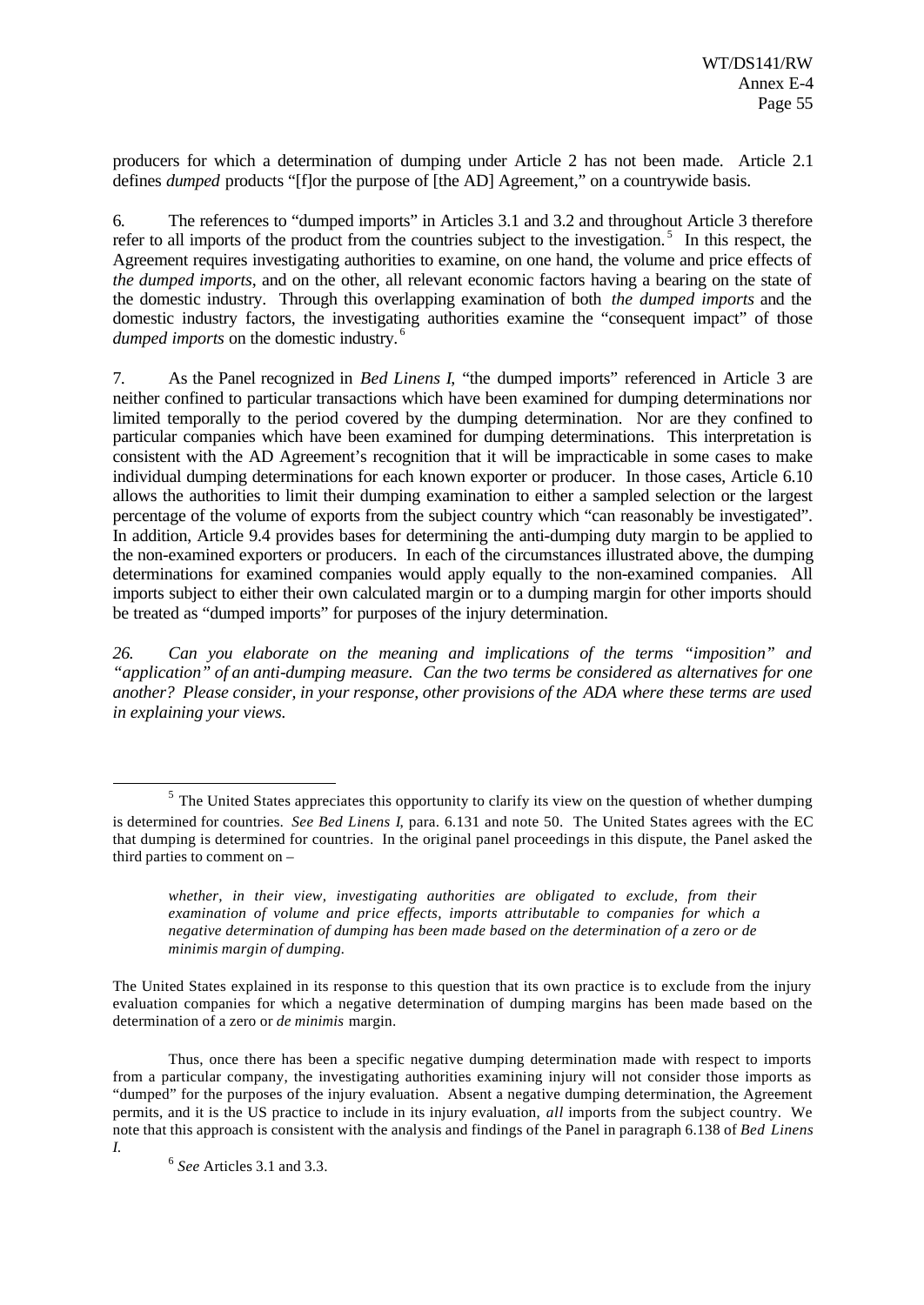8. "Imposition" can be defined as, among other things, "the action of imposing a charge, obligation, duty, etc.".<sup>7</sup> Thus, as used in the AD Agreement, the term "imposition" tends to refer to the initial determination resulting in the collection of anti-dumping duties when subject merchandise enters a Member. See, for example, Articles 9.1 of the AD Agreement. Such uses are not completely uniform throughout the Agreement. See, for example, the references to the "continued imposition" of a duty in Article 11.2.

9. "Application" can be defined as, among other things, "the bringing of a general or figurative statement, a theory, principle, etc., to bear upon a matter; [...] practical operation".<sup>8</sup> Thus, as used in the AD Agreement, the term "application" tends to refer to the collection of an actual anti-dumping duty at the time a particular entry occurs. See, for example, Articles 10.4 and 10.5 (referring to the "period of the application of provisional measures"). As is the case with the term "imposition," "application" is not used in a uniform manner throughout the AD Agreement. See, for example, Article 15 (referring to the consideration of the "application" of anti-dumping measures).

10. As these examples illustrate, the uses of "imposition" and "application" in the AD Agreement, while different in some ways, overlap in other ways. Any attempt to give these terms completely distinct meanings will result in their not being given their ordinary meanings in their context and in the light of the AD Agreement's object and purpose.

*27. One might argue that, for unexamined producers (i.e., those not individually examined as part of the sample), there is no direct evidence, only indirect evidence from the sampled companies) as to whether there is dumping or not, since there is no information collected from these producers on the basis of which a dumping determination under Article 2 of the AD Agreement might be made. If this is considered to be the case, can the parties and third parties point the Panel to any specific provisions of the AD Agreement (not including the Article 3.1 reference to positive evidence) that address the question of how a determination of dumping is to be made for producers for which there is no information?*

11. Article 6.10 of the AD Agreement provides circumstances under which an administering authority need not individually determine the margin of dumping for each known exporter or producer of a product under investigation. When Article 6.10 has been invoked to limit the number of examined exporters or producers, Article 9.4 provides bases for determining the anti-dumping duty to be applied to the non-examined exporters or producers.

*28. The EC's actions in the redetermination might be considered to be one method of making a dumping determination for unexamined producers, based on the calculation of a weighted average margin of dumping for examined producers in the sample. India has proposed another method, based on applying the proportion of imports in the sample found to be dumped to the unexamined imports. Can the parties and third parties point to any specific provisions in the Agreement which either prohibit the EC method or require the Indian method?*

12. There are no specific provisions in the AD Agreement which either prohibit the EC method or require the Indian method; however, Article 9.4 of the AD Agreement permits the EC method.

*29. Could the parties and third parties address the meaning and significance of the term "positive evidence" as used in Article 3.1 of the AD Agreement? In particular, could the parties address the question whether the EC's method, as described in question 28 above, rests on positive*

 $7$  The New Shorter Oxford English Dictionary (1993).

<sup>8</sup> *Id.*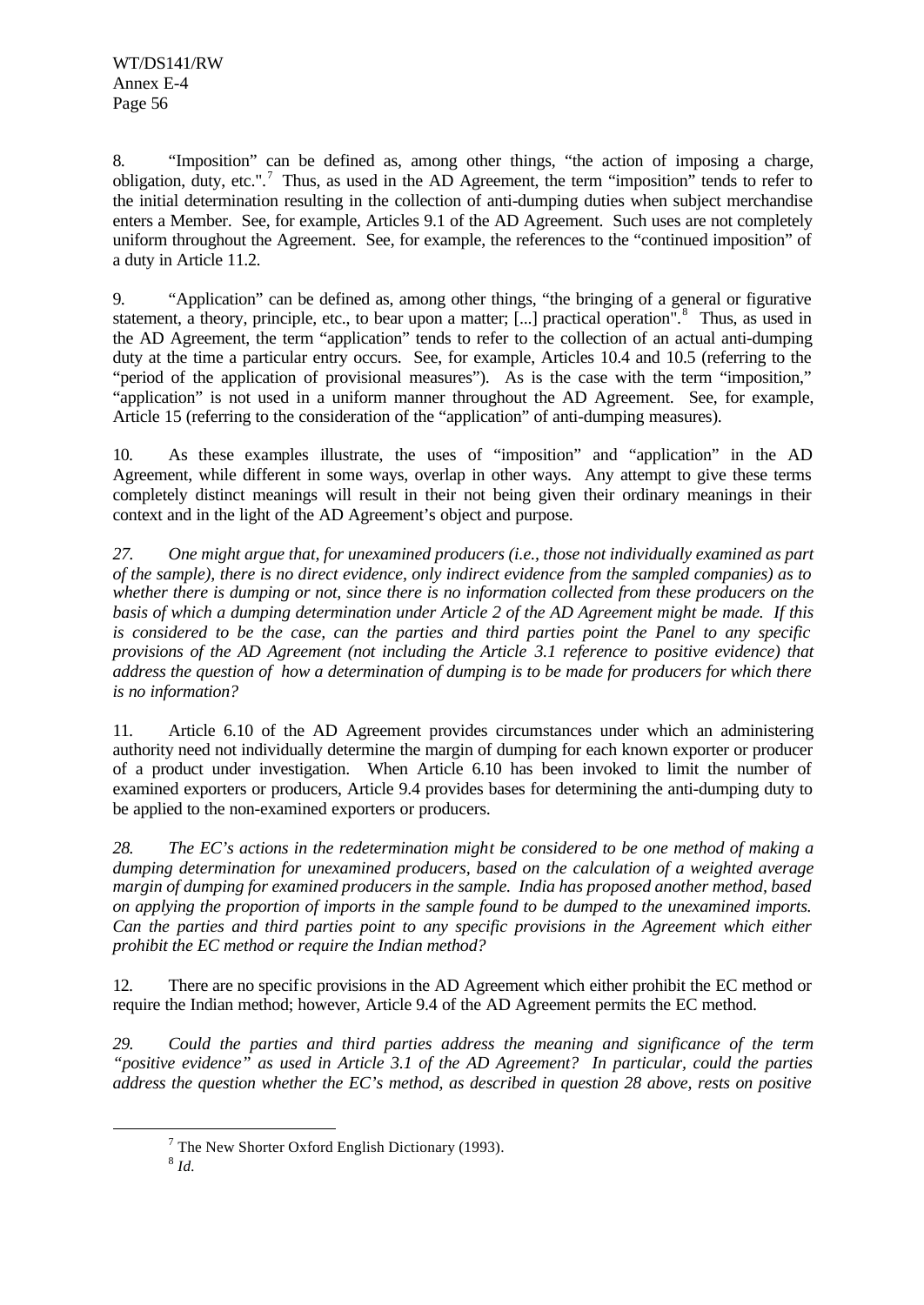*evidence, and the question whether India's method, as described in question 28 above, rests on positive evidence.*

13. The term *positive evidence* as used in Article 3.1 reflects that a determination of injury must be based on affirmative evidence demonstrating that, as provided in Article VI:6 of GATT 1994, "the effect of the dumping or subsidization, as the case may be, is such as to cause or threaten material injury to an established domestic industry, or is such as to retard materially the establishment of a domestic industry". The term appears only in Article 3.1, and is limited to "a determination of *injury* for the purposes of Article VI of GATT 1994". It has no application to the determination of dumping under Article 2.

*30. In light of the Appellate Body findings pertaining to Article 3.5 of the AD Agreement in US-Hot-Rolled Steel Products from Japan, how do your authorities comply with the obligation to "separate and distinguish" the injurious effects of dumped imports from those of other known causal factors?*

14. As an initial matter, the United States notes that Article 3.5 of the AD Agreement does not contain the term "separate and distinguish". The Appellate Body did not address the differences between the causation language of the *Agreement on Safeguards* (Article 4.2) and Article 3.5 of the AD Agreement.<sup>9</sup>

15. Consistent with Article 3.5, the US investigating authorities examine the volumes and price effects of the dumped imports against the relevant economic factors bearing on the condition of the domestic industry, to determine whether there is a "causal relationship" between the subject imports and injury to the domestic industry. In making this examination, the authorities also examine the other known real or alleged causal factors to assure that the authorities are not attributing to the dumped imports injury caused by such other factors. The investigating authorities' responsibility in this regard extends only to the examination of factors of which the investigating authorities possess knowledge or with which they are made familiar or become acquainted.<sup>10</sup>

*Dispute Settlement Body, Minutes of Meeting Held on 23 August 2001*, WT/DSB/M/108, para. 72 (footnotes omitted).

<sup>&</sup>lt;sup>9</sup> The United States has expressed its concerns to the Dispute Settlement Body about the Appellate Body report in the *United States – Anti-Dumping Measures on Certain Hot-Rolled Steel Products from Japan* dispute. When that report was considered for adoption, the United States said:

<sup>. . .[</sup>t]he United States had presented a detailed analysis to the Appellate Body as to why the causation analysis reflected in the "Wheat Gluten" and "Lamb" Appellate Body Reports involving the Safeguards Agreement were different from that in the Anti-Dumping Agreement. These were two separate Agreements, with different objects and purposes and with wholly different texts pertaining to the question of causation and the manner of establishment of a causal link between imports and injury. The Appellate Body had made no reference to these important differences and appeared to have disregarded the interpretative principle that the use of distinct language connoted an intended difference in meaning. Instead, the Appellate Body's findings seemed to depend solely on the similarity of the nonattribution texts in the two Agreements, failing both to acknowledge the distinct context for that language and to ascribe any meaning or importance to the detailed direction regarding causation found in the Anti-Dumping Agreement, but absent from the Safeguards Agreement. Considering the importance of this issue to Members' rights under the Anti-Dumping Agreement, the Appellate Body should have explained why no consideration had been due to paragraphs 3.2 and 3.4 of the Agreement in establishing the relevant causation analysis.

<sup>10</sup> As the panel in *Thailand - H Beams* found –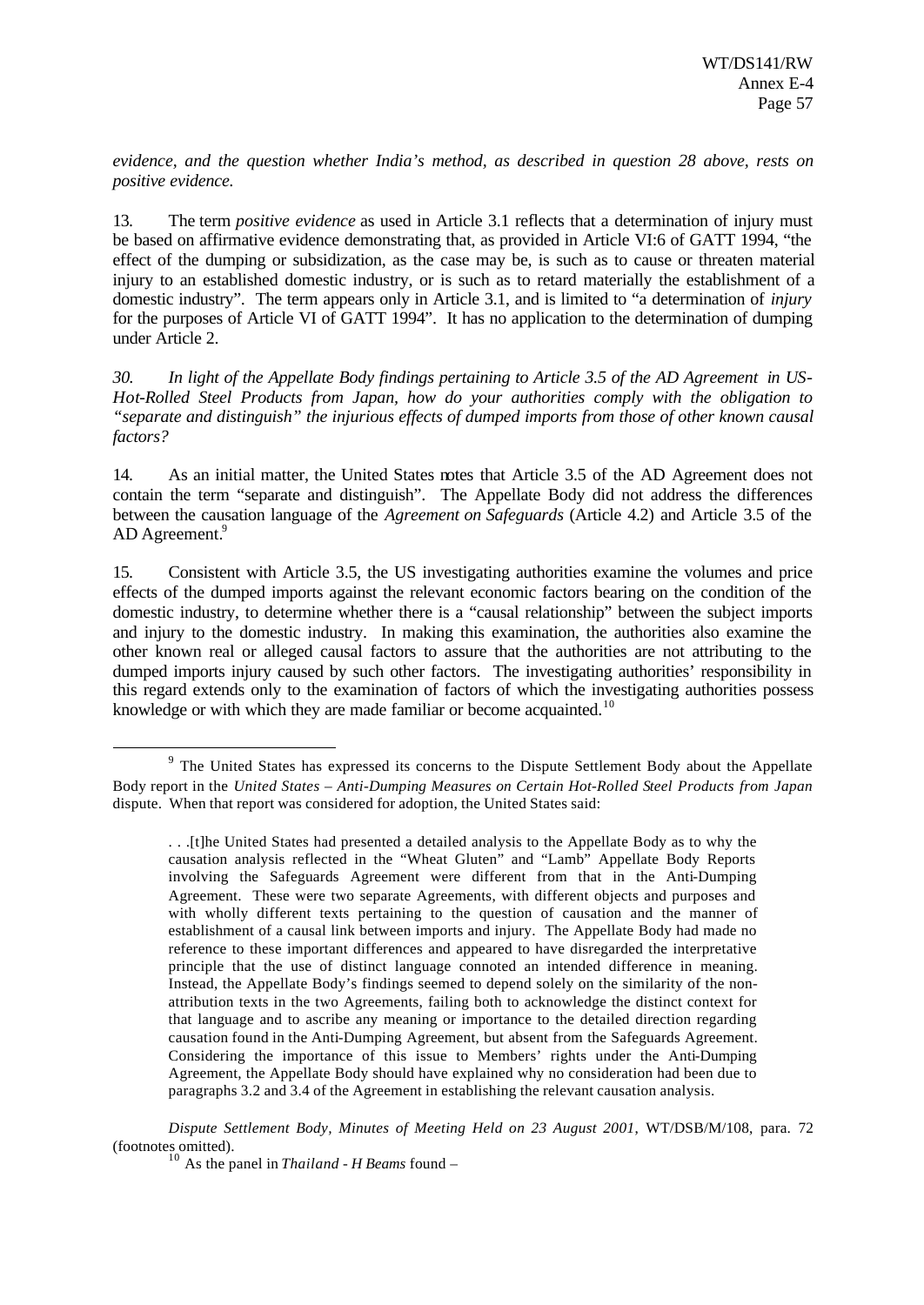16. For example, the US investigating authorities generally seek data concerning nonsubject imports. By separating and independently examining the data on nonsubject imports, the investigating authorities assure that subject imports are a cause of material injury to the domestic industry.

*31. Against what standard would you consider that a Panel should assess whether a Member has complied with Article 21.2 of the DSU? In particular, what specific obligations does this provision impose on Members. In this context, would India please address the actions the EC has cited as fulfilling any obligations it may have under this provision.*

17. The United States does not take a position on this question at this time.

To the EC and third parties:

*32. India is of the opinion that the outcome of a sample analysis must be extended to the whole. On what basis does the EC consider that this is inappropriate, and that it is appropriate, under the Agreement, to assume that imports from non-investigated foreign producers/exporters are dumped? Third parties are also requested to address this question.*

18. As the United States indicated in response to Question 27, when Article 6.10 of the AD Agreement has been invoked to limit the number of examined exporters or producers, Article 9.4 provides bases for determining the anti-dumping duty to be applied to the non-examined exporters or producers.

# To Korea

l

*33. In the original dispute the Panel found, inter alia, that the EC had failed to comply with the obligations of Article 3.4 by failing to address all the factors set out in that Article in its determination. In reaching that conclusion, the Panel noted that, looking at the list of data considered in the examination of injury, "It appears from this listing that data was not even collected for all the factors listed in Article 3.4, let alone evaluated by the EC investigating authorities." In its oral statement, Korea argued that the EC failed to comply with the Panel's ruling in part because the EC did not collect additional data or information. Is Korea of the view that collection of data would always be necessary in order to conduct a redetermination subsequent to a finding by a Panel of a violation of Article 3.4 for failure to address all the factors set out in that Article, or is its argument based on its view that the EC had not, in fact, collected data on all the factors in its original investigation?*

> *We consider that other "known" factors would include those causal factors that are clearly raised before the investigating authorities by interested parties in the course of an investigation. We are of the view that there is no express requirement in Article 3.5 that investigating authorities seek out and examine in each case on their own initiative the effects of all possible factors other than imports that may be causing injury to the domestic industry under investigation.*

Report of the Panel in *Thailand – Anti-Dumping Duties on Angles, Shapes and Sections of Iron or Non-Alloy Steel and H-Beams from Poland* , WT/DS122/R, adopted as modified by the Appellate Body in other respects on 5 April 2001, para. 7.273.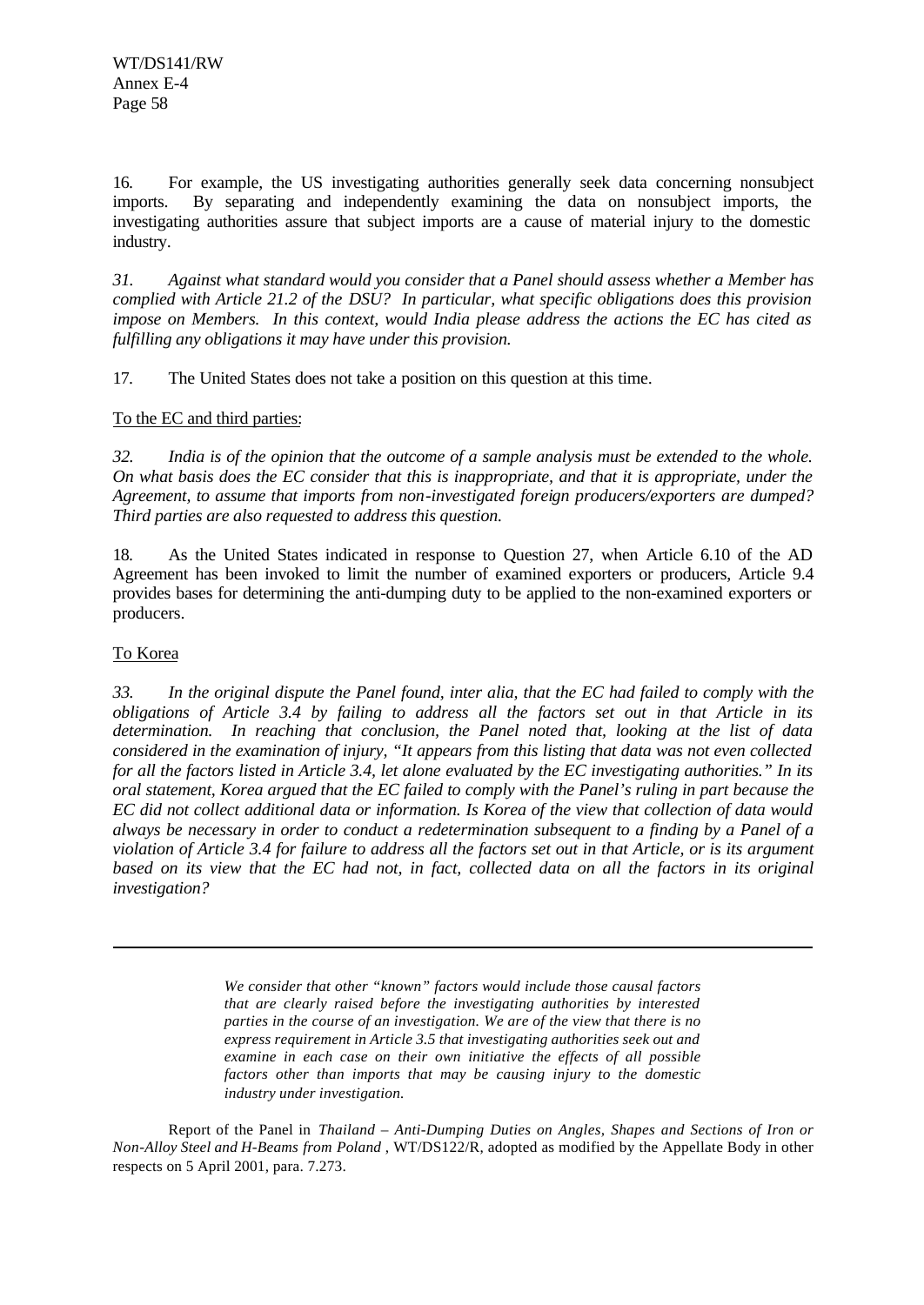19. The United States does not take a position on this question at this time.

*34. Korea argues that using sales value as the weighting factor in calculating weighted average SGA and profits for purposes of Article 2.2.2(ii) distorts the relative importance of the producers' whose information makes up the average by over-representing the producers with higher SGA and prices, and is therefore inconsistent with Article 2.2.2(ii). Korea suggest, however, that using sales value as the weighting factor for purposes of Article 9.4(i) is acceptable because the dumping margin is independent of sales value. Could Korea comment on the potential for distortion arising from using sales value as the weighting factor under Article 9.4(i). Would not weight-averaging based on sales value over-represent the producers with higher dumping margins in the average?*

20. The United States does not take a position on this question at this time.

# To the United States

*35. The United States argues that there is no requirement in Article 2.2.2(ii) as to the weighting factor to be used in calculating weighted average SGA and profits, and therefore investigating authorities have discretion to choose among available possibilities. Does the United States consider that this discretion is unlimited? If not, what are the limitations on that discretion? Does the requirement in Article 2.2.2(iii) that any other method chosen be "reasonable" suggest that the choice of a weighting factor for purposes of Article 2.2.2(ii) must be reasonable? If so, how should a Panel assess whether the choice made in a particular case is reasonable?*

21. The Panel in this dispute need not determine that the discretion of an investigating authority to choose a weighting factor is unlimited in order to find that the EC's method of weighting SG&A and profit was not inconsistent with the AD Agreement. Instead, the Panel must simply determine whether the EC actually weight-averaged the figures in question. The term weighted average refers to the result of "the multiplication of each component by a factor reflecting its importance".<sup>11</sup> Thus, provided that the weighting factor is one which allows the result to reflect the relative importance of the individual components, the use of that weighting factor is not inconsistent with the AD Agreement. To that end, both sales volume and sales value are means of reflecting the importance of individual companies' SG&A and profit and permitted as weighting factors pursuant to Article 2.2.2(ii).

22. As noted in the Panel's question, Article 2.2.2(iii) permits an investigating authority to use "any other reasonable method...". This phrasing makes clear that Article 2.2.2(iii) permits investigating authorities to use "other ... methods" than the two already identified (and approved) in Articles 2.2.2(i) (*i.e.*, same general category of products for the same exporter or producer) and (ii) (*i.e.,* weight averaging of other exporters or producers). The function of the word "reasonable" in Article 2.2.2(iii) is simply to circumscribe the range of "other ... methods" that an investigating authority may use: such "other ... methods" must be reasonable. As such and by its placement, the word "reasonable" in Article 2.2.2(iii) does not apply to the investigating authority's choice of a weighting factor for purposes of Article 2.2.2(ii).

<sup>&</sup>lt;sup>11</sup> The New Shorter Oxford English Dictionary.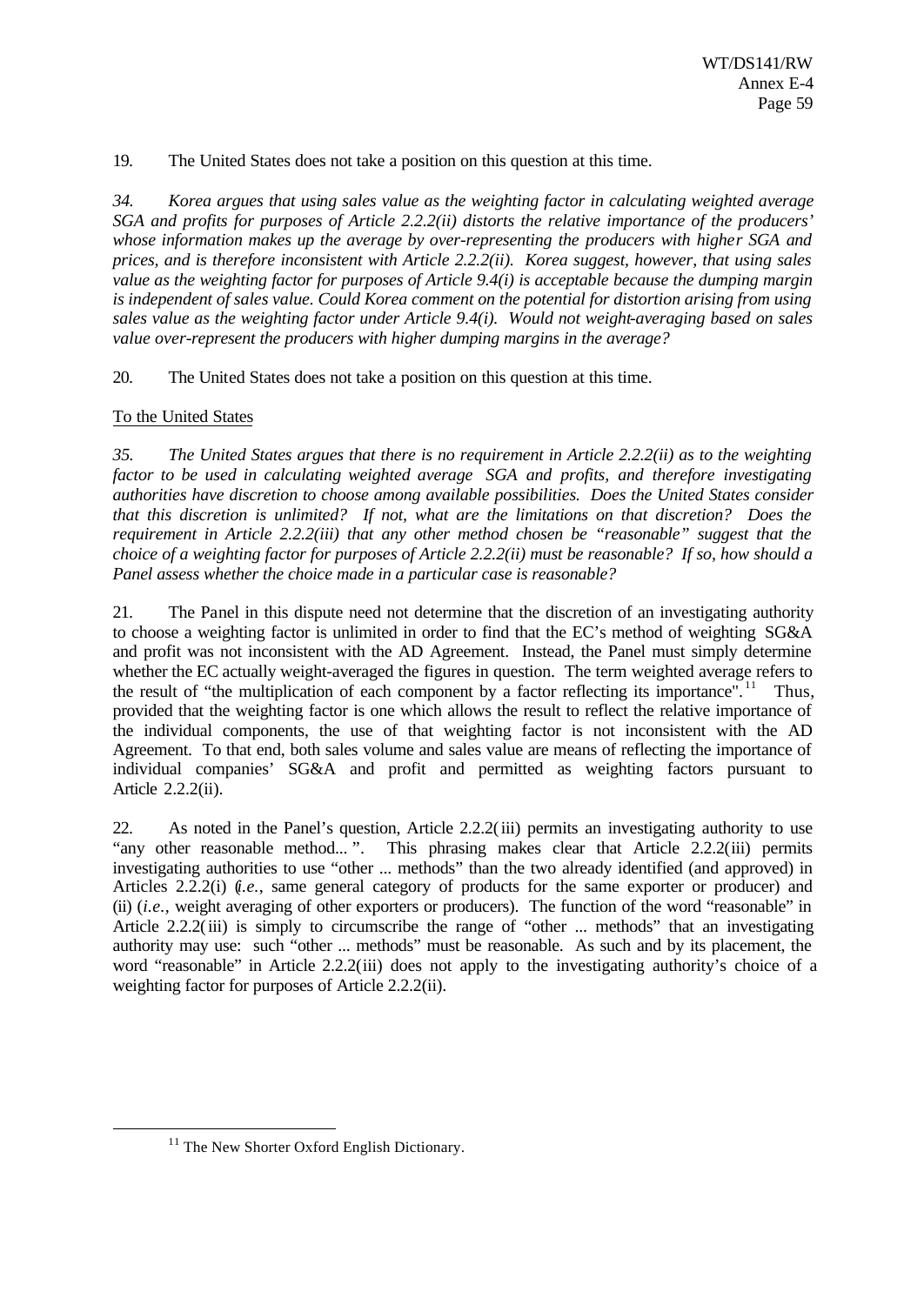# **ANNEX E-5**

# WRITTEN ANSWERS OF THE REPUBLIC OF KOREA TO THE QUESTIONS OF THE PANEL

23 September 2002

## *1. Answer to Question 33*

As Article 3.1 of the ADA stipulates that a determination of injury shall be based on positive evidence and involve an objective examination of both (a) volume of the dumped imports and their effect on prices in the domestic market and (b) the consequent impact of these imports on domestic producers, the collection of data on all relevant economic factors and indices enumerated in Art. 3.4 of the ADA is a prerequisite for the determination of injury.

When it comes to a redetermination following a Panel's finding of a violation of Art. 3.4, Korea believes that the collection of data is necessary because the Panel's ruling of violation was directly based on inadequate data collection. If the losing party intends to implement the DSB ruling through redetermination in such a case, fulfilling the data collection requirement forms an indispensable element of compliance.

In the case where the investigating authorities fulfilled the requirement of data collection according to Art. 3.4 of the ADA but failed to conduct an objective examination, additional data collection would be unnecessary.

## *2. Answer to Question 34*

The purpose of weight-averaging the exporters or producers under Article 9.4(i) is to calculate a margin of dumping which would represent these exporters or producers in a fair and equitable manner. In this exercise, therefore, one should examine whether a particular weighting factor – volume or value – is biased or not.

As Korea has pointed out during the  $3<sup>rd</sup>$  Parties' Session held on 11 September 2002, assuming that exporters or producers decided to dump their products on foreign markets, they will base their decision with respect to the degree of dumping first and foremost on the situation in their domestic market and the overseas market targeted for dumping, in particular, the price elasticity of demand in the overseas market. In other words, the degree of dumping by the exporters or producers is essentially not related to either the volume or value of domestic and export sales by the dumpers.

As Korea does not see any inherent correlation between the sales value and the degree of dumping, Korea does not recognize any potential for distortion arising from using sales value as the weighting factor under Article 9.4(i). In other words, the dumping margin of a producer with a higher sales value can be lower than a different producer with a lower sales value, and vice versa.

Based on this analysis, Korea believes that weight-averaging based on sales value would not distort the relative importance of the selected exporters or producers for the purposes of Article 9.4(i) of the ADA.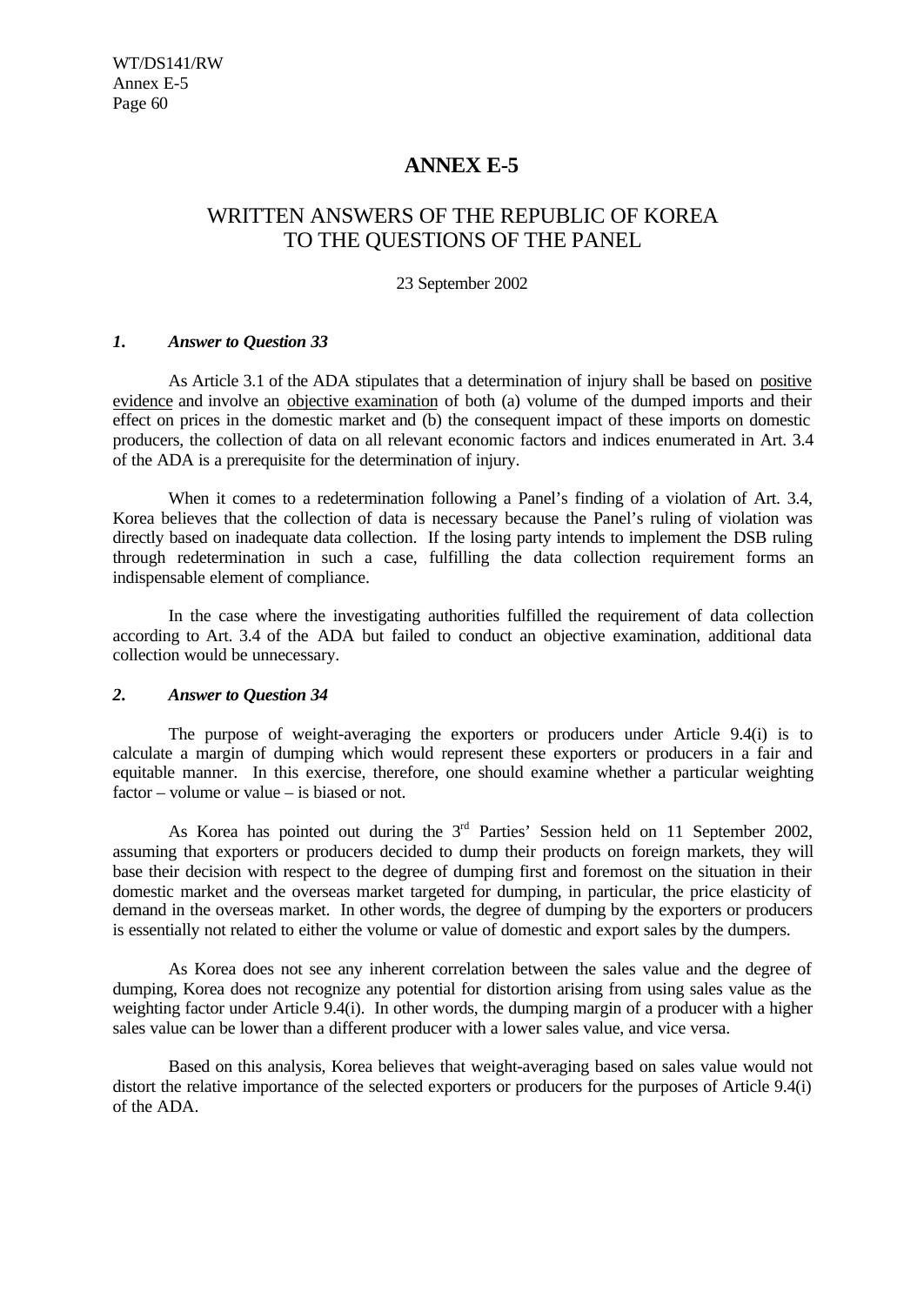# **ANNEX E-6**

# WRITTEN RESPONSES OF JAPAN

1. The Government of Japan, as a third party, has taken the liberty of replying to certain questions of the panel to the third parties, which raise issues of systemic concern and interpretation of the provisions of the AD Agreement.

## **I. REPLY TO QUESTIONS 25, 27 AND 28**

2. We think it is appropriate to reply to these three questions, which are closely related to each other, at the same time.

3. In the view of Japan, the term "dumped imports" used in Articles 3.1 and 3.2 means those imports from suppliers which are found to be dumped (with a dumping margin in excess of the *de minimis* threshold) in accordance with Articles 2 and 6. Article 2 of the AD Agreement provides for substantive rules for the determination of dumping. Applicable evidential rules are stipulated in Article 6.

4. With respect to unexamined producers for which a determination of individual dumping margin has not been made in accordance with Article 2, Article 6.10 would apply. Article 6.10 obligates the authorities to, "as a rule, determine an individual margin of dumping for each known exporter or producer …". If, however, it is impracticable, the Article permits the authorities to "limit their examination … to a reasonable number of interested parties or products by using samples which are *statistically valid* …" (emphasis added) This "statistical validity" is required directly for *sampling*, but would be required indirectly for the *estimation* of the individual margin of dumping using samples; these two processes are logically intertwined and inseparable.

5. The investigating authorities are further required to provide a detailed explanation for the estimation of individual dumping margins of unexamined producers pursuant to Article 12.2. This Article requires that public notice be given of any preliminary or final determination, which explains, among others, the "statistical validity" for both sampling and estimation.

6. The authorities, however, may not base the estimation methodology on Article 9.4. Article 9.4 sets forth restrictions on the amount of anti-dumping duties imposed on unexamined producers (the calculation of the so-called "all others rate") after the investigating authorities determine to impose an anti-dumping duty. In the view of Japan, this is irrelevant to the determination of injury and causation under Article 3. Article 9.4 specifically states "any dumping *duty* applied to imports from exporters or producers not included in the examination shall not exceed …". It further states "the authorities shall apply individual duties … to imports from exporter or producer … who *has provided* the necessary information *during the course of the investigation*" (emphasis added). These languages show the Members' understanding that this Article applies only to the determination of dumping duties, not to the determination of "dumping". Indeed, the formula set forth in Article 9.4 presupposes that *some* amount of anti-dumping duties should be imposed on unexamined producers. For the reasons stated above, this Article is applicable to anti-dumping cases only after the authority finds that all the requirements for imposing anti-dumping duties, i.e. dumping, injury and causation, are met with respect to unexamined producers in accordance with the relevant Articles, in particular, Articles 2, 3 and 6. If Article 9.4 were to be applied to the determination of "dumping", it could result in illogical and unreasonable consequences.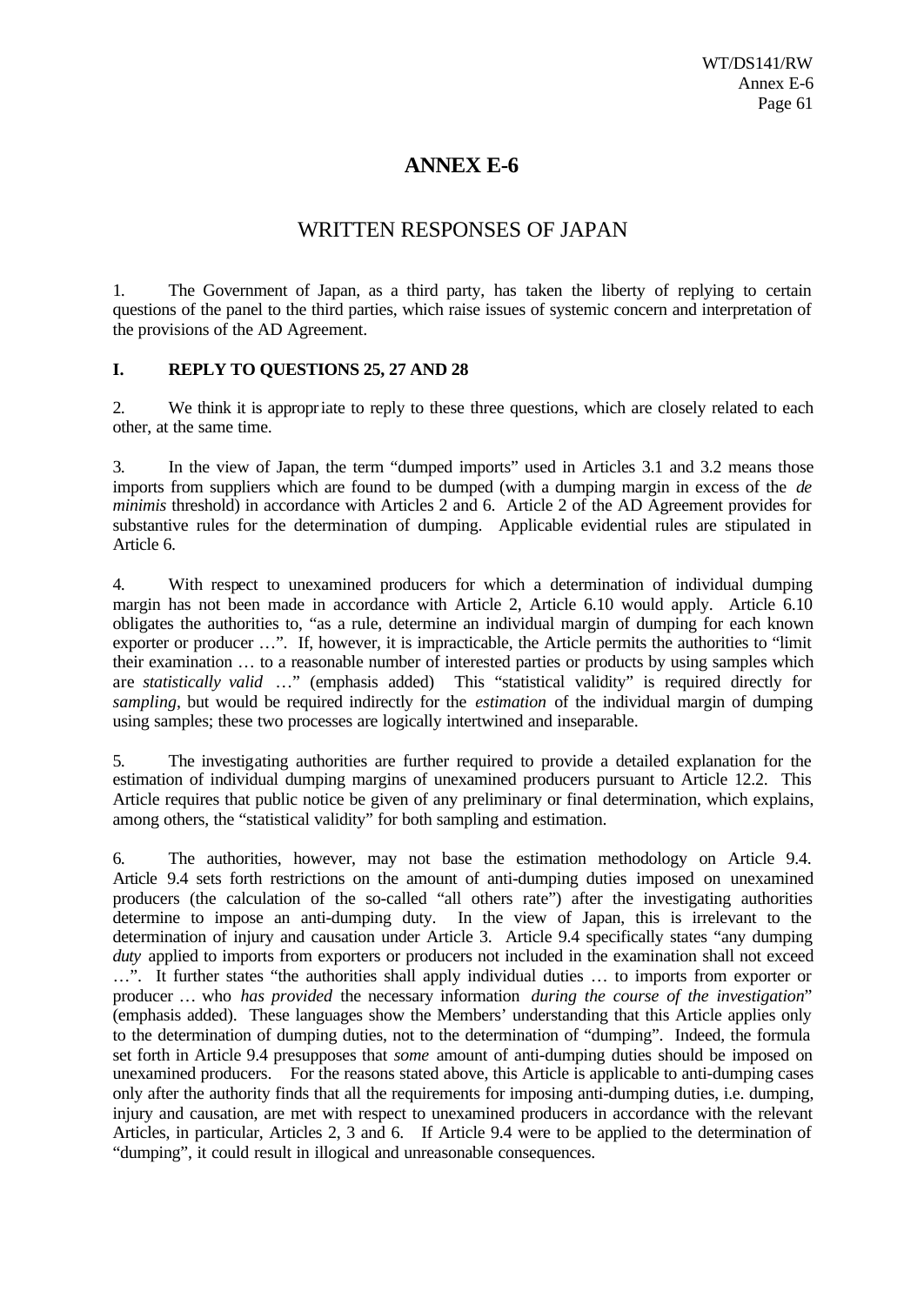7. Finally, the Panel is required to examine whether the authorities' determination on sampling and estimation is "proper" and "unbiased and objective" based on Article 17.6(i) of the AD Agreement.

8. Japan respectfully requests that the Panel determine the EC's methodologies in light of the above.

# **II. REPLY TO QUESTION 30**

9. Japan has fully complied with Article 3.5 of the AD Agreement. In a recent anti-dumping investigation, for example, we examined each factor known to us that would potentially cause injury to the domestic industry in accordance with Article 3.5, as shown in the relevant public notice (Kanpo gogai No.159, dated July 26,2002, Keizaisangyo Koho No. 15078, dated July 26, 2002). In this case, the authorities concluded that dumped imports under investigation, through the effects of dumping, caused material injury to the domestic industry, among others, based upon the examination of whether and to what extent each of the factors had caused injury to the domestic industry.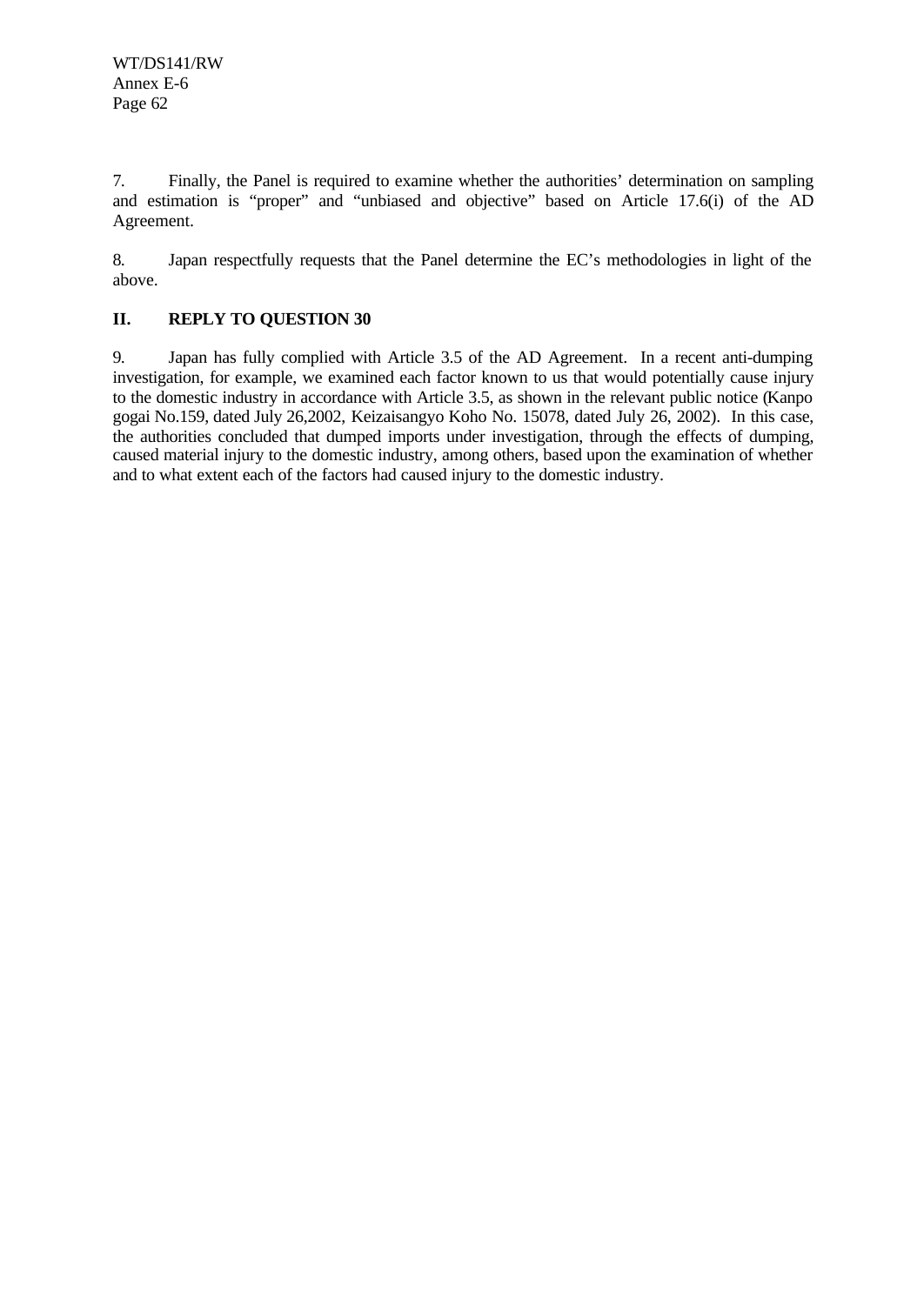# **ANNEX E-7**

# COMMENTS OF INDIA ON ANSWERS OF THE EUROPEAN COMMUNITIES TO THE QUESTIONS FROM THE PANEL

30 September 2002

## **Questions to the EC**

## Question 15

l

*Do we understand from the EC's fourth request for preliminary rulings that, in the EC's view, those parts of the original determination that were not the subject of a claim in the original dispute, and thus remained unchanged and were adopted by reference in the redetermination 1644/2001 are not part of the measure taken to comply?*

1. Yes. As explained below, the same is true where India formally stated a claim in the original panel request but submitted no arguments in support of that claim, with the consequence that the original Panel made no ruling of inconsistency with respect to the findings of the original determination that were the subject of such claim.

COMMENT OF INDIA TO EC's ANSWER TO PANEL QUESTION 15, para. 1

India notes that the EC's answer effectively expands its first request for a preliminary ruling by asking to exclude from the terms of reference of the Panel recitals 10, 15, 16, 20, 34, 36, 60, 63, 64 and 71 of the Regulation 1644/2001. India recalls in this regard that "principle of good faith requires that responding Members seasonably and promptly bring claimed procedural deficiencies to the attention of the complaining Member, and to the DSB or the Panel, so that corrections, if needed, can be made to resolve disputes. The procedural rules of WTO dispute settlement are designed to promote, not the development of litigation techniques, but simply the fair, prompt and effective resolution of trade disputes."<sup>1</sup> For that reason India submits that the EC's argument presented above should be disregarded or, if it amounts to modification of request for the preliminary ruling, dismissed.

India also notes that the failure to timely raise procedural objections concerning Regulation 1644/2001 casts doubt on the genuine intention of the EC in its first request for preliminary ruling. If the EC believes that the terms of reference of the Panel should not cover measures that it mistakenly considers to be independent of the implementation process, it should have mentioned that in the first request for the preliminary ruling *all* such measures, *i.e.* Regulations 160/2002 and 696/2002 as well as the aforementioned recitals of Regulation 1644/2001. Absent that, the Panel is entitled to believe that the EC tries to narrow the scope of proceedings not because of its systemic concern with the Panel's terms of reference, but rather with a view to escape the legitimate scrutiny of the Panel in

<sup>1</sup> Appellate Body Report, *United States – Tax Treatment for "Foreign Sales Corporations"* ("*US – FSC*"), WT/DS108/AB/R, adopted 20 March 2000, para. 166.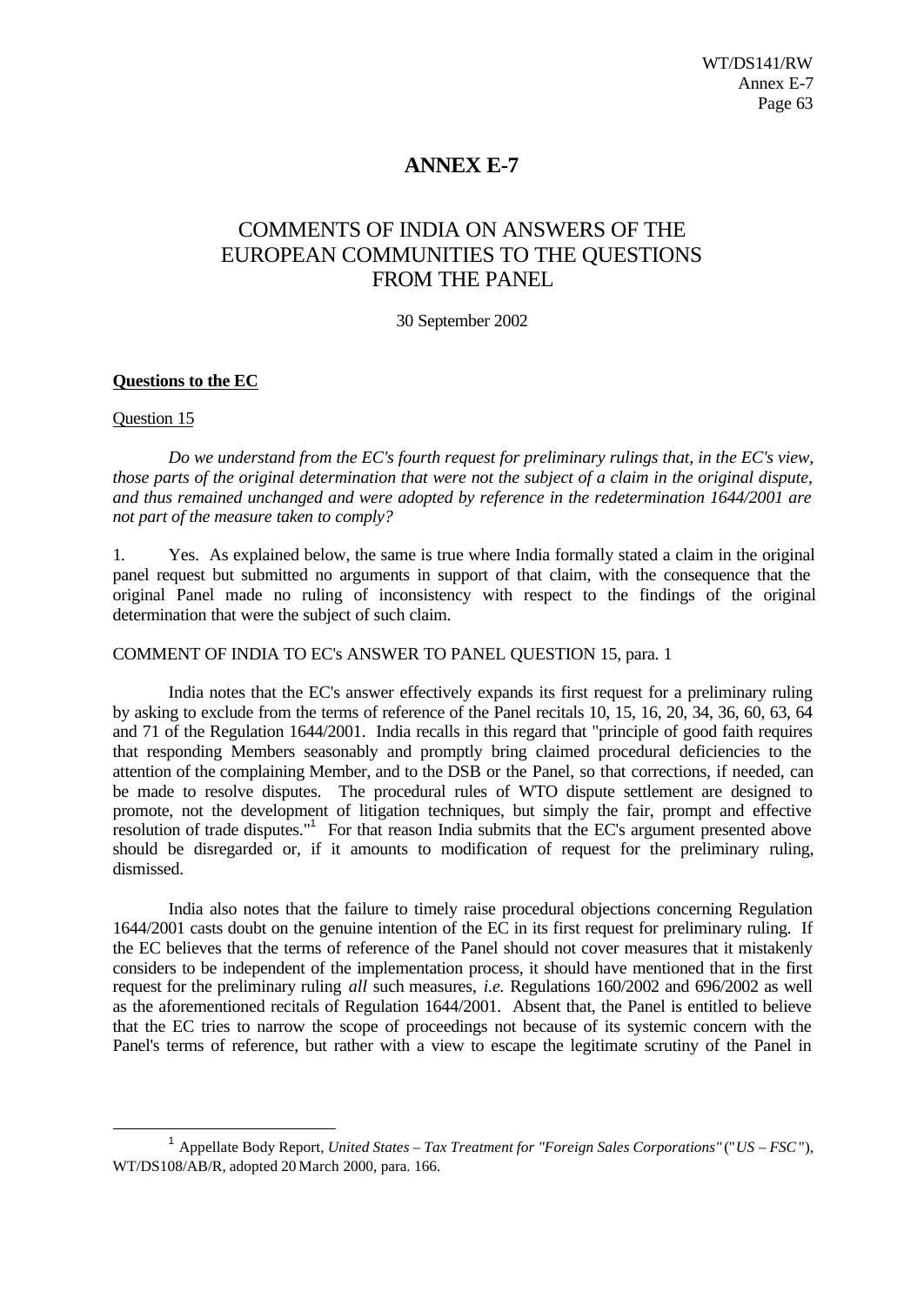WT/DS141/RW Annex E-7 Page 64

l

respect to its inconsistent measures. In any event, the EC's ability to defend itself has in no way been prejudiced. <sup>2</sup>

Furthermore, the EC disregards the fundamental difference between claims and arguments.<sup>3</sup> As a result, since claims are not arguments, what may be true for claims would not necessarily be true for arguments. As it follows from the Appellate Body jurisprudence, arguments have no bearing upon the terms of reference of the Panel.<sup>4</sup>

India also refers to its previous comments on this question submitted alongside the answers of India to the questions from the Panel.

*In this regard, the EC's attention is drawn to paragraph 6.144 of the original Panel report, in which the Panel stated:*

*"Finally, with respect to India's claim that the European Communities failed to properly consider "other factors" which might have been causing injury to the domestic industry, as required by Article 3.5 of the AD Agreement, we note that, with the exception of the argument concerning improper consideration of "dumped" imports, India has made no other arguments in support of this claim. Having rejected India's position in that regard, we consider that India has failed to present a prima facie case in this regard."*

2. As explained in the EC's oral statement, in India's original panel request the claim under Article 3.5 was so broadly formulated that it could encompass any conceivable claim under that provision, including the specific claims now raised by India with respect to the inflation in consumer prices and the increased cost of raw cotton.

COMMENT OF INDIA TO EC's ANSWER TO PANEL QUESTION 15, para. 2

India draws attention of the Panel to the fact that the text of the DSU does not distinguish between a "broadly formulated claim" and a "specific claim". There is no reason to attach to the word "claim" special meaning only because such claim is raised during the 21.5 proceeding.

<sup>2</sup> Compare *Korea – Dairy Safeguards,* WT/DS98/AB/R, Report of the Appelate Body, Section VII. Or, more recently, *EC – Sardines,* WT/DS231/AB/R, Section IV.A.

<sup>&</sup>lt;sup>3</sup> "There is a significant difference between the *claims* identified in the request for the establishment of a Panel, which establish the Panel's terms of reference under Article 7 of the DSU, and the *arguments* supporting those claims, which are set out and progressively clarified in the first written submissions, the rebuttal submissions, and the first and second Panel meetings with the parties as a case proceeds" (Appellate Body Report, *India – Patent Protection for Pharmaceutical and Agricultural Chemical Products* ("*India – Patents (US)* "), WT/DS50/AB/R, adopted 16 January 1998, DSR 1998:I, 9, para. 88). "Article 6.2 of the DSU requires that the *claims*, but not the *arguments*, must all be specified sufficiently in the request for the establishment of a Panel in order to allow the defending party and any third parties to know the legal basis of the complaint. If a *claim* is not specified in the request for the establishment of a Panel, then a faulty request cannot be subsequently "cured" by a complaining party's argumentation in its first written submission to the Panel or in any other submission or statement made later in the Panel proceeding"( Appellate Body Report, *European Communities – Regime for the Importation, Sale and Distribution of Bananas* ("*EC – Bananas III* "), WT/DS27/AB/R, adopted 25 September 1997, DSR 1997:II, 591, para. 143).

<sup>4</sup> Appellate Body Report, *India – Patent Protection for Pharmaceutical and Agricultural Chemical Products* ("*India – Patents (US)* "), WT/DS50/AB/R, adopted 16 January 1998, DSR 1998:I, 9, para. 88; Appellate Body Report, *European Communities – Regime for the Importation, Sale and Distribution of Bananas* ("*EC – Bananas III* "), WT/DS27/AB/R, adopted 25 September 1997, DSR 1997:II, 591, para. 143.

<sup>5</sup> EC's Oral Statement, para. 22.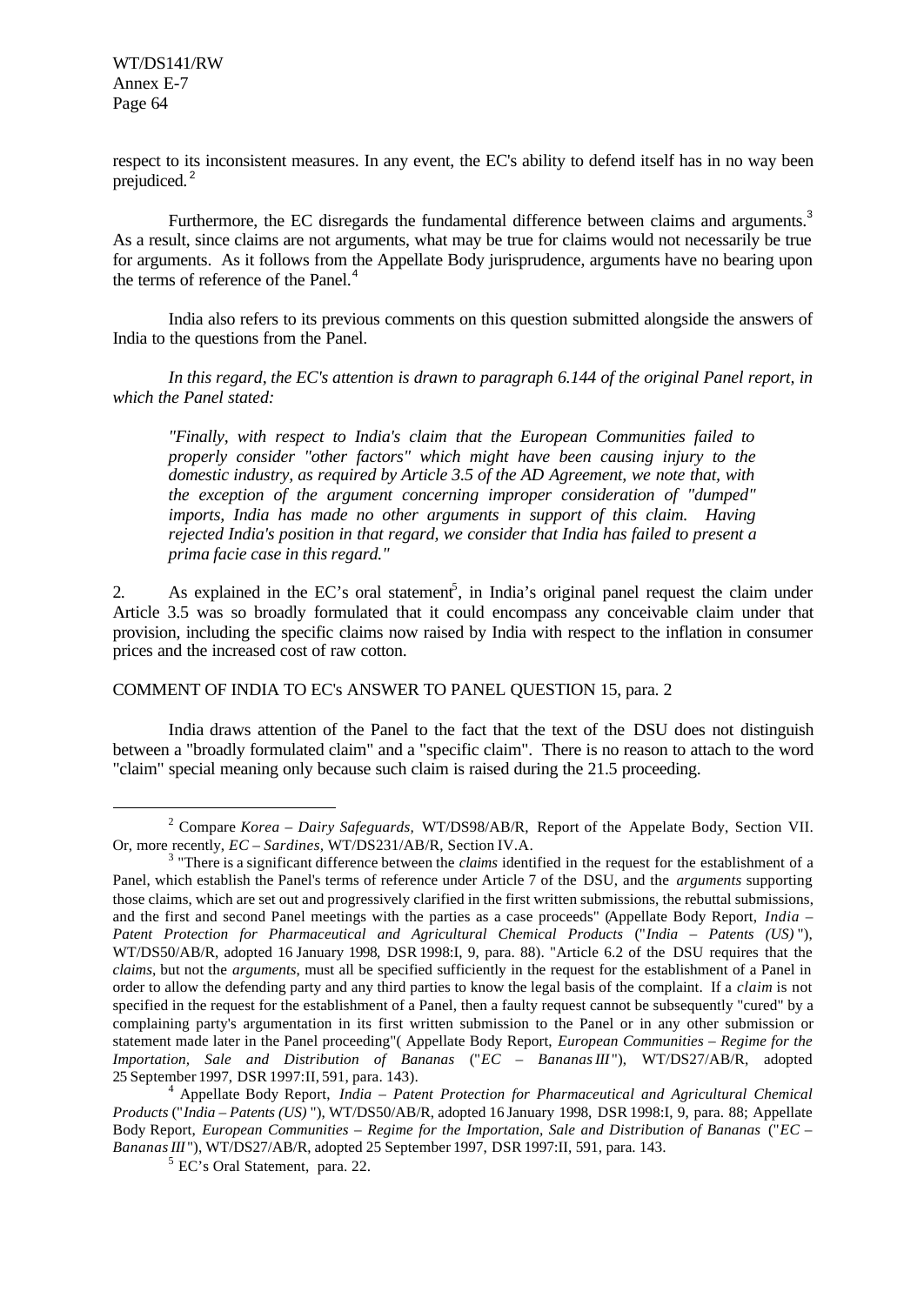3. However, India made no arguments with respect to those two "other factors" or, indeed, with respect to any "other factors". For that reason, as recalled in the question, the original Panel rejected India's claim. In view of that, when considering the implementing measures at issue, the EC authorities had no reason to revise their analysis of those two factors, or more generally of any "other factors".

#### COMMENT OF INDIA TO EC's ANSWER TO PANEL QUESTION 15 para. 3

Again the EC tries to overlook a fundamental difference between "claims" and "arguments" and thus to rephrase its first request for a preliminary ruling.

India also fails to understand on what basis the EC argues that it had no reason to revise its analysis of "other factors". The original Panel did not rule that the original determination as such was consistent with the ADA. It found that "India has failed to present a *prima facie* case" in respect to Article 3.5. As India has stated on number of occasions during this proceeding, the duty to comply in good faith with the WTO Agreement cannot be presumed to exist only in case when there is a respective DSB ruling.

#### Question 16

*In para. 80 of its FWS, the European Communities mentioned that it used sales value to average the amounts of SG&A and profits because that method is easier to apply and can be used in all the investigations. Is the Panel correct in understanding that this is the standing practice of the Communities in all its investigations?*

4. Yes.

*May the EC authorities rely on some other basis for weighting the averages of amounts for SG&A and profits in a particular case?*

5. Yes. In general, the EC authorities may depart from an established practice where the specific circumstances of a case so warrant.

 *Has the EC ever done so? If yes, in what cases, and can the EC explain the reasons for choosing a different basis?*

6. Although it has not been possible to review the relevant calculations in all the cases concerned, the European Commission believes that there is no case, at least in recent years, where the practice at issue was not followed.

COMMENT OF INDIA TO EC's ANSWER TO PANEL QUESTION 16, para. 6

Except in the Bed Linen case where the EC deviated from previously established sizes for Bombay Dyeing and Standard Industries. It is surprising that the explanations provided during the meeting with the Panel came more than one year after the argument was first presented to the EC. If this is not an *ex post* explanation then India is not clear about the meaning of an *ex post* explanation.

#### Question 17

*Can the EC respond to the arguments made by India in paras. 55-60 of its FWS?*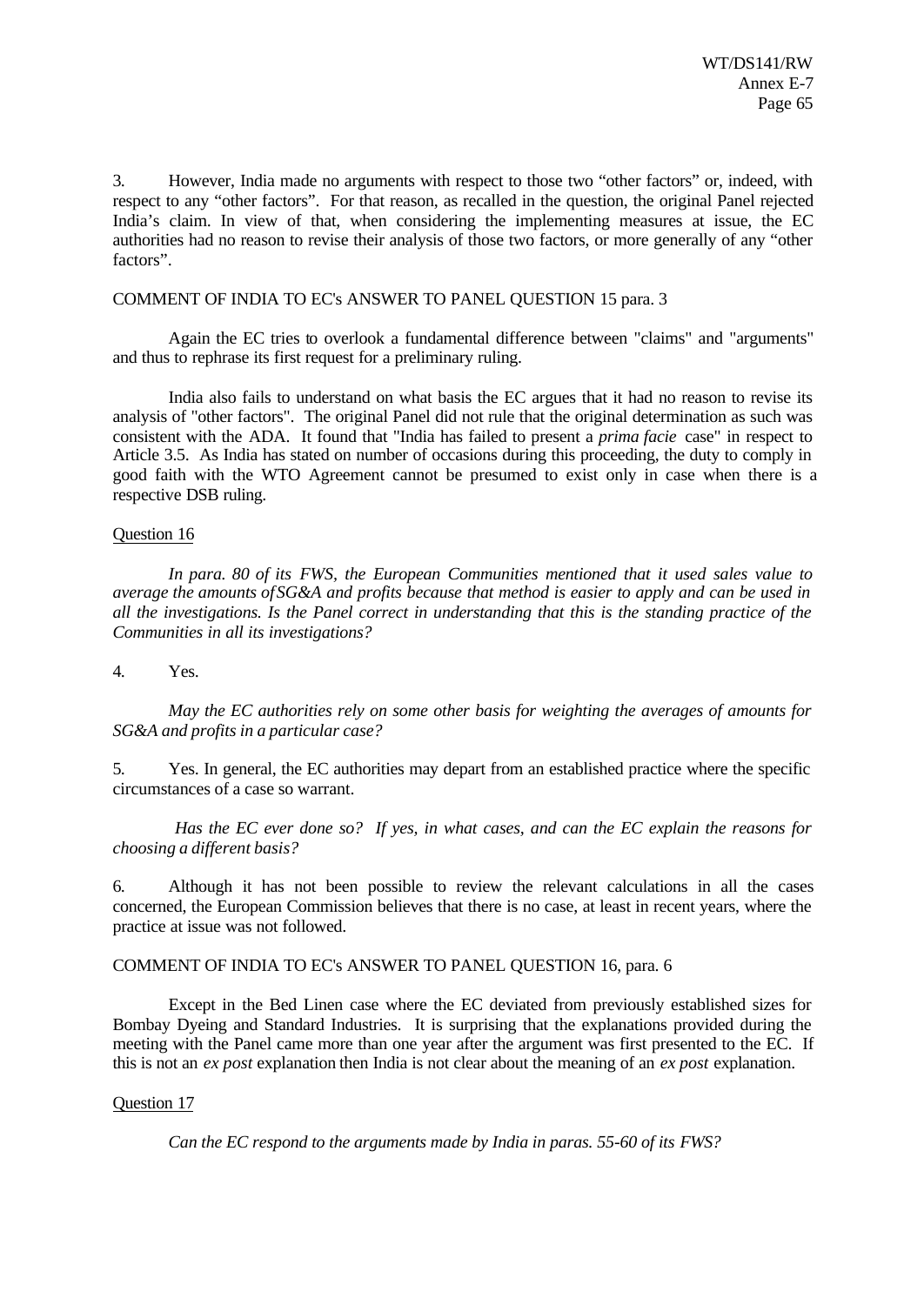7. The EC has responded to the arguments made in paragraphs 55-60 of India's First Written Submission in paragraphs 70-78 of its own First Written Submission.

## Question 18

*How did the EC obtain the information regarding inventories, capacity utilisation, and investment?*

8. Data and supporting documents on inventories, capacity utilisation and investments was obtained in the replies to questionnaire responses and during the on the spot verification visits.<sup>6</sup> Data on inventories and investments were also included in the audited accounts, which were either annexed to the questionnaire replies or obtained during the on spot verification visits.<sup>7</sup> Further information on production capacity was available from the complainant, Eurocoton<sup>8</sup>. Finally, data on inventories could also be derived from verified data on production and sales volume.<sup>9</sup>

*Were there specific questions put to sampled producers regarding these factors in the questionnaires or otherwise?*

9. Yes. First, specific questions were put to sampled producers in the questionnaire both directly (section VI) and indirectly for inventories (sections II and V). It is important to note that in the questionnaire the EC specifically requested that all sections of the questionnaire be completed, that all documents and data be kept available for investigation purposes, and that information beyond that requested in the questionnaire may also be requested. Certain further specific questions were put in the deficiency letters addressed to sampled producers and in the pre-verification communications to sampled producers, for instance asking companies to supply or make available *inter alia* relevant supporting documentation on stocks, capacity and investments for the product concerned.

*What was the composition of the sample from which these pieces of information were obtained and what was the methodology used to derive such information from that sample?*

## *Investments*

l

10. Data on investments was sought and obtained from all producers within the sample.<sup>10</sup> Given that the machinery used for the product concerned can also be used for other products, turnover was used to allocate the proportion of investments for the product concerned for each sampled company.<sup>11</sup> The data for each sampled company was then aggregated to obtain an overall figure for the sample.

 $6$  EC's First Written Submission, paras. 151, 153; India-RW-Exhibit-17, pages 4 and 5.

<sup>&</sup>lt;sup>7</sup> EC's First Written Submission, para. 151; India-RW-Exhibit-17, pages 4 and 5.

 $8$  India – Exhibit – 6, page 30.

<sup>&</sup>lt;sup>9</sup> EC's First Written Submission, para 151; India-RW-Exhibit-17, page 4.

 $^{10}$  India-RW-Exhibit-17, page 5.

 $^{\rm 11}$  Ibid.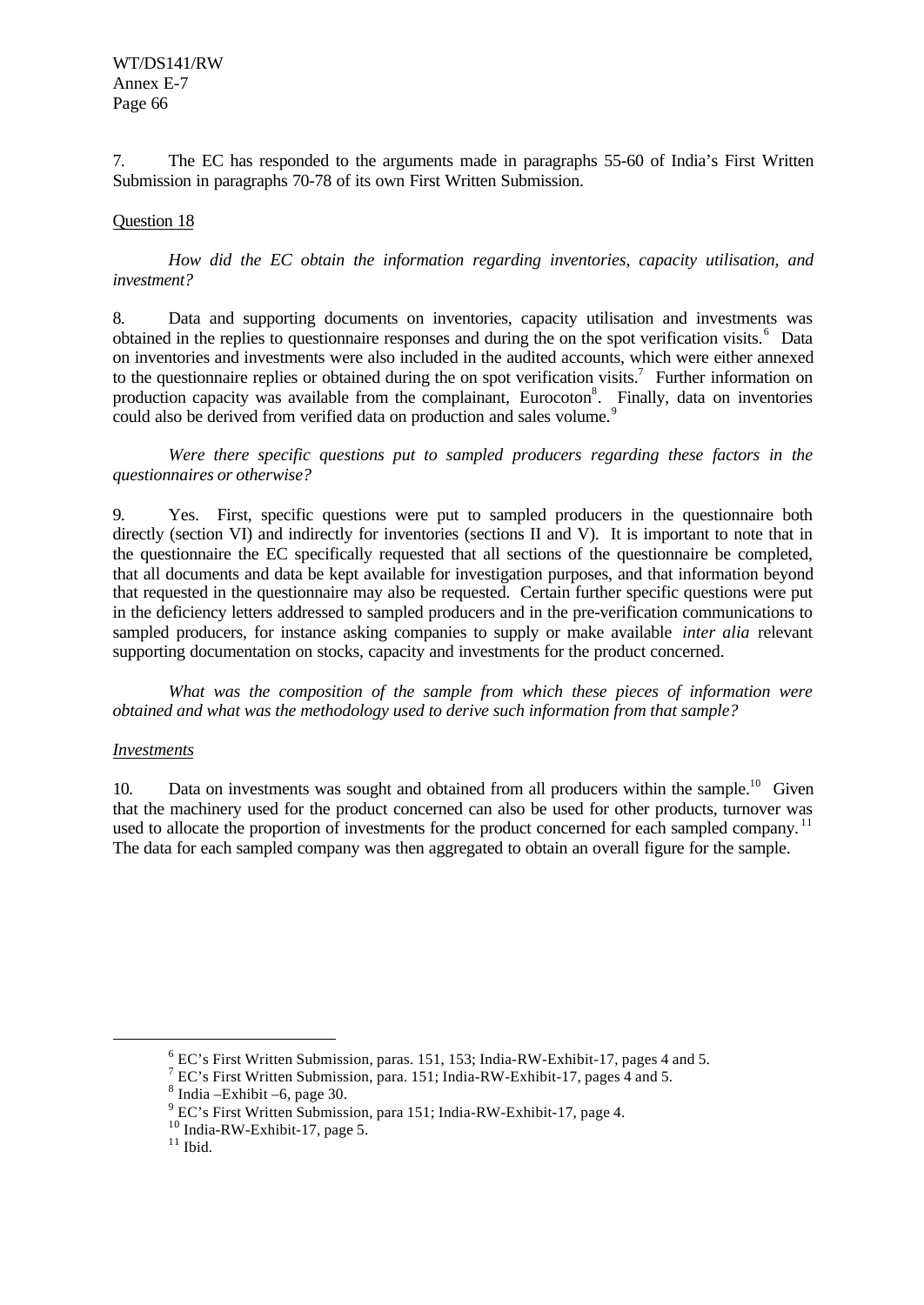## *Inventories*

11. Data on inventories in terms of value could be derived from the audited accounts for all sampled producers.<sup>12</sup> The proportion of inventories for the product concerned could be allocated according to turnover. The review of the audited accounts revealed that a number of sampled producers did not have stocks for any finished products at all towards the end of the period considered.

12. Data on inventories could also be derived from verified data on production and sales volume.<sup>13</sup> This was then cross-checked with verified data on the cost of production and average prices of key products obtained for all sampled producers.

13. In addition, during the on-the-spot visits, the majority of sampled producers provided more detailed information regarding inventories relating to the product concerned. This permitted the EC investigating authorities to have a more precise view on the extent of inventories, if any, relating to the product concerned. A number of sampled producers were found to be sub-contracting and had no stocks of bed linen of their own. Certain producers had no (or only marginal) stocks since they were only (or predominantly) producing to order. $14$ 

14. At the level of individual sampled producers, it was found that any fluctuation in stocks was independent from the performance of the company during the period under consideration, since an increase or decrease in stocks in this sector can indicate orders rather than unsold production.<sup>15</sup>

## *Capacity utilisation*

l

15. With regard to capacity utilisation, the EC has pointed out that data on production capacity (and hence capacity utilisation) did not exist for the majority of sampled producers.<sup>16</sup>

16. During the on the spot visits attempts were made together with technical staff of the sampled company to construct appropriate amounts for production capacity. However given the differing product mixes of the sampled producers throughout the period under consideration (1992 to the IP), it was impossible to calculate production capacity or capacity utilisation for the sampled producers with any consistency or accuracy. $17$ 

## COMMENT OF INDIA TO EC's ANSWER TO PANEL QUESTION 18

With respect to all its answers in response to question 18 the EC appears to have re-discovered its arguments as it already presented them to the Panel in the original proceeding. It requires no elaboration that the Panel at that time already did not accept those arguments.

<sup>&</sup>lt;sup>12</sup> EC's First Written Submission, para 151.

<sup>&</sup>lt;sup>13</sup> EC's First Written Submission, para 151.

<sup>&</sup>lt;sup>14</sup> EC's First Written Submission, para. 192; EC's Oral Statement paras. 67-68.

<sup>15</sup> Regulation 1644/2001, recital 29.

<sup>&</sup>lt;sup>16</sup> EC's First Written Submission, paras. 153-154.

<sup>&</sup>lt;sup>17</sup> EC's First Written Submission, paras. 153-154; EC's Oral Statement, paras. 69-70.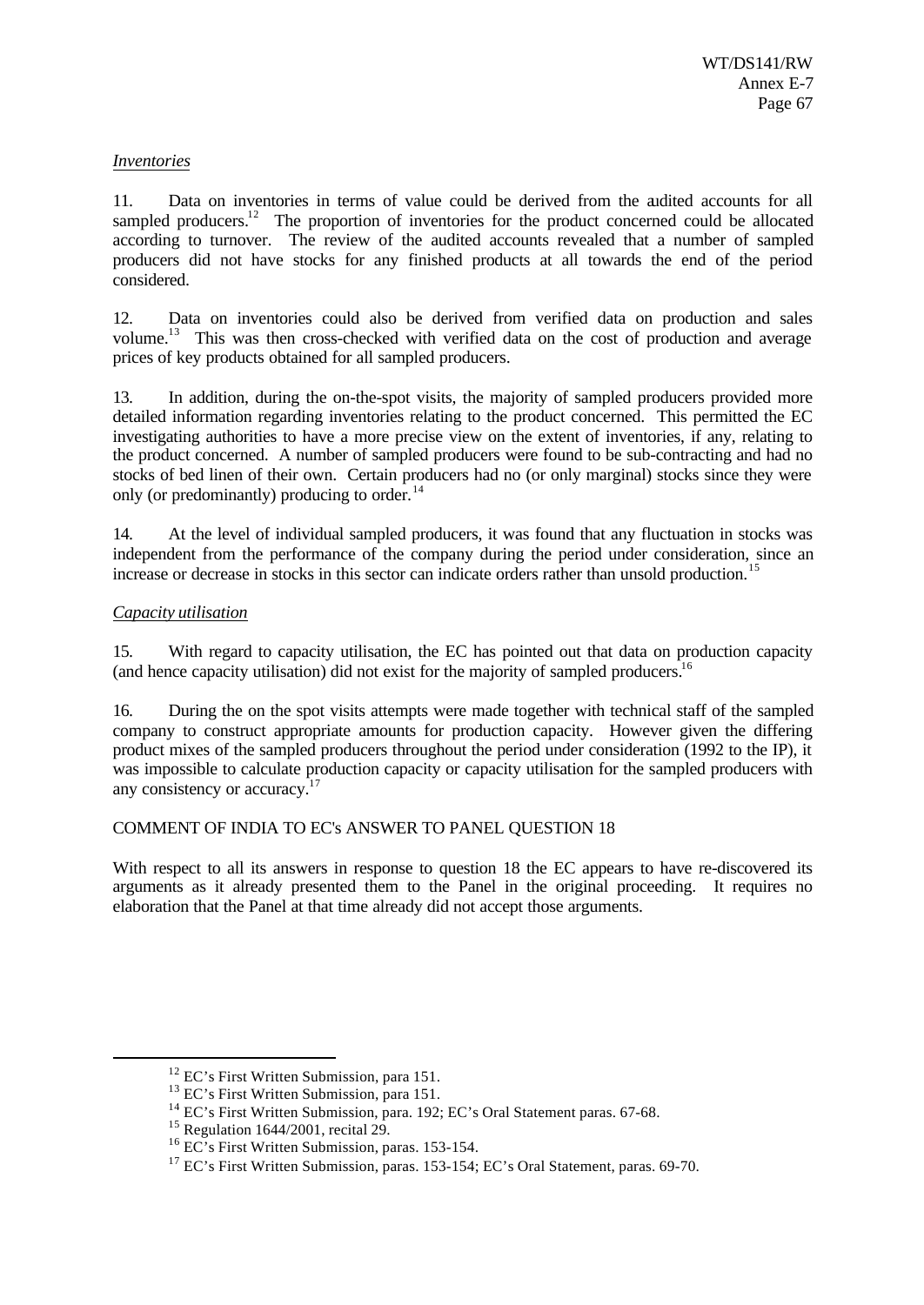WT/DS141/RW Annex E-7 Page 68

#### Question 19

*Does the EC consider that the calculation of a dumping margin above de minimis for unexamined producers (i.e., those not examined as part of the sample) constitutes a determination of dumping with respect to those producers?*

## 17. Yes.

## Question 20

*Following the adoption of the original Panel and Appellate Body reports in the Bed-Linen dispute, has the EC undertaken to re-calculate dumping margins for any products subject to an antidumping order other than the bed-linen imports from India, Egypt, and Pakistan? Was this done on the EC's own initiative, or in response to requests for review received from interested parties?*

18. On 5 December 2001 the European Commission published a "Notice concerning the initiation of a review of the anti-dumping measures applicable to imports of threaded malleable cast-iron tube or pipe fittings originating in Brazil, the Czech Republic, Japan, the People's Republic of China, the Republic of Korea and Thailand" (2001/C 342/03, OJ C 342, 5.12.2001, p.5). The scope of the review is limited "to the examination of dumping by those exporting producers in the countries concerned whose duty rates are based on a methodology at issue in the [*Bed Linen*] reports.", i.e. zeroing and Article 2.2.2(ii). This notice was published following a request made by a Czech exporter. The review has not been concluded yet.

19. On 8 May 2002 the European Commission published, on its own initiative, a "Notice regarding the anti-dumping measures in force following a ruling of the Dispute Settlement Body of the World Trade Organization adopted on 12 March 2001" (2002/C 111/04, OJ C 111, 8.5.2002, p. 4). With this notice, the European Commission invited "any exporting producer whose exports are subject to existing anti-dumping measures and which considers that the measures should be reviewed in the light of the legal interpretations regarding the determination of dumping margins" contained in the reports of the panel and the Appellate Body in the *Bed Linen* dispute (i.e. zeroing and Article 2.2.2 (ii)), to request a review. No request has been received so far pursuant to this notice.

20. In connection with this question, the EC wishes to clarify that when it has indic ated that Regulation 160/2002 was adopted by the EC authorities "on their own initiative" it did not mean to suggest that those authorities had not acted in response to a request from the exporters concerned, but rather that they were under no obligation to adopt that regulation pursuant to the WTO Agreement. In fact, both the Pakistani and the Egyptian exporters did request the EC authorities to re-determine their dumping margins.

#### COMMENT OF INDIA TO EC's ANSWER TO PANEL QUESTION 20

From the first and second answer in paras. 18 and 19 respectively India trusts that it is clear to the Panel that the EC has *not* undertaken to recalculate any dumping margins for any other cases on its own initiative. The only time a recalculation was ever made on its own initiative was in the case of *Bed Linen*. In this endeavour to comply, as India has already pointed out, the EC did so in various episodes, for various parts of the measure, as and when deemed fit (Regulations 1644/2001, 160/2002, 696/2002).

The EC has given a perverse response in its last part of its answer. As the EC previously stated, the margins for Egypt and Pakistan were calculated "*on their own initiative*". Yet, suddenly, as per the current answer, this "own initiative" apparently meant that this was done on "*request from the*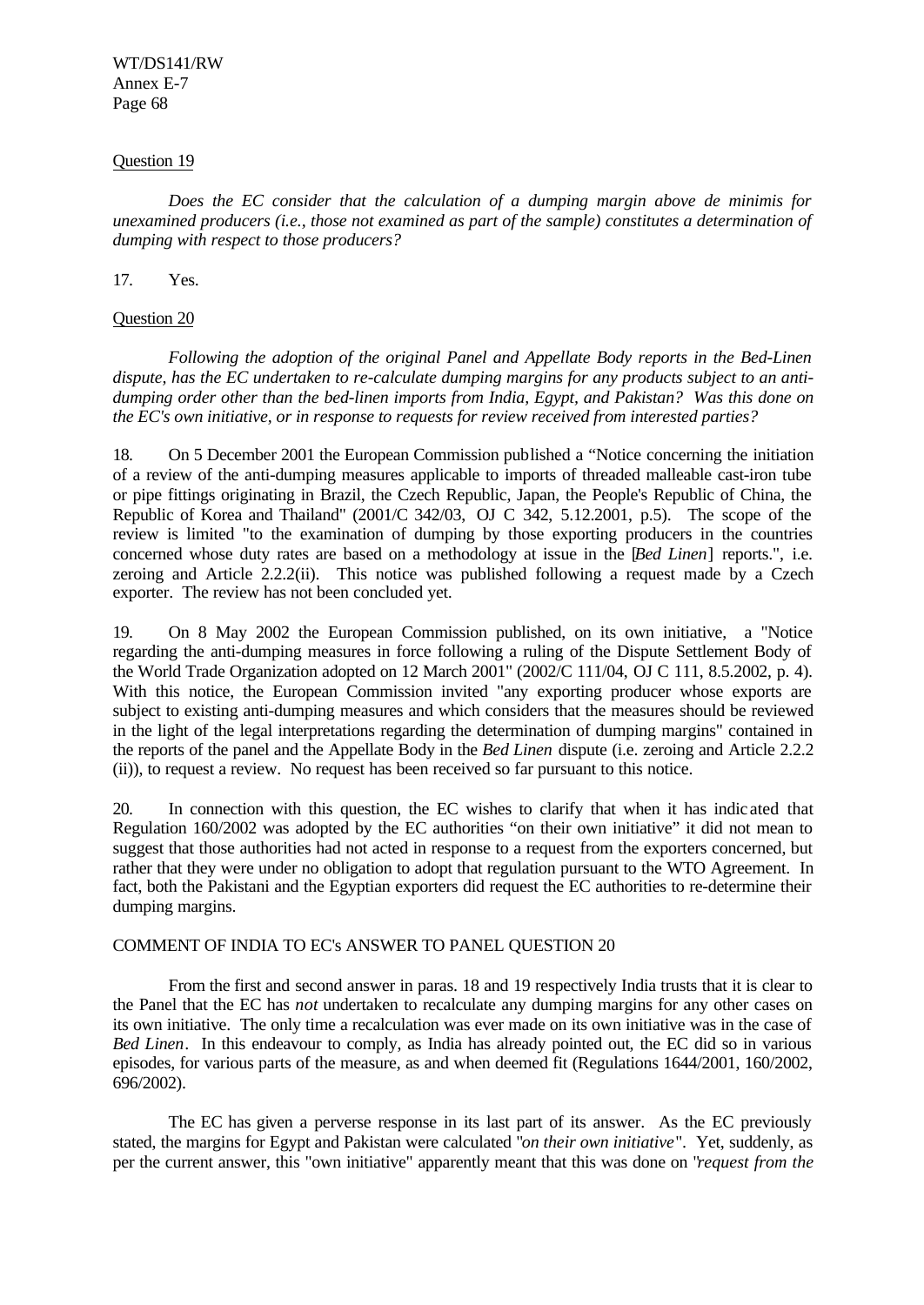*exporters*". Such a response defies common sense. India may in good faith rely on the statements published by the EC in its Official Journal. If even *official* statements are unreliable then anything else could be equally defective. Perhaps the EC would also argue that it never selected a sample of Indian exporters.

## Question 21

*Could the EC explain the basis for the premise, implied in paragraph 114 of its oral statement, that bed linen producers would pass raw cotton price increases through to customers in the form of increases in the prices of bed-linen?*

21. It is based on the assumption that the producers of bed linen, like any other market operators, will always try to maximise their profits. Therefore, it is reasonable to assume that they would only refrain from passing on the cost increase if that causes them to lose sales and, as a result, profits, due to the presence of factors such as those discussed below.

*What factors might limit the ability of producers to pass through cost increases in the form of price increases, for instance contractions in demand? Did the EC consider whether any such factors were at work in the bed-linen industry, and if so, how did the EC exclude the possibility that such other factors were the reason cost increases were not passed through.*

22. At the outset, it must be recalled that, in accordance with Article 3.5, the EC authorities were not required to examine each and every "other factor" which might conceivably have affected the ability of the domestic producers to pass on the cost increases, besides the dumped imports, but only those factors which were "known" to them. Having regard to the submissions of the parties and other evidence available, the EC authorities identified three such "other factors": the competition from other EC producers not included in the Community industry; the evolution of the EC consumption; and the non-dumped imports. The Indian exporters did not bring to the attention of the EC authorities any relevant "other factors" in the course of the investigation.

## COMMENT OF INDIA TO EC's ANSWER TO PANEL QUESTION 21, para. 22

This answer clearly contradicts section 3(b) of the provisional regulation (e.g. recital (103): "The Commission concluded that increases in raw material prices had caused injury." This section was explicitly confirmed in recital (60) of the re-determination. The EC's statement also explicitly contradicts recital (50) of the re-determination which mentions that "declining and inadequate profitability ... is basically the result of ... the increases in the costs of raw cotton ...

23. The EC authorities found that the competition from other EC producers was not a cause of injury, as production and sales by those producers declined markedly between 1992 and the Investigation Period  $(\text{IP})$ <sup>18</sup> Indeed, 29 of those producers went out of business during that period.<sup>19</sup> Furthermore, the prices of the other EC producers were higher than those of the Indian exporters.<sup>20</sup> For those reasons, it was concluded that the other EC producers did not have a negative impact on the prices of the Community industry. India has at no point contested the assessment of this factor made by the EC authorities.

<sup>18</sup> Provisional Regulation, recitals 107-108. Regulation 1644/2001, recital 64.

<sup>19</sup> Provisional Regulation, recitals 81, 82, 91.

 $20$  Ibid., para. 44.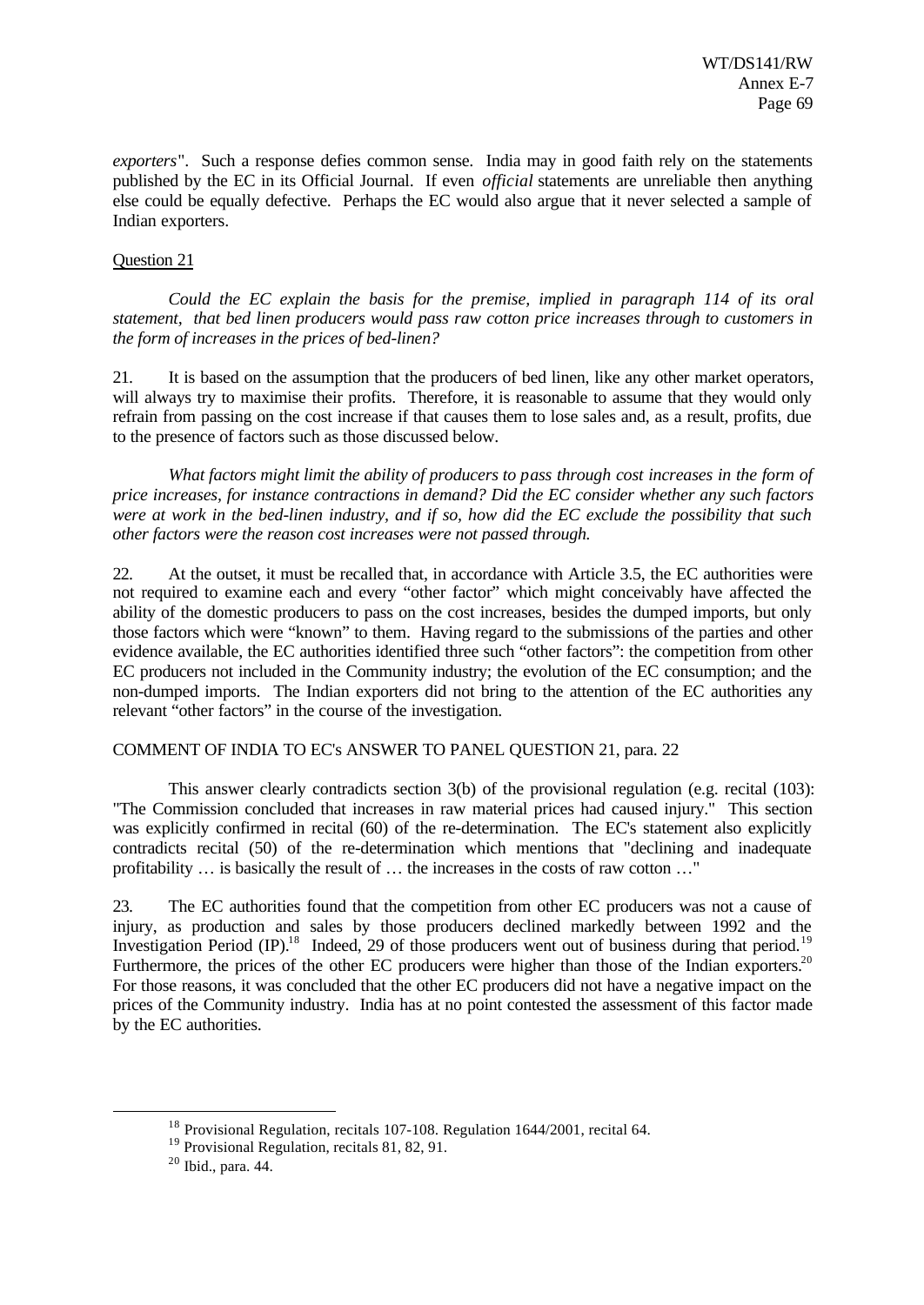WT/DS141/RW Annex E-7 Page 70

24. As regards the evolution of demand, the EC authorities found that the EC consumption fell by 7 % between 1992 and the IP.<sup>21</sup> Nevertheless, it was also found that the supply fell by a much larger amount, due to the fact that, as just mentioned, 29 EC producers went out of business.<sup>22</sup> In accordance with basic economic theory, the supply and demand trends observed in the EC market should have led, all other things being equal, to an increase in prices, rather than to a decrease. Thus, the decline in consumption cannot be considered as a cause of price suppression. India has not disputed before this Panel the assessment of this factor made by the EC authorities.

## COMMENT OF INDIA TO EC's ANSWER TO PANEL QUESTION 21, para. 24

Again, this answer directly contradicts the Provisional Regulation. At recital (104) of the Provisional Regulation the EC declares that: "It is clear that the decline in consumption between 1992 and the investigation period has contributed to the situation of the Community industry."

25. Finally, as regards imports, the EC authorities found that imports from some other sources, notably from Egypt and Pakistan, could have been a cause of injury.<sup>25</sup> The EC authorities concluded, nevertheless, that imports from India were, on their own, a substantial cause of injury having regard, *inter alia,* to the following findings:

Indian prices undercut the prices of the Community industry by 19% during the  $IP^{24}$ ;

Indian prices were among the lowest. They were lower than the Pakistani prices<sup>25</sup>;

- Between the 1994 and the IP, when the financial situation of the Community industry deteriorated most, Indian prices decreased by 25%, whereas Pakistani prices decreased by 3 % and Egyptian prices increased by  $3\%^{26}$ ;
- Indian imports increased significantly in absolute and relative terms between 1992 and the IP. By contrast, imports from Pakistan remained by and large stable during the same period. Imports from Egypt increased, but at the end of the IP they remained still far below the Indian levels<sup> $27$ </sup>.

26. Again, India has at no point during these proceedings contested the analysis of the effects of other sources of imports made by the EC authorities.

# COMMENT OF INDIA TO EC's ANSWER TO PANEL QUESTION 21, para. 26

Once the EC acknowledged that imports from third countries were a known factor (section 3.a of the original Provisional Regulation) there was no reason for India to bring that fact once again to the attention of the EC. On the contrary, once this factor was known to the EC, it should have segregated the injurious effects caused by such imports. When this known factor was again

 $21$  Ibid., recital 63.

 $22$  Ibid., recital 105.

<sup>&</sup>lt;sup>23</sup> Regulation 696/2002, recitals 44 and 50. The EC recalls its position that imports from Pakistan and Egypt can be considered as "non-dumped" for the purposes of this dispute only in so far as the Panel were to find that Regulations 160/2002 and 696/2002 are measures "taken to comply".

 $24$  Ibid., recital 10.

 $25$  Ibid., recitals 39 and 40.

 $26$  Ibid., recital 40.

 $27$  Ibid., recital 38.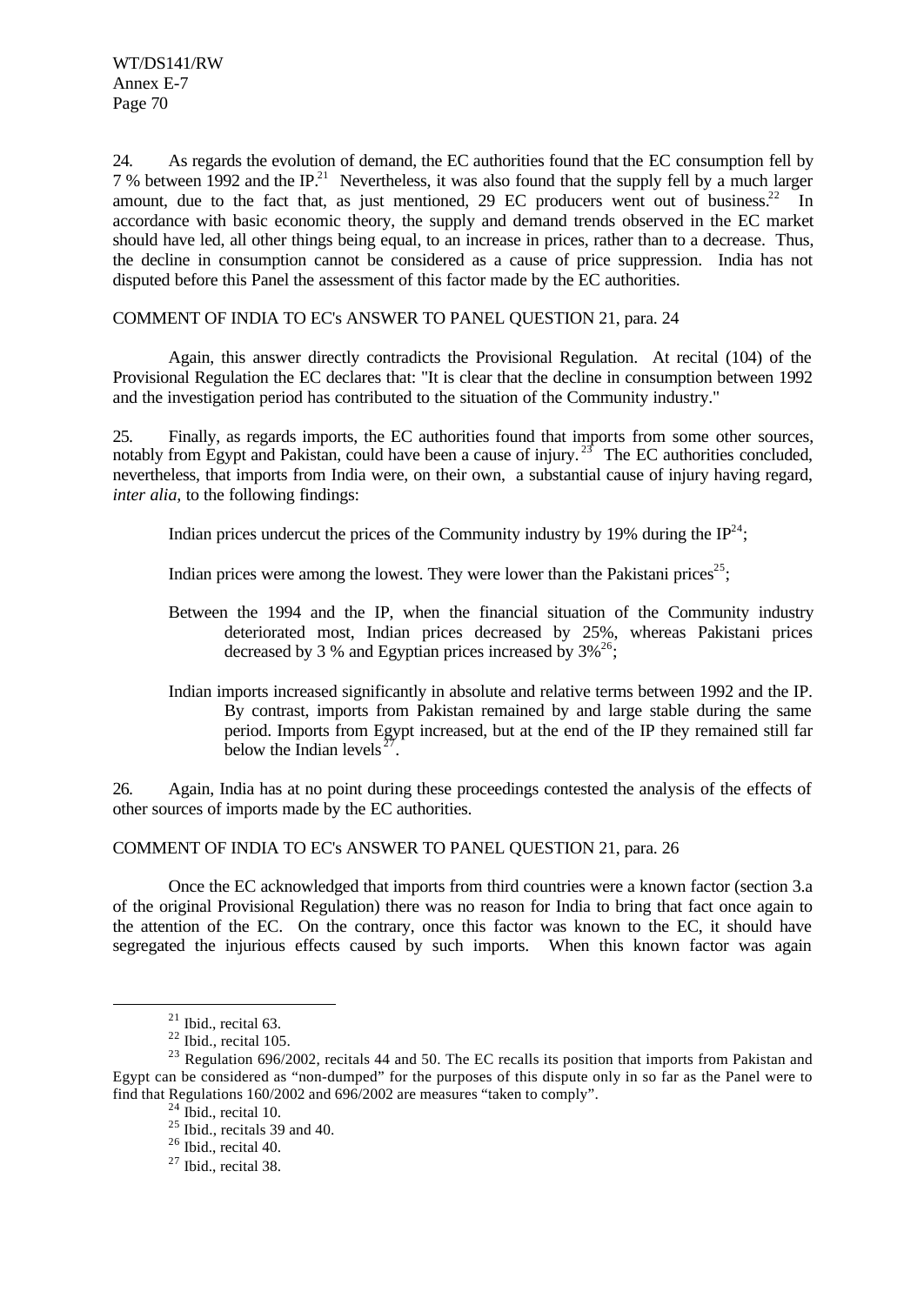confirmed in Regulation 696/2002 (recital (44) first sentence) it should have segregated the injurious effects caused by such imports.

*Could the EC address the proportion of such raw material cost increases that would be passed through to customers in the form of price increases in the bed-linen industry under what the EC has referred to as "normal" conditions?*

27. As explained above, the EC authorities concluded that, of all the known "other factors", only the imports from certain sources (notably Pakistan and Egypt) could have been a cause of injury. Therefore, it may be reasonably assumed that, in the absence of both those other imports and the dumped imports, the Community industry would have been able to pass on most, if not all, of the cost increase.

#### COMMENT OF INDIA TO EC's ANSWER TO PANEL QUESTION 21, para. 27

This statement is untrue. One needs only to look at the provisional Regulation, section 3 where the EC did identify the other known factors such as the increase in raw cotton prices or the decrease in consumption; one may also compare the re-determination at recital (50).

28. As also explained, the EC authorities found that, although other sources of imports could have contributed to the injury, imports from India were, on their own, a substantial cause of injury, and indeed a more important cause of injury than those other imports. Thus, it may be reasonable to assume that, under "normal" conditions, i.e. in the absence of dumped imports, the Community industry would have been able to pass on a major portion of the cost increase.

29. The EC authorities did not, nevertheless, attempt to make during the investigation the type of quantification suggested by the Panel, and indeed the EC doubts whether it may be feasible at all. In any event, the EC considers that such quantification is not required by Article 3.5 and that the findings summarised above are more than sufficient to support reasonably the conclusion that there was a genuine and substantial causal link between the imports from India and the price suppression suffered by the EC industry.

#### COMMENT OF INDIA TO EC's ANSWER TO PANEL QUESTION 21, para. 29

The fact that the EC doubts that this is feasible is legally irrelevant. The segregation and quantification of the injurious effects of other factors is precisely what is required by the nonattribution language.

The fact that the EC then states that this quantification is not required runs contrary to the existing case law as already quoted repeatedly by India.

#### Question 22

*In recital 57 of regulation 1644/2001, it is stated that "average sales price did not increase." Does this statement refer to the average price of one (or more) of the reference products, or the average price per kilogram of bed linen? Depending on the answer, please clarify the statements concerning price movements in paragraphs 168-172 of the EC's first written statement and paragraphs 78-79 of the EC's oral statement to the Panel.*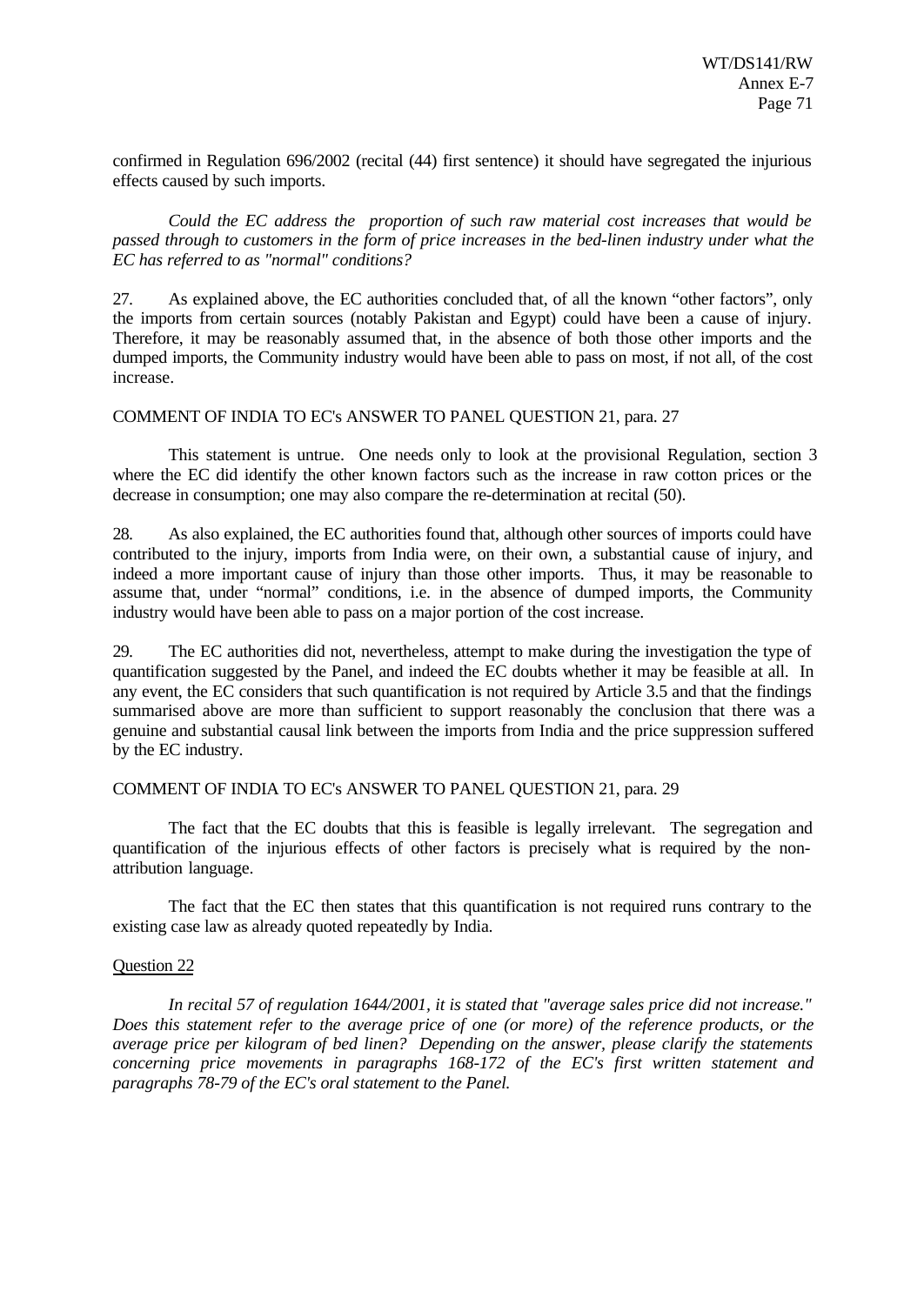WT/DS141/RW Annex E-7 Page 72

30. -The statement in recital 57 of Regulation 1644/2001 that "average sales prices did not increase" refers to the average price (per kg) of all the defined reference products. As noted in Regulation 1069/97, average prices for the defined reference products fell between 1993 and the IP.<sup>28</sup>

31. By contrast, the average price per kilogram for all bed linen products increased over roughly the same period. As the EC noted in its First Submission<sup>29</sup>, the fact that there had been an overall increase in average prices (i.e. on a per kilogram basis), even though there had been a decrease in average prices for the defined reference products, merely reflected the shift in production and sales towards higher value niche products.

32. The EC pointed out in its oral statement to the Pane $\hat{J}^0$  that India has not disputed that there was such a shift in sales and production towards higher value niche products. Nor did India dispute that average prices actually decreased for the defined reference products in the sample. The fact is that average prices per kilogram may still increase even though average prices per product type decrease, if the proportion of higher value products sold increases. This is precisely what happened in the present case.

#### COMMENT OF INDIA TO EC's ANSWER TO PANEL QUESTION 22

As India has pointed out, "Bed Linen" is the product under investigation. This was the like product as defined by the EC. By departing from that definition as and when convenient, the EC's analysis is no longer unbiased and objective. In case the EC would have wished to investigate only a certain "niche" type of Bed Linen it would have had the power to define the product as such.

#### **To both parties and third parties**:

## Question 16

l

*In your view, should regulation 696/2002 be considered a measure independent of the EC's efforts to comply?*

33. Yes. The injury re-determination for imports from India set out in Regulation 696/2002 was rendered necessary by the previous dumping re-determination for Pakistan and Egypt made in Regulation 160/2002. Had the EC authorities not conducted such dumping re-determination, they would not have been required to determine whether imports from India alone were a cause of injury. As explained elsewhere, Regulation 160/2002 is not a measure "taken to comply" because it concerns measures that were not in dispute before the original Panel. Since the adoption of Regulation 696/2002 was entirely dependent upon the adoption of Regulation 160/2002, it follows that Regulation 160/2002 cannot be considered as a measure "taken to comply" either.

## COMMENT OF INDIA TO EC's ANSWER TO PANEL QUESTION 16

India draws attention of the Panel to the fact that the EC is using circular arguments. First the EC states that the adoption of Regulation 696/2002 was rendered necessary by the adoption of Regulation 160/2002 and thus is not a measure taken to comply. Then it concludes that since Regulation 696/2002 was adopted, Regulation 160/2002 cannot be considered as a measure "taken to comply".

 $28$  Regulation 1069/97, recital 86.

<sup>&</sup>lt;sup>29</sup> EC's First Written Submission, paras. 168-169; Regulation 1069/97, recitals 86 and 87.

<sup>30</sup> EC's Oral Statement, para. 79.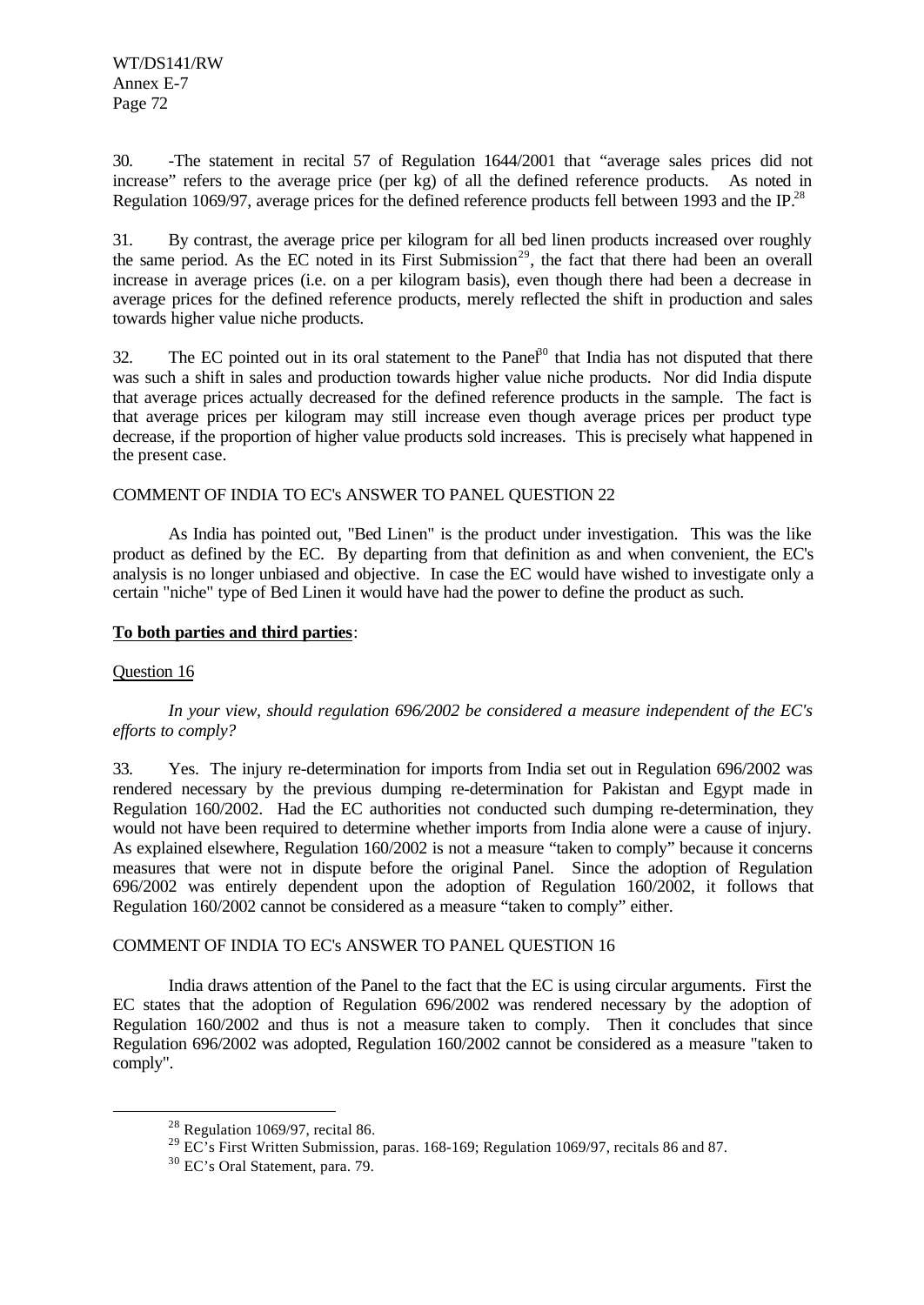In contrast to that pseudo-reasoning, India recalls that all three Regulations— Regulation 1644/2001, 160/2002 and 696/2002—are closely connected as has been recognised by the EC itself during the oral hearings. Respectively, since Regulation 1644/2001 is a measure taken to comply, Regulations 160/2002 and 696/2002 are also measures taken to comply. Indeed, the EC would agree that if A is B and B is C, then A is C.

*If not, on what basis do you consider that it should be treated as part of the process to bring the measures faulted by the original panel into conformity with the EC's obligations? Please explain how you consider that regulation 696/2002 should be treated in this context?*

34. Not applicable.

#### Question 24

*Could the parties clarify whether the relevant date for considering the existence or consistency of measure taken to comply is considered to be the date of the request for establishment of the Panel, or the date on which the DSB actually established the Panel?*

 $35.$  In its First Submission<sup>31</sup>, the EC argued that the relevant date for assessing the consistency of the measures taken to comply with the covered agreements is the date of establishment of the Panel, because that was the date which appears to have been considered as relevant by the panel in *US – Shrimps*  $(21.5)^{32}$ . The agrees with the reasoning of that panel.

36. The EC, nevertheless, considers that the Panel need not reach the issue of whether the relevant date is that of the panel request or that of the establishment of the panel, since, in any event, all the measures cited by India in its panel request were taken before the earlier of those two dates.

#### Question 25

*What, in your view, does the term "dumped imports" as used in Articles 3.1 and 3.2 mean in the context of the analysis and determination of injury? Specifically, may it be interpreted to include imports from unexamined producers for which a determination of dumping under Article 2 has not been made?*

37. As explained in its First Submission, the EC considers that dumping is determined for countries and, therefore, that the investigating authorities are entitled to consider all imports from a country found to be dumping as "dumped imports" for the purposes of Article 3.<sup>33</sup>

38. Should the Panel reject the above interpretation, the EC has submitted in the alternative that in Article 3 the term "dumped imports" means those imports for which the authorities have previously determined that they are "dumped" in accordance with the relevant provisions of the *Anti-Dumping Agreement* dealing with the determination of dumping, regardless of whether such determination is based on the data collected for each exporter concerned, or on data collected for other exporters, where the authorities have limited their examination in accordance with Article 6.10, or on "facts available", where the circumstances of Article 6.8 are present.

Question 26

l

 $31$  EC's First Submission, paras. 34-35.

<sup>32</sup> Panel Report, *United States – Import Prohibition of Certain Shrimp and Shrimp Products – Recourse to Article 21.5 by Malaysia* ("*United States – Shrimps (21.5)*"), WT/DS58/RW, paras. 5.12-5.13.

<sup>33</sup> EC's First Submission, paras. 118-121.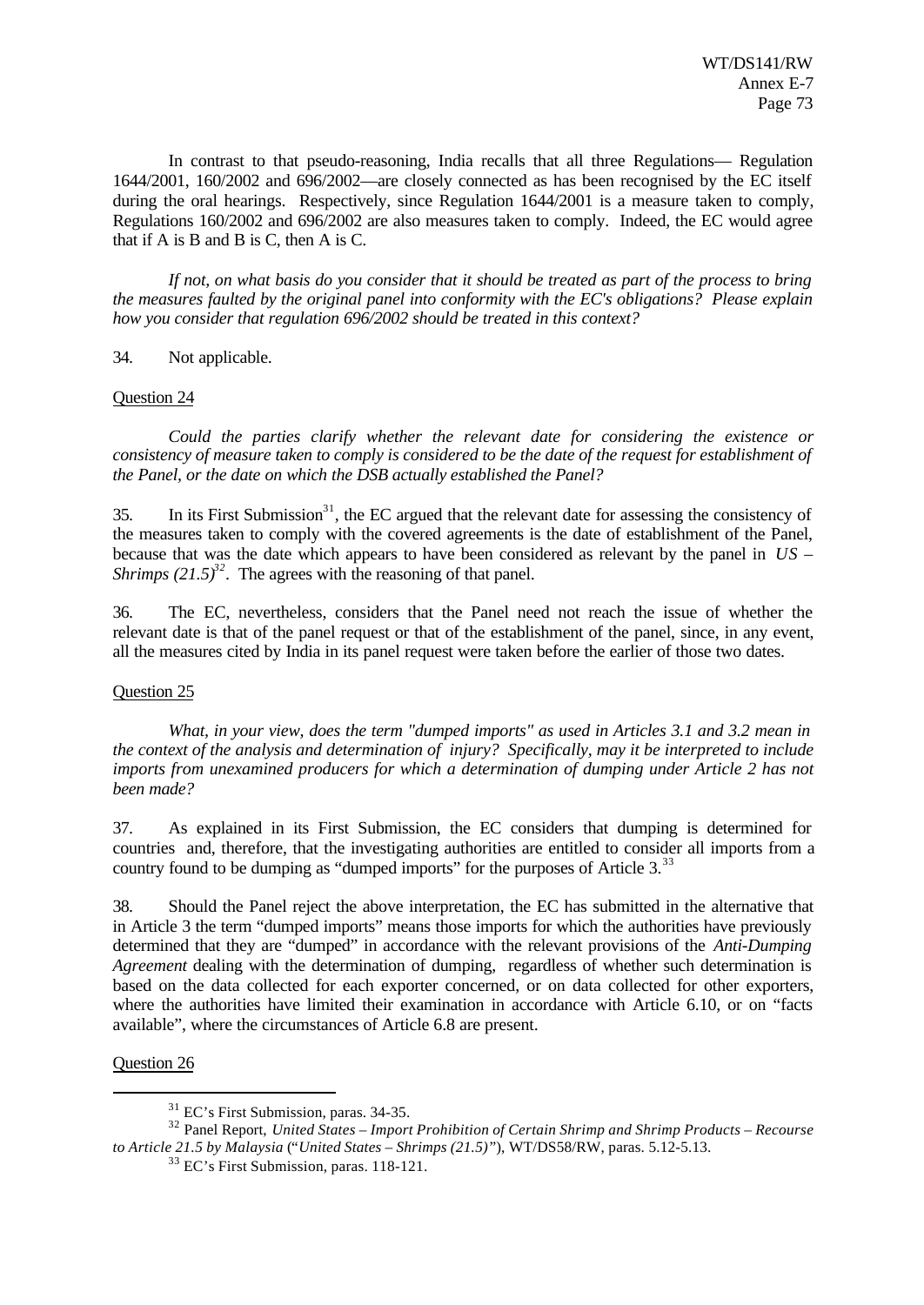*Can you elaborate on the meaning and implications of the terms "imposition" and "application" of an anti-dumping measure. Can the two terms be considered as alternatives for one another? Please consider, in your response, other provisions of the ADA where these terms are used in explaining your views.*

39. The terms "imposition" and "application" are not synonymous and are not used as such in the *Anti-Dumping Agreement*.

40. The word "imposition" ("establecimiento" in the Spanish version) alludes to the action whereby the authorities adopt a generally applicable act (a Regulation in the EC) providing for the collection of anti-dumping duties on individual shipments. The term "imposition" is used in that sense, for example, in Articles 9.1, 11.2 or 12.2.2.

41. In turn, when used in connection with the term "anti-dumping duties", the word "application" refers to the action whereby an anti-dumping duty previously "imposed" by the authorities is "made operative"<sup>34</sup>, i.e. is levied or collected on individual shipments.

42. Thus, for example, Article 10.1 provides that

… anti-dumping duties shall only be *applied* to products which enter for consumption after the time when the decision taken under paragraph 1 of Article 9 … enters into force, subject to the exceptions set out in this Article.

43. The decision referred to in paragraph 1 of Article 9 is the decision whether to "impose" antidumping duties. This confirms that the "application" of duties is an action which is distinct from and subsequent to the "imposition" of duties.

44. By way of exception to the non-retroactivity rule laid down in Article 10.1, the subsequent paragraphs of Article 10 allow in certain cases the retroactive "levying" (cf. Article 10.2, 10.6 10.8) or "collection" (cf. Article 10.7) of duties. This confirms that, in connection with "anti-dumping duties", the *Anti-Dumping Agreement* uses the word "apply" as a synonymous of "levy" and "collect". (The term "levy" is defined in footnote 12 as "the definitive or final legal assessment or collection of a duty or tax".)

45. The EC's interpretation of the term "application" is consistent with the object and purpose of the second sentence of Article 15, which is to encourage the adoption of measures that, while providing a remedy to the domestic industry, are less onerous for the exporters than the "application of anti-dumping duties". Where, as in the case at hand, the importing Member decides to suspend the assessment and collection of duties, the exploration of constructive remedies provided for by the Agreement would be superfluous, because any such remedy (e.g. a price undertaking) would be far more onerous for the exporters than the suspension.

l

<sup>&</sup>lt;sup>34</sup> According to the Black's Law Dictionary (West Publishing Co., 1990),

the word "apply" is used in connection with statutes in two senses. When constructing a statute, in describing the class of persons, things or functions which are within its scope; as that the statute does not "apply" to transactions in interstate commerce. When discussing the use made of a statute, in referring to the process by which the statute is made operative; as where the jury is told to "apply" the statute of limitations if they find that the cause of action arose before a given date.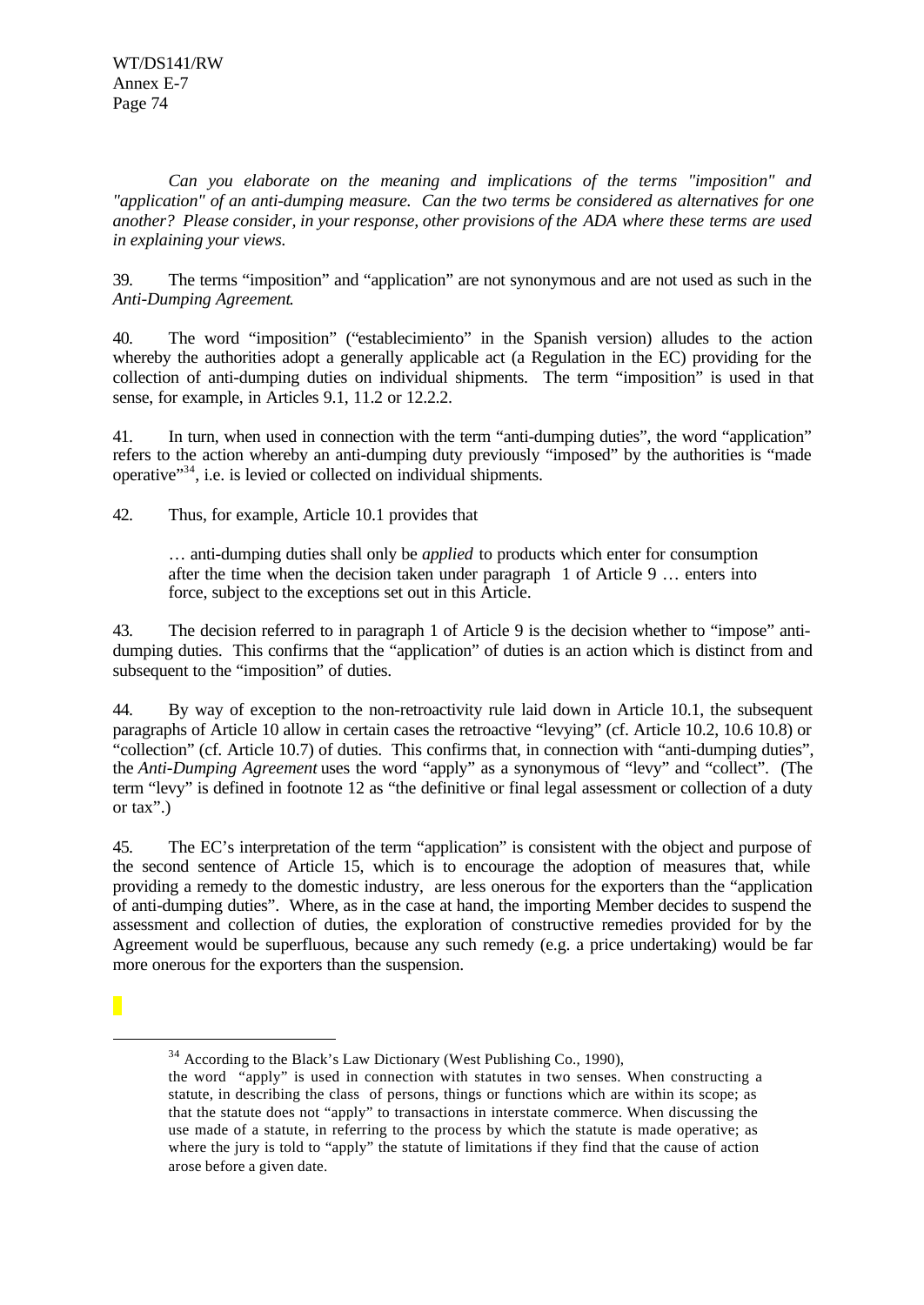#### COMMENT OF INDIA TO EC's ANSWER TO PANEL QUESTION 26

India obviously disagrees that application is necessarily "subsequent to" imposition, as suggested by the EC. For this one only needs to look at Article 7, which states that provisional measures are "applied". Hence, "application" of provisional measures could obviously be before "imposition" of definitive measures.

India also refers to its comments concerning EC's answers to questions 4 and 10 of India.

# Question 27

l

*One might argue that, for unexamined producers (i.e., those not individually examined as part of the sample), there is no direct evidence, only indirect evidence from the sampled companies) as to whether there is dumping or not, since there is no information collected from these producers on the basis of which a dumping determination under Article 2 of the AD Agreement might be made. If this is considered to be the case, can the parties and third parties point the Panel to any specific provisions of the AD Agreement (not including the Article 3.1 reference to positive evidence) that address the question of how a determination of dumping is to be made for producers for which there is no information?*

46. The EC would disagree with the suggested distinction between "direct" and "indirect" in so far as it were meant to imply that the use of what the question describes as "indirect" evidence would be less appropriate.

47. Article 6.10 provides that, where it is not possible to determine an individual margin of dumping for each of the exporters under investigation, the authorities may limit the examination to some exporters. It is implicit in Article 6.10 that, where the authorities decide to resort to that possibility, they may use the dumping margins established for the examined exporters in order to determine the margin of dumping of the unexamined exporters. Indeed, if the authorities were prevented from doing so, and had to collect data from the unexamined exporters in order to calculate their dumping margin, the possibility offered by Article 6.10 to limit the examination to some exporters would serve no useful purpose.

48. The *Anti-Dumping Agreement*, and more specifically Article 6.10, does not prescribe any specific formula to calculate the dumping margin of the unexamined exporters on the basis of the dumping margins established for the examined exporters. This is not saying, however, that the authorities enjoy complete discretion in making that calculation. Article 9.4 places a ceiling on the rate of the duty that may be applied to the imports from the unexamined exporters. Since the duty rate can never exceed the dumping margin (cf. Article 9.3), the formula set out in Article 9.4 also operates, indirectly, as an upper limit on the dumping margin.

49. India has suggested that the dumping margin of the unexamined exporters should be calculated by averaging the margins of the examined exporters, but without excluding the *de minimis* and zero margins.<sup>35</sup> That interpretation has no basis in the *Anti-Dumping Agreement*. Moreover, it would lead to an absurd result: in accordance with Article 9.4, the importing Member would be entitled to apply anti-dumping duties to imports from the unexamined exporters at a higher rate than that calculated by using India's formula; further, in accordance with Article 9.4, the importing Member could apply anti-dumping duties to imports from the unexamined exporters even where it has been established, by applying India's formula, that such imports are not dumped.

<sup>35</sup> India's Second Submission, paras. 130-132.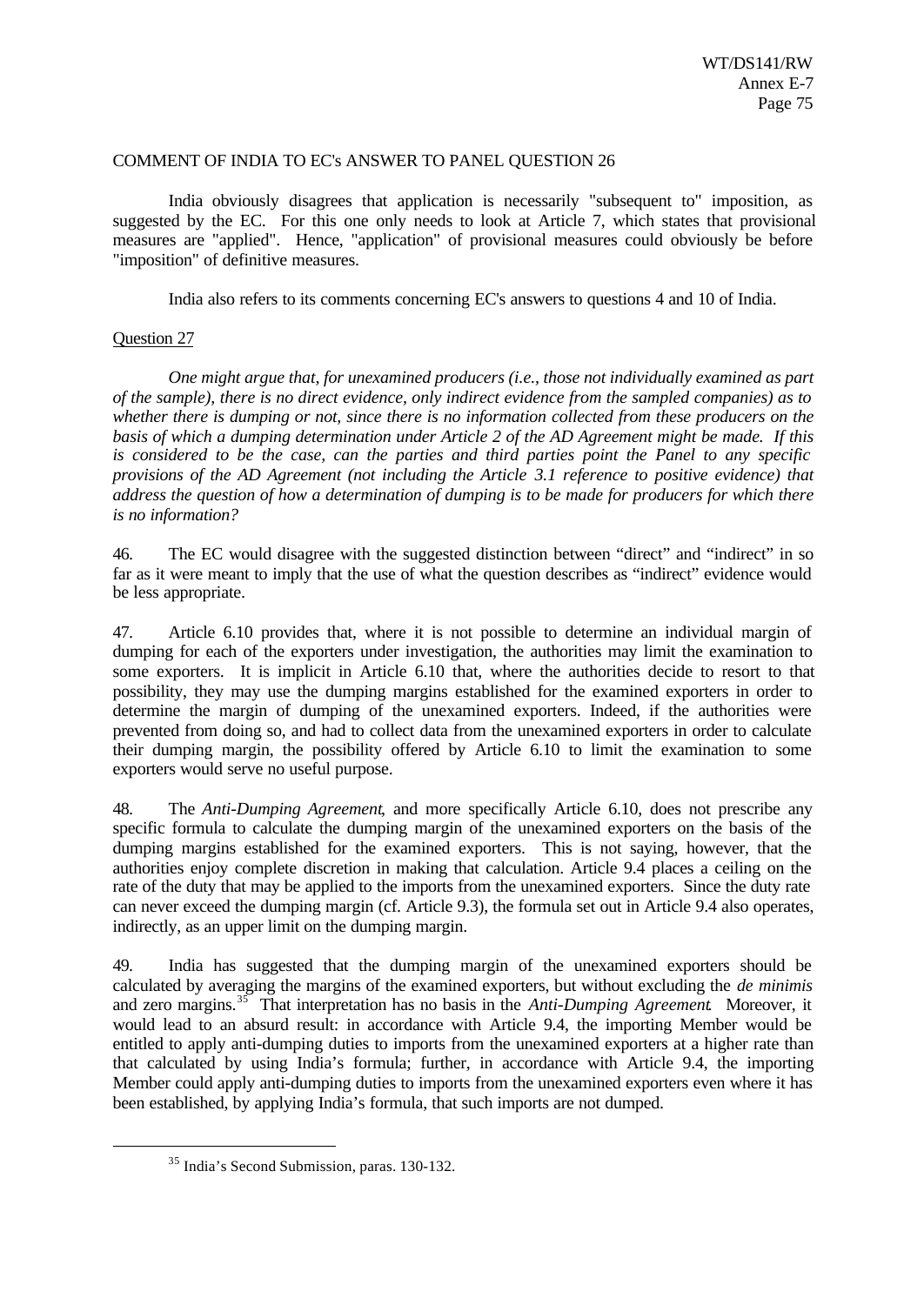WT/DS141/RW Annex E-7 Page 76

#### COMMENT OF INDIA TO EC's ANSWER TO PANEL QUESTION 27

India trusts that it is clear to the Panel that Article 9 addresses the question of "imposition and collection of anti-dumping duties."

While a duty is imposed *as a result of* dumping and injury determined, dumping is not calculated and injury is *not* determined *as a result of* the imposition of a duty. There is a clear distinction and logical sequence in these two steps. By inappropriately mixing the one-way order of these two distinct steps the EC comes to repeat its own argument based on that wrong premise.

#### Question 28

*The EC's actions in the redete rmination might be considered to be one method of making a dumping determination for unexamined producers, based on the calculation of a weighted average margin of dumping for examined producers in the sample. India has proposed another method, based on applying the proportion of imports in the sample found to be dumped to the unexamined imports. Can the parties and third parties point to any specific provisions in the Agreement which either prohibit the EC method or require the Indian method?*

50. Contrary to what is suggested in the question, India's "method" is not "one method of making a dumping determination for unexamined exporters". Unlike the EC's "method", India's does not allow to determine what is the dumping margin of the unexamined exporters. Its sole purpose is to establish what is the volume of dumped imports outside the sample.

51. The formula applied by the EC in order to calculate the dumping margin of the co-operative unexamined exporters is not prohibited by any provision of the *Anti-Dumping Agreement*. Furthermore, the EC's formula is consistent with the formula set out in Article 9.4. In any event, the EC recalls that India has stated no claim in its panel request to the effect that the determinations of dumping for the unexamined exporters (both co-operative and non-co-operative) made by the EC authorities are inconsistent with any of the provisions of the *Anti-Dumping Agreement* dealing with the determination of dumping. The issue raised in the question, therefore, is beyond the Panel's terms of reference.

52. India's "method" is not required by any provision of the *Anti-Dumping Agreement*. Indeed, there is no reason why the *Anti-Dumping Agreement* should prescribe a method to calculate the volume of dumped imports, because the answer to that question follows from the answer to the previous question addressed by the EC's "method", i.e. what is the margin of dumping of the unexamined exporters.

#### COMMENT OF INDIA TO EC's ANSWER TO PANEL QUESTION 28

While not every conceivable action could probably be expressly prohibited beforehand, this does not mean that this thereby automatically allows all possible actions, if these involve results that are inconsistent with the Agreement. In this case, by disregarding positive evidence of the sample the EC acted inconsistently with Article 3.1. By so wrongly establishing the volume of "dumped" imports the EC has also acted inconsistently with Article 3.2.

#### Question 29

*Could the parties and third parties address the meaning and significance of the term "positive evidence" as used in Article 3.1of the AD Agreement? In particular, could the parties address the*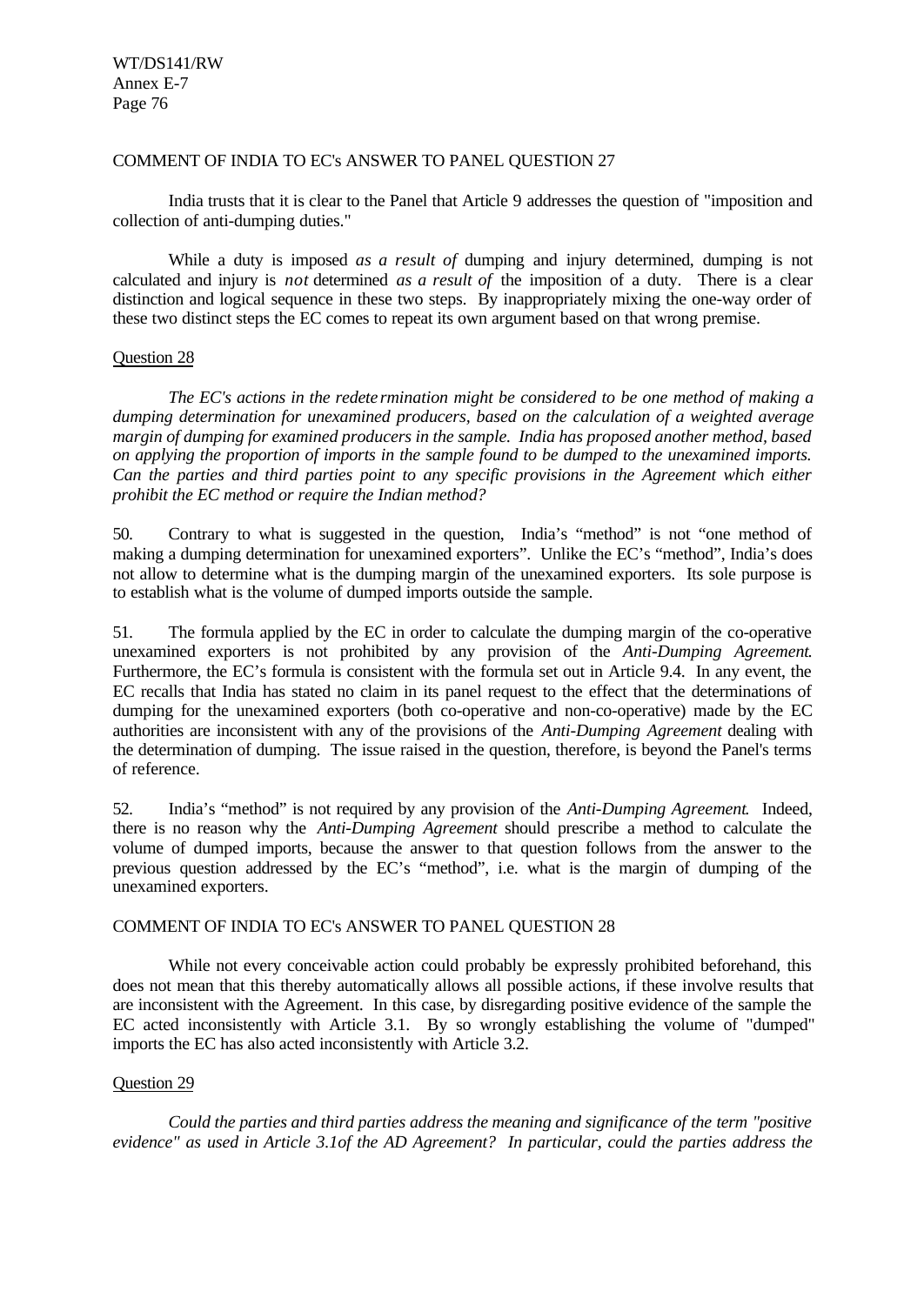#### *question whether the EC's method, as described in question 28 above, rests on positive evidence, and the question whether India's method, as described in question 28 above, rests on positive evidence.*

53. The EC considers that Article 3.1 is not relevant in this context. Article 3 is concerned exclusively with the determination of injury. By India's logic, any claim concerning the determination of dumping (e.g. whether an adjustment has been properly rejected) could also be formulated as a violation of Article 3. That would be clearly absurd. The question of whether imports are "dumped" for the purposes of the injury determination must be examined in the light of those provisions of the *Anti-Dumping Agreement* which deal specifically with the determination of dumping, and not of Article 3. Yet, India has not invoked any such provision in its Panel request.

#### COMMENT OF INDIA TO EC's ANSWER TO PANEL QUESTION 29, para. 53

While the EC does not wish Article 3.1 to be relevant for the injury determination, it is the basic paragraph that informs the entire Article 3 that addresses the determination of injury. The volume of dumped imports is a basic element in the determination of injury. By disregarding positive evidence of the sample the volume of dumped imports has been misrepresented. Clearly this runs contrary to Article 3.1 itself.

54. At any rate, the method followed by the EC for establishing the dumping margin of the cooperative unexamined exporters rests on "positive evidence", because it is based on "positive evidence" of dumping for the examined exporters. With the sole exception of the Claim No 1 under Article 2.2.2 (ii), India has not challenged the determination of dumping for those exporters.

55. Although the term "sample" has been loosely used by all the parties during the underlying investigation and in this dispute in order to refer to the group of exporters included in the examination, the EC has never claimed that such group constitutes a "statistically valid sample" within the meaning of Article 6.10. Rather, it represents the largest percentage of the volume of exports which could be reasonably investigated. Accordingly, the EC considers that, as suggested in Question 6 from the Panel to India, it cannot be assumed that the proportion of imports found to be dumped within the "sample" constitutes "positive evidence" of the proportion of dumped imports which would have been found outside the "sample", had all the exporters been examined individually.

### COMMENT OF INDIA TO EC's ANSWER TO PANEL QUESTION 29, para. 55

The EC seeks to defy common sense by arguing now, suddenly, that it has not selected a sample but, rather, applied the other option of Article 6.10, *i.e.* the largest volume of exports.

One needs only recall the factual record. For example the original Panel Report at paragraph 2.5 makes clear that this assertion now made by the EC is not true. It is a simple fact that a sample was established. One may also recall the EC statement during the recent meeting of the (21.5) Panel with the parties where the EC referred to recital (19) of the Provisional Regulation pointing out that a sample was established. The existence of the sample has never been in doubt.

For the EC to argue now—more than five years after the initiation of investigation—that facts on which that investigation was based were in fact different from reality and different from those published in the EC's Official Journal defies common sense. It even casts general doubts about the veracity of the other statements in the EC's Official Journal. If even official and published statements in the Official Journal are apparently not true then one may only wonder what else is not true.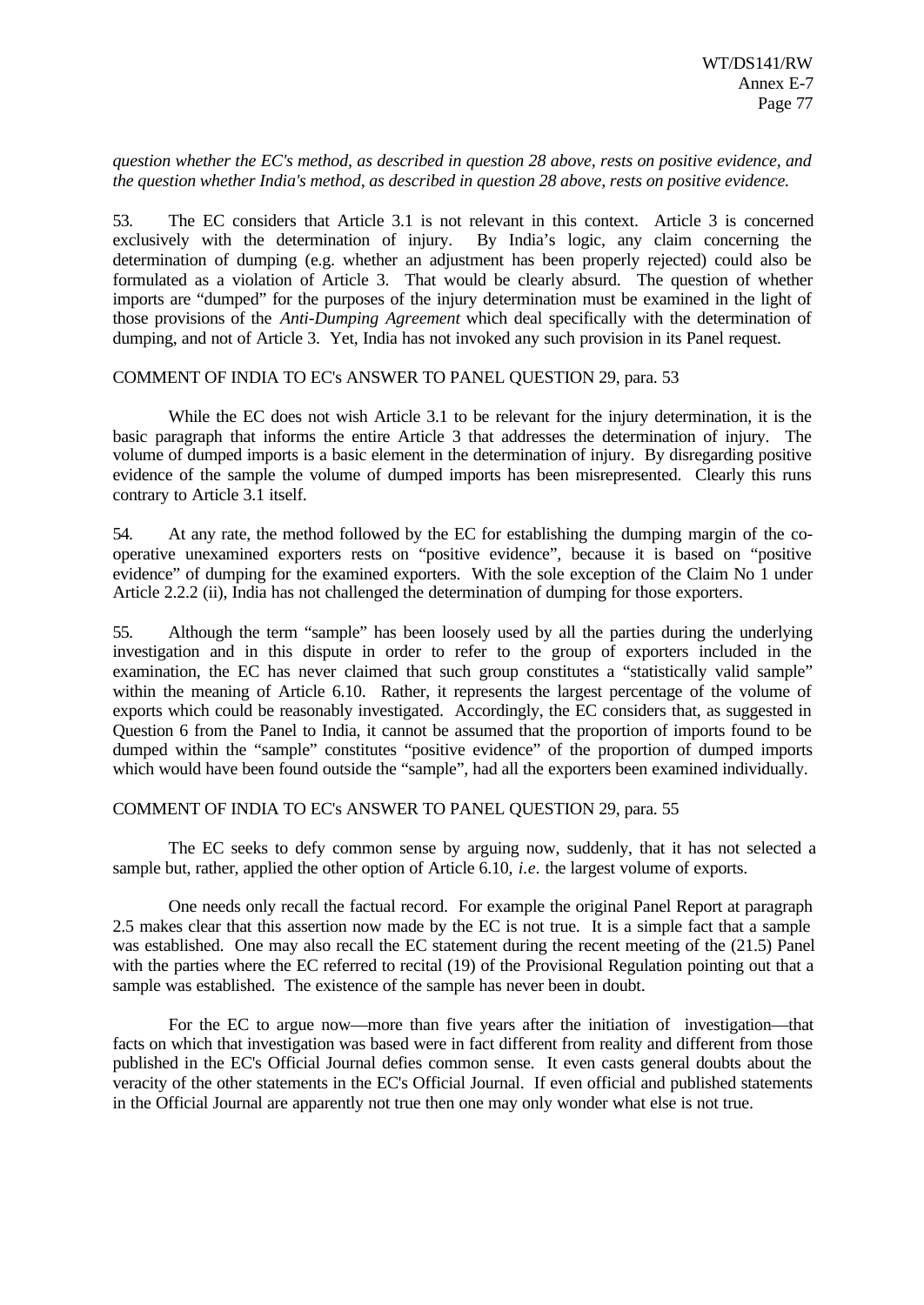WT/DS141/RW Annex E-7 Page 78

#### Question 30

*In light of the Appellate Body findings pertaining to Article 3.5 of the AD Agreement in US-Hot-Rolled Steel Products from Japan, how do your authorities comply with the obligation to "separate and distinguish" the injurious effects of dumped imports from those of other known causal factors?*

56. The causality analysis made by the EC authorities in this case takes into account and is in conformity with the guidance provided by the Appellate Body in *United States – Hot Rolled Steel*.

#### Question 31

*Against what standard would you consider that a Panel should assess whether a Member has complied with Article 21.2 of the DSU? In particular, what specific obligations does this provision impose on Members.*

57. As explained, the EC considers that Article 21.2 of the *DSU* is a non-mandatory provision, which imposes no binding obligations upon developed country Members<sup>36</sup>.

58. The EC has submitted in the alternative that, assuming that Article 21.2 imposed a binding obligation, such obligation would relate to the procedural requirements of the implementation process set out in the other provisions of Article 21, and not to the content of the implementing measures $3^7$ .

#### COMMENT OF INDIA TO EC's ANSWER TO PANEL QUESTION 31, para. 58

India notes that there is nothing in the text of Article 21.2 of the DSU which would suggest that this is not a mandatory provision. Neither does India see textual support for the limitation of the scope of this provision by procedural requirements. The EC reads into Article 21.2 words that are not there. In any case, as India has already stated on a number of occasions, the EC has not even complied with the procedural requirements of Article 21.2.

*In this context, would India please address the actions the EC has cited as fulfilling any obligations it may have under this provision.*

59. Not applicable.

#### **To the EC and third parties:**

### Question 32

l

*India is of the opinion that the outcome of a sample analysis must be extended to the whole. On what basis does the EC consider that this is inappropriate, and that it is appropriate, under the Agreement, to assume that imports from non-investigated foreign producers/exporters are dumped? Third parties are also requested to address this question.*

60. Contrary to what is suggested in the question, the EC authorities did not "assume" that imports from unexamined exporters were dumped. Rather, the EC authorities determined that those imports were dumped on the basis of the evidence of dumping found for the examined exporters (in

<sup>36</sup> EC's First Submission, paras. 279-284. See also EC's Oral Statement, paras. 122-125.

<sup>37</sup> EC's First Submission, paras. 285-288. See also EC's Oral Statement, paras. 126-127.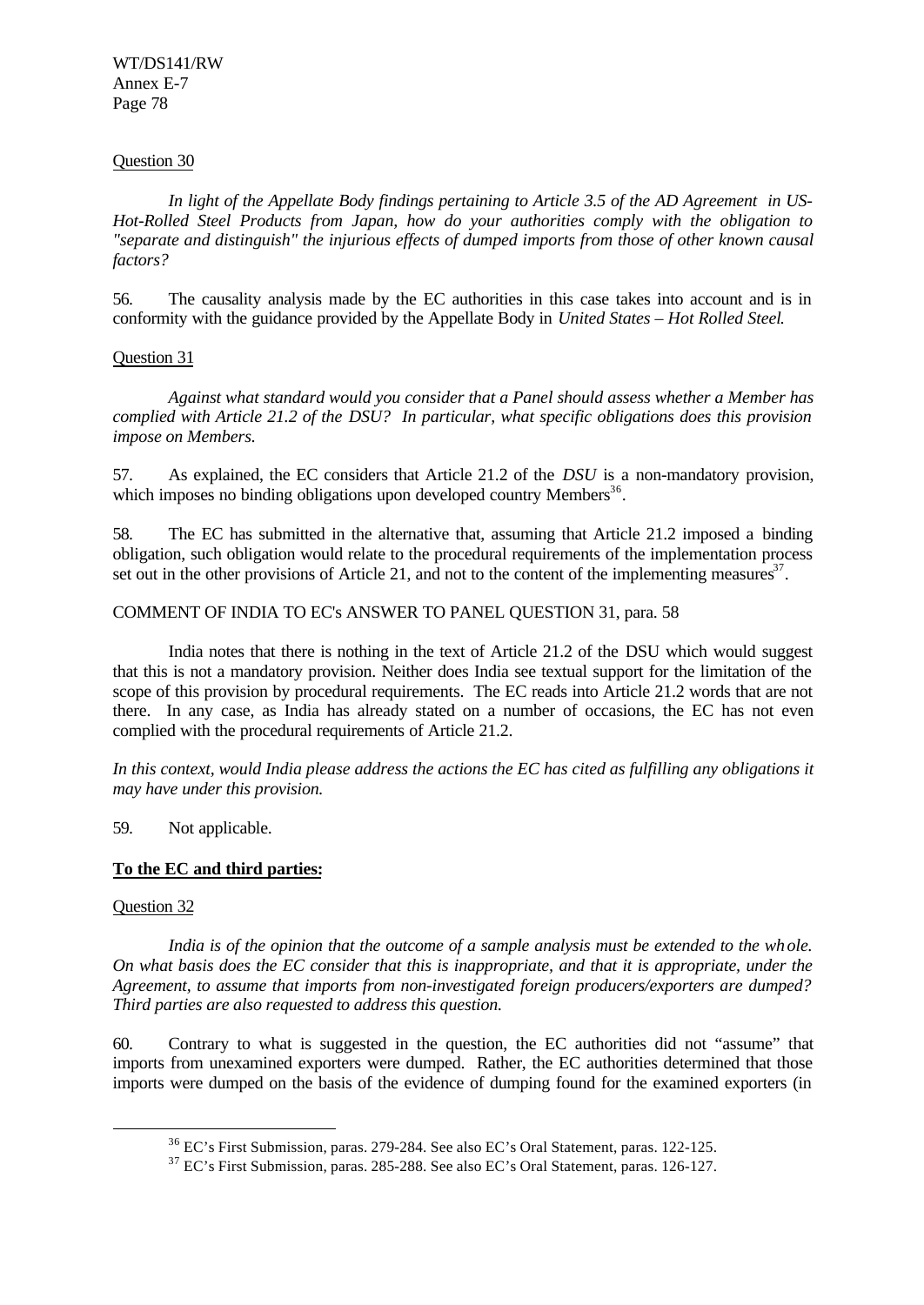the case of the co-operative unexamined exporters) or on the basis of facts available (in the case of the non- co-operative unexamined exporters).

61. As explained above, the EC does not claim that the examined exporters constitute a "statistically valid sample" within the meaning of Article 6.10, but rather the largest percentage of the volume of exports which could be reasonably investigated. The EC does agree, nonetheless, that it is appropriate to rely on data from the examined exporters in order to reach findings for the unexamined exporters. Indeed, that is precisely what the EC authorities did in this case. They relied upon the dumping margins established for the examined exporters in order to determine the dumping margin for the co-operative unexamined exporters.

62. The disagreement between the EC and India rather concerns the question of the purpose for which the data pertaining to the examined exporters should be used. Article 6.10 is concerned with the determination of dumping margins, and not with the determination of injury. Accordingly, the data collected from the examined exporters must be used in order to calculate the dumping margin of the unexamined exporters, rather than in order to estimate the volume of dumped imports. As explained, the answer to that question follows from the answer to the question which precedes it logically, i.e. what is the dumping margin of the unexamined exporters. India's "method" leaves that question unanswered.

# COMMENT OF INDIA TO EC's ANSWER TO PANEL QUESTION 32

India refers to her comments made above in respect to question 29.

# To Korea

# Question 34

l

*Korea argues that using sales value as the weighting factor in calculating weighted average SGA and profits for purposes of Article 2.2.2(ii) distorts the relative importance of the producers' whose information makes up the average by over-representing the producers with higher SGA and prices, and is therefore inconsistent with Article 2.2.2(ii).*

63. As already explained in the EC's First Submission<sup>38</sup>, contrary to Korea's suggestion, the fact that a producer/exporter has a bigger total sales value does not necessarily imply that its level of profits and SGA expenses is higher. India acknowledged this in its Second Submission<sup>39</sup>.

64. In the first place, because the level of profits is a function not only of the prices but also of the costs of each producer. Under normal market conditions, the prices of all the operators will tend to be similar, while their costs may diverge substantially due to a variety of reasons (e.g. degree of amortisation of the investments, differences in technology and production methods, different sources of financing, etc.). Thus, in practice, the differences in profitability between the exporters/producers are more likely to arise from differences in costs than from differences in prices.

65. More particularly, Korea overlooks that the level of profits is also a function of the SGA expenses. Lower SGA expenses will result in higher profits and vice-versa. Thus, in the case at hand, Bombay Dyeing, the company with a higher average price (per "units/set") had a higher profit margin,

<sup>38</sup> EC's First Submission, paras. 83 and 84.

<sup>39</sup> India's Second Submission, paras. 99 and 100.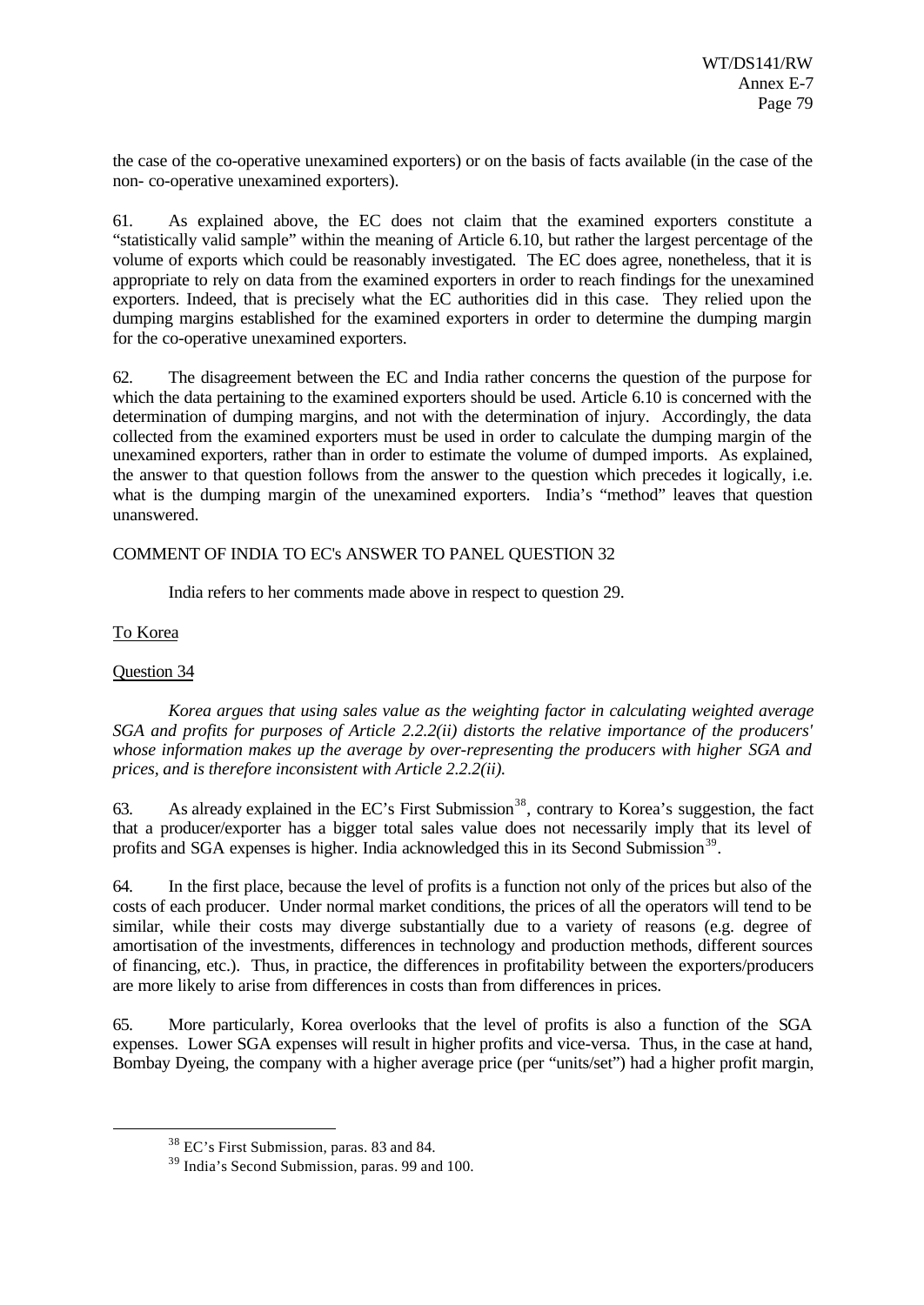WT/DS141/RW Annex E-7 Page 80

l

but a lower margin for SGA (10.39 %) than Standard Industries (19.15%).<sup>40</sup> This contradicts Korea's contention that higher prices reflect always both higher profits and higher SGA.<sup>41</sup>

66. Second, a bigger sales turnover may reflect a different product mix, rather than higher unit prices for comparable products. Indeed, this appears to have been the case here. While Bombay Dyeing's average unit price per "unit/set" (213 rs) was higher than Standard's (73 rs), Standard's average unit price per kg.  $(306 \text{ rs})$  was higher than Bombay Dyeing's  $(288 \text{ rs})$ .<sup>42</sup> This shows that Bombay Dyeing and Standard were selling a very different mix of products.<sup>43</sup>

*Korea suggest, however, that using sales value as the weighting factor for purposes of Article 9.4(i) is acceptable because the dumping margin is independent of sales value. Could Korea comment on the potential for distortion arising from using sales value as the weighting factor under Article 9.4(i). Would not weight-averaging based on sales value over-represent the producers with higher dumping margins in the average?*

67. Using sales value as the weighting factor for purposes of Article 9.4(i) does not necessarily "overrepresent" the exporters with higher dumping margins. The size of the dumping margin is not directly related to the total export sales value of each exporter. Rather, it is the result of a complex calculation involving the comparison of the export price of each type to the domestic price or cost of production of the same type.

<sup>40</sup> See the table included in India's First Submission, para. 45

<sup>&</sup>lt;sup>41</sup> The EC requests confidential treatment for the percentages mentioned in this paragraph.

<sup>42</sup> See the table included in the EC's First Submission, para. 93.

<sup>&</sup>lt;sup>43</sup> The EC requests confidential treatment for the figures mentioned in this paragraph.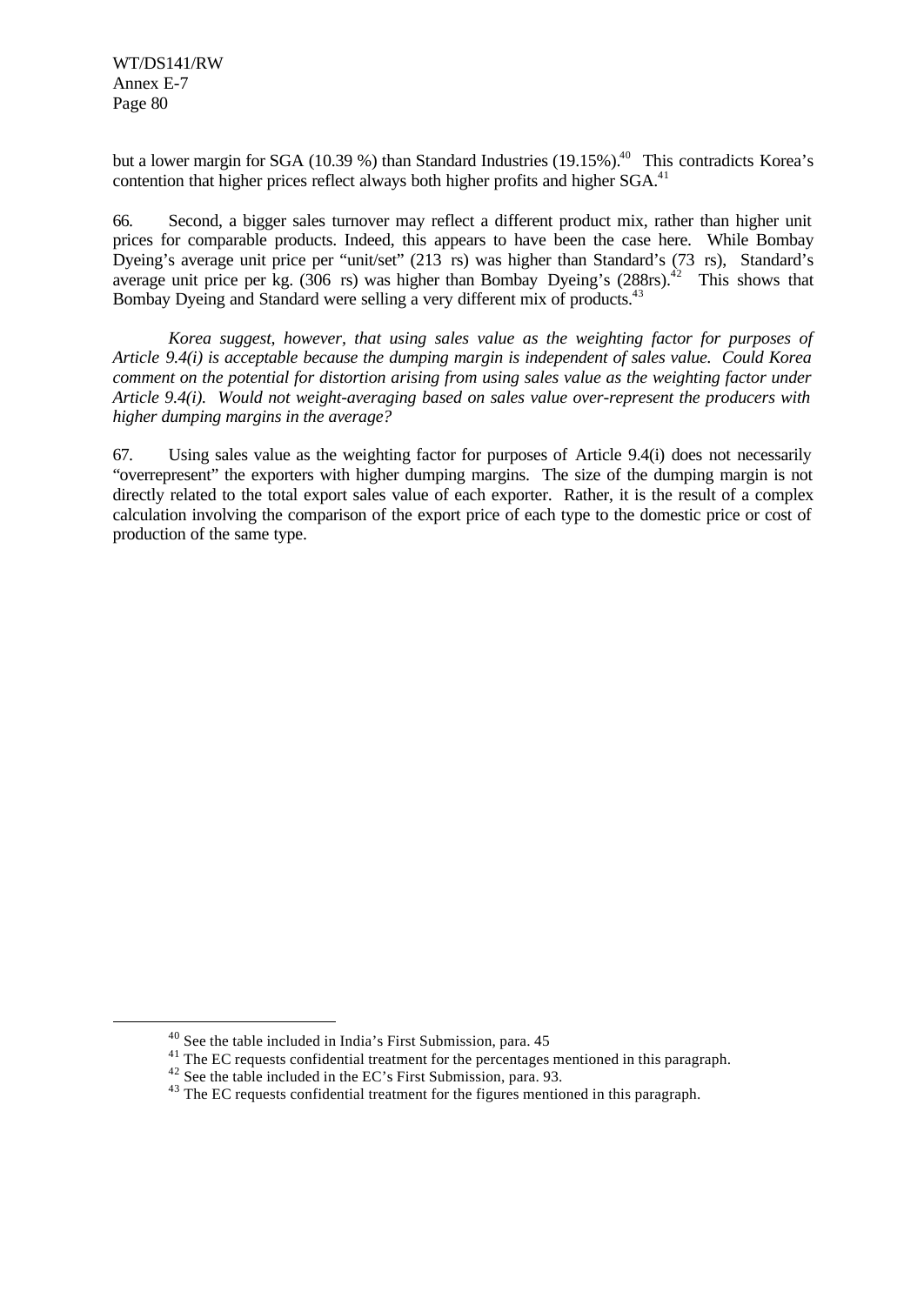# **ANNEX E-8**

# COMMENTS OF INDIA ON ANSWERS OF THE EUROPEAN COMMUNITIES TO THE QUESTIONS FROM INDIA

30 September 2002

#### Question 1

*EC may like to clarify that which provision of the WTO Agreement and Vienna Convention does the EC rely when stating that it is possible to extensively interpret provisions of substantive law (as it has argued in the US–Certain Corrosion Resistant Carbon Steel Flat Products from Germany) and impossible as regards the provisions of procedural law?*

1. In the case mentioned by India, the EC argued that the requirement to terminate the investigation where the amount of the subsidy is *de minimis* applies also to sunset reviews. The Panel agreed. The EC considers that the reasoning followed by the panel in *US - Corrosion Resistant Steel* cannot be extrapolated to other provisions. Rather, the question of whether a provision which is not expressly cited in Article 11.4 may nevertheless apply to reviews under Article 11.2 must be considered on a case-by-case basis. The EC considers that, for that purpose, it may be relevant that, unlike the provision at issue in *US – Corrosion Resistant Steel,* Article 5.7 is a purely procedural provision, like the provisions referred to in Article 11.4. The EC, nevertheless, has not argued that no procedural provision, other than those referred to in Article 11.4, can ever be applicable to reviews under Articles 11.2 or 11.3. To repeat, the question must be considered on a case-by-case basis. Unlike the EC in *US - Corrosion Resistant Steel*, India has not cited any compelling reasons to consider that Article 5.7 should apply to reviews, notwithstanding its express wording.

#### COMMENT OF INDIA TO EC's ANSWER TO INDIA's QUESTION 1

India draws attention of the Panel to the fact that the EC has changed the position that it took during the oral hearings. Then, the EC was of the opinion that "the requirement to terminate the investigation where the amount of subsidy is *de minimis*" is a provision of *substantive* law. Now the EC claims that it is a provision of *procedural* law in contrast to Article 5.7 of the ADA which is "a *purely procedural* provision". India submits that this distinction is an arbitrary invention of the EC having no support whatsoever in the text of the WTO Agreement. Accordingly India believes that the compelling reasons accepted by the Panel in *U.S. – Corrosion Resistant Steel* to interpret Article 11.9 of the ASCM extensively should also be applied in respect of Article 5.7 of the ADA. India notes that the EC shifts its positions as regards the interpretation of the covered agreements depending on whether the EC is a complainant or a respondent. Thus, the Panel should disregard the EC's arguments made in paragraphs 6, 106-109 of the EC's First Written Submission (FWS), paragraph 10 of the EC's Second Written Submission (SWS) and paragraph 50 of the EC's Oral Statement.

#### Question 2

*It goes without saying that the EC as a third party in the Australia–Salmon (Article 21.5– Canada) case recalls the following finding of the panel:*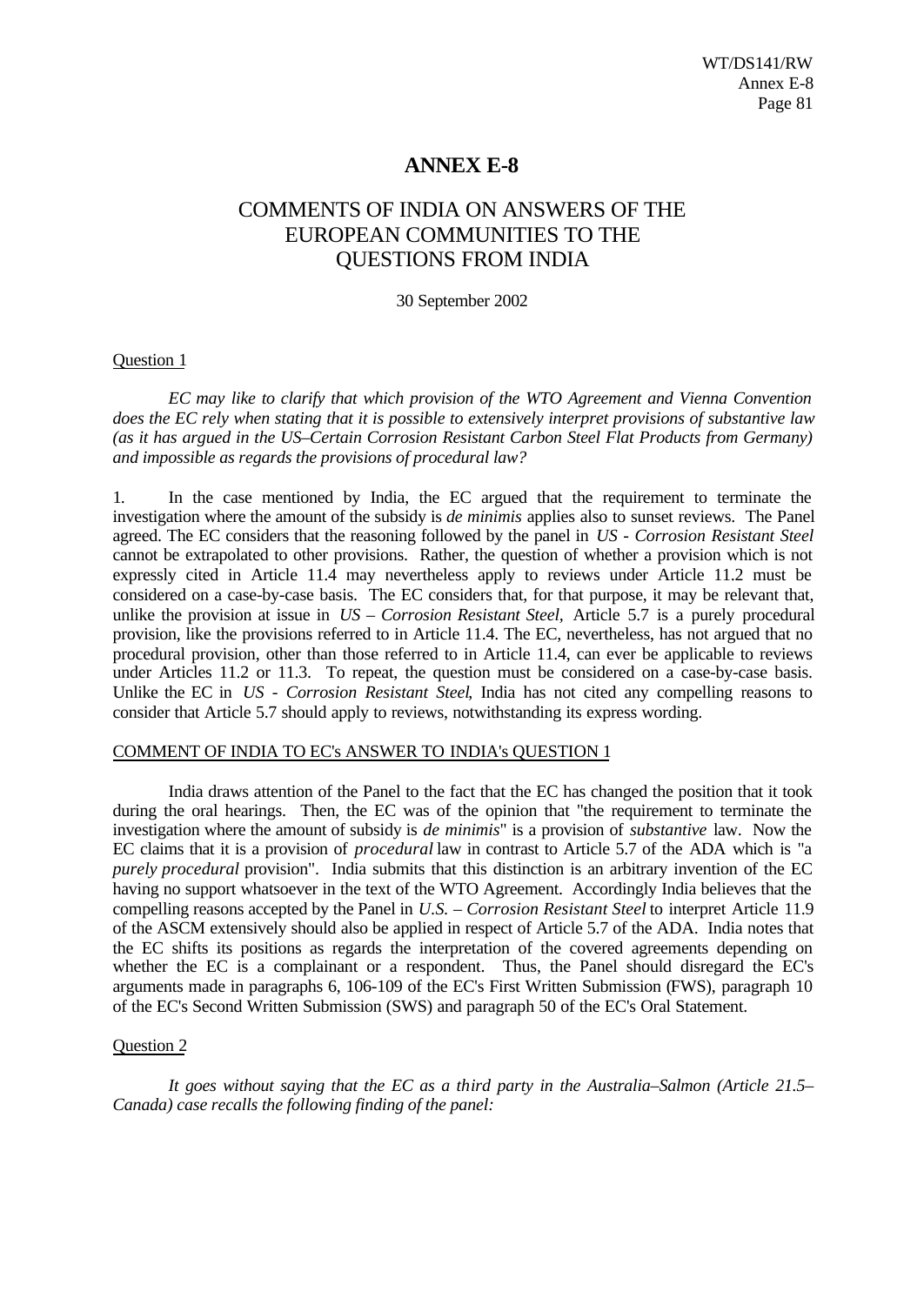*" … we note that an Article 21.5 panel cannot leave it to the full discretion of the implementing Member to decide whether or not a measure is one "taken to comply". If one were to allow that, an implementing Member could simply avoid any scrutiny of certain measures by a compliance panel, even where such measures would be so clearly connected to the panel and Appellate Body reports concerned, both in time and in respect of the subject-matter, that any impartial observer would consider them to be measures "taken to comply"." (emphasis added)*

*In light of this statement could the EC in its reply comment upon the reasons not to consider Regulation 160/2002 and Regulation 696/2002 as measures "taken to comply"? Specifically why does the EC believe that these measures are not "clearly connected"? Could the EC in its reply bear in mind the following paragraph of the article by Jason E. Kearns and Steve Charnovitz:*

*"Evidence of a clear connection or inextricable link between the two measures could include the following: the aggravating and implementing measure (1) are linked in official government statements; (2) were enacted or adopted within a reasonably close period of time; (3) affect and specifically target the same product(s) or same producer(s); (4) were enacted or adopted by the same legislative or administrative body; and (5) are of the same general nature (e.g., both are sanitary measures). In many cases, for example, the aggravating measure will be part of the same legislation or regulation as the implementing measure (and, therefore, will be enacted or adopted by the same body). As a general matter, we would expect that an aggravating measure and an implementing measure that are part of the same legislation or regulation would be sufficiently connected to justify an Article 21.5 review of both measures."*

2. The "subject matter" of Regulation 160/2002 is different from the "subject matter" of the measure in dispute before the original panel. The anti-dumping duties on imports from Egypt and Pakistan were not in dispute before the original panel.

#### COMMENT OF INDIA TO EC's ANSWER TO INDIA's QUESTION 2

India notes the refusal of the EC to enter into a substantive discussion on the objective criteria of a "clear connection" between Regulations 1644/2001, 160/2002 and 696/2002. Thus, the EC confirms once again the statement it made during the oral hearings that these three measures are closely connected. Accordingly, since Regulation 1644/2001 is recognised by the EC as a "measure taken to comply" all three Regulations are "measures taken to comply". As for the subjective criteria of "subject matter" India draws attention of the Panel to the almost identical titles of Regulations 1644/2001 and 160/2002. India recalls in this connection that it was not India who cumulated the imports from India, Egypt and Pakistan in the original Regulation 2398/97 in the first place.

#### Question 3

*The EC in paragraph 35 of its First Written Submission (FWS) states:*

*"As submitted above, the EC considers that Regulations 160/2002 and 696/2002 are not measures "taken to comply". However, should the Panel conclude that they are, the EC submits that the relevant date for assessing the consistency of the measures "taken to comply" with the covered agreements is the date of establishment of the panel, and not that of the end of the "reasonable period of time".*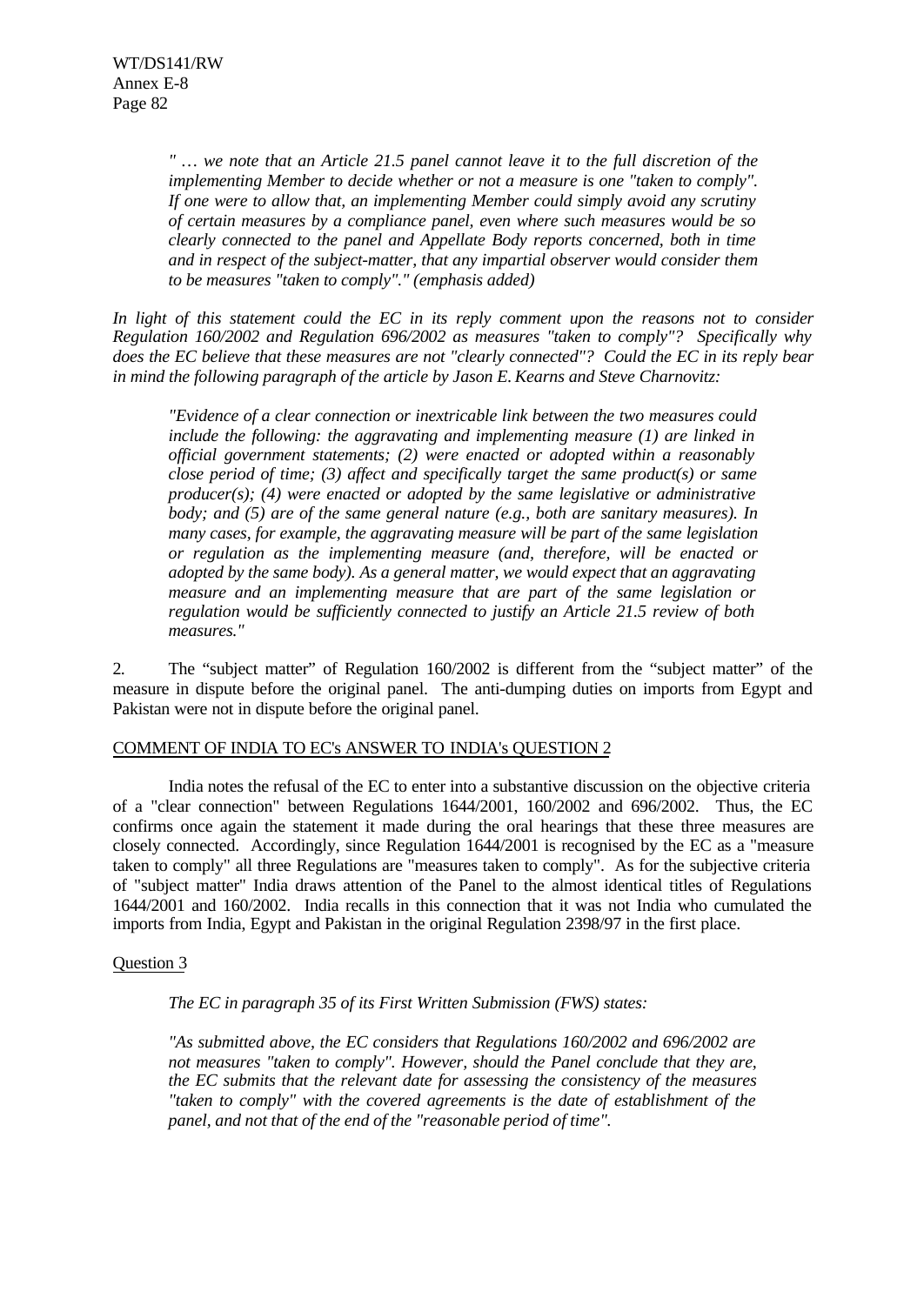*Does the EC generally believe that the scope and substance of the obligation to comply depends on the terms of reference of a subsequent 21.5 panel or is it an ad hoc opinion?*

3. The EC believes that the position expressed in paragraph 35 of the EC's First Written Submission is valid with respect to all Article 21.5 disputes.

*What is the textual support for this approach in the WTO Agreement?*

4. As observed by the Panel in *US – Shrimps*, "the DSU is silent as to the date on which the existence or consistency of the implementing measure must be assessed"<sup>1</sup>.

*Does the EC suggest that the promptness of compliance depends not on the outcome of Article 21.3 arbitration or mutual agreement of the parties as in the present case, but on how fast a 21.5 panel is established and with what terms of reference?*

5. India persists in confusing two different issues: the scope of the Panel's jurisdiction under Article 21.5 and the obligations of the implementing Member under Article 21.3.

#### COMMENT OF INDIA TO EC's ANSWER TO INDIA's QUESTION 3

India does not "persist in confusing two different issues: the scope of the Panel's jurisdiction under Article 21.5 and the obligations of the implementing Member under Article 21.3". India has merely reproduced the EC's "line" of reasoning contained in paragraph 35 of the EC's FWS. Indeed, it was the purpose of the question to demonstrate that it is *the EC* by making a conditional argument on a systemic problem who confuses two different issues. India thanks the EC for accepting that its logic in paragraph 35 of the FWS is absurd. Thus, the whole second request of the EC for the preliminary ruling is absurd.

#### Question 4

l

*In US–Section 301 case the EC recalled the US the following ruling of the GATT panel on United States – Measures Affecting Alcoholic and Malt Beverages (Beer II):*

*"Even if Massachusetts may not currently be using its police powers to enforce this mandatory legislation, the measure continues to be mandatory legislation which may influence the decisions of economic operators. Hence, a non-enforcement of a mandatory law in respect of imported products does not ensure that imported beer and wine are not treated less favourably than like domestic products to which the law does not apply".*

*The EC added afterwards:*

*"… the provisions of Sections 301-310 stipulating WTO-inconsistent action would thus remain WTO-inconsistent even if the USTR did not enforce them at all. (underlining in original)*

*Why does the EC believe that this reasoning does not apply to the current suspension or nonapplication of anti-dumping duties which otherwise would be illegal due to the failure to explore constructive remedies?*

<sup>1</sup> Panel Report, *US – Shrimps*, para. 5.12.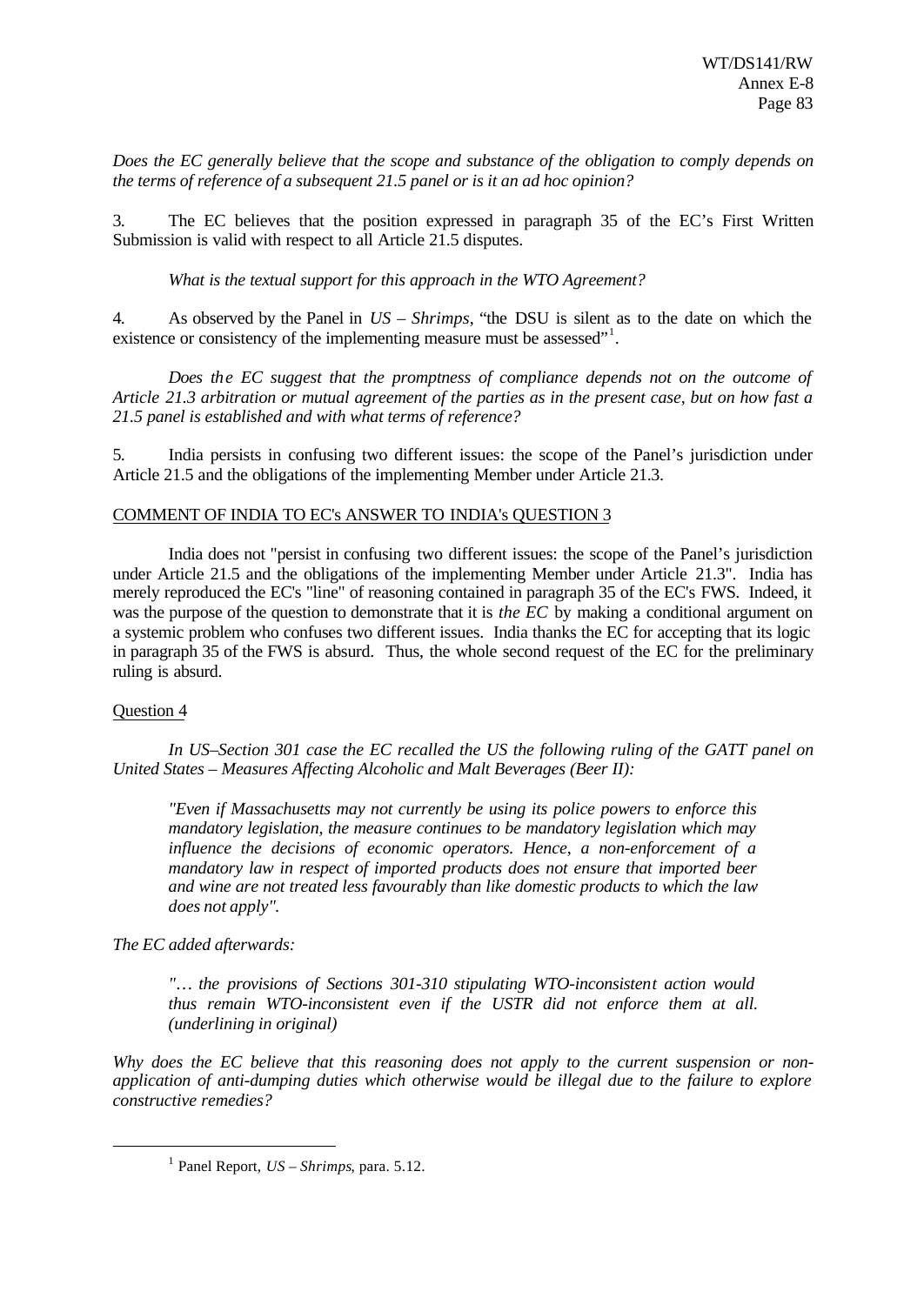6. In *US – Malt and Alcoholic Beverages* the United States did not argue that the measure was suspended as a matter of law. Rather, the United States argued that, *de facto*, the authorities of Massachusetts were not using their police powers to enforce it. The panel correctly rejected that argument. Unlike the Massachusetts authorities, the EC customs authorities could not "enforce" the measures in dispute even if they wished to. The decision to suspend the application of the duties means that the EC customs authorities are legally prevented from assessing and collecting any antidumping duties on imports from India.

#### COMMENT OF INDIA TO EC's ANSWER TO INDIA's QUESTION 4

India notes that the EC does not comment on the position the EC has taken in the *US–Section 301.* To remind, in this case the fact that the United States argued that the measure had been suspended as a matter of law, did not preclude the EC from arguing that non-application of a measure can be considered as a form of application. Thus, again India notes that the EC shifts its position as for interpretation of the covered agreements depending on whether the EC is a complainant or a respondent. Accordingly, the Panel should disregard the EC's arguments concerning the status of suspension of anti-dumping duties. Undoubtedly, the latter is a form of application of anti-dumping measures.

#### Question 5

*Could the EC clarify how the citation from the Appellate Body report in paragraph 227 of its FWS concerning increased imports as "the sole cause" of serious injury support its statement in the same paragraph that "the EC authorities were not required to prove that dumped imports were the cause of the injury suffered by the EC industry"?*

7. The EC recalls that in the statement mentioned by India, the EC was citing India's own First Written Submission. The use of the definite article "the", rather than the indefinite "a", in the phrase "the cause of injury" implies that dumped imports must be the sole cause of injury.

#### COMMENT OF INDIA TO EC's ANSWER TO INDIA's QUESTION 5

The EC defies common sense by seeing no difference between the phrases "the sole cause" and "the cause". For that reason, EC's arguments contained in paragraphs 227-230 of the EC's FWS, paragraph 13 of the EC's SWS and 107-108 of the EC's Oral Statement should be disregarded.

#### Question 6

l

*In the US–Wheat Gluten case the EC argued that Article 4.2(b) of the Agreement on Safeguards requires that a Member demonstrate that "increased imports" caused "serious injury per se, i.e. taken alone". Although India is nowhere arguing the same in the present case, it still would have nothing against the identical EC's position in respect of Article 3.5 of the ADA. Why did the EC change its views? Do Panel or Appellate Body reports prohibit a Member to take a more liberal approach to the issues than may be actually contained in the text of the WTO Agreement?*

8. The EC made that argument in connection with Article 4.2 (b) of the *Agreement on Safeguards* and not with respect to Article 3.5 of the *Anti-Dumping Agreement*. Indeed, when making that argument, the EC emphasised the exceptional nature of the *Agreement on Safeguards.*<sup>2</sup>

<sup>2</sup> Appellate Body Report, *United States – Definitive Safeguard measures on Imports of Wheat Gluten from the European Communities*, WT/DS166/AB/R, para. 17.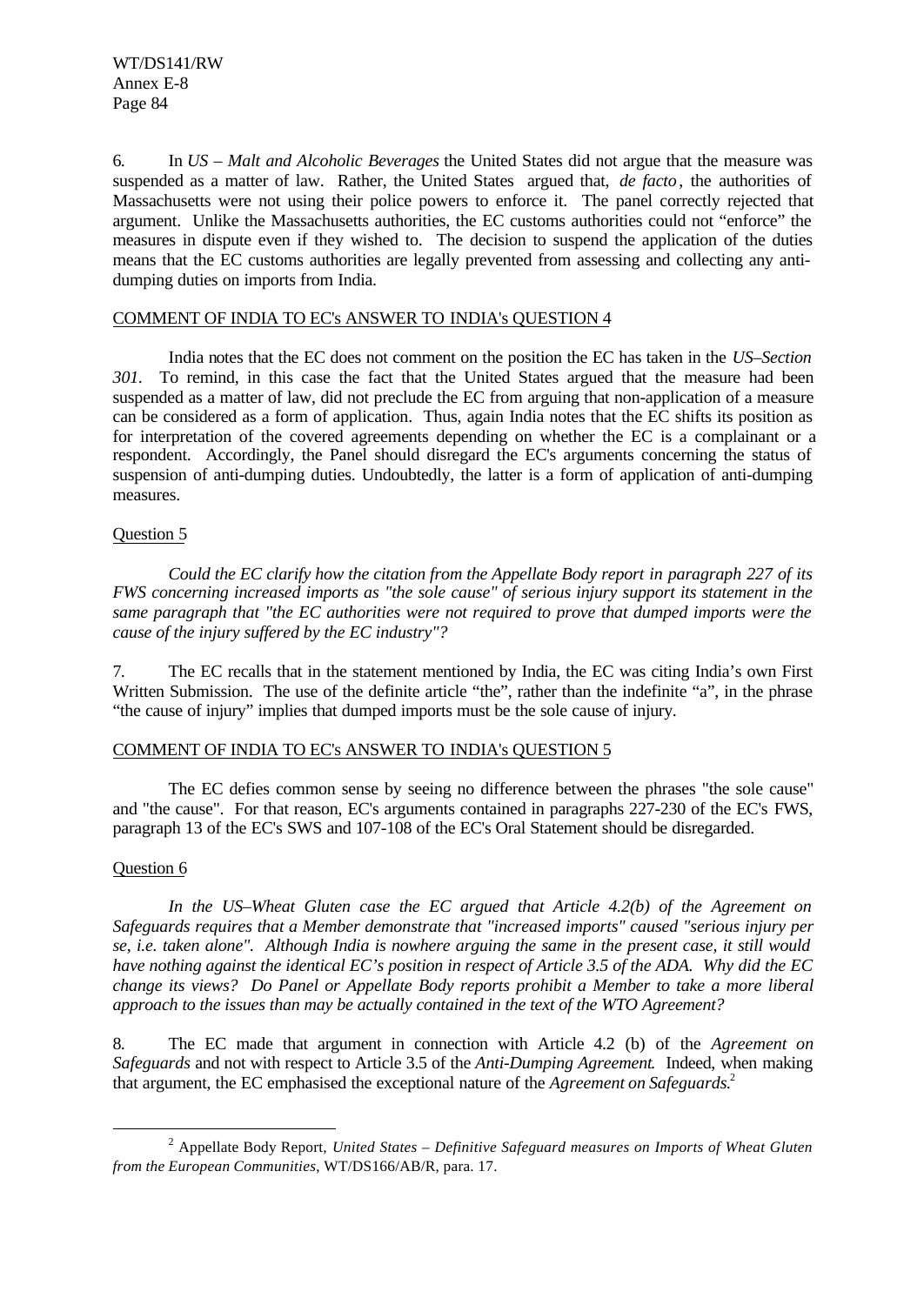#### COMMENT OF INDIA TO EC's ANSWER TO INDIA's QUESTION 6

The EC is well aware of the fact that in spite of the exceptional nature of *safeguard measures* (not the *Agreement on Safeguards*!), "adopted panel and Appellate Body reports relating to the nonattribution language in the *Agreement on Safeguards* can provide guidance in interpreting the nonattribution language in Article 3.5 of the *Anti-Dumping Agreement*."<sup>3</sup> Bearing in mind this awareness India notes that the EC has put forward no explanation to the shift in its position. Thus, again the EC changes its approach to the interpretation of the covered agreements depending on whether it is a complainant or a respondent. Respectively, this represents an additional rationale for the Panel to disregard EC's arguments contained in paragraphs 227-230 of the EC's FWS, paragraph 13 of the EC's SWS and 107-108 of the EC's Oral Statement.

#### Question 7

l

*What is the difference between a "niche product" and a "like product"? Are "niche products" unlike "non-niche products"?*

9. As the EC explained before the Panel, a "niche" bed linen product falls within the definition of the like product. The EC noted in its First Submission that cotton type bed linen is a product which comprises several different types or ranges of product, all of which constitute the like product.<sup>4</sup>

10. In this respect, the EC wishes to point out that where India refers in its closing statement to the Panel to "identical" products within the meaning in Article 2.6 of the Anti-Dumping Agreement, it fails to cite that provision in full.<sup>5</sup> Article 2.6 provides:

Throughout this Agreement the term "like product" ('produit similaire') shall be interpreted to mean a product which is identical, i.e. alike in all respects to the product under consideration, or in the absence of such a product, another product which, although not alike in all respects, has characteristics closely resembling those of the product under consideration.

11. In any event, India has raised no claim under Article 2.6 in this Panel request and has not directly disputed the fact that the niche product is the like product. Rather, India has disputed the fact that the EC refers to the (uncontested) shift in production and sales towards the higher value niche products in analysing the overall increase in average prices of bed linen on a per kilogram basis. The EC maintains, however, that it is entitled to analyse such developments in context.<sup>6</sup>

### COMMENT OF INDIA TO EC's ANSWER TO INDIA's QUESTION 7

India is surprised to note that after all these years the EC now takes as a "fact" that "the niche product is the like product." India trusts that it is clear to the Panel that the product under consideration is Bed Linen, as originally defined by the EC, and not part of the Bed Linen as is now submitted by the EC.

<sup>3</sup> Appellate Body Report, *United States – Anti-Dumping Measures on Certain Hot-Rolled Steel Products from Japan* ("*US – Hot-Rolled Steel* "), WT/DS184/AB/R, adopted 23 August 2001, para. 230. <sup>4</sup> EC's First Written Submission, para. 170.

<sup>&</sup>lt;sup>5</sup> India's closing statement, para 47.

<sup>6</sup> EC's Oral Statement to the Panel, paras 79-81.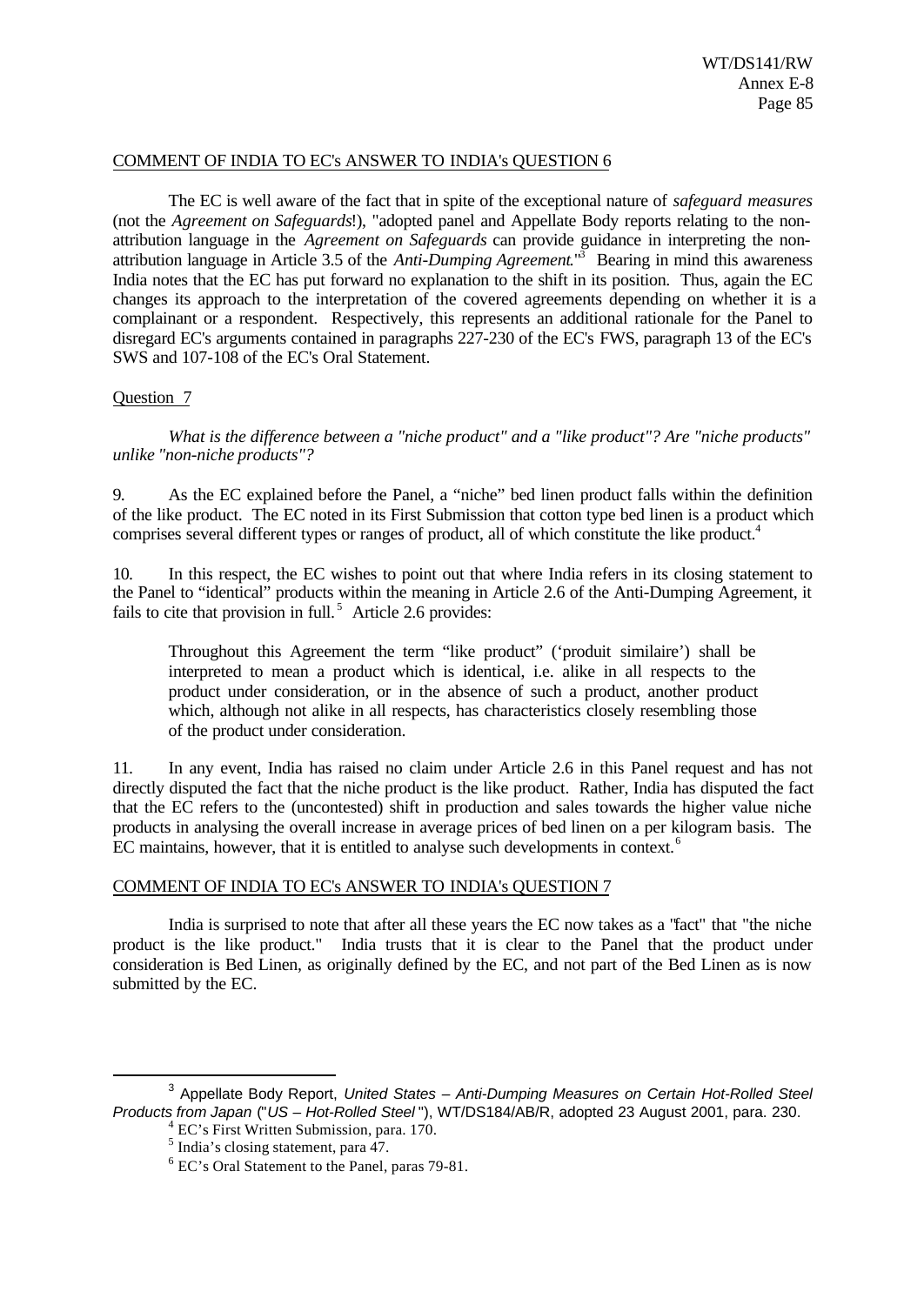WT/DS141/RW Annex E-8 Page 86

#### Question 8

l

*The EC states in paragraph 114 of its oral statement "the increase in the cost of raw cotton is not a different causal factor, because it cannot have any injurious effects on its own." How does the EC reconcile this statement with recital 103 of the original Provisional Regulation wherein it stated: "the Commission concluded that increases in raw material prices had caused injury"? Also, how does the EC reconcile that paragraph 114 with recital (50) of the re-determination?*

12. As already explained in paragraphs 245-248 of the EC's First Submission, India takes those statements out of context. In particular, in recital 103 of Regulation 1069/97 it was not merely stated that the increase in raw material prices had caused injury, but that any injury caused was in turn due to inability to pass on the increased cost of the raw material to customers. It should be noted that recital 50 of Regulation 1644/2001 simply points to the injury suffered by the Community industry and highlights the declining and inadequate profitability which is the result of prices which did not reflect the increases in costs of raw cotton and which had not been able to keep pace with inflation in prices of consumer goods. The pertinent analysis as to the causation of this injury is however dealt with in recitals 52 –70 of Regulation 1644/2001 and further explained in the EC's First Written Submission and Oral Statement to the Panel.<sup>7</sup>

### COMMENT OF INDIA TO EC's ANSWER TO INDIA's QUESTION 8

Contrary to what the EC states in its answer, the second sentence in recital 103 does not state that "injury caused [by increase in raw material prices] was in turn due to inability to pass on the increased cost of the raw material to customers." The second sentence states that "the *extent* of such injury depends on the ability of the producers to pass on some or all of the increased cost" (emphasis added). The third and the last sentence in this recital then goes on to state that "in this case, it was reasonable to assess that the dumped imports were the main reason why such pass-through did not occur". Thus, the second and the third sentences represent an unsatisfactory attempt of the EC to undertake the second step of the non-attribution analysis mandated by Article 3.5 of the ADA and consisting in separation of injurious effects of other known factors from the injurious effects caused by dumped imports.<sup>8</sup> Respectively, the first sentence cited by India in her question (recital (103) of Provisional Regulation) and the sentence of recital (50) of the re-determination represent the only two sentences devoted by the EC to the examination of this type of other known factors. India has not taken this sentence out of its context simply because there is no context.

Furthermore, India disagrees with the statement of the EC that "the pertinent analysis as to the causation of this injury is however dealt with in recitals 52–70 of Regulation 1644/2001 and further explained in the EC's First Written Submission and Oral Statement to the Panel". The only recital dealing with the injury caused by increase in raw cotton prices is recital 60 stating that "the findings set out in recitals 102 and 103 of the provisional can be confirmed". As for the EC's submissions to the Panel, India fails to understand how can they cure inconsistencies contained in the measures taken by the EC to comply.

 $^7$  EC's First Written Submission, paras. 208-248; EC's Oral Statement to the Panel, paras. 107-114.

<sup>&</sup>lt;sup>8</sup> "[Article 3.5] requires investigating authorities, as part of their causation analysis, first, to examine *all* "known factors", "other than dumped imports", which are causing injury to the domestic industry "at the same time" as dumped imports. Second, investigating authorities must ensure that injuries which are caused to the domestic industry by known factors, other than dumped imports, are not "*attributed* to the dumped imports." (Appellate Body Report, *United States – Anti-Dumping Measures on Certain Hot-Rolled Steel Products from Japan* ("*US – Hot-Rolled Steel* "), WT/DS184/AB/R, adopted 23 August 2001, para. 222).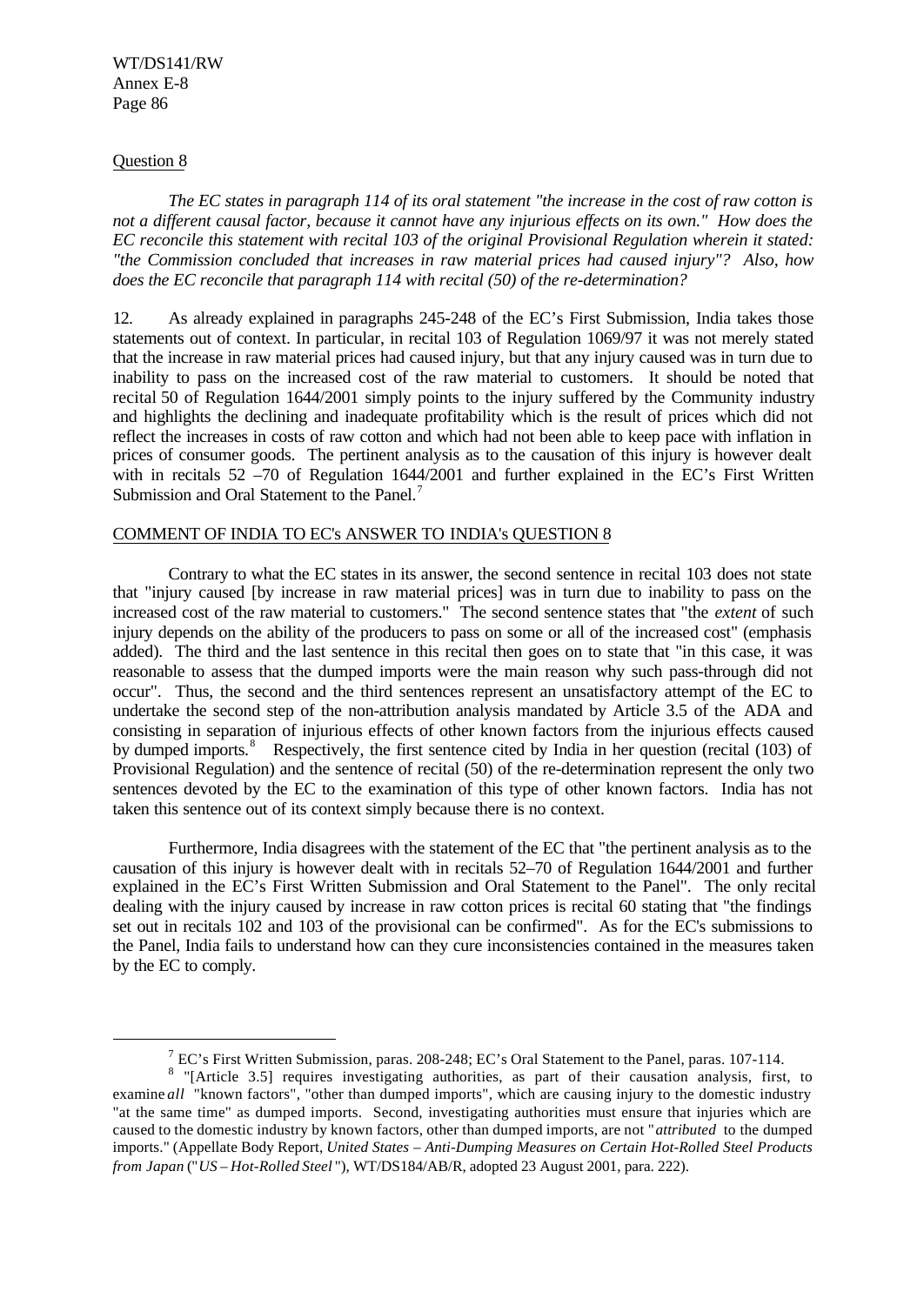### Question 9

*The EC contends that "the prices of bed linen do not increase in line with the prices of other consumer goods". (paragraph 110 of the oral statement) How does the EC reconcile this statement with its position in paragraph 78 of the oral statement the prices of "niche products" went up? Has inflation affected only the "niche products"?*

13. The EC did not state in para. 78 of its oral statement that the prices of niche products went up. It merely stated that there was a shift (i.e. in the overall product mix sold) towards higher value niche products. As explained in response to the Panel's question 22 to the EC, the average price of a particular product type may decrease but the overall average price per kilogram sold will still increase if there has been a shift in the proportion of higher value products sold.

According to India this answer once again brings to light the flawed logic of the EC. In plain words the EC merely says that a decrease in the average price for a particular product *type* indicates injury, but an overall price increase of the 'like product' does not. India has already pointed out in its second written submission that with such a contrived logic 'injury' can always be found": if average prices for the 'like product' go down then this is apparently a sign of injury while if average prices go up there is apparently a shift in product mix. If this 'logic' of the EC is to be taken serious at all it indicates, if anything, a problem on account of the 'like product' under investigation.

# Question 10

*Stating in para. 261 of its FWS that "as long as a developed country Member is not "applying" any anti-dumping duties, it has still the possibility to explore constructive remedies and, therefore, cannot be found to be in violation of Article 15" does the EC accept that if anti-dumping duties were not suspended as of August 14, then that would constitute a violation of Article 15?*

14. Had the EC not suspended the application of anti-dumping duties, it would have explored first the possibilities of constructive remedies in accordance with Article 15. If the EC were to end the suspension in place, it would explore first the possibilities of constructive remedies.

# COMMENT OF INDIA TO EC's ANSWER TO INDIA's QUESTION 10

India takes note of this statement; India also notes that the statement of the EC in paragraph 261 of its FWS should be read in light of the interpretative approach taken by the EC in the *US– Section 301* (see India's comment to the EC's answer to the question 4 from India). India recalls that the EC has been unable to explain why this approach should not be applied in the present case.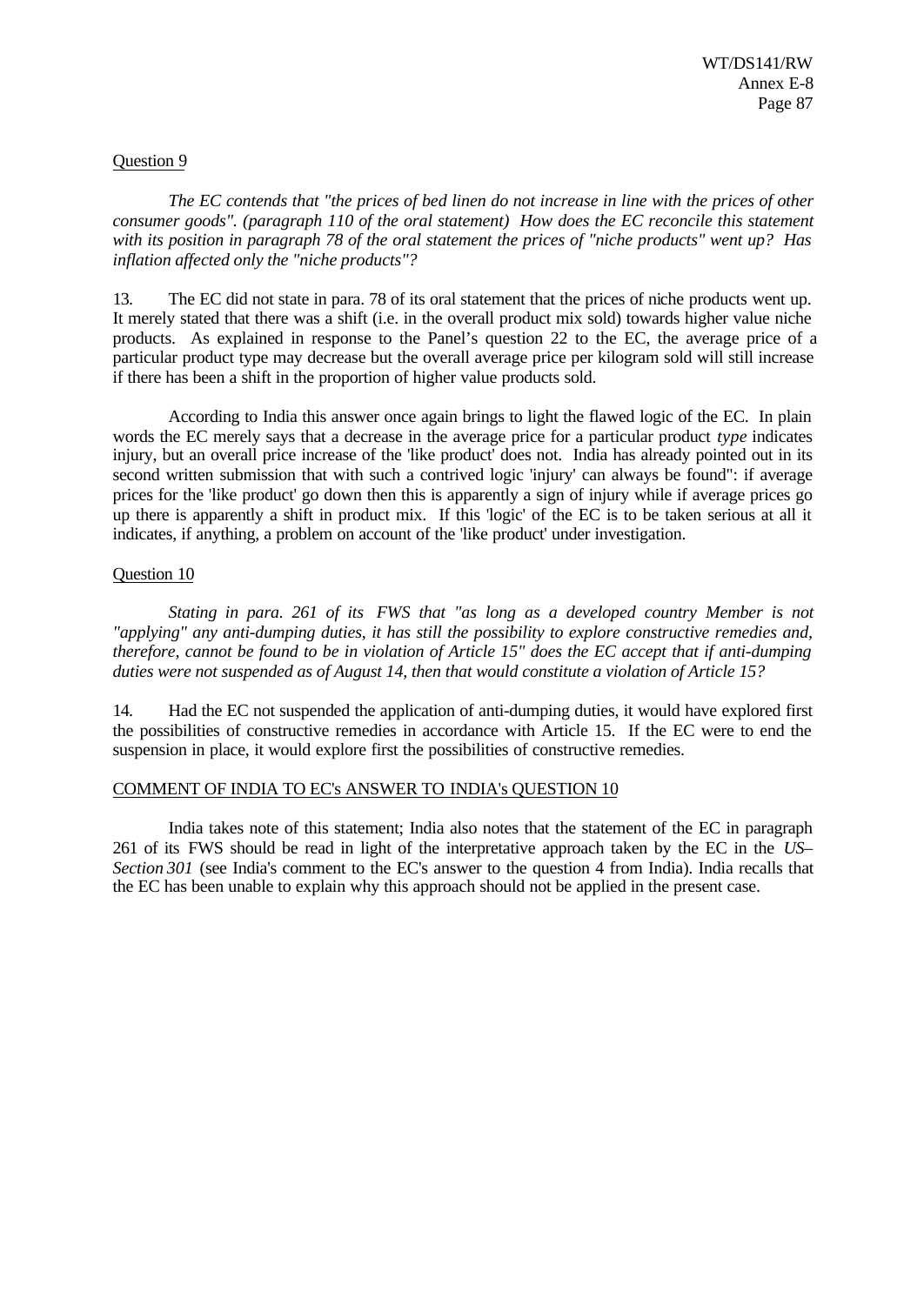# **ANNEX E-9**

# COMMENTS OF THE EUROPEAN COMMUNITIES TO INDIA'S ANSWERS TO THE QUESTIONS FROM THE PANEL

30 September 2002

# Question 6

l

1. India suggests that the EC would have acknowledged that the exporters included in the examination constitute a "statistically valid sample" within the meaning of Article 6.10 of the *Anti-Dumping Agreement*.

2. As already explained in the EC's answer to question 29 from the Panel (at paragraph 55), the EC has never claimed that the selected exporters constituted a "statistically valid sample" for the purposes of Article 6.10. In the letter No 060644 of 11 October 1996 addressed to the representatives of the Indian exporters and their association  $TEXPROCIL<sup>1</sup>$  the EC Commission specified that

The aim of this exercise is to select a sample representing the largest volume of exports which can reasonably be investigated within the time available taking also into account the need to cover companies with domestic sales as well as companies of different types (i.e. integrated, semi-integrated, merchant exporters).

3. Furthermore, the validity of a sample depends on the purpose for which the sample is selected. In this case, the selection of the examined exporters was made specifically with a view to calculate the average margin of dumping of the unexamined exporters. The selection criteria would have been different, had the purpose of the selection been to estimate the volume of dumped transactions outside the "sample". Both the purpose of the selection and the selection criteria used by the EC authorities were well known to the Indian exporters and to the Indian Government, which never called them into question.

4. India's claim is based on the same type of reasoning that was rejected by the panel in the original proceedings, where India claimed that the EC should have excluded from the injury examination the non-dumped transactions. The original Panel reasoned that the existence of dumping is established with respect to all the imports of the product concerned from each exporter and not with respect to individual transactions. The consequence of this is that either all the imports from an exporter are "dumped" or all of them are "non-dumped". It is implicit in Article 6.10 that, by way of exception to the rule that the authorities must calculate an individual dumping margin for each exporter, they may calculate a single, "non-individual" margin for all the unexamined exporters. Thus, the question of what proportion of imports from the unexamined exporters is "dumped" does not even arise. Either all such imports are "dumped" or all of them are "non-dumped", just like all imports from each selected exporter are either "dumped" or "non-dumped".

5. The data collected from the examined exporters does not allow to establish which of the unexamined exporters are dumping, but only to calculate an average dumping margin for all of them. The fact that a certain percentage of the total volume of imports from the group of examined exporters is "non-dumped" is not evidence that the same percentage of the volume of imports from the unexamined exporters is also "non-dumped". This is so because the dumping margin must be

 $<sup>1</sup>$  This letter was attached as Annex 22 to India's First Written Submission to the original Panel.</sup>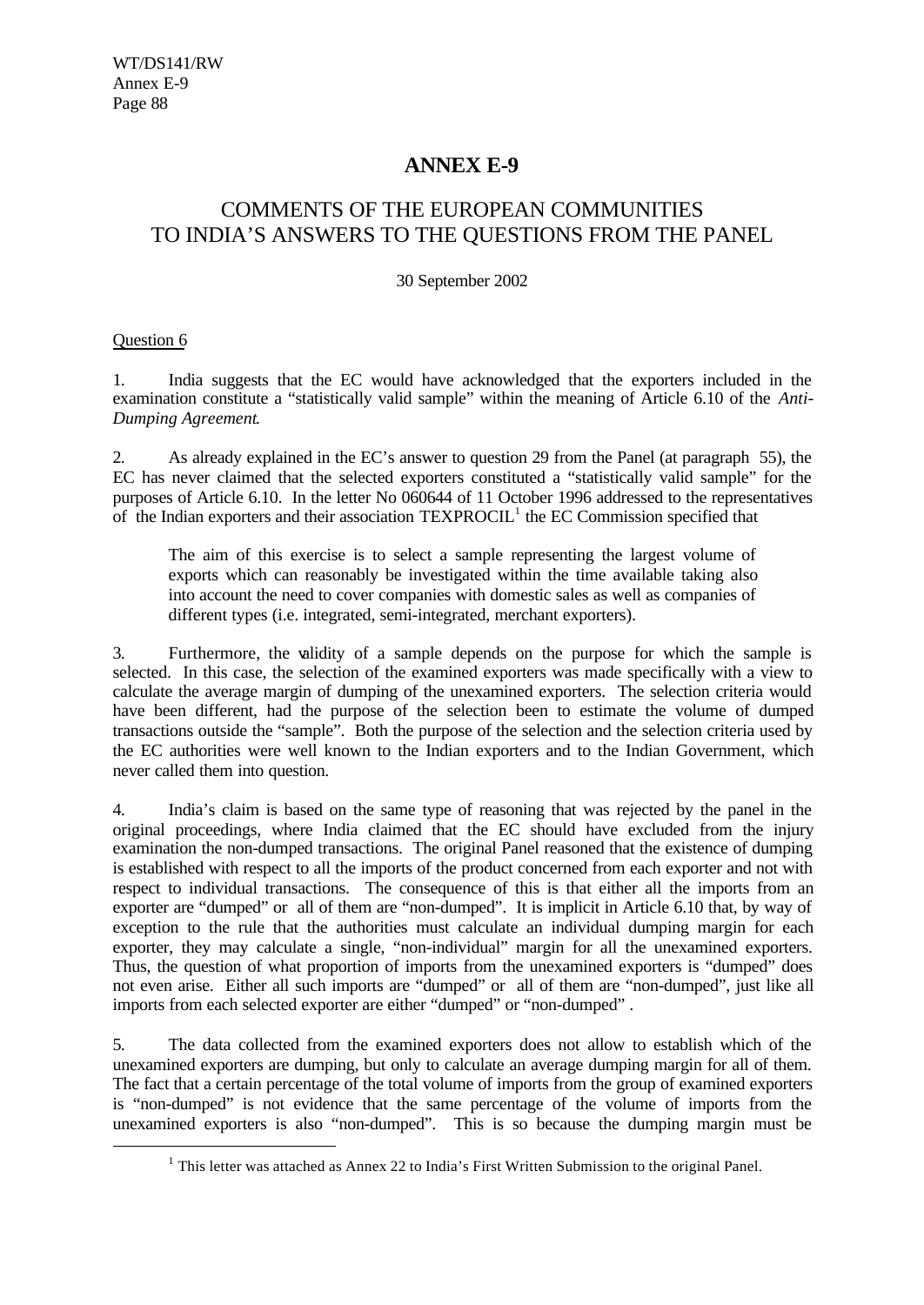determined for each exporter, rather than on a transaction basis. As a result, it is perfectly possible that, even if it could be shown that in the case at hand transactions accounting for 53% of the import volume from the unexamined exporters were "non-dumped", all the unexamined exporters were nevertheless found to be dumping when the individual dumping margin of each of them is calculated on an overall basis with respect to all the transactions.

### Question 7A

6. India argues that the EC's analysis on stocks is somehow deficient since it did not provide data pertaining to the situation at 1 July 1995 and 30 June 1996, the end-to end dates of the investigation period. The EC would recall that for injury purposes, trends are usually analysed over the period considered, namely 1992 to the end of the IP. An analysis of the development in stocks within a one year period alone would be rather meaningless. Since the period considered for injury purposes included four calendar years (1992-1995) as well as the IP, it is obvious why seasonal stock movements at the beginning or end of a calendar year could distort the picture.

7. The EC's statement that some increase in stocks was observed for some companies consequently relates to an increase during the period considered, not merely during the IP or during the seasonal period in any particular year. It should be noted that such an increase in stocks would ordinarily point towards injury. The increase in stocks witnessed in some firms was also confirmed by the information on production and sales at the level of the sample. However, the EC looked beyond the apparent trends in analysing this factor. It noted in particular that annual fluctuations could be distorted due to the high volume of sales and orders towards the end of the calendar year when stock valuations were often performed; some companies produced mainly to order, some were subcontracting surplus production, and had no or very little stocks. In the light of this information, the EC considered that data and information collected on stocks was not consistent across the sampled producers since an increase in stocks could indicate increased orders rather than unsold production, and therefore concluded that stocks could not be considered as a relevant factor for the assessment of the state of the Community industry.<sup>2</sup>

8. In relation to capacity utilisation and investments, India ignores the explanations already provided and raises no new arguments. The EC therefore refers the Panel to its submissions at paras. 153-154 and 188 of its First Written Submission, paras.  $69-70$  and  $93<sup>3</sup>$  of its Oral Statement and its replies to Question 18 from the Panel.

#### Question 7B

l

9. For the first time in this Panel proceeding, India identifies a number of other factors for which the EC is alleged to have collected no data. For most of these other factors, India relies on paragraph 6.165 of the original Panel report, where the Panel refers to certain factors which were not expressly mentioned in recitals 81-91 of the original Provisional Regulation. The EC has already explained that the original Panel did not make any factual findings regarding the collection of data, it merely noted that in the absence of any express references to those factors in the determination it could not simply be assumed that they had been analysed.

10. In addition to the list of factors referred to by the original Panel at paragraph 6.165, India further alleges that there was no collection of data regarding market share and factors affecting domestic prices. Since the EC has described in detail its analysis of both those factors during these

<sup>&</sup>lt;sup>2</sup> Regulation 1644/2001, recital 29; EC reply to Question 18 from the Panel.

<sup>&</sup>lt;sup>3</sup> Please note that footnote 82 should refer to the table in Exhibit-India-RW-5 rather than Exhibit-India-RW-4, which does not contain any table.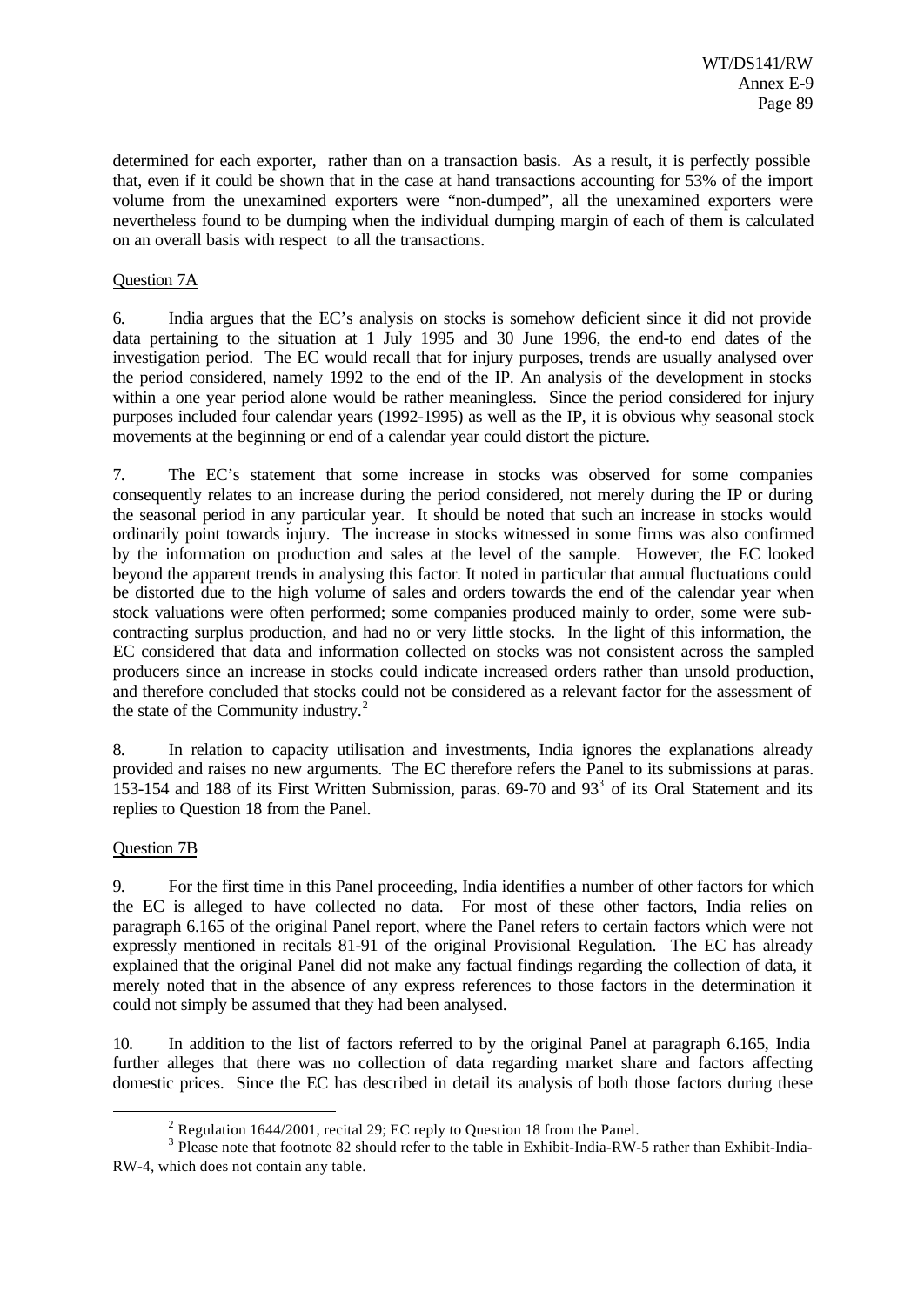WT/DS141/RW Annex E-9 Page 90

Panel proceedings, it is rather astonished that India only now seeks to argue that no data was collected. The EC refers the Panel to the numerous explanations already provided in this respect.<sup>4</sup>

11. Finally, India states a number of times in its reply to Question 7 that the EC "admitted" during the meeting with the parties that "it did not go out in the field and collect the missing information". That assertion is incorrect and misleading. The EC confirmed that it did not collect any new data after the original Panel report because it did not need to; that was simply not necessary as the EC had all the information required. In other words, there was no "missing" data.

#### Question 7C

12. As regards the alleged inadequacy of the EC's analysis, India raises no new arguments and the EC refers the Panel to its earlier submissions at paras. 156-207 of its First Written Submission and paras. 66-106 of its Oral Statement.

# Question 14

l

13. India cites four "other factors" which were "known" to the EC but were not taken into account by the EC: the "depressed periods" of the domestic industry, the effects of the non-dumped imports, the contraction in demand and the export performance of the domestic industry.

14. As discussed below, one of those factors (the "depressed periods") is not a relevant "other factor", while the other three were properly examined by the EC authorities.

# A.- "Depressed periods"

15. India alleges that the EC authorities found that the domestic industry suffered from a "depressed period" but failed to analyse this as an "other factor". India relies on the following statement contained in recital 30 of Regulation 1644/2001.

The investigation showed that many producers were able to maintain a high rate of capacity utilisation and even had to subcontract surplus production, to allow them to run at high utilisation even in depressed periods.

16. India has misread the above passage. Contrary to what is implied by India, the EC authorities did not find that the domestic producers underwent "*a* depressed period" during the reference period used for the injury determination. Rather, the EC authorities made the observation that the bed linen producers subcontract surplus production (rather than increasing production capacity), so that in "depressed periods" (in the plural form) they may continue to run at a higher rate of capacity utilisation. This is a description of a structural and permanent characteristic of the bed linen industry, and not a factual finding to the effect that the domestic industry was undergoing a conjunctural "depression" during the reference period.

17. India's allegation is based on a misunderstanding of the terms "depressed periods". As explained elsewhere, the bed linen producers usually manufacture to order. Orders and production are not evenly distributed throughout the year and across the sampled producers. As a result, at any given point in time, certain producers may have few orders, while others may have orders in excess of their capacity. This makes it possible for the latter to subcontract the available production capacity of the

<sup>&</sup>lt;sup>4</sup> Regulation 1644/2001, recitals 35, 45; Regulation 1069/97, recitals 84, 85, and 88; EC First Written Submission, para. 189 and 167; Exhibit-India-RW-17, in particular pages 4, 7 and 8.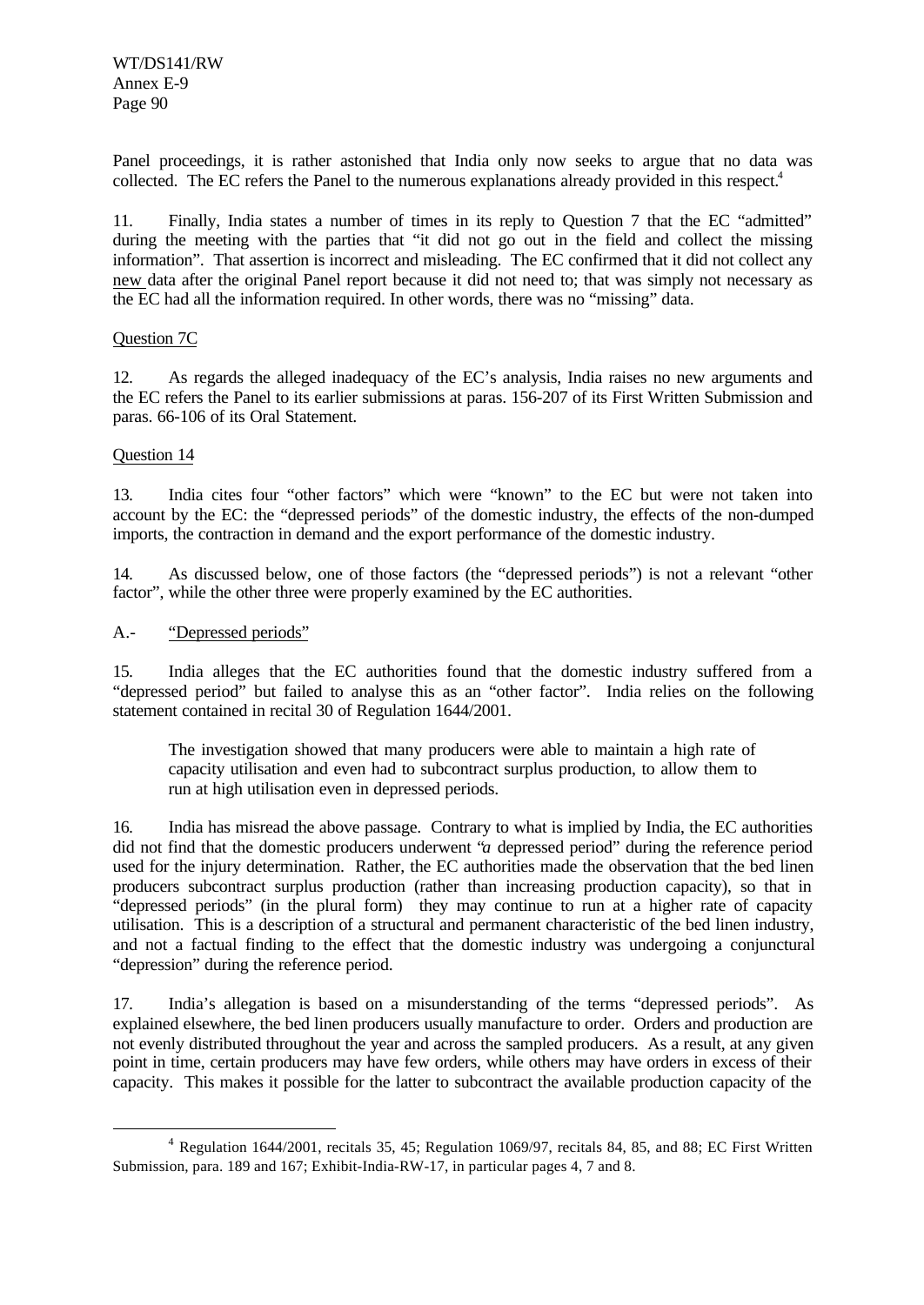former.<sup>5</sup> The terms "depressed period" were used by the EC authorities to designate the periods during which each producer has relatively few orders as compared to its peak periods, rather than to a period where the bed linen industry as a whole was "depressed". Thus, the "depressed periods" mentioned in paragraph 30 are not an indication of injury.

18. In any event, it should be noted that the Indian exporters did not at any point during the original investigation or the re-determination allege that the existence of "depressed periods" was a separate cause of injury.

# B. Non dumped imports

19. India alleges that the effects of non-dumped imports from other countries were not "properly taken into account", but submits no arguments in support of such allegation.

20. The EC recalls that it has carefully analysed the effects of other imports in the Provisional Regulation (recitals 100 and 101, confirmed by Regulation 1644/2001, recital 63) and in Regulation 1696/2002 (recitals 30-46). India has nowhere addressed the findings set out in those sections.

# C. Contraction in demand

21. India alleges that the contraction in demand was not "taken into account" and that there is a contradiction between the Provisional Regulation and Regulation 1644/2001).

22. Contrary to India's allegations, this factor was duly taken into account by the EC authorities. As explained in the EC's answer to question 21 from the Panel (at paragraph 24), the EC authorities concluded that the contraction in demand was not a cause of injury because the supply of bed linen fell by a much a larger amount, due to the fact that 29 EC producers not included in the Community industry went out of business.

23. There is no contradiction between recital 105 of the Provisional Regulation and recital 62 of Regulation 1644/2001. In both regulations, the EC authorities noted that the contraction in demand had a different impact on the EC producers not included in the Community industry, whose sales fell by 50% more than the total fall in consumption, and the Community industry, whose sales remained by and large stable because they could benefit, although less than the dumped imports, from the disappearance of other EC producers not included in the Community industry.

#### D. Export performance

l

24. India alleges that the EC authorities did not take into account the export performance of the domestic industry.

25. India's allegation is unfounded. The EC authorities found that exports from the EC (including exports by the domestic industry) had performed better than domestic sales and that, indeed, the increase in exports was one of the reasons for the overall increase in output of the Community industry (Provisional Regulation, recital 81). Thus, it is plain that the export performance of the domestic industry was not a cause of injury, but rather the opposite, a factor which mitigated the injury suffered by the Community industry on the EC market .

 $<sup>5</sup>$  The development of sub-contracting has been further encouraged by the process of consolidation of</sup> the bed linen industry though mergers and alliances (provisional regulation, recital 114)